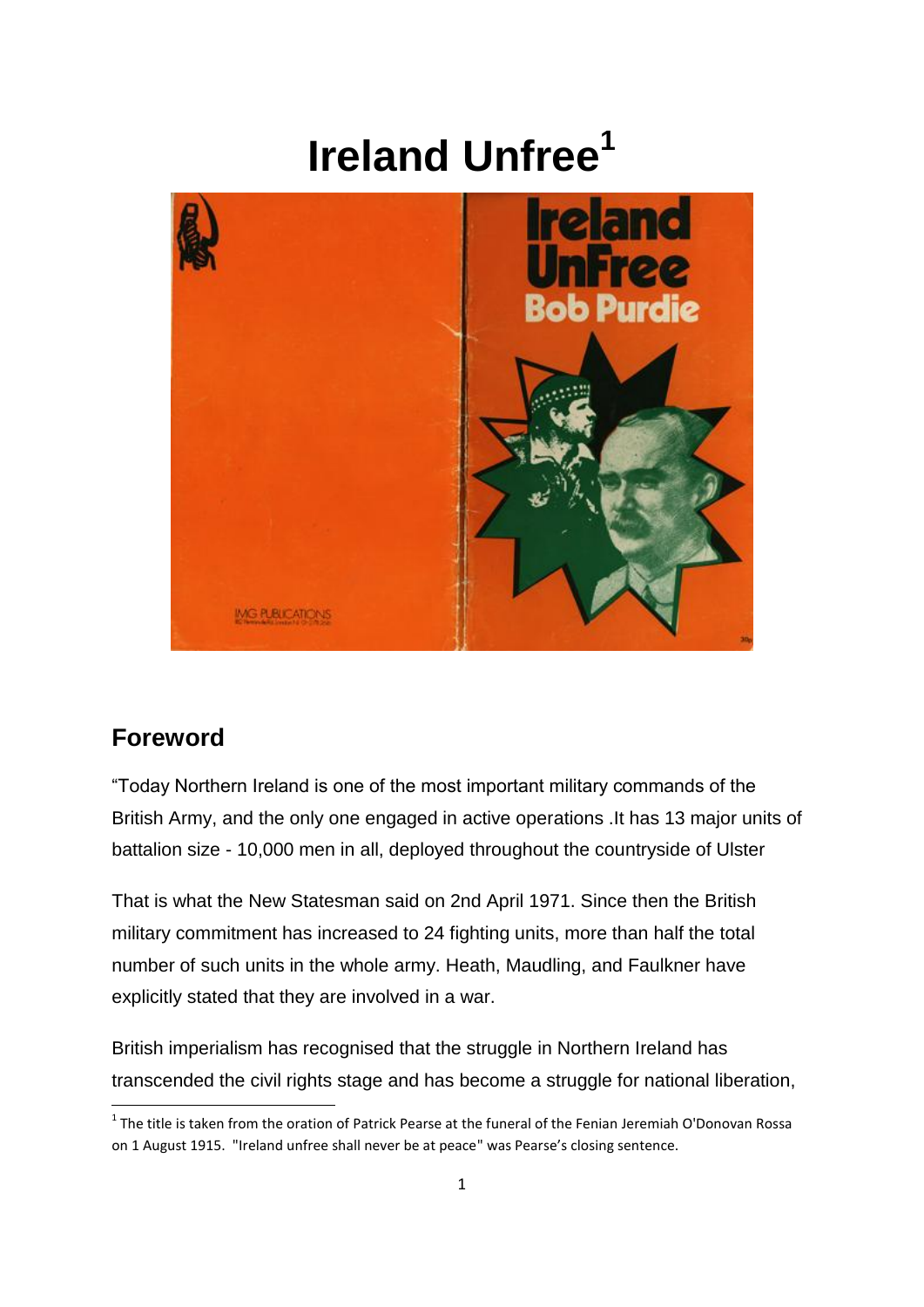and the British press, which once gave half-hearted support to the civil rights movement, has now come to the defence of British imperialism. What is at stake is the continued existence of the state of Northern Ireland, and therefore the continued denial to the Irish people of their right to so self-determination.

By and large this fact is recognised by the imperialist forces in both Britain and Ireland.

It is not recognised, however, by the majority of groups in Britain, which claim to be socialist. The objective reason for this is the weight of imperialist ideas which has long acted as a millstone round the neck of the British left in relation to Ireland.

Bob Purdie's pamphlet is an important contribution to the battle for the eradication of this disease.

Fifty years ago, in a somewhat similar situation, John Maclean attempted a similar task in his pamphlet "Ireland's tragedy, Scotland's shame". It cannot be coincidental that both Maclean and Purdie spring from the Scottish as opposed to the English Labour Movement.

The experience which Scottish Marxists have gained of the national question in their own country aids them in the task of explaining to the more backward English movement the dynamics of the Irish revolution.

The lack of such an understanding on the part of British, and particularly English, socialists prevents them from playing a meaningful role in solidarity with the Irish struggle.

Gery Lawless<sup>2</sup>, January 1972

<sup>1</sup>  $2$  Gery (also known as Gerry) Lawless joined the British Labour Party in the 1980s and became a councillor in Hackney, London. He died on January 21st, 2012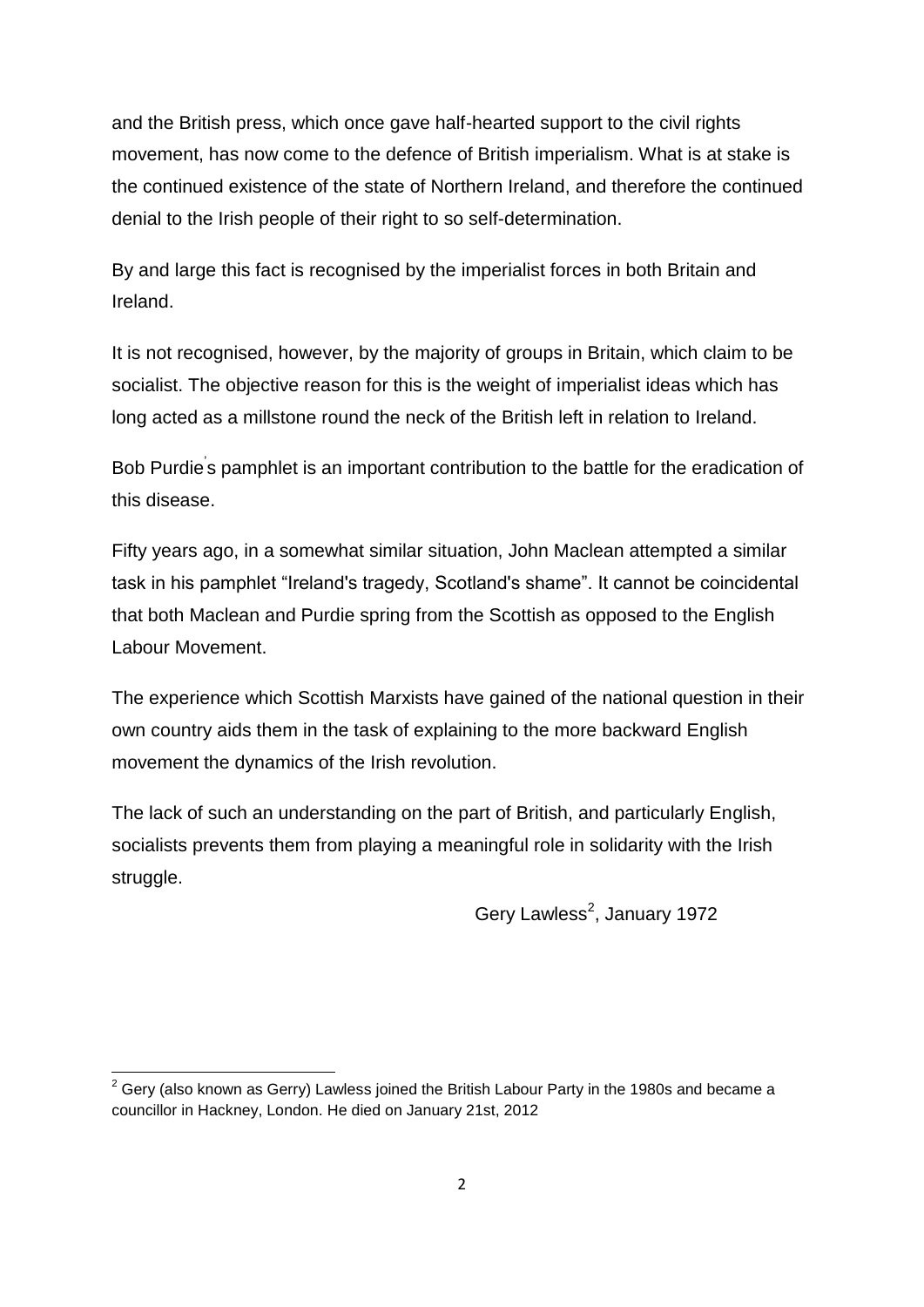### **Introduction**

#### **Dedication**

This pamphlet is dedicated to Peter Graham<sup>3</sup>, a good friend, and a dedicated comrade. Those who murdered him have only succeeded in strengthening Irish Trotskyism, and have made the Fourth International more determined than ever to contribute to the victory of the Irish revolution.

I have, throughout this pamphlet, used the device common to sympathetic to the Irish struggle, and refrained in most instances from using the 'legal' names of the two Irish states. Thus "Northern Ireland" is usually called "The Six Counties", or "The North", or "The North East". "The Republic of Ireland", usually referred to in the

 3 It was widely believed by the left at the time that Peter Graham had been assassinated by MI5 or the Free State Special Branch. It now seems most likely that he was murdered by members of Saor Eire.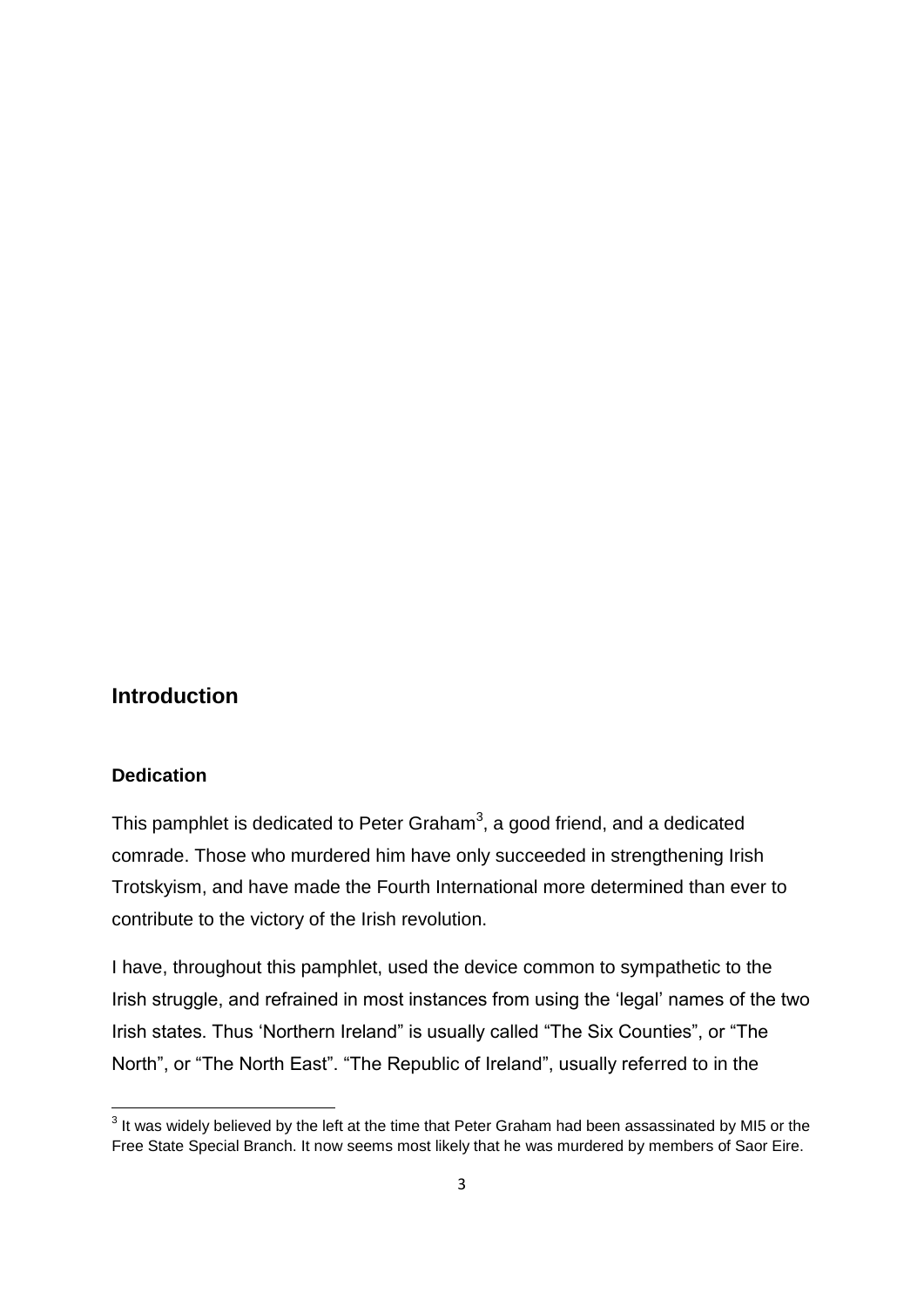British press by its pre1948 name of "Eire" has been rendered as either "The 26 Counties", "The South", or "The Free State". I must apologise to readers who are unfamiliar with Irish politics for any confusion this may cause, but the responsibility is entirely that of British Imperialism, and its Irish collaborators.

Bob Purdie<sup>4</sup>

| Chapter 1 | Civil Rights to Civil War                      | 5  |
|-----------|------------------------------------------------|----|
| Chapter 2 | <b>Conquest and Re-conquest</b>                | 13 |
| Chapter 3 | <b>Easter and After</b>                        | 20 |
| Chapter 4 | Civil Rights to Civil War                      | 25 |
| Chapter 5 | Republicanism                                  | 36 |
| Chapter 6 | <b>The Political Left</b>                      | 50 |
| Chapter 7 | <b>Bourgeois and Social Democratic Parties</b> | 63 |
| Chapter 8 | The Coming Irish Revolutions                   | 74 |

**.** 

<sup>&</sup>lt;sup>4</sup> Bob Purdie (1940-) was an active member of the Amalgamated Engineering Union (AEU) on Clydebank. He was a member of the Young Socialists and the Socialist Labour League in the early 1960s, but from 1966 to 1976 was a member of the International Marxist Group. He is now an active member of the Church of Scotland.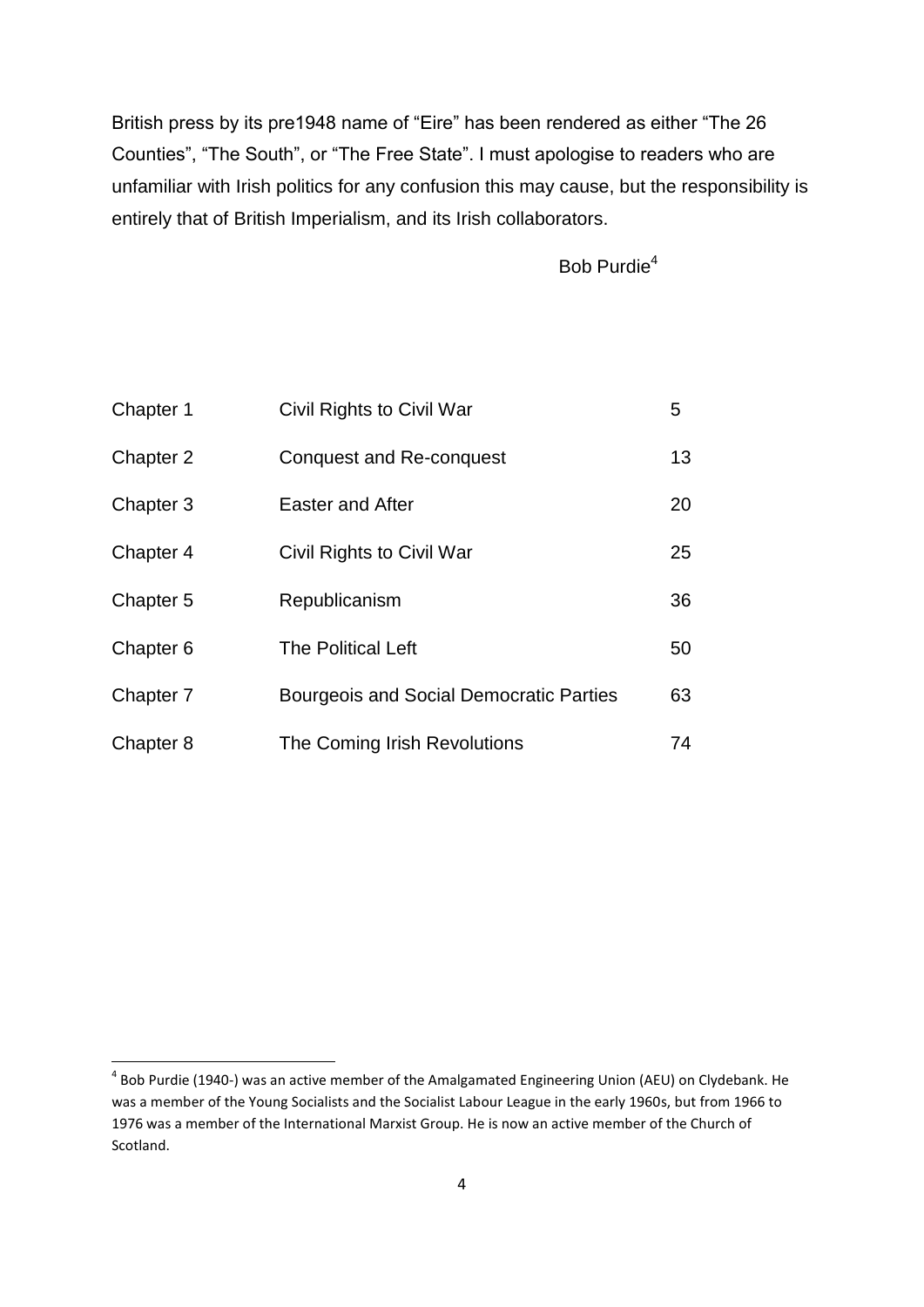# **Chapter 1**

# **Civil Rights to Civil War**

It started quietly enough. A meeting of various organisations 1n Belfast in 1967; they called themselves the Northern Ireland Civil Rights Association and they issued the following statement of objectives:

- To define the basic rights of all citizens;
- To protect the rights of the individual;
- To highlight all possible abuses of power;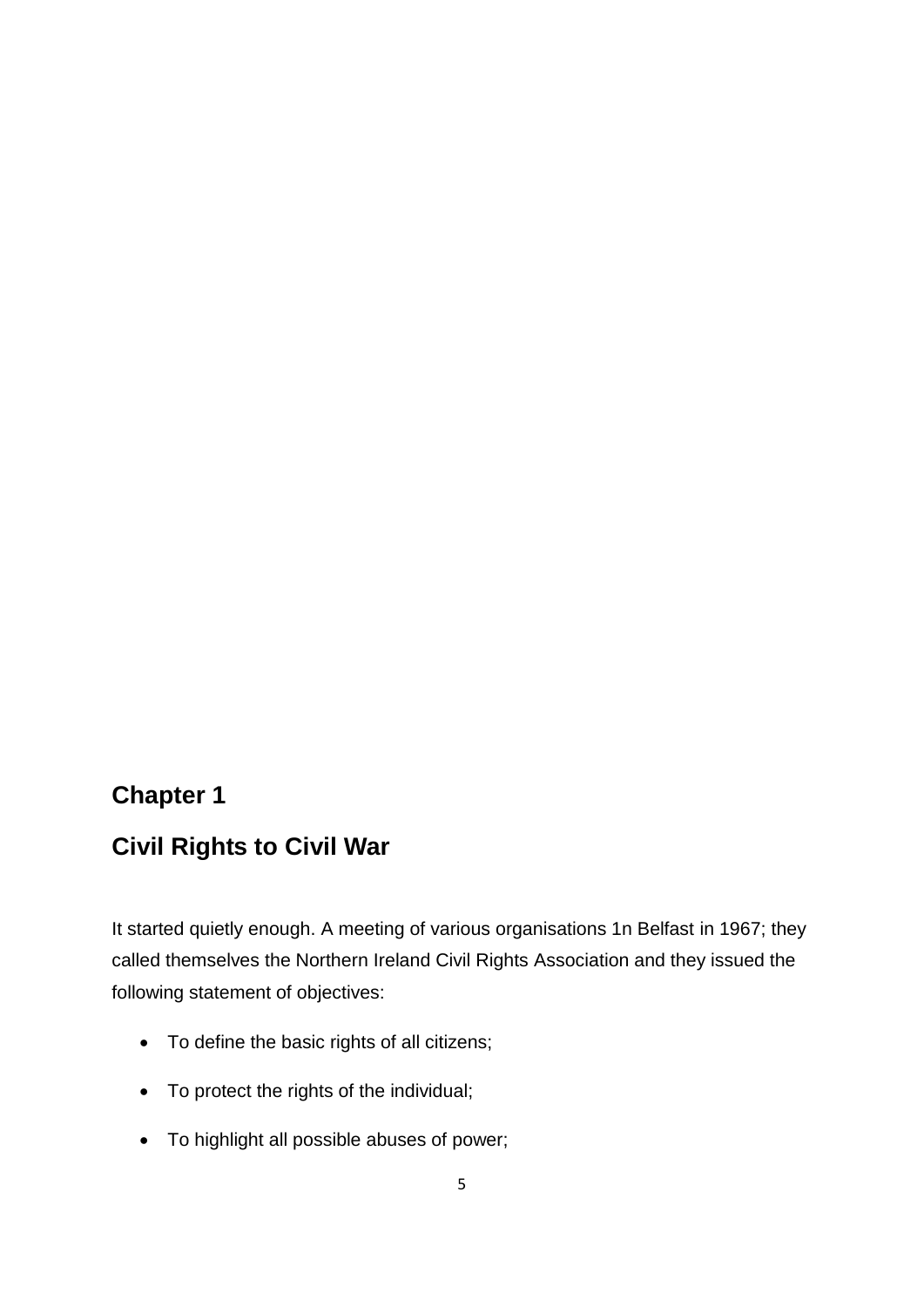- To demand guarantees of freedom of speech, assembly and associations
- To inform the public of their lawful rights;

Four and-a-half years later the campaign they launched has led to a situation brinking on civil war in the Six Counties of Northern Ireland. History is ironical; those who wish to understand it must seek through the skein of superficially contradictory events, the thread of logical development which leads to real understanding.

The initiators of the Civil Rights movement did not set out to provoke civil war, their motives were entirely opposite; they simply demanded British standards of justice in an area which was (legally speaking) part of Britain. But of course they were in Ireland, and willy-nilly they had to bear the weight of Irish history on their shoulders.

#### **October 1968 to August 1969**

Irish history made its presence felt in Derry on October  $5<sup>th</sup>$ , 1968. Before the press and television of the world the Royal Ulster Constabulary reacted to a Civil Rights demonstration exactly as they had always treated manifestations of uppityness among the natives. The hue and cry caused by their batoning of the M.P.s Gerry Fitt and Eddie MacAteer, and the brutality with which they treated the demonstrators, gave the Civil Rights movement international publicity; more important it drew behind it the mass of the people for whose benefit it was fighting - the Catholic minority in the Six Counties.

The nature of Northern Ireland was underlined again in January 1969, when a march from Belfast to Derry organised by the Peoples Democracy was ambushed at Burntollet by Orange thugs, some of whom were later identified as off-duty members of the "B" Specials Constabulary. On the arrival of the marchers in Derry they were attacked again. Later in the evening, when the RUC had been drinking heavily they invaded the Catholic Bogside, smashing windows and singing "Hey, hey we"re the Monkees, and we"ll monkey you around, until your blood is flowing on the ground". The following evening they re-enacted the scene, this time beating Samuel Devenny to death.

#### **Radicals and Moderates**

6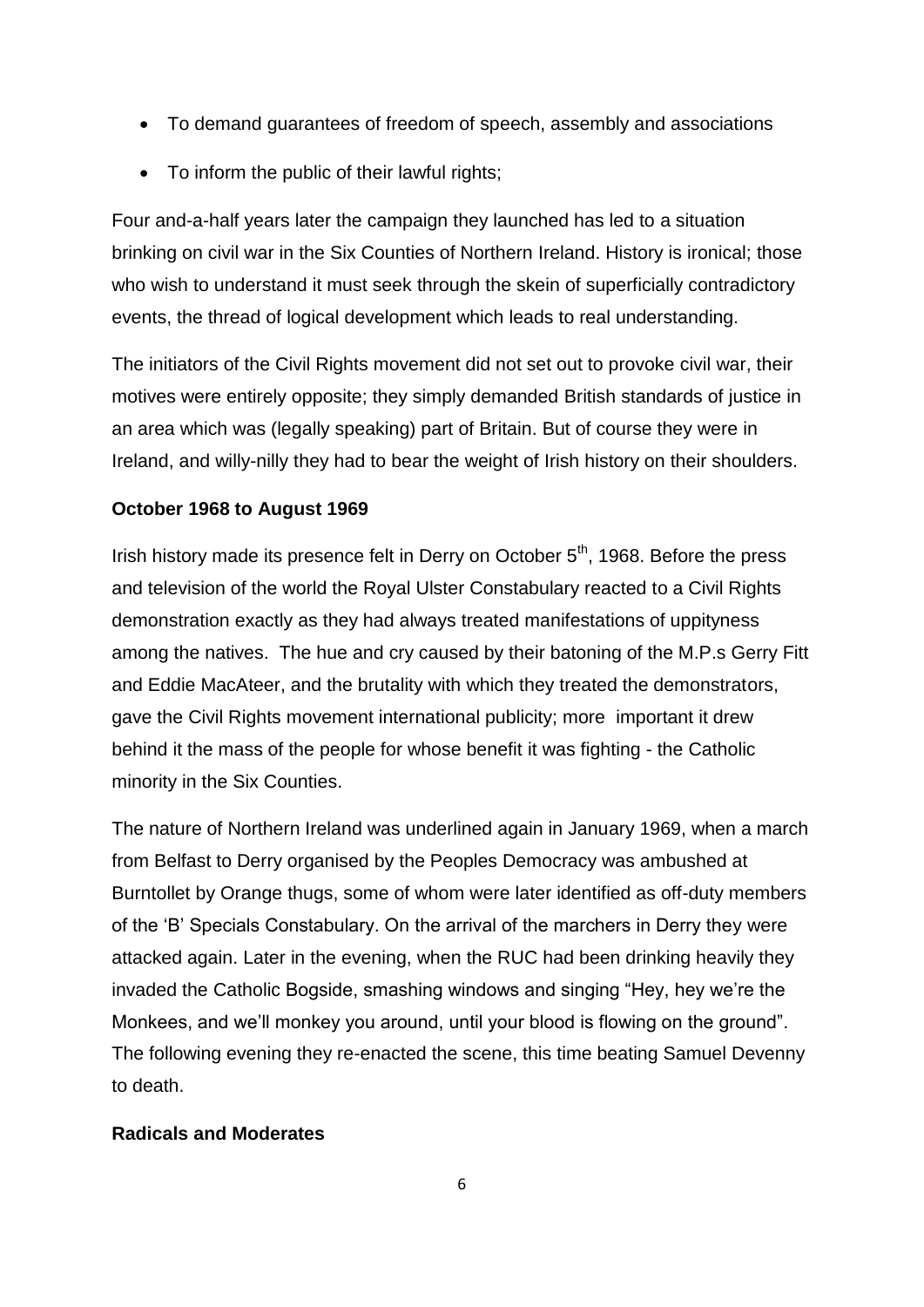So the Civil Rights movement, conceived as non-violent, had violence thrust upon it.

An important factor which led to this was the internal struggle went on within the Civil Rights movement, between the "radicals" and the "moderates". Indeed while the moderates initiated the movement, the important actions which changed the situation were the responsibility of the radicals, and occurred against the wishes of the moderates.

The October 5th march in Derry, called in defiance of a ban imposed by the then Minister of Home Affairs, Craig, was opposed by the executive of the CRA.Similarly the Belfast/Derry march, which was ambushed at Burntollet, was held during a halt on demonstrations called by the CRA executive.

#### **The Final Blow**

Then in August 1969 the final blow was dealt to the theory that peaceful change could be achieved in the Six Counties. The annual walk of Apprentice Boys of Derry provoked a response from the Derry "Young Hooligans", the violence spread. Bogside was once more attacked by the RUC its defenders drove them, and held them outside the Bogside, despite their frenzied pumping of CS gas into the area. At the same time the Falls became the object of an attack from mobs of Orangemen, determined to wreak in Belfast revenge for the defeat the police were suffering in Derry. Here too, despite six dead, hundreds of injured and the burning out of whole streets of houses, the defenders of the Falls Road held out. Then Stormont announced the mobilisation of the "B" Specials, i.e. putting into uniform the same thugs who had been trying to carry out a pogrom in Belfast. This was circumvented by the British government, who sent in troops; and guarantees were given that Bogside and Falls would be left behind their barricades, free from the intervention of either Six County or British forces.

#### **Peace: Armed and Unarmed**

The peace that was achieved was an unarmed police. The inhabitants of Bogside and the Falls had shown their ability to hold off the RUC and the Orangemen, they would, undoubtedly, have shown their mettle against the British Army had the need arisen. But the British Labour Government had sent the troops in to achieve an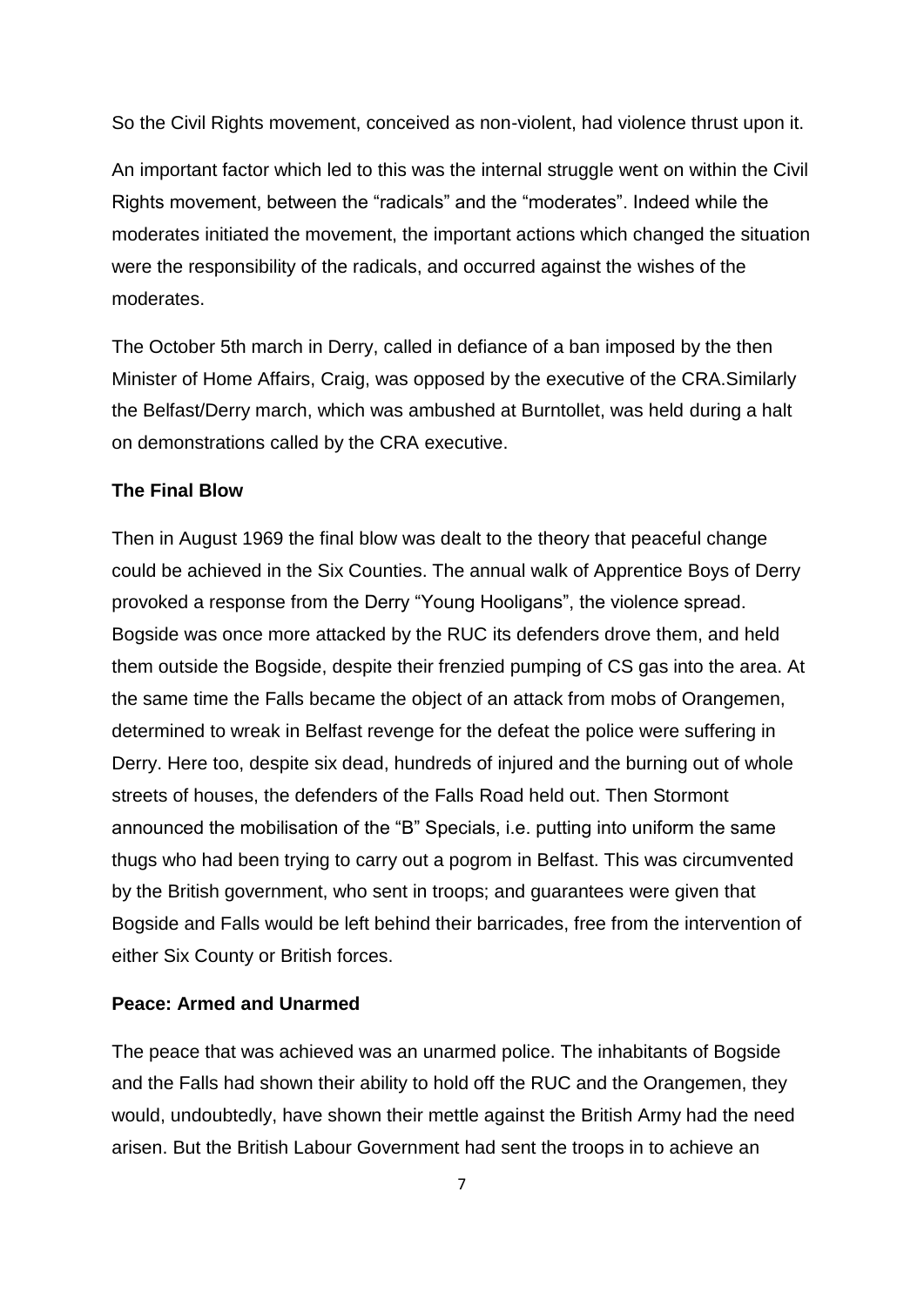unarmed peace, and with considerable political skill they proceeded to manoeuvre a situation in which they could get this.

Smiling Jim Callaghan slid past the barricades to chat to the people; "change was coming," he assured them there would be a commitment by the London and Belfast governments to a package of reforms which would dispel the main grievances of the minority, and meet the main demands of the civil rights movement. With the immediate threat of a pogrom held behind the lines of British troops, and the future distinctly rosier, the pressing reasons for the barricades, and the opting out of the Northern state, by the citizens of Free Belfast and Derry had disappeared. Slowly at first, then with inevitable speed the unity began to disintegrate, the Catholic Church, and the "moderate" Civil Rights leaders began to re-assert their influence, the barricades were taken down, and the people of Bogside and Falls slipped back to 'normality', and waited in expectation for the changes which were to come.

The ground was laid for the next stage in achieving an unarmed peace, (i.e. a peace in which everyone was disarmed except the British and Six County states). Some concessions were made; with a heavily armed British Army in the background it was not too risky to take the guns from the RUC; the "B" specials were difficult to control, so they were abandoned in favour of a smaller Ulster Defence Regiment. And the granting of "One man one vote" cost nothing when there was little chance of any elections in the near future.

Patiently the British government waited, hopeful that the mass movement evoked by the Civil Rights campaign would subside, and some kind of stability could be reached, from which a permanent solution to the problem of Northern Ireland could be achieved. This "phoney peace" lasted almost a year.

Behind the facade of quiescence the elements which would shatter that peace were gathering. On the one hand the Catholic population, shocked to the core by the imminence of the terrible pogrom which had nearly swept over the Falls in August, began to prepare their defence, in case of future attacks of this kind. This was matched by a growth in the Protestant Ulster Volunteer Force, as a substitute for the old "B" Specials. If stability was to be maintained there had to be a reduction in the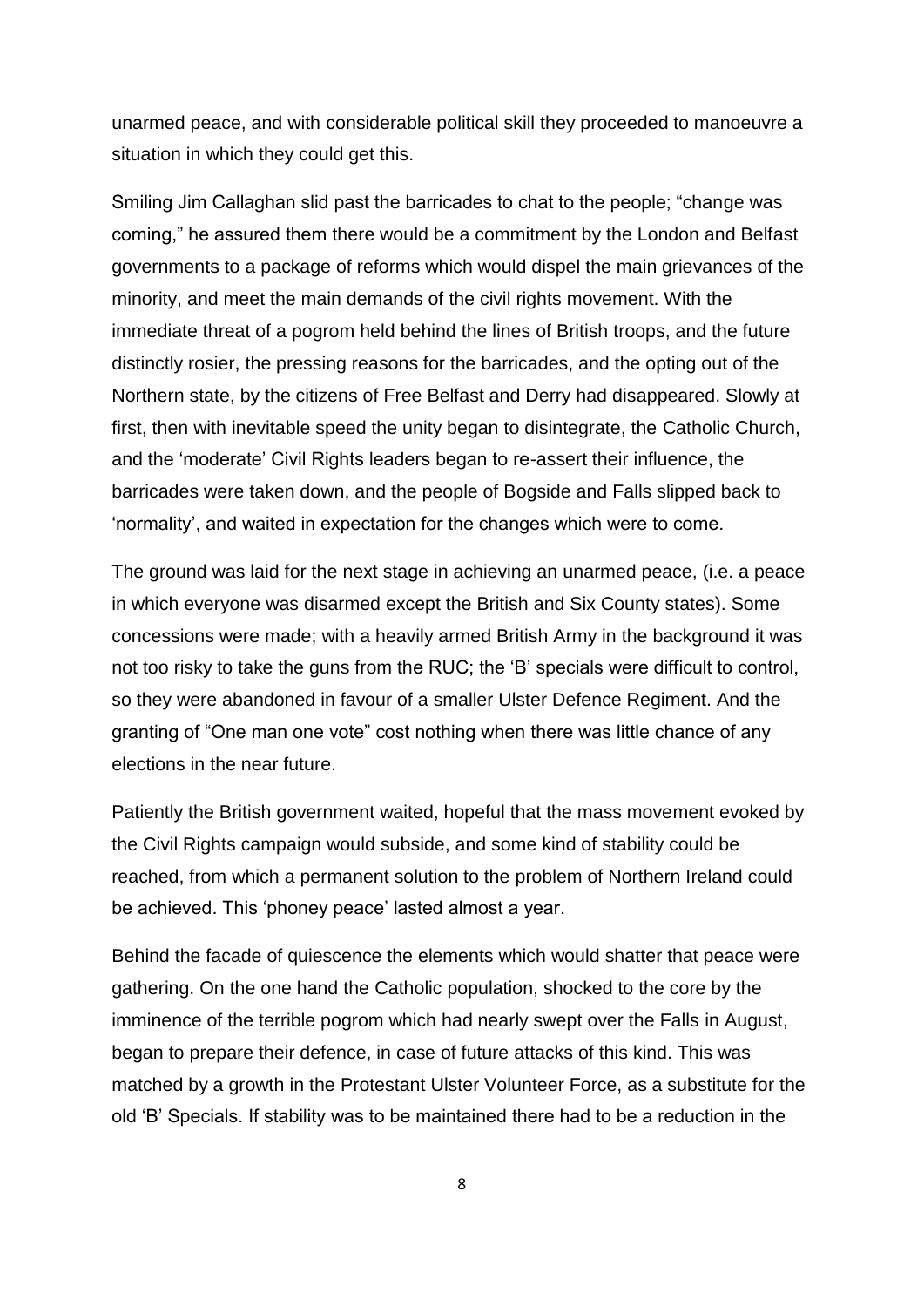level of "unofficial" armaments and a process of disarmament had to begin. The British government decided to start with the Catholics.

This fateful decision may well have been taken for military reasons. They could be sure that if they tackled the Catholics first the Protestant extremists would do nothing to make their task more difficult, on the other hand they could not rely on the armed vanguard of the Catholics, the IRA, standing by if they took on the UVF (in fact the "Official" IRA had a position of attempting to woo the Protestants, and might even support Protestant resistance to the Army). An initial policy of disarming the Catholics was to be the prelude to a more generalised attempt at disarmament. But an additional factor was the internal crisis in the Unionist Party, an attack on the Catholics would take the heat off the "moderates" within the Party, who were working with the British government.

Gradually the brittle relationship between the Catholics and the Army began to crack, and fragment. It was shattered for good in July 1970, when the British Army attempted to take the Falls by storm. A curfew was imposed (which they later admitted was illegal) four people were killed, and vast quantities of CS gas discharged. The curfew was finally broken by the women from other Catholic areas of Belfast who marched into the Falls bearing bread and milk for the hungry inhabitants. When the curfew ended the residents of the Lower Falls totted up the damage. It included walls and doors smashed down, upholstery slashed and torn, religious ornaments broken, and money stolen, large numbers of copies of the Republican newspaper "United Irishman" had been burnt, and quantities of literature and documents seized. The amount of arms found was pathetic.

#### **The IRA Emerges**

But there was one other feature of the operation which underlined the new situation. The British Army had been met by the determined resistance of the Official IRA, who fought a sixteen hour gun-battle with them, resisting from street to street. The Falls was no longer the inadequately armed, defenceless ghetto that it had been eleven months previously. The battle of the Falls confirmed the most important change in Irish politics since the rise of the Civil Rights movement, the emergence of the IRA

9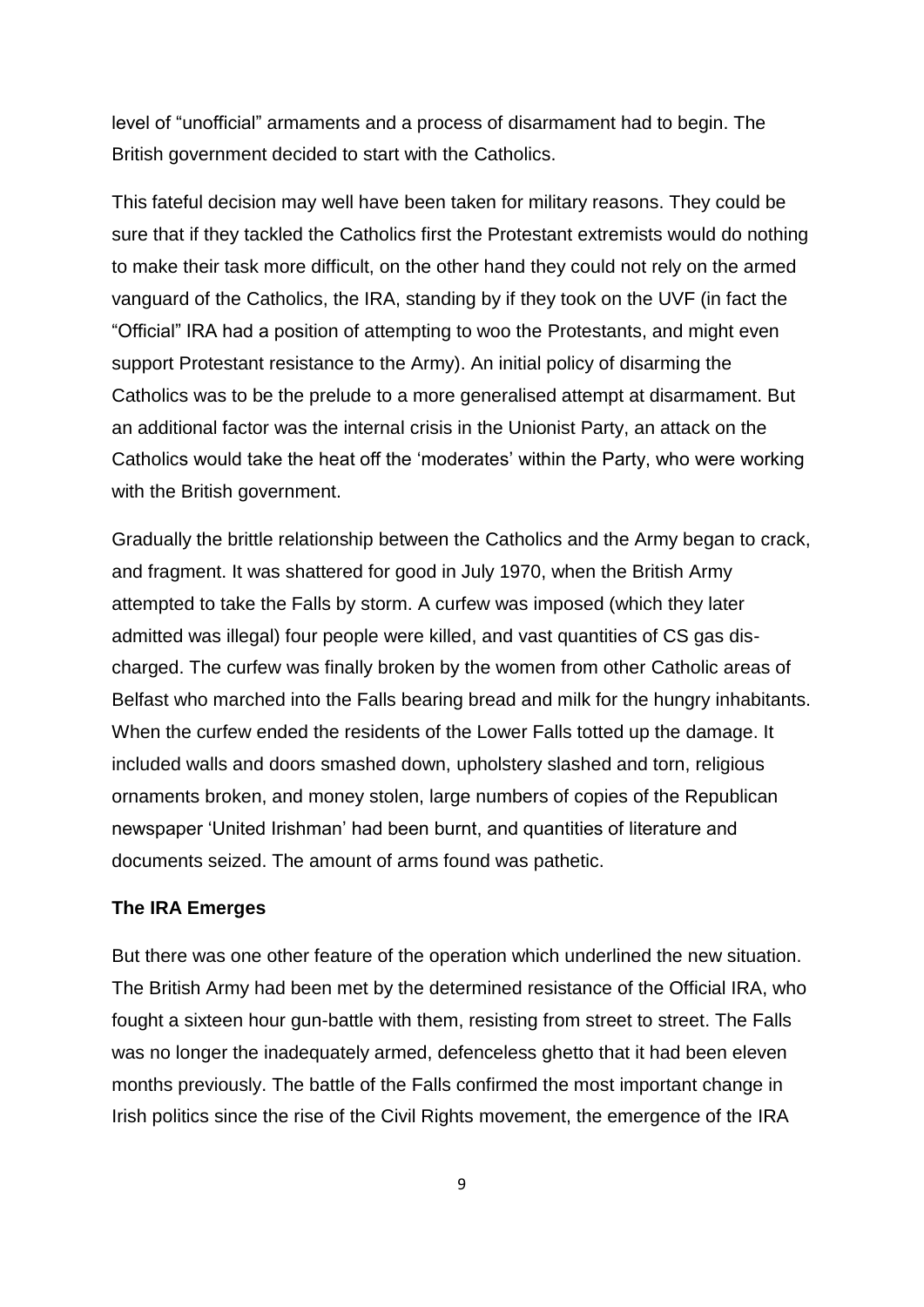once more as an armed force, in conflict with British domination of their country, but this time linked indissolubly with the people of the Catholic ghettoes.

The disillusion in the British Army on the part of the Catholic population turned to hatred, the resistance which the growth of the IRA implied turned to attack, as a new force the Provisional IRA entered the conflict. We will discuss the split in the IRA later, but it is necessary to underline the factors which led to the winning of mass support by the IRA, in most of the Catholic areas of Belfast.

The British Army had been carrying out raid after raid in Catholic areas, it had met the slightest flicker of opposition with immediate and devastating response, their extensive use of CS gas spread resentment since the gas had its worst effects on the old, the sick and very young children, i.e. those not involved in any violence. The more the British Army tried to quench the support for the IRA, the more it grew; the more it grew, the more the British Army was forced to take precisely the kind of actions which alienated the Catholic population further.

In addition Stormont, (with the Protestant extremists breathing down its neck) brought in legislation making statutory sentences mandatory for people convicted of certain offences. Thus Crumlin Road jail saw a steady trickle of prisoners arrested for giving some kind of support to the IRA. Women who demonstrated wearing combat jackets, and black berets, people found with small quantities of arms, etc. The way in which this was operated was so blatantly sectarian that it further deepened the hostility of the Catholic population. A good example of this was the man who was arrested by the Army outside Unity Flats during the regular parade of supporters of the Protestant Linfield soccer team, who on their way home to the Shankhill Road indulged in sectarian songs and abuse against the Catholic residents of the flats. During a break in the noise caused by the singing of "The Sash" and the shouting of slogans which advocated sexual relations with the Bishop of Rome, one man, separated from the Protestants by a broad rank of British troops was heard to shout "Up the IRA", he was arrested and given six months. The fact that he was a mental defective was not considered any kind of defence. Thus step by step the IRA built up support, while the British Army became increasingly brutal in its treatment of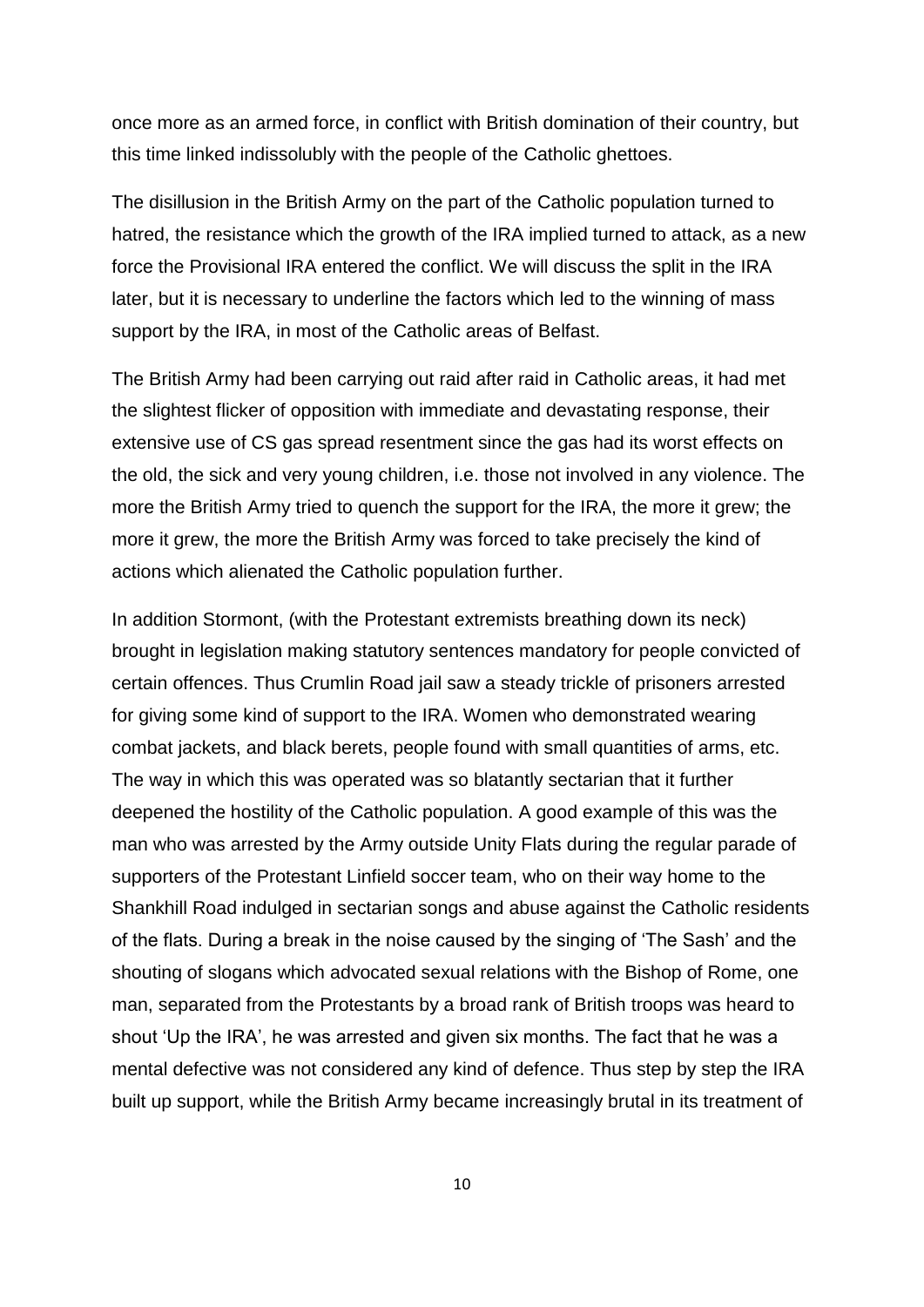the Catholics, indeed their attitude became practically the same as the RUC and "B" Specials whom they had elbowed out of the way in 1969.

#### **Guerrilla War & Internment**

It soon became clear that the British Army faced an urban guerrilla war, a war which was probably tougher than the Black & Tan war and one of the most sophisticated guerrilla campaigns that has ever been seen. Within a few months the Army was totally incapable of making any progress, the audacity of the IRA volunteers knew no bounds, they pulled off coup after dazzling coup, while the Crown forces fumed impotently.

It was this situation which led to internment; that this caused the greatest violence ever, that in the two months following internment more British soldiers were killed than in the previous two years, cannot in fairness be blamed on the British Army. They were sceptical about the value of internment as a repressive measure, and the decision to impose it was taken by the British government for purely political reasons.

Having run through two previous Unionist Prime Ministers, the British government were not too anxious to lose another, but the lack of success in holding the IRA meant continuous pressure on Faulkner from the ultras inside and outside his party. With the problem of the Apprentice boys walk coming up again it was necessary to get some kind of deal which would mollify the Protestant right when the march was banned. Internment was the bait.

The British Army relied on the RUC files as a guide to potential internees, these lists were completely out of date, and moreover the files on extreme Protestants were "lost". It was inevitable that internment would lead to mass resistance, but the injustice and brutality with which it was accompanied sustained the resistance and made it impossible for the 'moderate' leaders of the Catholics to do any other than go along with the breach between the Catholics and the Six County state.

The SDLP plans for an alternative assembly are motivated not so much by a desire to smash Stormont, as by a desire to keep at the head of the mass of the Catholic people. The "moderate" starting with a desire to get change within the existing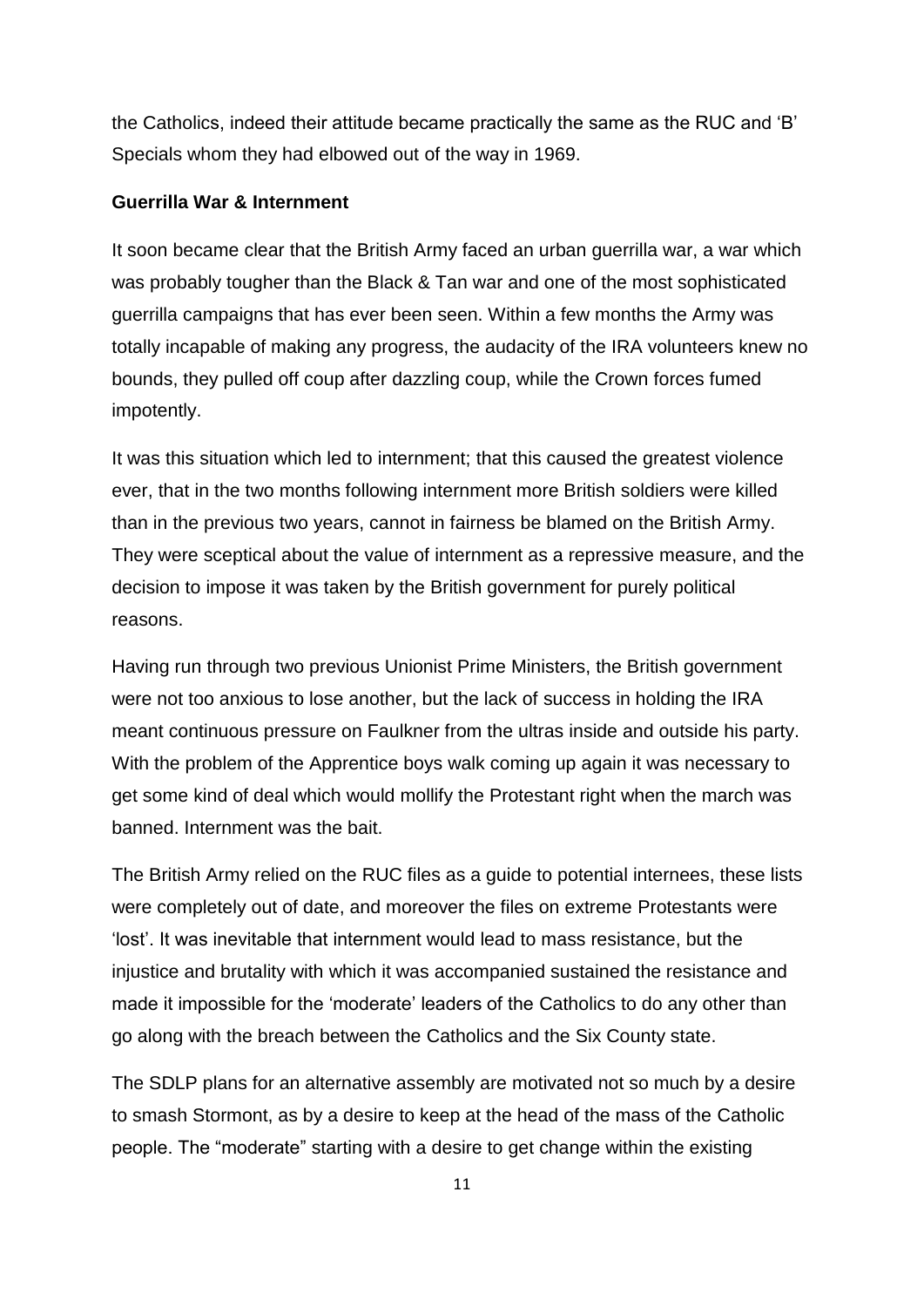system ended by opting out of that system. Their action proved conclusively that the hope of achieving British standards of justice within the Six County state was a vain one. History cannot be denied.

From Civil Rights to a situation brinking on Civil War, why has this happened? How can the minority in the North get justice? To answer this we must come face to face with the history which has worked so inexorably in Ireland in the last five years.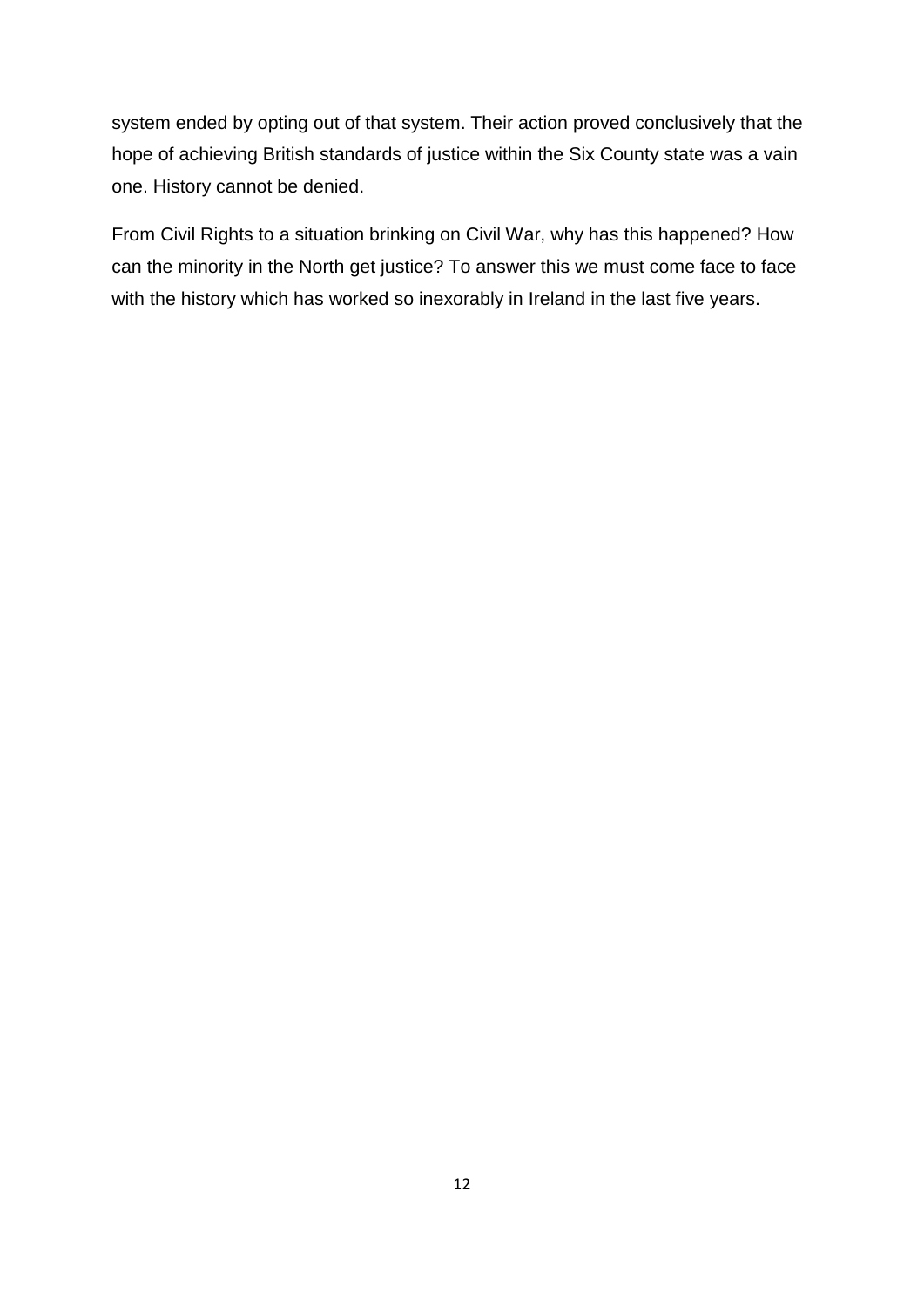## **Chapter 2**

### **Conquest and Re-Conquest**

Frederic Engels attempted to write a history of Ireland, he did not complete it, but the approach taken in the fragment which we have is significant. Engels starts by discussing Ireland"s geographical position, goes on to talk about her geology and climate, before moving on to a description of Ancient Irish society ending with the Norse invasion in 795.

Engels understood that in order to analyse Irish political problems, one should begin with the special features which mark Ireland out politically and culturally from other European countries. Ireland"s geographical position meant that her more powerful feudal neighbour England had to await the development of marine transport, a state structure and permanent army before being able to make any sustained attempt to annexe Ireland"s wealth. Thus it was met by a developed Celtic society, and cultural as well as economic resistance. Ireland"s paucity of exploitable mineral resources meant that she was not able to develop as an industrial power, condemning her to a role as an agricultural reserve for England, contrasting with Scotland and Wales which were able (to some extent) to participate in England's industrial expansion.

#### **Plantation and Pale**

The history of Ireland is a history of conquest and re-conquest, the conquest by England of the lands of the native Irish, the plantation of settlers to replace the Irish and the setting up of laws to keep the natives off the land. The Irish inevitably crept back onto their land either as tenants or by painfully buying their land back. Just as the Irish inevitably got back their land they also advanced their culture, not only resisting and overcoming attempts to destroy it, but absorbing whole sections of the planted English population into their culture. The English were never able to maintain "The Pale", as a barrier to the native Irish.

Even the fiercest and most successful conquest, the Cromwellian, backed by the relentless urges of a capitalist class newly come to power, failed to drive the native population into the province of Connacht.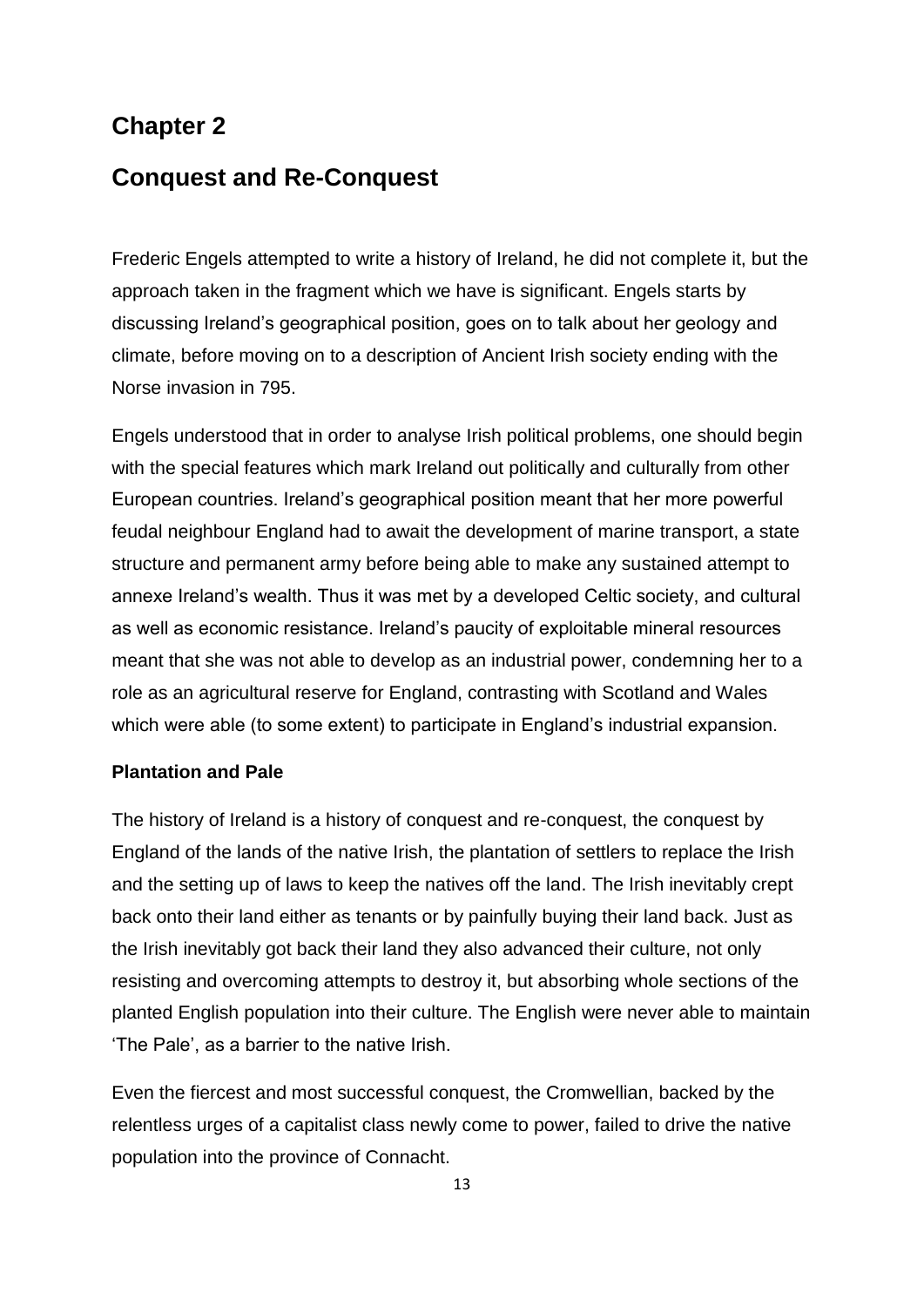#### **The Ulster Plantation**

However there was one exception to this pattern: the last Province to be subdued, Ulster. The key difference was that the land here was not simply transfered to a new caste of British landowners and aristocrats, but was rented out in small and medium sized lots to working farmers. The "Ulster Custom" gave them security of tenure, and other privileges.

From 1609 large numbers of land-hungry lowland Scots flooded into the North East of Ireland, establishing themselves as a prosperous and energetic force in the economy. In addition to their different land tenure they were distinguished from the native Irish, by religion, being mostly Presbyterians; and while they were discriminated against by an Anglican establishment, they had privileges and nevertheless presented a cultural and economic entity which was sharply distinguished from the Gaelic/ Catholic Irish.

They were colonists, during such times as they could wring a good living from the land, and tax and rent demands were not too severe, they could live with their English overlords; but the disinherited, papist Gaels were an ever present threat to their privilege. The division between Gael and planter, between landholder and landless, between privileged and dispossessed became expressed in the division between Protestant and Catholic. Thus in Ireland more than in any other part of the world, political, economic and class differences were expressed in theological terms.

#### **The Protestant Ascendency**

For many of the Irish people the dispute between their nation and England became a dispute about religion, and they supported that faction of the British ruling class which embraced Catholicism. Thus when James the Second ascended to the throne and came into conflict with the Protestant section of the ruling class, they supported his efforts to maintain his throne. Many of the wealthier Catholics would have benefited from the re-distribution of land following a defeat of the Protestants and the ending of the Ulster Custom; but the masses would have gained nothing. In any case there was no road forward for the Jacobites. James was defeated, and the Ulster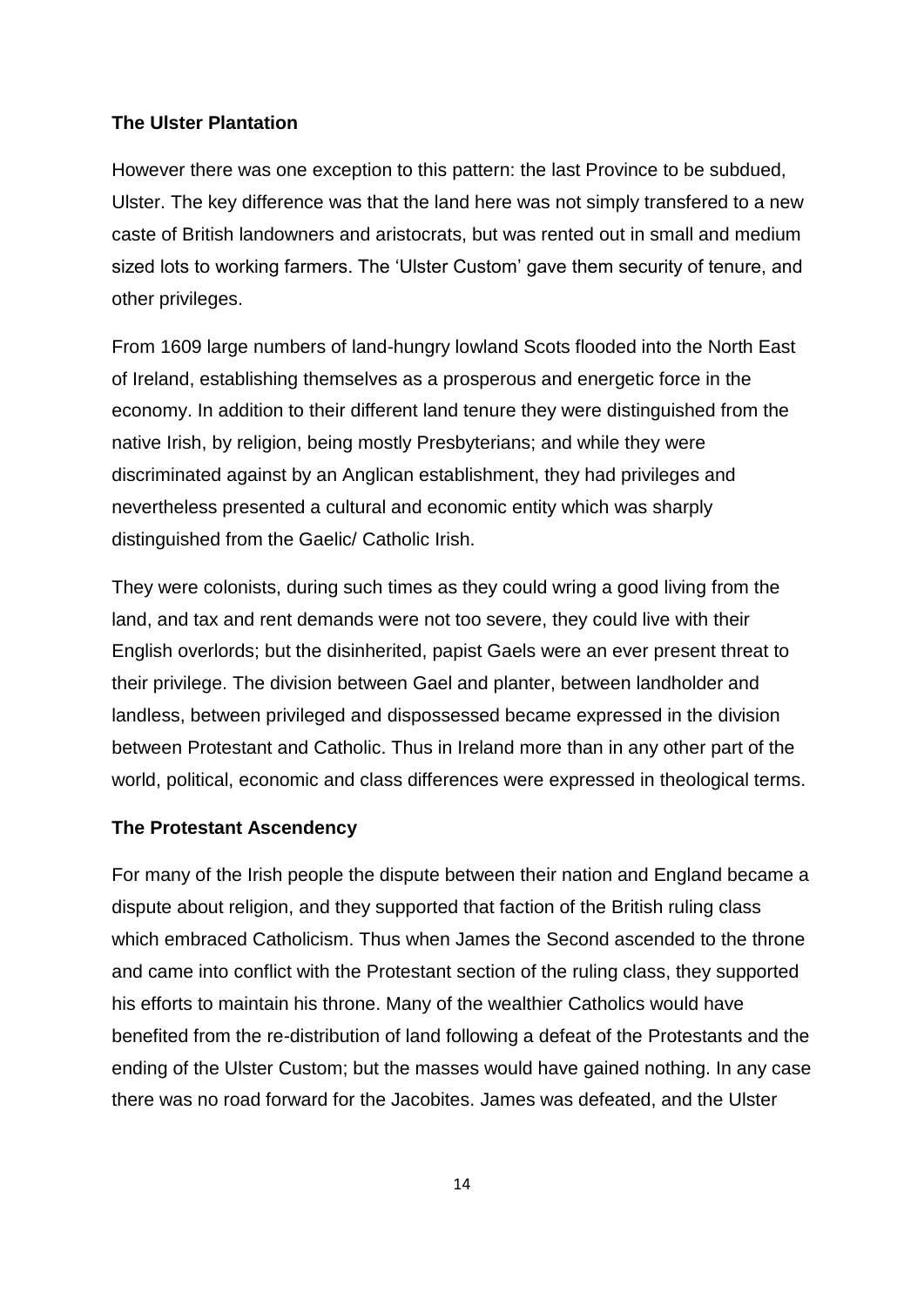planters joyfully saw their position consolidated by the accession to the throne of the victor of the Battle of the Boyne, William of Orange.

#### **The United Irishman**

Nevertheless, the Presbyterians and dissenters were settlers, their interests were in conflict not only with the natives, but with the masters at home. They gave birth to an Ulster Presbyterian bourgeoisie, based on the linen industry, which had its own economic and cultural interests and which having been in Ireland for generations, identified itself as Irish. From this bourgeoisie sprang the Society of United Irishmen.

For a short time the north eastern Presbyterian bourgeoisie was the most progressive section of the capitalist class in the whole British Isles, and Belfast was a haven of enlightenment and religious toleration. Wolfe Tone, a Presbyterian, issued a pamphlet arguing for Catholic rights, and he later created the United Irishmen, who inspired by the French revolution, by Tom Paine, and the light of democratic ideals, turned history upside down. The planters made common cause with the natives against their masters in England. Their demand was for separation from England, their means were the uniting of all Irishmen regardless of creed.

Only armed struggle could break the connection with England, only in an alliance with France could the breach be maintained. The tragedy of the United men was that, by the time they were ready to make the break, Bonaparte had risen above the French *Thermidor,* and the revolution had shed its early democratic altruism. Help was promised, but it came tardily and too late, the rising of 1798 was defeated, Tone committed suicide, and the torch he had lit guttered out in the 1803 conspiracy of Robert Emmet, after England dissolved the Irish Parliament and imposed the Act of Union.

#### **Democracy or Empire**

The Ulster Presbyterian bourgeoisie was given an historic choice, it could stand by the democratic principles of Tone, and defy a strong British ruling class; or it could make common cause with the British ruling class, join in the expansion of the developing British Empire, and develop its industry as part of the Glasgow/Liverpool complex. The Presbyterian bourgeoisie plumped for the British Empire, and in token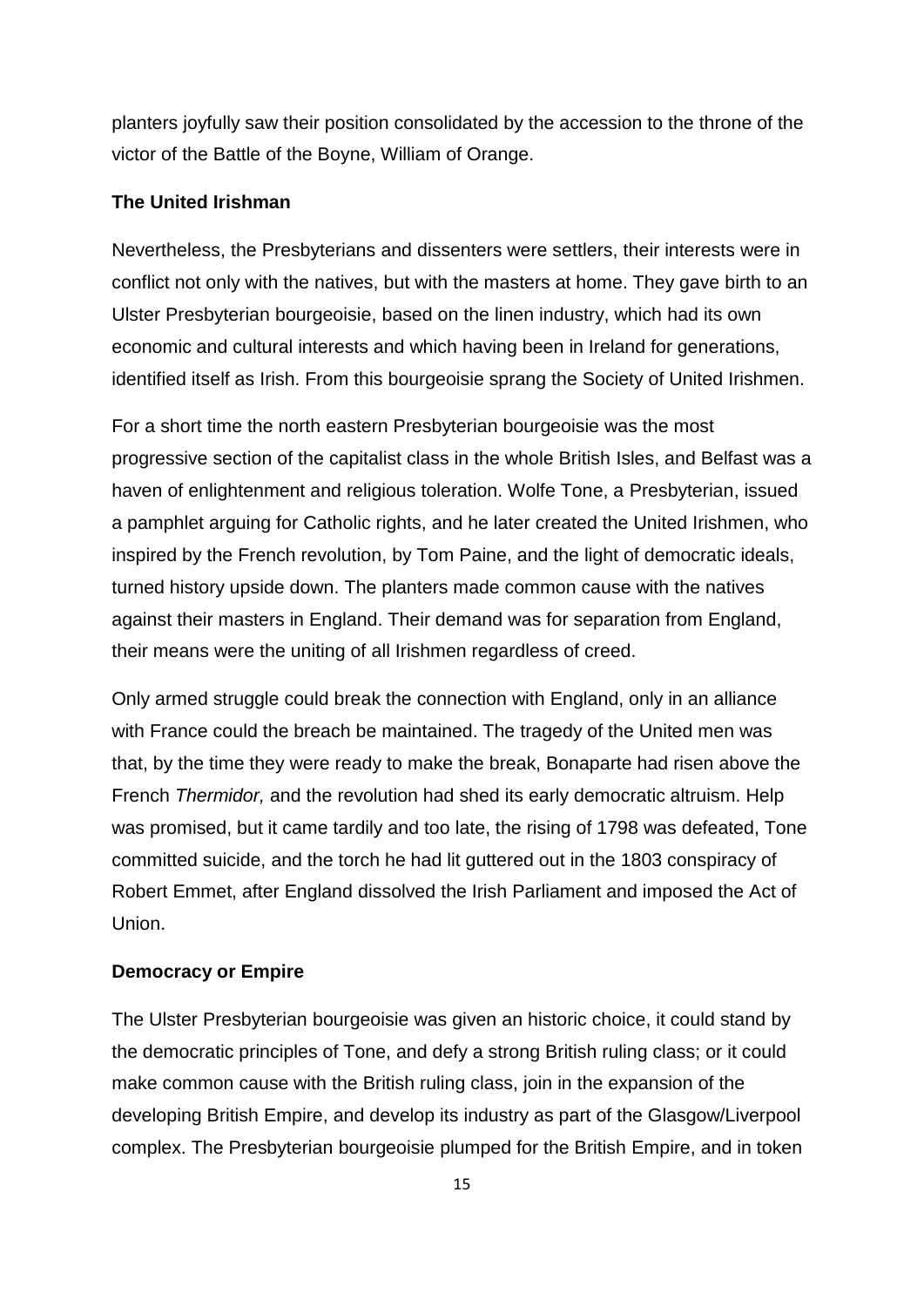of the new relationship of forces, Britain extended the privileges of Anglicans to all Protestants, and the Orange society opened its doors to Presbyterians and dissenters.

#### **Catholic Rights and Repeal**

From that time the fight for the Irish nation was almost exclusively that of Catholic Irishmen, and it was politically dominated by the rising Catholic bourgeoisie.

It shared all of that bourgeoisie's vices, personified by Daniel O'Connell. O'Connell's agitation was a retreat from the United Irishmen, it limited itself to Catholic emancipation, but it did create a mass movement, which was forced willy-nilly to go over to a demand for repeal of the Act of Union. But when the pressure was put on him from England O"Connell retreated even from repeal.

#### **The Fenians**

But the spirit of Irish nationalism as expressed by Tone did not die, a new force arose within the repeal movement around the newspaper, "The Nation". A group of writers, and political agitators formed around it known as "Young Ireland". Though at first politically conservative, they produced three great men, Davis, Lalor and Mitchell, who re-created the powerful democratic spirit of Tone, and welded the struggle against English domination back to its true base, the struggle for democracy, linked to the mass struggle against the English landlords.

Fenianism became the developed expression of the tradition of Tone, Davis, Lalor and Mitchell, but it based its programme for the freedom of Ireland on means rather than ends. Fenianism divided itself from the more moderate nationalist movements by its insistence on physical force as the only basis for the struggle. Its organisational structure was modelled on the Irish peasant secret societies and the European revolutionary/democratic conspiratorial movements. The inner core of Fenianism was the Irish Republican Brotherhoods; its strategic reserve was the Irish emigrant population in the United States.

Despite the consistent lack of success of Fenianism"s military efforts, it became the expression of all of the genuine revolutionary and progressive elements within the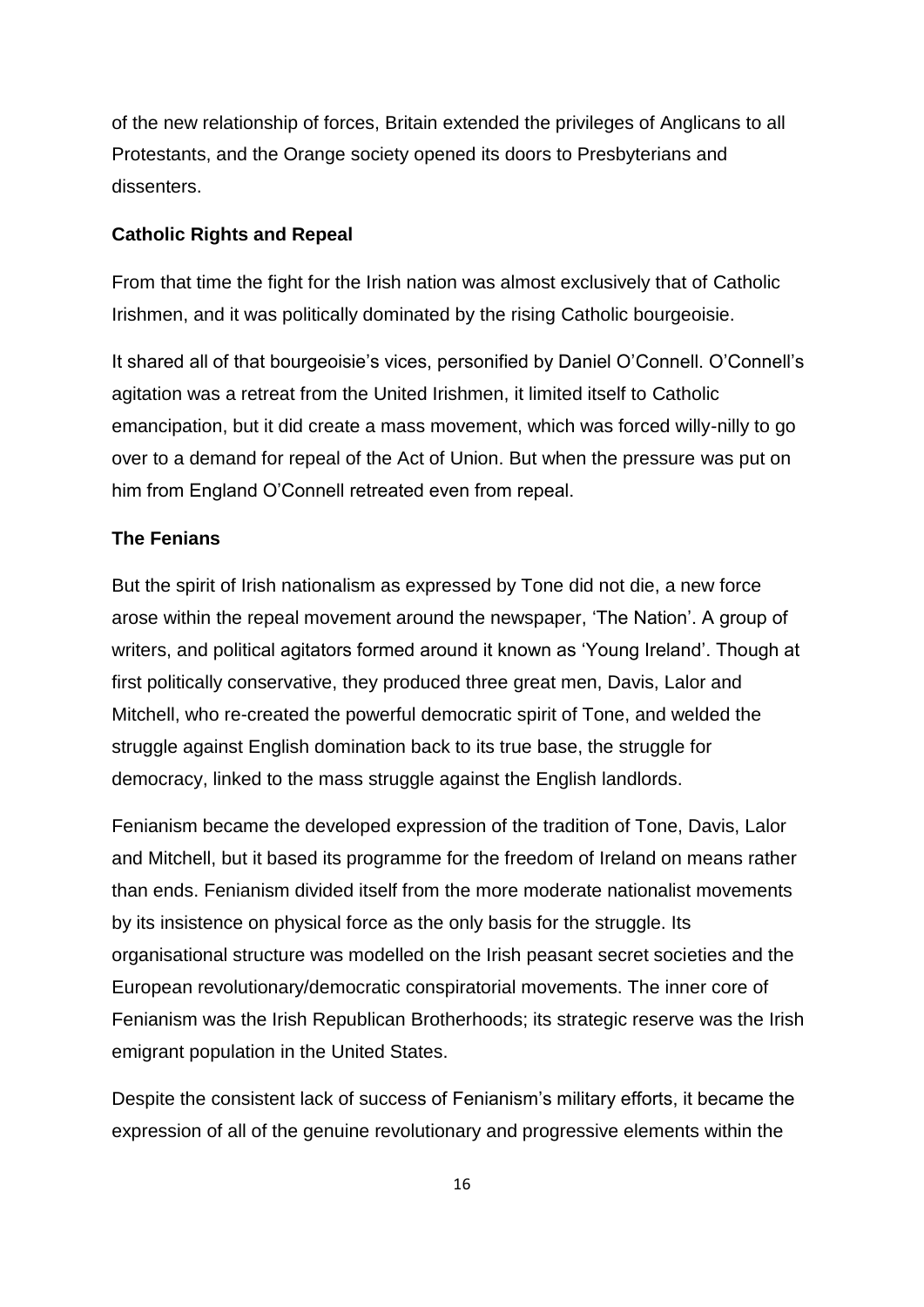petit bourgeoisie, the intellectuals, the peasantry and the newly developing working class. Fenians were consistently involved in struggle in rural areas, leading assaults on the landlords and direct action by the oppressed tenants. They acted like a leaven within the broader nationalist and rural movements, exercising an influence quite out of proportion to their size.

#### **The Famine**

But Catholic rights and Repeal and separation were overshadowed by calamity which scars the Irish nation even today; the famine. A peasantry, able to gain a precarious living only by intensive cultivation of the potato, was faced with an outbreak of potato blight which was partial in 1845, general in 1846 and absolute in 1847. Starvation, disease and emigration reduced the Irish population by one-third, the rural population by one-half. (The effects are evident in the under-populated Ireland of today.) But during the entire period of the famine Ireland exported to England enough foodstuffs, both meat and grain, to feed the entire starving population twice over. In other words the English landlords were directly responsible for the sufferings of the Irish people; a profound new factor was inserted into the relations between the two countries, the hatred against the English oppressor spread deep into the population and is alive to this day.

After the famine Ireland became more and more a supplier of agricultural produce to England, but Ireland suffered very greatly from England"s policy of Free Trade; Ireland had no way to protect the development of her own economy and had to sell her produce at prices determined by the fierce competition of the European market.

The disaffection penetrated ever wider sectors of the Irish population, thus arose the Home Rule party of Parnell, instigated and led by the Southern Irish bourgeoisie, but with a broad base in the rural population, who had been politically aroused by the mass movement for amnesty of Fenian prisoners.

#### **Home Rule - Tariffs**

The disgrace and death of Parnell led to the degeneration of his party into the Catholic sectarianism and political cowardice of Redmond. The nationalist movement became fragmented. Redmondism was supported by the sections of the bourgeoisie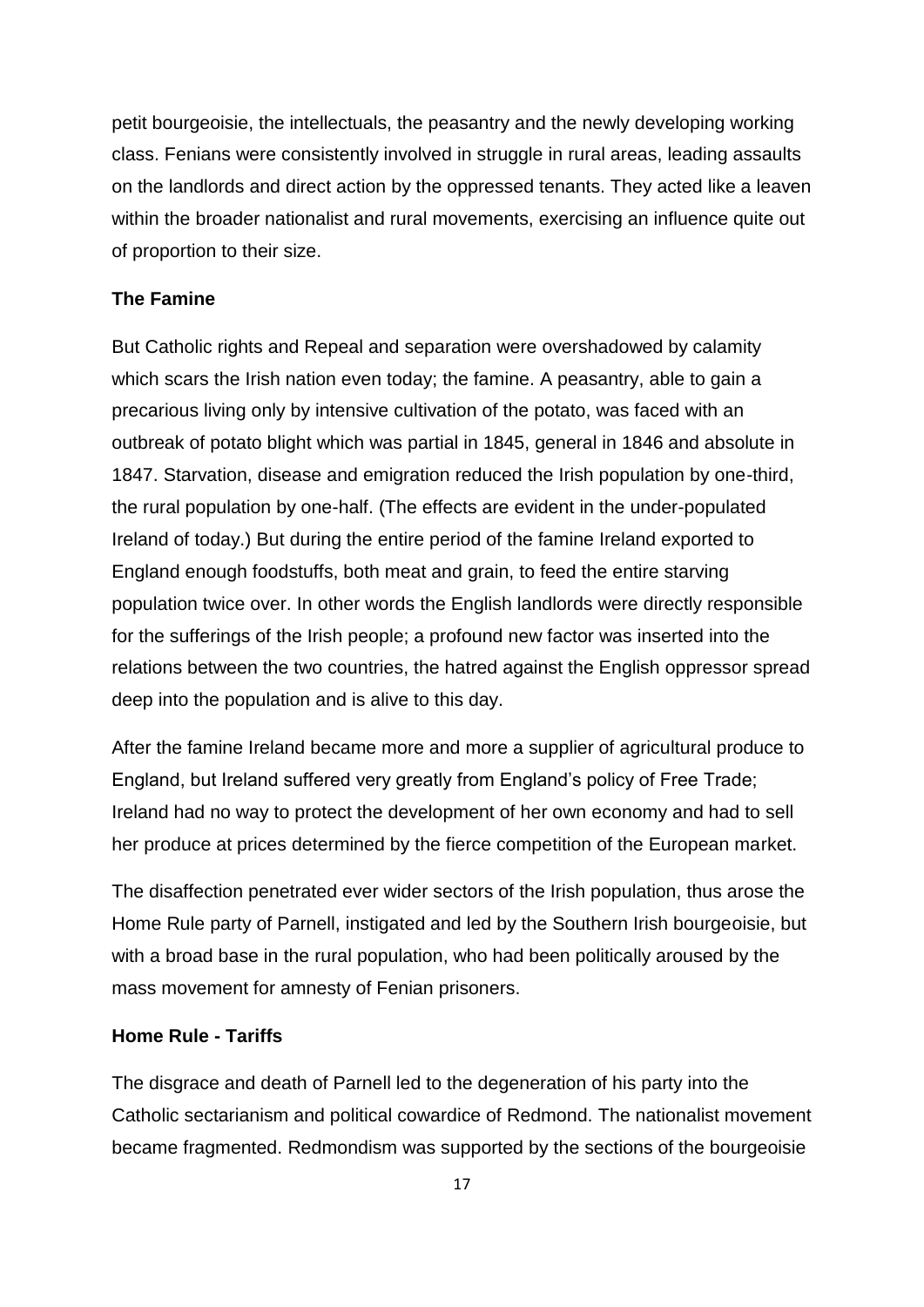which could gain from winning concessions from imperialism, the Sinn Féin (the name means "Ourselves Alone" implying self-reliance) of Arthur Griffith was based on an alliance of the new sectors of small manufacturers and small business men, who wanted protection for the development of their industry against outside competition, and wide sectors of the petit- bourgeoisie and intellectuals. The Fenians in the Irish Republican Brotherhood worked secretly within Sinn Féin and other national movements, giving their support to the Gaelic revival through the Gaelic Athletic Association and the Gaelic League (Conradh na Gaeilge) which brought fresh force and new life into the nationalist movement.

Thus although the political terminology of the movement was democratic, and even radical, it gained its impetus from the drive for protection, the erection of tariff barriers which could shelter a native Irish industry. The smaller the businessman the grander the dreams of an industrialised Ireland; Griffith even talked about Irish colonies!

But in the North the Protestant bourgeoisie had no interests in protection, they had a privileged position, and were integrated into British industry. Their interests would have suffered severely if they had been separated from England by a wall of tariff barriers.

#### **Land Acts & Home Rule**

But the relationship of England to Ireland was never one of unremitting repression. The geographical proximity of Ireland, its political integration into the United Kingdom, the large numbers of Irish in Britain, and the need to guarantee the continued supply of Ireland"s agricultural produce, meant that they had to come to grips with the problems created by a violent disaffection in the countryside, and a national movement with wide support. Thus from the latter part of the 19th century, attempts were made to give concessions which while maintaining British domination, would take the edge off the resistance. The Land Acts gave a large proportion of the peasantry the ownership of their land, and while they paid dearly for the privilege, and only a portion of them benefited, this combined with rural depopulation to take a lot of steam out of the rural struggle, shifting the emphasis of the national movement more firmly to the protectionist bourgeoisie. The Home Rule Bills were designed to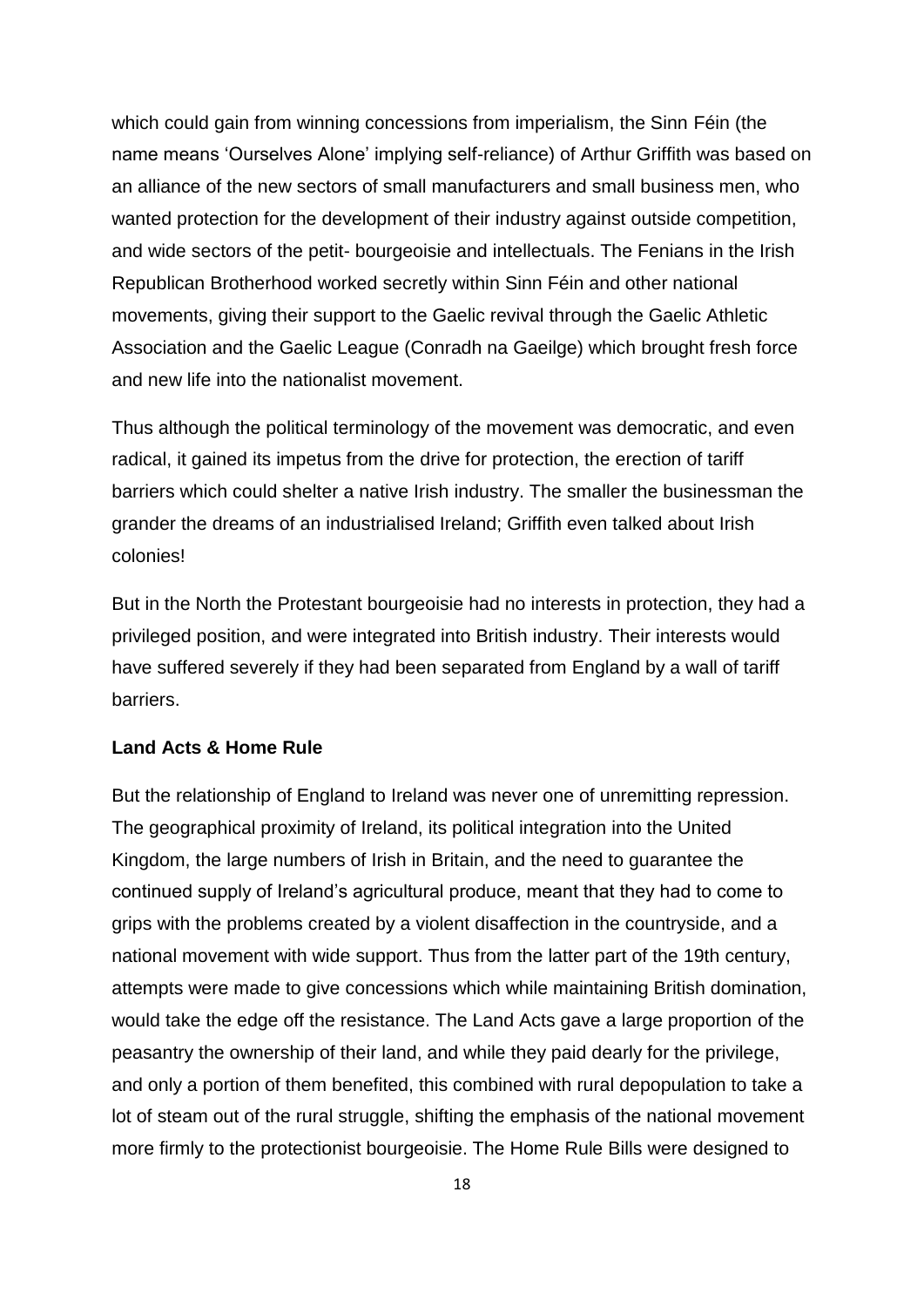mollify them by setting up an Irish parliament which would be able to impose some degree of protection.

But the Northern bourgeoisie would have none of it, it had powerful friends in England and the First and Second Home Rule Bills were strangled at birth. The Third produced a crisis of unforeseen dimensions, a crisis which led to the most important event in modern Irish history, the Easter rising of 1916.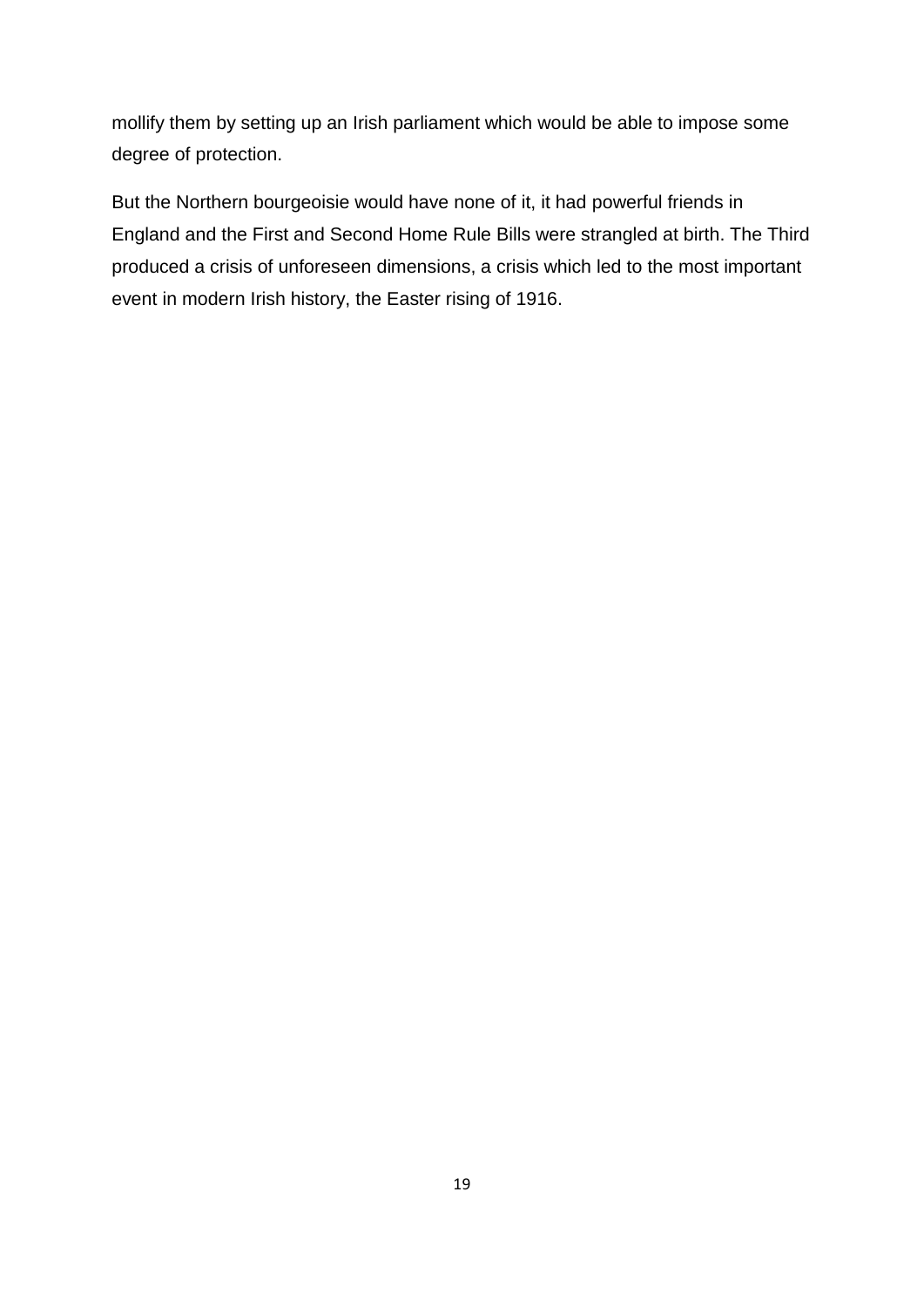### **Chapter 3**

### **Easter and After**

On Easter Monday 1916, the customers in the GPO Dublin were rudely disturbed by a group of men in ill-assorted uniforms, who proceeded to usher everyone out and smash the windows. In St. Stephens Green a party of armed men (with a woman, Countess Markievicz, second in command) set up a post. A small group of men attacked Dublin Castle, while positions were taken in Jacobs Biscuit Factory, Bolands Bakery and the South Dublin Union, Padraig Pearse read a Proclamation outside the GPO. The Republic of 1916 was established.

Despite the extremely effective urban guerrilla tactics of the insurgents, the rising was defeated. The initial reaction of the mass of the Irish people was stunned amazement. The captured leaders, sentenced by a Court Martial, were shot one by one; James Connolly, too weak from wounds sustained in the GPO, was executed strapped to a chair. The mood of the Irish people began to change, and the rebels became heroes. This was the precursor of a deep political change within Ireland: the mass of the people moved from Home Rule to the Republic, from the craven prostration of Redmondism, to the defiant stance of Fenianism.

Superficially it might appear that the martyrdom of the leaders of the Rising had unleashed a flood of sympathy for their cause; in fact they had acted as a catalyst to crystallise changes wrought by the events of the preceding six years.

#### **Home Rule & the British Ruling Class**

The English Liberals had maintained an alliance with Redmond"s Irish Nationalists through promises of a Home Rule Bill; this was largely a rhetorical promise, but the elections of 1910 weakened the Liberal government so that they were obliged actually to introduce a Bill. The crisis which this Bill precipitated represented a deep split within the British ruling class, but as had happened before in history the conflict was fought out on Irish soil.

The Liberals under Lloyd George had developed a fairly sophisticated strategy of gaining stability in Ireland through making concessions to the Bourgeois Nationalists.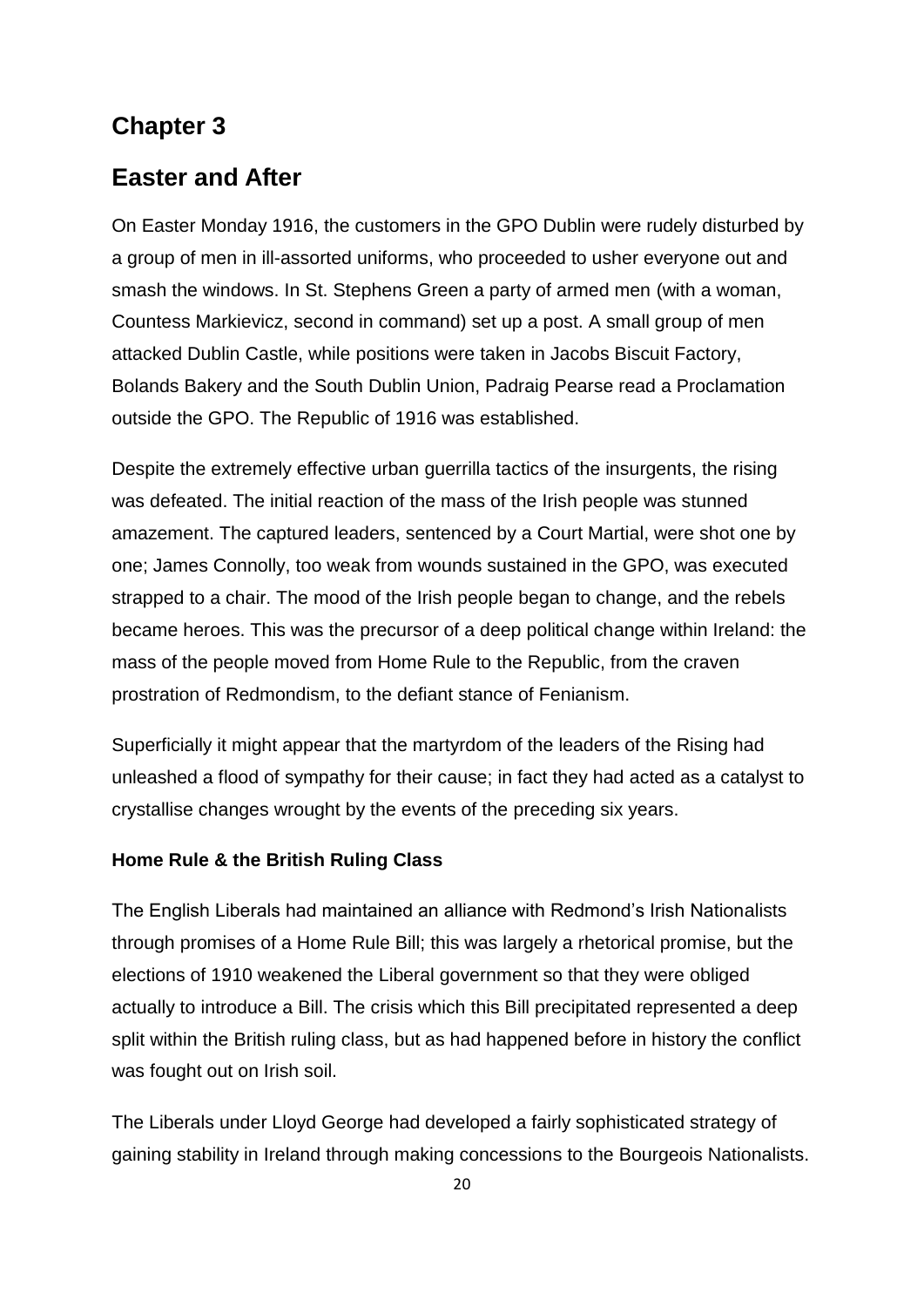Lloyd George had also used the support of the Nationalists to break the power of his rivals within the British ruling class, who had been using the House of Lords to frustrate his government's measures. As a quid pro quo he introduced the Home Rule Bill.

The Tories were frantic with fear for they much preferred to rely on good old fashioned repression, and were deadly afraid that if the British workers and the Irish people were able to raise their heads they would see the advantages of an alliance. When the Third Home Rule Bill was introduced they launched an attack of quite astounding ferocity.

#### **The Tories Back Carson**

The initial reaction to the Bill in Ireland, North and South, was to prepare quietly for its implementation; and to square up to the class conflicts which would come to the fore once the issue between Ireland and England was ameliorated. But the Tories struck back at Lloyd George through Belfast, by openly backing Carson, a reactionary Irish Protestant politician who had launched a campaign to defeat Home Rule. In the North East of Ireland the Protestant bourgeoisie had used the old religious divisions to weaken the working class; the Protestant workers were bound up with their masters through the Orange Order which dispensed patronage and maintained a system of mythology which convinced the Protestant workers that the Church of Rome was their main enemy. The Northern landowners and Capitalists had nothing to gain, and a lot to lose from Home Rule, and the Southern pressure for tariffs. Quite cynically the Tories and the Northern rulers created a mass movement; the Ulster Volunteer Force, from the Protestant workers and small farmers, armed it with German guns, and threatened the elected British government with armed insurrection.

#### **Response from the South**

The resistance in the North stirred the South, in reply to the U.V.F. the Irish Volunteers was created, and soon it became a mass armed force for the defence of Home Rule. The Irish Republican Brotherhood operated behind the scenes in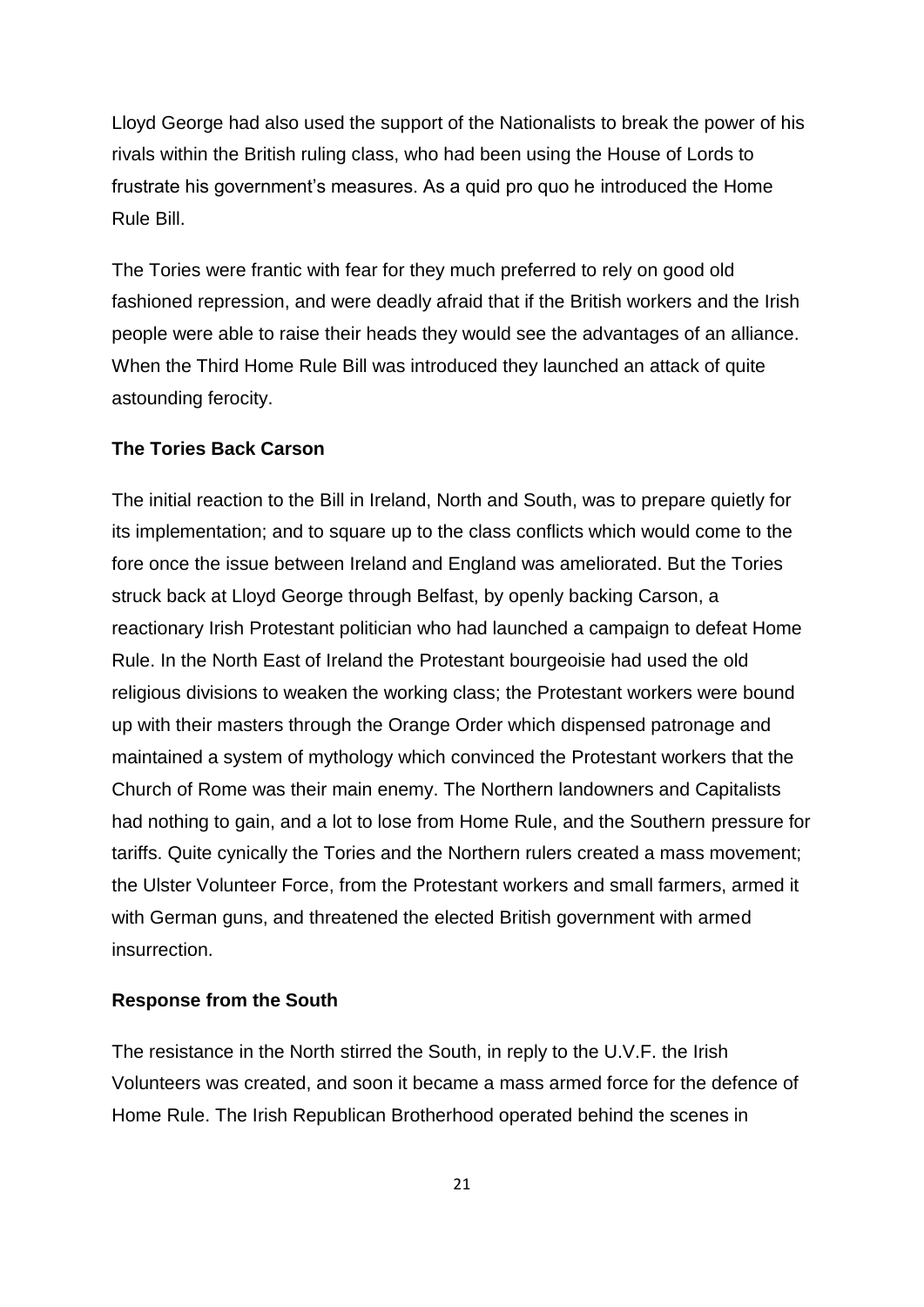creating the Volunteers, but left nominal command in the hands of "respectable" Gaelic Leaguers.

As the crisis developed, there began to be hints that the solution could take the form of the partition of Ireland, with part of the North East being separated from the rest of Ireland.

But the crisis was cut across by the outbreak of war between Britain and Germany. The British ruling class, the Redmondites and the Carsonites buried their differences until such time as Germany had been defeated. Large numbers of both sets of Volunteers marched off to the battlefields of Europe, the Ulster men to die for their Crown and Faith, the Irish to die for the freedom of small nations, and Catholic Belgium.

#### **England"s Difficulty - Ireland"s Opportunity**

Redmond"s propaganda proclaimed that support for Britain"s war effort would result in concessions by the British government. But there were some who refused to be deceived. They saw England"s difficulty as Ireland"s opportunity: the existence of the Irish Volunteers, and the crisis caused by the Home Rule Bill, presented the first opportunity, since the United Irishmen to strike a blow at the English connection with any hope of success.

As could be expected the Irish Republican Brotherhood began to prepare for a rising, but they were to be joined by an entirely new force, which had important repercussions for the outcome of the struggle, and the shape of Irish politics then and now.

#### **The Irish Citizen Army**

In 1913 the workers of Dublin had fought a bitter struggle against the employers and the British government. The Dublin General strike was the signal that labour had emerged as a powerful factor in Irish society. The strike was led by the Irish Transport and General Workers Union which in turn was led by James Larkin and James Connolly, two extremely capable working class organisers. To defend the strike pickets against the police and troops the Union formed a defence force, which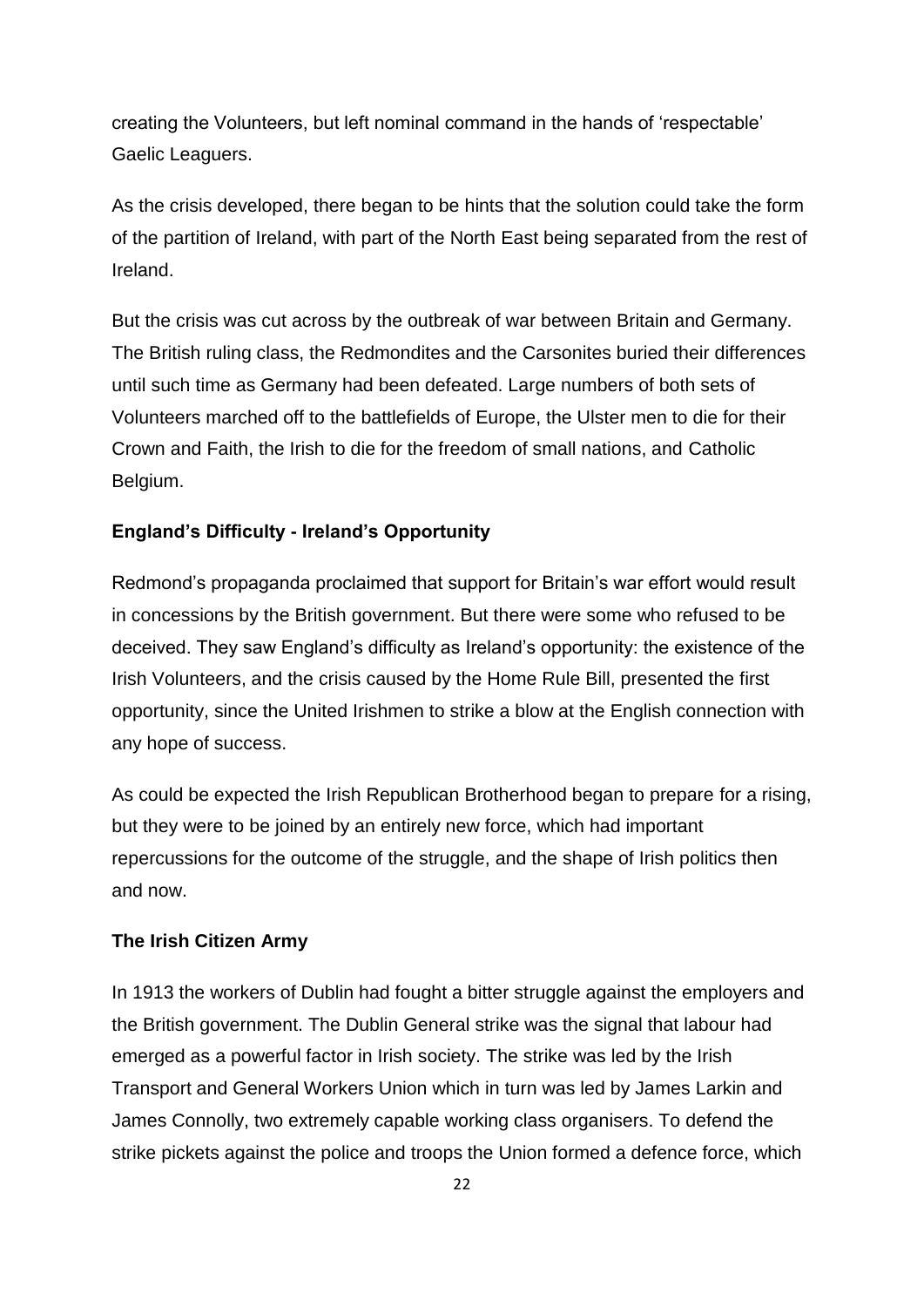became the first armed workers" militia in the world—the Irish Citizen Army. Leadership of the ICA was soon taken over by James Connolly, who forged it into a disciplined force, with a high level of political motivation. As the Home Rule Bill crisis progressed, Connolly realised that there was a likelihood of partition being imposed, and he forecast that this would lead to a "carnival of reaction, North and South". The events confirmed the policy which he had advocated throughout the major part of his political career, that the working class had to make the national cause their own, and the aim of the national struggle, combined with the workers struggle, should be an Irish Workers Republic. He started to agitate along the lines which the IRB were already planning, i.e. that a blow should be struck while England was at war in Europe. The IRB were afraid that Connolly"s agitation might uncover their own plans, so they kidnapped him and invited him to come in with them. He accepted and was co-opted onto the IRB War Council, becoming a major influence on the shape which the plans for the Rising took.

#### **The Rising**

The conspirators were hampered by the fact that only a handful of the leaders-of the national movement were prepared to strike the blow; the head of the Volunteers, Eoin MacNeil, countermanded the orders for mobilisation when he discovered the plans. Only a tiny proportion of the Volunteers turned out, and the Rising failed to strike any significant response outside Dublin. But the response, although too late to save the lives of the leaders, did come. By 1918 the sympathy of the mass of the Irish people was for Republicanism, Redmond and the Nationalists were swept away, and the vehicle of political struggle became Sinn Féin.

#### **Dáil Eireann**

Sinn Féin was at best a weak vessel - its ideology was compounded of mysticism and monarchism. Its founder, Arthur Griffith, had come out against the Rising, and had denounced the workers in 1913. But the IRB had penetrated Sinn Féin quite effectively, cleared out its Monarchism and made it Republican, and used it as the instrument for the next stage of their plan. Sinn Féin"s advantage was that it had developed a strategy for the breach of the English connection which exactly suited the situation. This involved the Irish MPs refusing to take their seats at Westminster,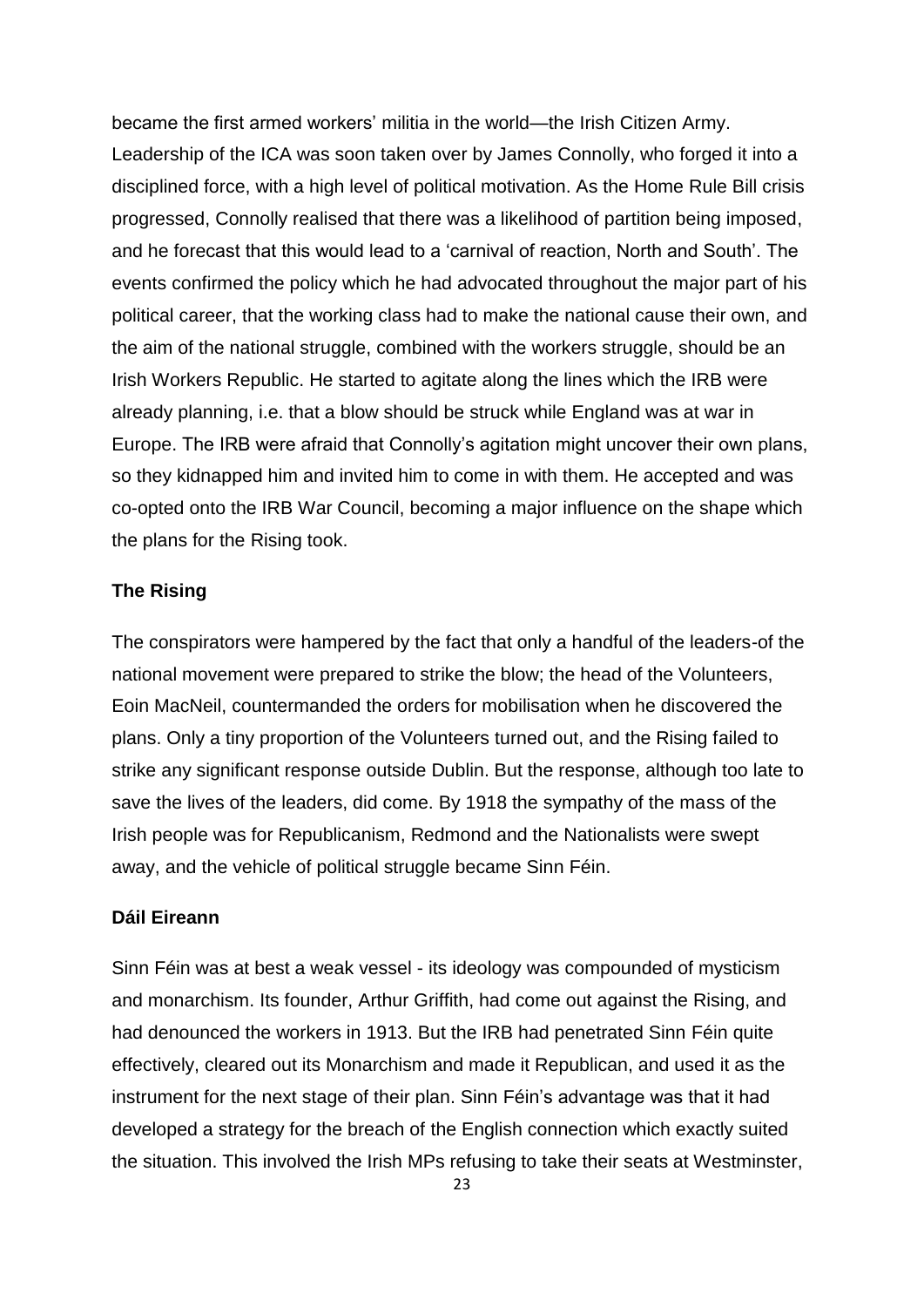and instead setting up their own parliament in Ireland, which would proceed to take over the administration of the Irish nation. In the General election of 1918 Sinn Féin won practically every seat in Ireland outside the Six Counties of what is now Northern Ireland. The MPs met in the Mansion House Dublin, and set up Dáil Eireann. The Dáil ratified the proclamation of the Republic of 1916 and issued a democratic programme.

The Irish people, who had stood by stunned in 1916, proved themselves more than capable of holding off the efforts of the British to smash the Dáil. The Irish Republican Army carried out a fierce war against the military might of the British Empire. The Black and Tans and the Auxiliaries pillaged their way through the four provinces; the Kings Own Scottish Murderers burned down the main street of Cork, and wore burnt corks in their bonnets afterwards in celebration. But despite the pouring out of arms and resources Britain could not crush the Irish people.

But Britain, unable to win by military means, succeeded by political means in winning the very solution which had been posed at the height of the Home Rule Crisis partition.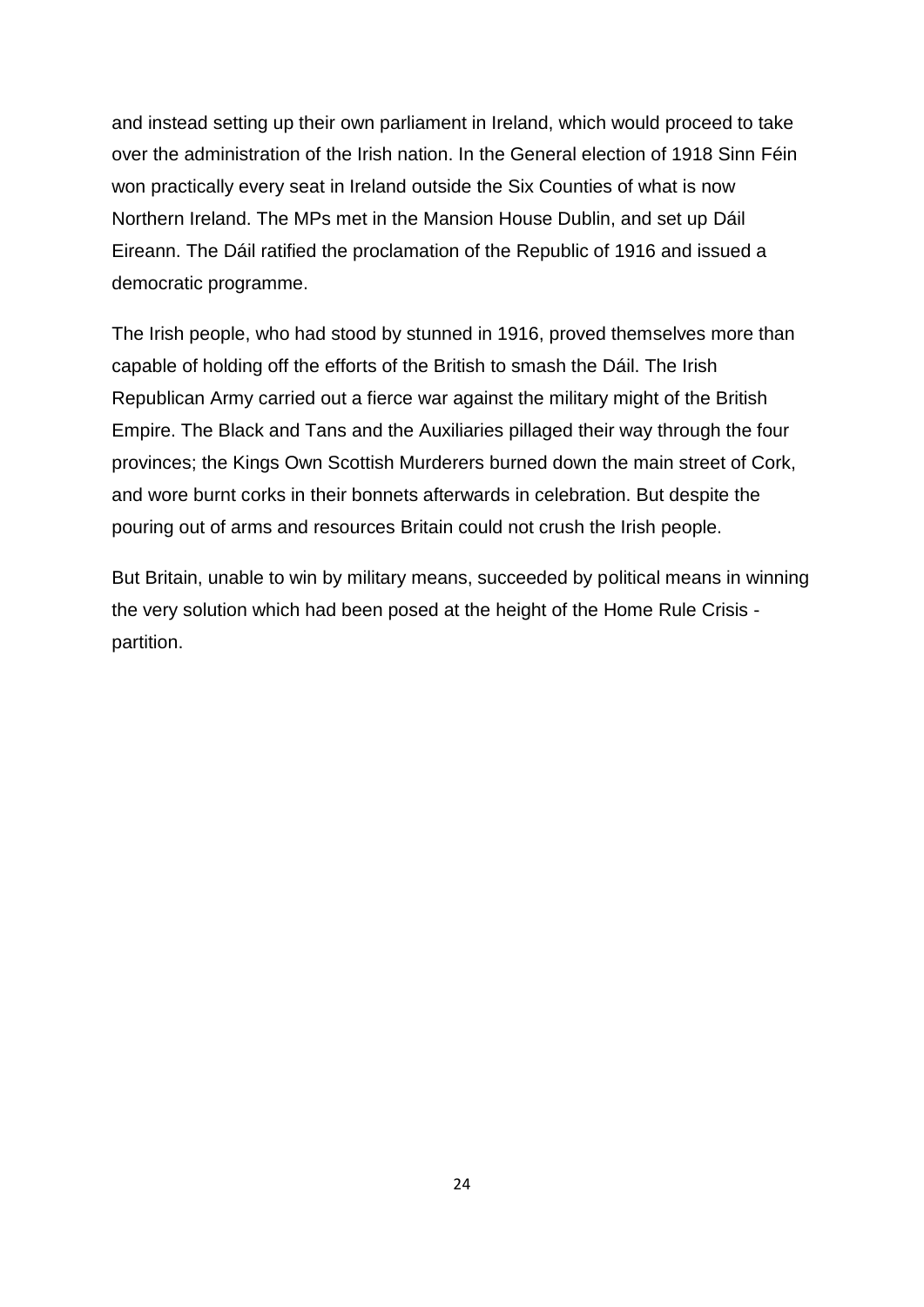# **Chapter 4**

# **Civil War or Civil Rights**

The most heroic people will be wearied by war. The war that Britain imposed on the Irish was so horrifying in its brutality that both the people and the fighters were worn down. When Lloyd George appealed in a letter to the President of the Irish Republic, Eamonn de Valera, in June 1921, for a "conference here in London to explore to the utmost any possibility of a settlement", the Republican government accepted. There were of course other factors involved; the national revolution had shown signs of growing over into a social revolution, the Republic Courts had been used to prevent land seizures in rural districts, and the workers in some areas had become extremely militant; in Knocklong they took over the creamery, and ran it under workers control. These factors disturbed British capital, and the conservative elements in the Dáil alike.

The Treaty negotiations centred around the question of the allegiance of Ireland to the British monarch, which was resolved in an acceptance by the Irish delegation (after heavy pressure) of a formula whereby the members of the Dáil would take an oath of loyalty to the British monarch. Nothing could have been better calculated to hide what the Treaty was really about - Partition.

#### **Northern Ireland Established**

In 1920 the British had passed the Government of Ireland Act, (which was in fact the long delayed Third Home Rule Bill). This had made provision for two parliaments within Ireland, in the Six Counties of Northern Ireland, and the Twenty Six Counties of Southern Ireland. The Act was universally regarded as a propaganda gesture, and Sinn Féin took advantage of the elections called under the Act to elect the Second Dáil.

Despite the reluctance of the Northern Unionists to have any form of "Home Rule" by the opening of the negotiations the "Government of Northern Ireland" had been established, and was a factor in the situation. The package agreed by the negotiations included a provision that this government could opt the Six Counties out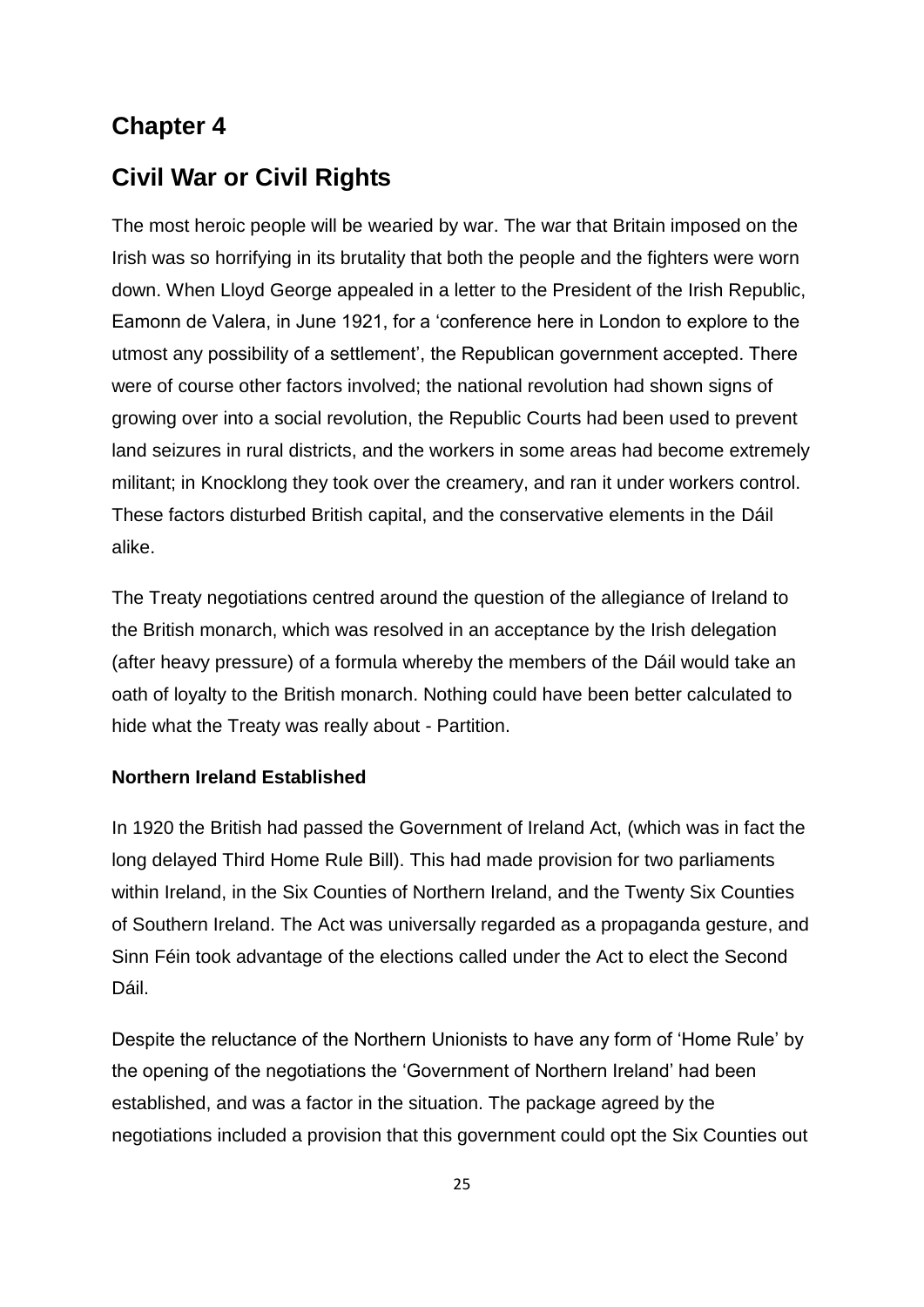of the "Irish Free State" (Saorstát Eireann) which of course it did; however the Irish negotiators, Griffith and Collins, were convinced that by means of the Boundary Commission included in the Treaty they could break the Catholic dominated areas of the Six Counties away, and make the remaining Unionist enclave unviable, thus paving the way for a re-unification.

#### **Sell-out and Civil War**

In the Dáil too the dispute centred around the oath, and as in London, the debate in Dublin hid the real disputes. Despite the acceptance of the treaty by the Dáil a section of the Republican forces refused to accept it and under Rory O"Connor and Liam Mellowes they occupied the Four Courts in Dublin; each side regarded the other warily for a time.

The crunch came on 26th June, 1922. Mellowes and O"Connor were preparing their forces to go north, to deal with an outbreak of savage pogroms against the Catholics in the Six Counties. In Westminster, Winston Churchill declared that failure of the Free State government to deal with the Republicans would lead to the British government considering the Treaty void, and taking appropriate action. Under such duress, and with guns borrowed from the British, the Free Staters bombarded the Four Courts. The Irish Civil War was on.

The war was lent bitterness by the desire of both sides to get the thing over with as soon as possible, and the de-humanising effects of the Black and Tan War. It ended with the inevitable defeat of the Republicans; broken not so much by the military superiority of the Free Staters, as by the apathy of an Irish people confused and bone weary of war.

#### **Partition Ratified**

The Civil War ended in April 1923; the now firmly established Free State Government approached the British Government to implement the Boundary Commission. The Six County government sabotaged the Commission by refusing to nominate its representative, but eventually the British Government nominated a Six County representative, who met with the British and Free State delegates to consider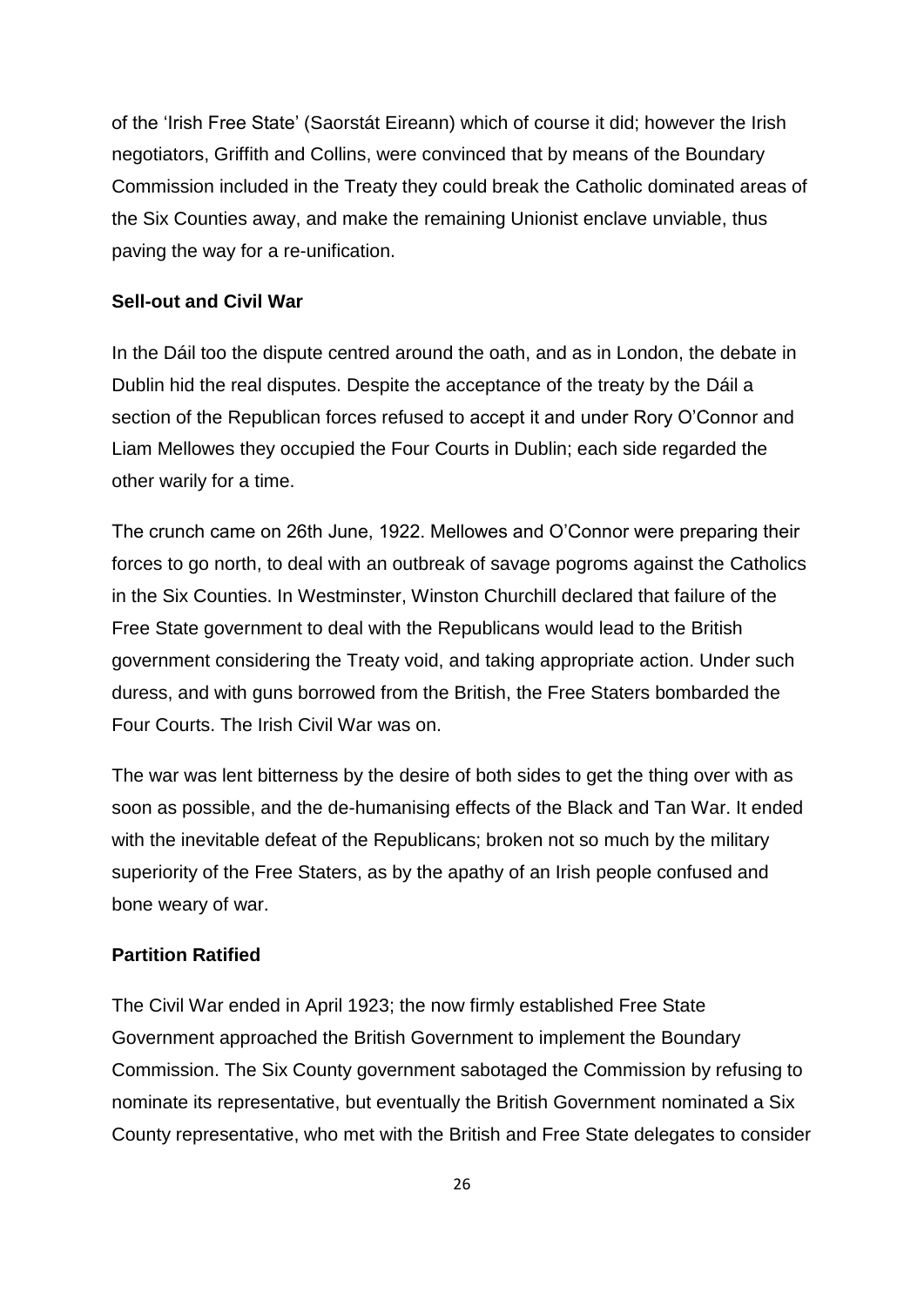the problem. After a long wrangle the Commission by a "majority" recommended that the only changes to be made in the border would be the gaining of a large chunk of Donegal by the Six Counties. The Free State government, having fought a war over an oath, was unable to fight one to reverse this swindle, and accepted an offer whereby the boundary commission was removed from the treaty**.** In 1925 Partition was established.

#### **The Curse of Partition**

The history of Ireland, from that point, was determined by the abortion of the national/democratic revolution. British Imperialism wanted to halt the progress of the straggle in order to be able to maintain economic, if not direct political control over Ireland.

The Catholic bourgeoisie, who had caught up with the struggle after their rejection of it in 1916, had been able to re-assert their control over the masses due to the absence of any conscious alternative.

The execution of the leaders of the 1916 rising had eliminated the best of the radical/democratic Republicans, and the sole representative of working class revolutionary theory, James Connolly. Pearse's successors in the IRB and Sinn Féin were unable to understand the importance of his last work "The Sovereign People", which came near to socialism, albeit on an idealist plane; and Connolly's successors in the Irish Labour movement were unable to understand the message of his "Labour in Irish History", that the victory of the national struggle was a central part of the tasks of the working class, and that only in a workers" Ireland could true independence be consolidated.

Partition has never been anything but a curse on the whole Irish people. The separation of the industrialised North from the agricultural South (the Six County area coincides almost exactly with the industrialised area of 1911) and their economic insulation from each other has had a deleterious effect on both portions. The North developed along the lines which suited British industry, and thus suffered from the concentration of that industry in the Midlands/South East regions of England. The South, with the lower rate of production of wealth of an agricultural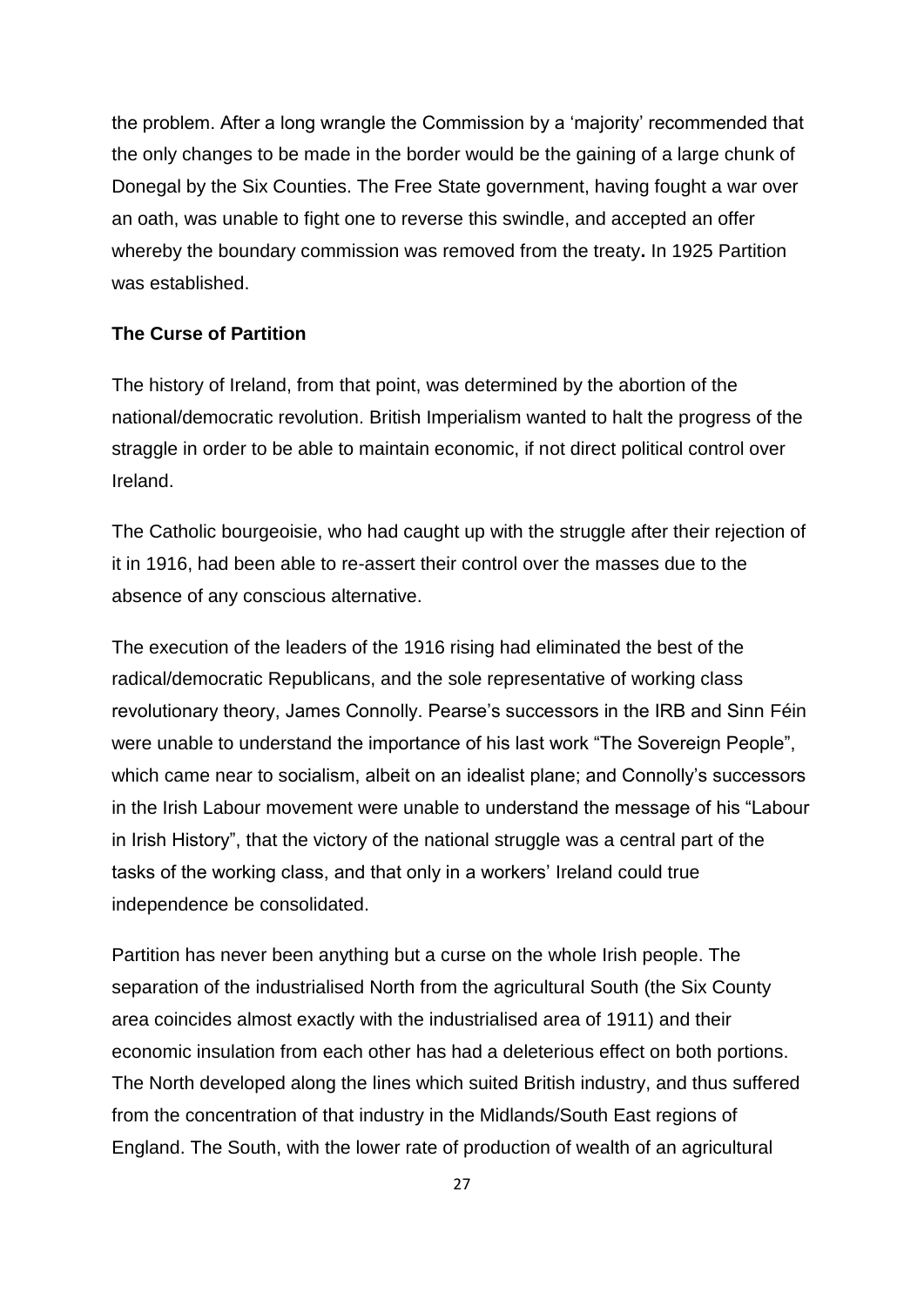country, has had to rely to a large extent on importing manufactured goods in a world market which discriminates against the primary producers, in favour of the industrialised nations. Under this crushing weight the two economies have been kept backward and Ireland as a whole impoverished. If the North has enjoyed a higher standard of living than the South this has been due initially to its higher level of industry, but increasingly to the direct political action of the British government, most strikingly seen in the amount of money which Britain pumps into Northern Ireland"s welfare services. Even a united capitalist Ireland (if such a thing came about), would be wealthier, as a result of the more powerful leverage of an economy which integrated Northern industry and Southern agriculture.

The abortion of the revolution created two seemingly stable states, and as the decades have rolled by it has seemed to many that these states had a historical legitimacy which it would be foolish to challenge. Nothing could be further from the truth; their stability has derived from the weakness of the forces capable of changing them, rather than from the strength of those determined to uphold them. History had moved swiftly between 1916 and 1922, but now after partition its metabolism slowed down until the changes crystallising within the structure of society became almost imperceptible. Essentially the short circuiting of the national revolution created two artificial societies, in which the antagonisms which had been their basis, instead of acting for change, reinforced the artificial states which had been created.

#### **The Christian Province**

The Six County State was founded to keep a British bridgehead against the Irish revolution, and it could only survive by institutionalising religious sectarianism. The Unionist Party bosses in the North East had traditionally kept their power by the expert manipulation of the religious divisions within the mass of the inhabitants of the area. The old liberal tolerant Belfast was swamped in the early 19th Century by the influx of people from rural areas seeking work in the developing industries. They brought with them the traditional religious sectarianism of the countryside, and this was seized upon by the captains of industry as a means of weakening the power of their workers. Time after time in the Six Counties Protestant and Catholic workers have found common cause against the employers, and every time sectarian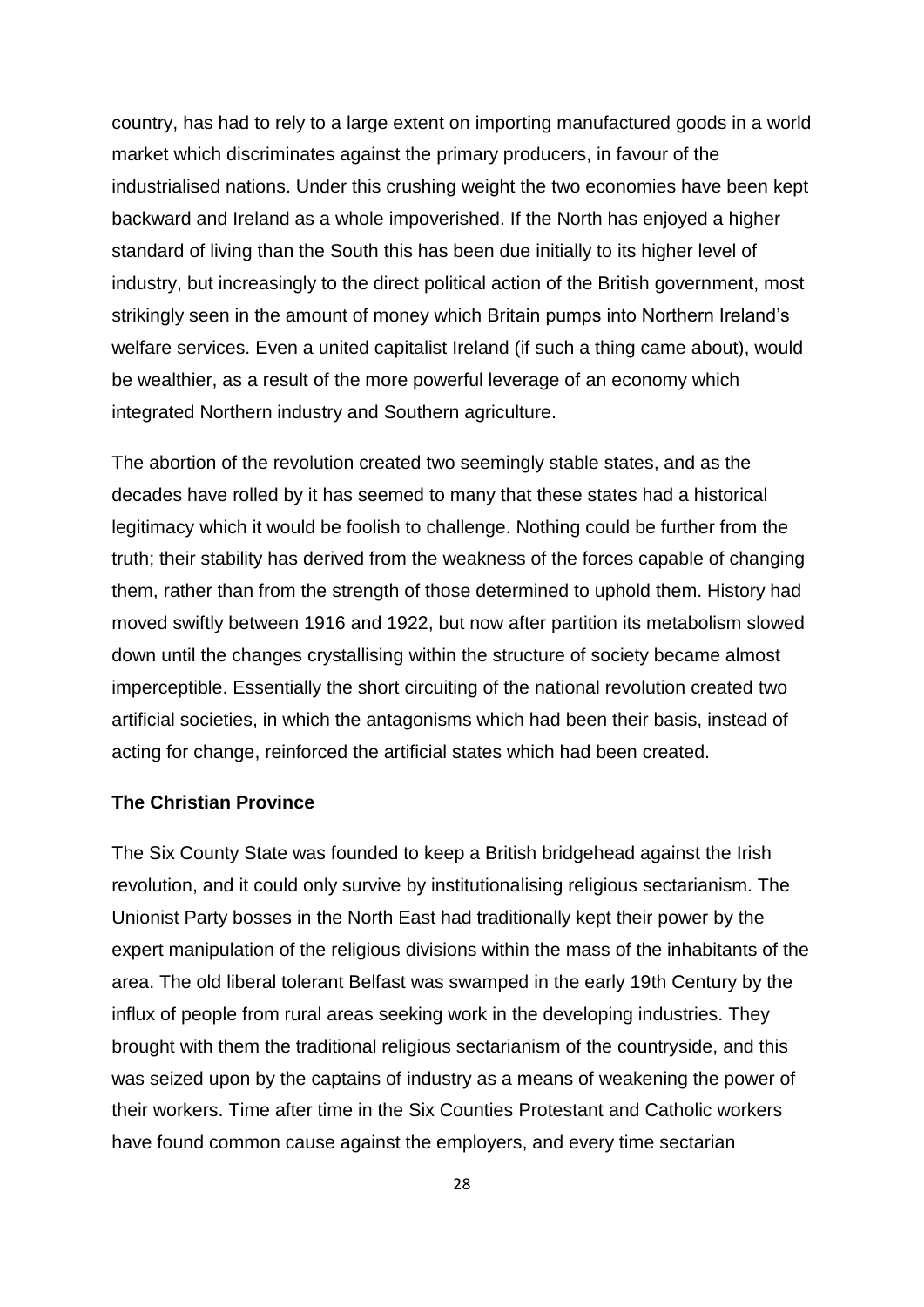passions have been used to break up that unity. Thus, in the years preceding the Home Rule crisis Larkin and Connolly succeeded in creating exemplary pockets of working class unity across the sectarian lines. Indeed a whole section of the Orange movement, the Independent Orange Order, began to move towards a radical position, supported workers" struggles, and extended a hand to their Catholic fellow workers. Carson"s agitation short circuited this process, and sharpened up the sectarian divisions once more. In 1932 following an unemployed hunger march the RUC attacked unemployed workers in the Falls, firing over their heads, whereupon the unemployed of Shankill rose up in support of their fellow workers. The Unionists then embarked on a calculated campaign to convince the Protestants that the Catholics were the cause of their unemployment, and ran a vicious campaign denouncing "Loyalists" (i.e., Protestants), who employed "Dis-loyalists" (i.e., Catholics). Their campaign was eminently successful.

The Unionists kept control over the masses through the Orange Order, which united the most rich and powerful in brotherly union with the most poor and humble, provided that they were faithful to the Crown, and the Faith which had established their blessed Christian province. The system of patronage dispensed through the Order, the social life, and the role of the Order as a Friendly Society made it difficult for any Protestant worker to either refuse to join or to leave once in membership. Within the Lodges systematic indoctrination was carried out to delude the Protestant with a tissue of myths which would keep him so afraid of the Romish conspiracy, and its agents in Dublin, that he would be glad of what little he had within his claustrophobic little enclave.

Northern Ireland is often called Ulster, but in fact its six counties exclude 3 counties of the historic province of Ulster. That it is a completely artificial creation can be seen by an examination of the Border. The territory of the state was fixed out of one consideration only—the creation of the largest possible area of Unionist domination.

Of the Six Counties Antrim has a 70-80% Protestant/Unionist population, Down has 60-70%, Derry and Armagh have 50-60% while two counties Fermanagh and Tyrone, have a minority of Unionists with only 40-50%. The picture is complicated by the uneven distribution of both factions who are scattered over the entire area, but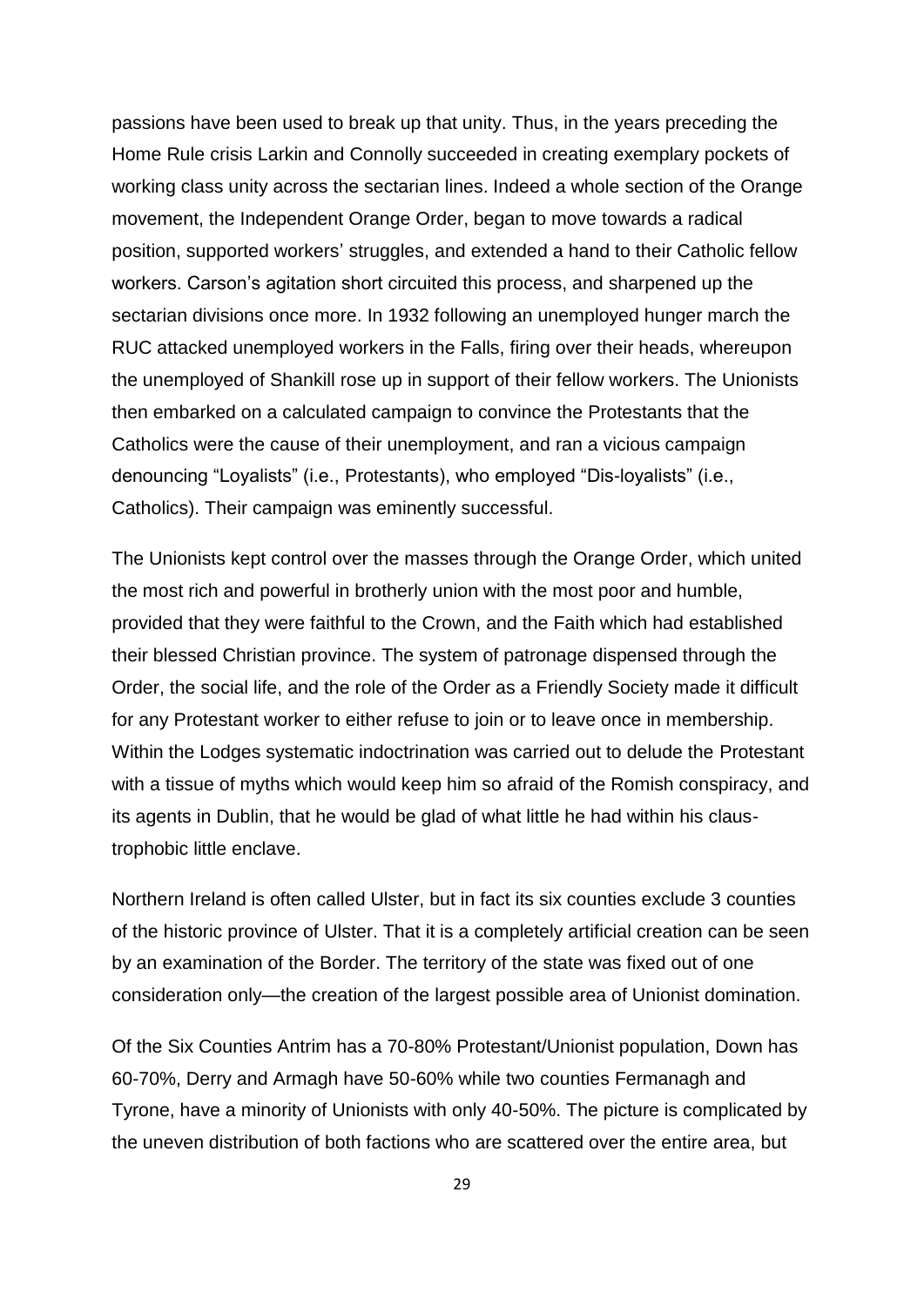what is certain is that the only solid area of Unionist support consists of Belfast and peripheral areas. The City of Derry has been a classical example of the effects of the border, for not only does it have a two-to-one Anti-Unionist majority, but it has been cut off from its natural hinterland in Co. Donegal. Derry too is the classical example of that grand old Ulster institution, the gerrymander. In 1966 revision of electoral wards within the City three wards which each elected eight councillors were created. The South Ward contained 14,125 anti-Unionists, and 1,474 Unionists, North Ward had 3,173 anti- Unionists and 4,380 Unionists, and Waterside had 2,804 anti-Unionists to 4,420 Unionists. Thus the 20,102 Catholics elected eight councillors, and the 10,274 Protestants elected 16 councillors. Thus did the descendants of the Apprentice Boys who barred the gates of Derry against King James, in the name of freedom and the constitution, keep those gates barred against control of the City by the majority of its inhabitants.

#### **The "Free" State**

The Irish middle class, which has recoiled in horror from the 1916 rebellion, and had later placed itself at the head of the revolution created the Irish Free State in its own image. They won power in a bloody civil war during which they desperately shot hostages in an attempt to blackmail the Republicans into surrender. Even after the Republicans had "dumped arms" they refused to release the detainees.

It was only towards the spring of 1924 that the last of the Republicans dribbled out of the Jails and detention camps. With the masses passive, the conservative elements who had taken over the revolution consolidated their power; the Treaty was placed on a pedestal, as a famous victory and the Catholic Church was allowed to exert an unchallenged influence over the state. The patron saint of the ruling party, Cumann na nGaedhael (Irish Party) was Arthur Griffith; for Griffith the holiest of doctrines was protection, but Cumann na nGaedhael eschewed this doctrine as rank heresy. Their concentration was on the stabilisation of agriculture, this was geared to the British market, and such a policy excluded protection. These policies were determined by the social base of the party. The Irish middle class feared a new plunge into disorder and civil strife, so the government concentrated on keeping the ship of state stable. Their election campaigns were fought on a platform of firm government, and they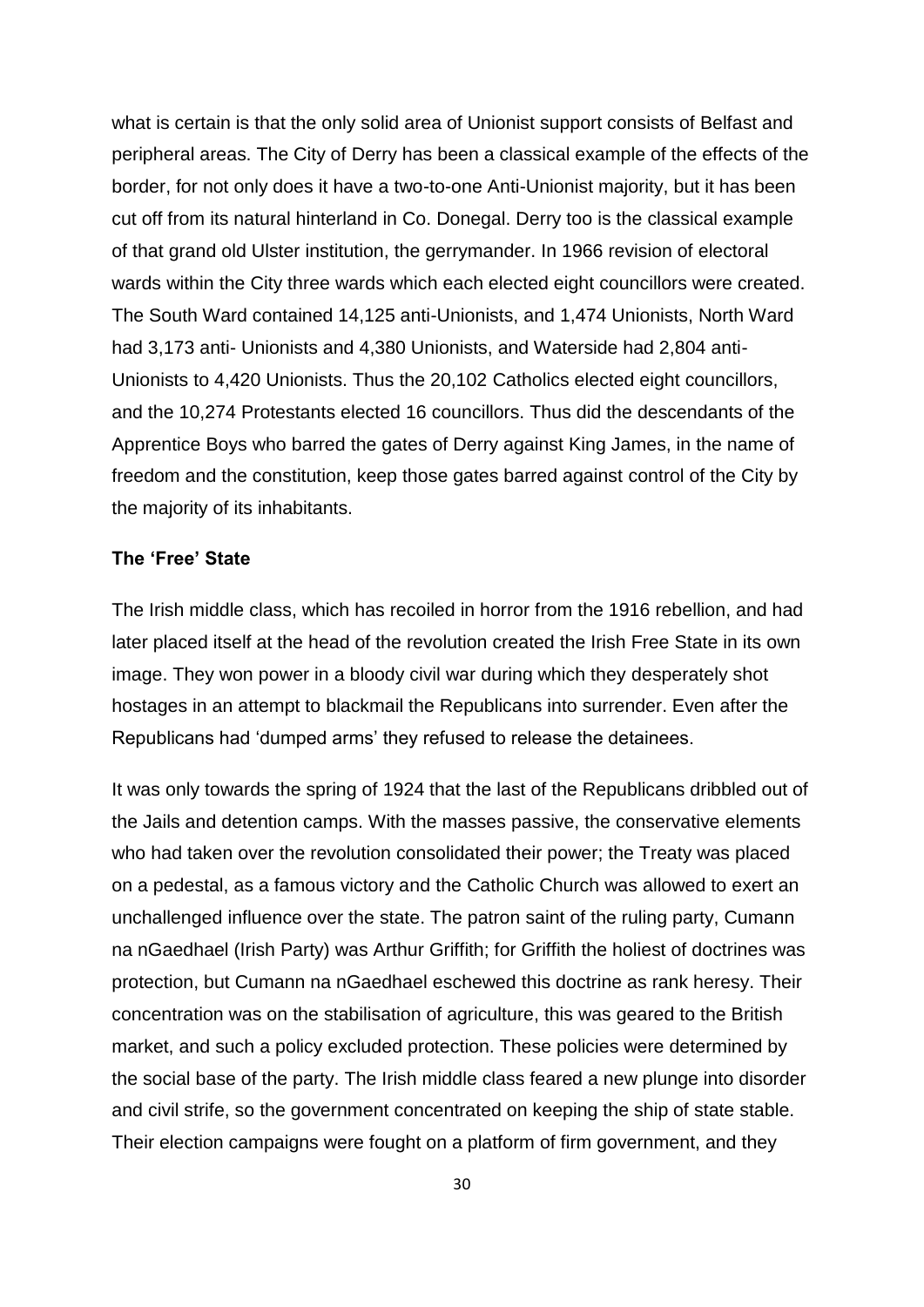produced an election poster which captured the mood of the Irish middle classes exactly: under the picture of a black figure with extended revolver they promised to dispel the shadow of the gunman.

#### **The Rise of Fianna Fáil**

Although the gunmen had been beaten, the IRA still existed and despite the fact that its deputies refused to take their seats, Sinn Féin still commanded a great deal of support. With the arms dumped there was little that Republicans could do to influence the course of events; it was inevitable that a section should seek some way round the barrier which the oath constituted for entry to the Dáil.

That this section should be led by Eamonn de Valera was probably also inevitable; but it was not inevitable that Fianna Fáil (Soldiers of Destiny) would be able to break from Sinn Féin, proclaim its intention of entering the Dáil and yet still be regarded as a part of the Republican movement, and get the active support of large numbers of IRA men.

But "Dev" was a superb politician; few revolutionaries in embracing the counterrevolution have been able to hide the real content of their actions in quite such a brazen manner. Having fought a campaign on the basis that they would not take the oath, and that they would challenge the government to exclude them from the Dáil, de Valera, with a revolver in his picket, confronted by the clerk of the Dáil who barred his way, signed the oath as 'an empty form'.

Whether or not the oath was an empty form, Fianna Fáil in government accepted the main restrictions of the Treaty. The genius of de Valera was that he pushed the interests of the native Irish bourgeoisie as far as could be achieved within the terms of the settlement of 1922. The fact that there was a price tag on this policy and that this tag demanded action to stop the IRA from attacking British imperialism, was readily accepted; and Fianna Fáil, formed in a harder school than Cumann na nGaedhael, did not flinch at the most brutal measures against the very men who had helped the Party to come to power.

#### **Protection**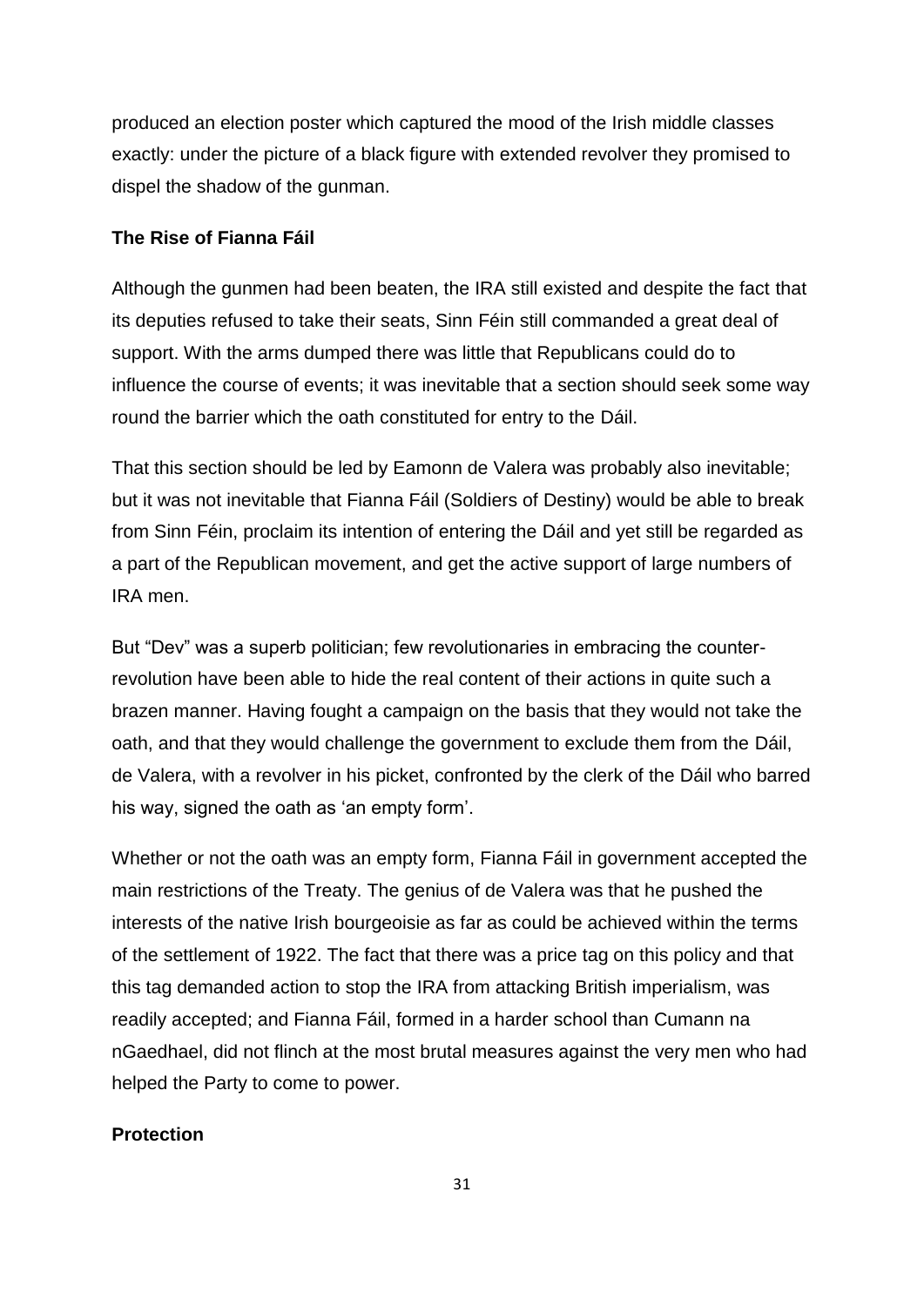With one of those ironies with which Irish history abounds, the party which emerged from the forces which opposed Griffith was the party which put his economic theories into practice. The difference between a Cumann na nGaedhael government and a Fianna Fáil one resolved itself in the difference between Free Trade and Protection.

The difference between Fianna Fáil and Sinn Féin resolved itself in the difference between an economic war, and a physical force war against the British Empire.

On gaining a majority in the Dáil in 1932, de Valera"s first government immediately launched a two pronged attack on the existing relationship between Britain and Ireland. They abolished the oath, which was accepted, but they also ceased payment of the land annuities which they were paying in return for the transfer of land from the English landlords. This constituted about a third of the total revenue England extracted from Ireland and was furiously resisted by the British government. The great Economic War was under way.

For six years Britain and the Free State raised high tariff barriers against each other"s goods, and the effect was to alter the shape of the Twenty Six County economy in a number of important ways. Industrial employment rose from 111,000 in 1931 to 154,000 in 1936. Agricultural policy was geared much more to selfsufficiency, with the acreage of wheat (which had previously been mainly imported) rising from 2,000 acres to 255,000 acres in the same period. When in 1938 de Valera"s government reached an agreement with Britain, and handed over £10 million in full and final settlement of the land annuities, a small, weak Irish industry had grown up behind the tariffs. But this was nearly seventy years after the creation of the Home Rule Party, and came at the end of an era of worldwide depression, small wonder that this industry should be mainly processing and assembly. Neverthe less it existed and it survived.

#### **The New Deal**

It was this industry which laid the basis for the 'economic miracle' of Sean Lemass' administration. From 1957 onwards foreign penetration of the Irish economy advanced rapidly and hand in hand with this came a closer liaison with the British government. In 1964 the Free Trade agreement between Ireland and Britain was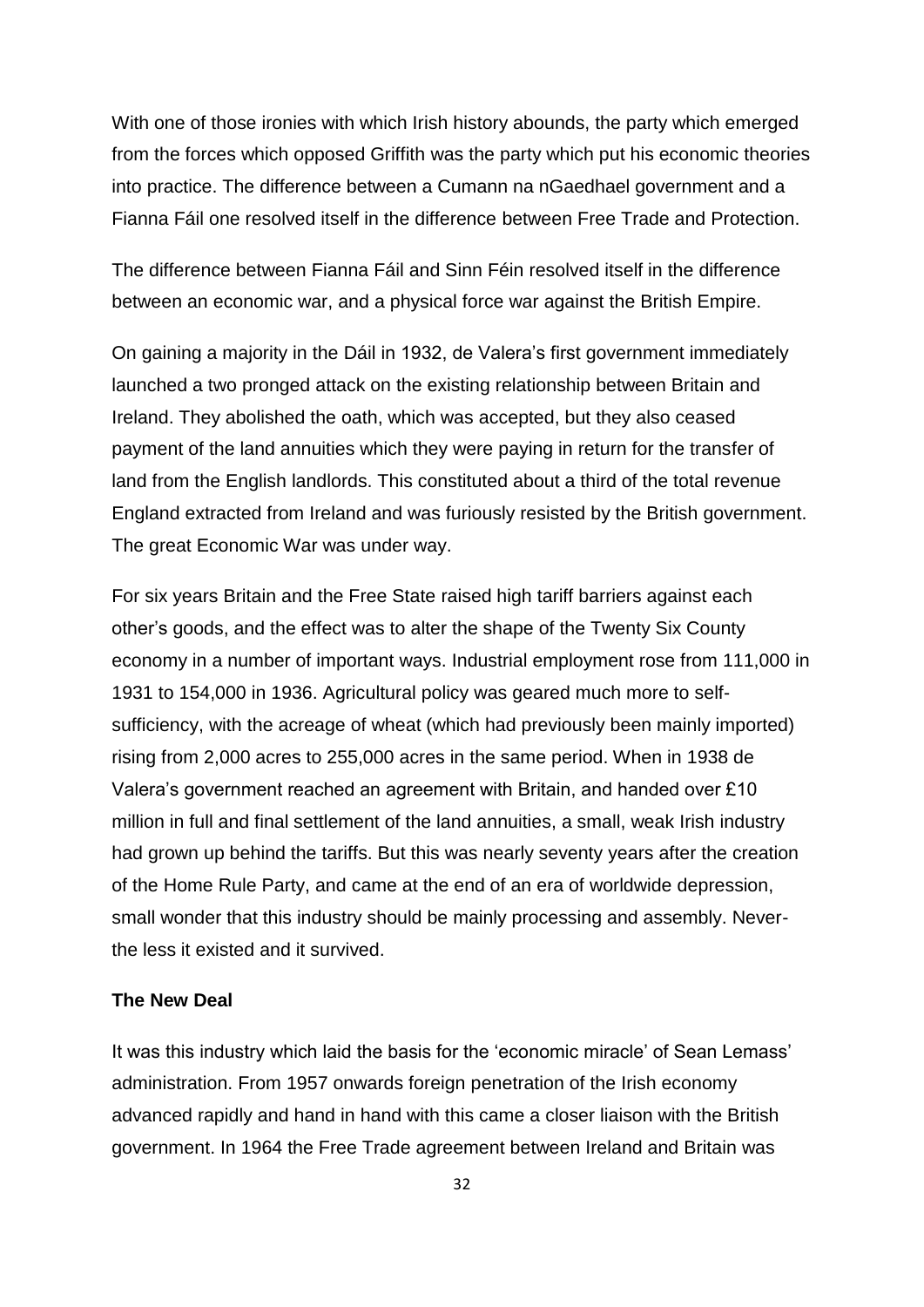signed, based on the inevitability of Ireland following Britain into the EEC. With a newly developing industry (although not large enough to stem the tide of emigration) and with Ireland"s agriculture important to offset the effects of the dear food policy of the EEC, the basis was laid for a new relationship between the three states which had been created in 1922.

#### **Decline in the North**

In the North the changes were just as inevitably crystallising. The Six Counties enjoyed a period of prosperity during the Second World War. But following this, the lack of diversification and the concentration on heavy industry meant that the general decline of this sector in British industry as a whole hit the area especially hard. What new industry did develop was not enough to offset the de-population of the land. Thus Northern Ireland continued with a level of unemployment considerably higher than the other "regions" of Britain.

#### **A Federal Solution**

This shift in the balance of importance between the South and the North is at the root of the present crisis. British imperialism needs to re-structure its relations with Ireland North and South, the 1922 settlement is out of date; were it politically feasible British imperialism would dispense with Northern Ireland tomorrow. Being unable to do this they have been trying to overcome the contradictions through a federal solution. In this there would be an economic, if not political tie up between both parts of Ireland and Britain. Within the Common Market they would create a closely knit unit which would strengthen Britain"s ability to compete in the European market.

For this strategy to be in any way successful it was necessary that some changes be made in the North, both as a way of clearing the ground of some historical encumbrances, and to make it easier for Fianna Fáil to sell the new deal to its electorate. For these reasons Britain began to apply pressure on the Northern administration to tone down some of the worst sectarian abuses, and to make friendly noises to the Southern government. It was this policy which led Captain O"Neill to hop on a train to Dublin, and meet Sean Lemass, in a return visit after the latter had visited Belfast.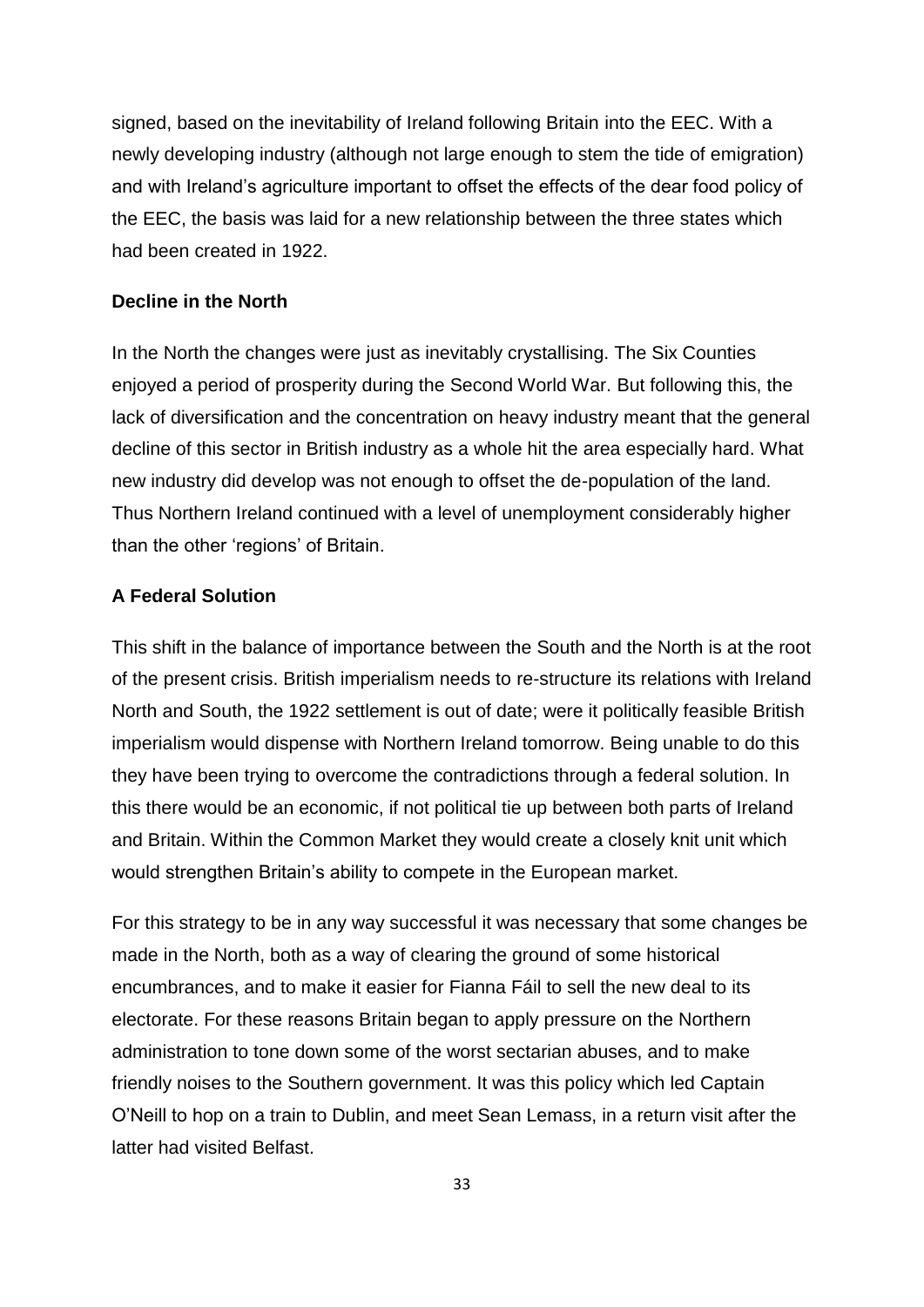#### **Crisis in the Unionist Party**

But politicians can only move as fast as their political bases. Most Northern Unionists have never really believed the sectarian nonsense they used to keep their support, and they could dispense with it a lot more easily than their supporters. But there are important elements in the Party who accept the main lines of Unionist mythology, and there are still others who, although agnostic, are not prepared to risk dispensing with it. Thus although the British ruling class were prepared to alter radically the Irish settlement, and the leading sections of the Unionists were prepared to collaborate, the Unionist party itself constituted a barrier on the road. And yet without the Unionist Party there could not be any stable advance, there was no other political party in the Six Counties, the opposition Nationalists were a discredited group of individuals, the Labour Party had derisory electoral support, and there was neither the prospect of some new political formation appearing, nor chance of success if it did.

This dictated a pace of advance which was painfully slow, and which would constantly make concessions to whichever section of the community was putting the main pressure on at any given time.

But despite all their best efforts it was impossible to maintain stability, and impossible to reconcile the divisions within the Northern state; impossible in other words to come to a capitalist solution of the Irish problem.

#### **Change and Decay**

There had been some important changes within the Catholic community in the six counties. Welfare benefits, applied on a British, i.e. non-discriminatory basis had made life much easier for the Catholic unemployed. A Catholic middle class began to develop. Within the institutions of higher education a British situation also existed. All of these assisted in giving the Catholics a new self-confidence. With the Lemass/O"Neill talks it seemed that basic change was at last on its way. For the first time in fifty years the Northern minority lifted their heads. It was this which brought them behind the Civil Rights movement; the initial moderation of the CRA demands was just the right temperature, once they got into the water of political actions, and they never looked back.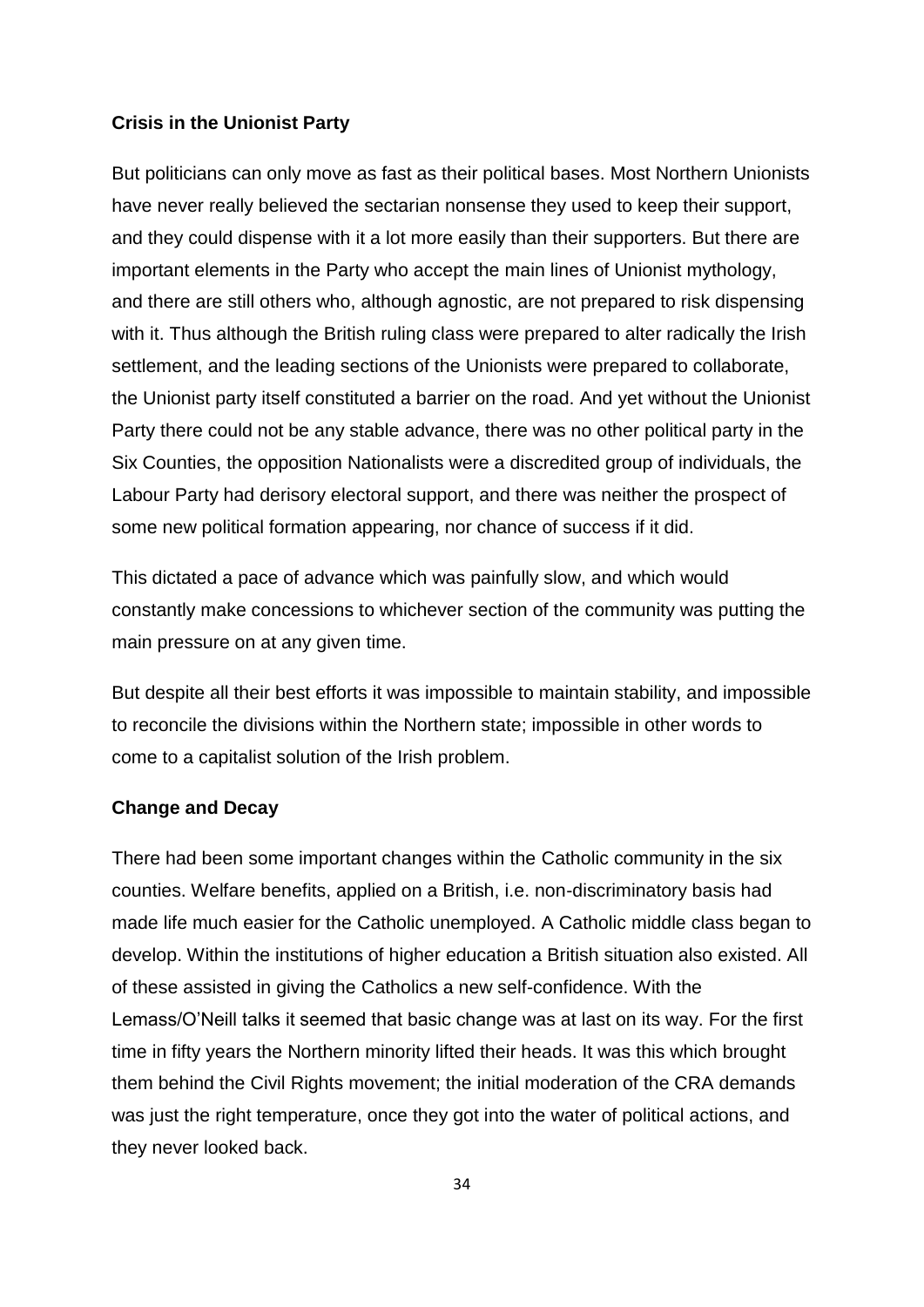The Protestants on the other hand were dealt a series of stunning blows. Their Prime Minister had gone to talk to the Pope"s man in Dublin, the papists at home were being allowed to get unprecedentedly uppity, and the RUC and "B" Specials were now being criticised for what they had always been praised for doing in the past. With the proposed 'reforms' which would bring the Catholic middle class into effective political life in the Province, their despair was complete.

Thus the Unionist monolith shattered. Although the most publicised aspect of this is the rise of the good Doctor Paisley, the fact is that the disintegration has been on a very localised basis, and this has created a multiplicity of fragments each capable of taking initiatives. Of course politicians like Paisley and others have used this upsurge to gain a place in Six County politics, but they have ridden on the top of the elemental discontent; they neither called it into being nor lead it. This further complicates the situation, since despite their anxiety, and the willingness of British imperialism to give them a good price, they cannot sell this movement into some compromise solution.

Having created the situation, British imperialism has since been steadily back tracking. A bad Unionist government is better than no government at all and their strategy since August "69 has been to preserve the government at all costs. Thus we reach the situation of today; having introduced internment, and finally broken the minority away from all allegiance to the Six Country state, the only way that they can save the situation is by a pitiless war, which will re-create the old basis of stability: a passive defeated Catholic minority.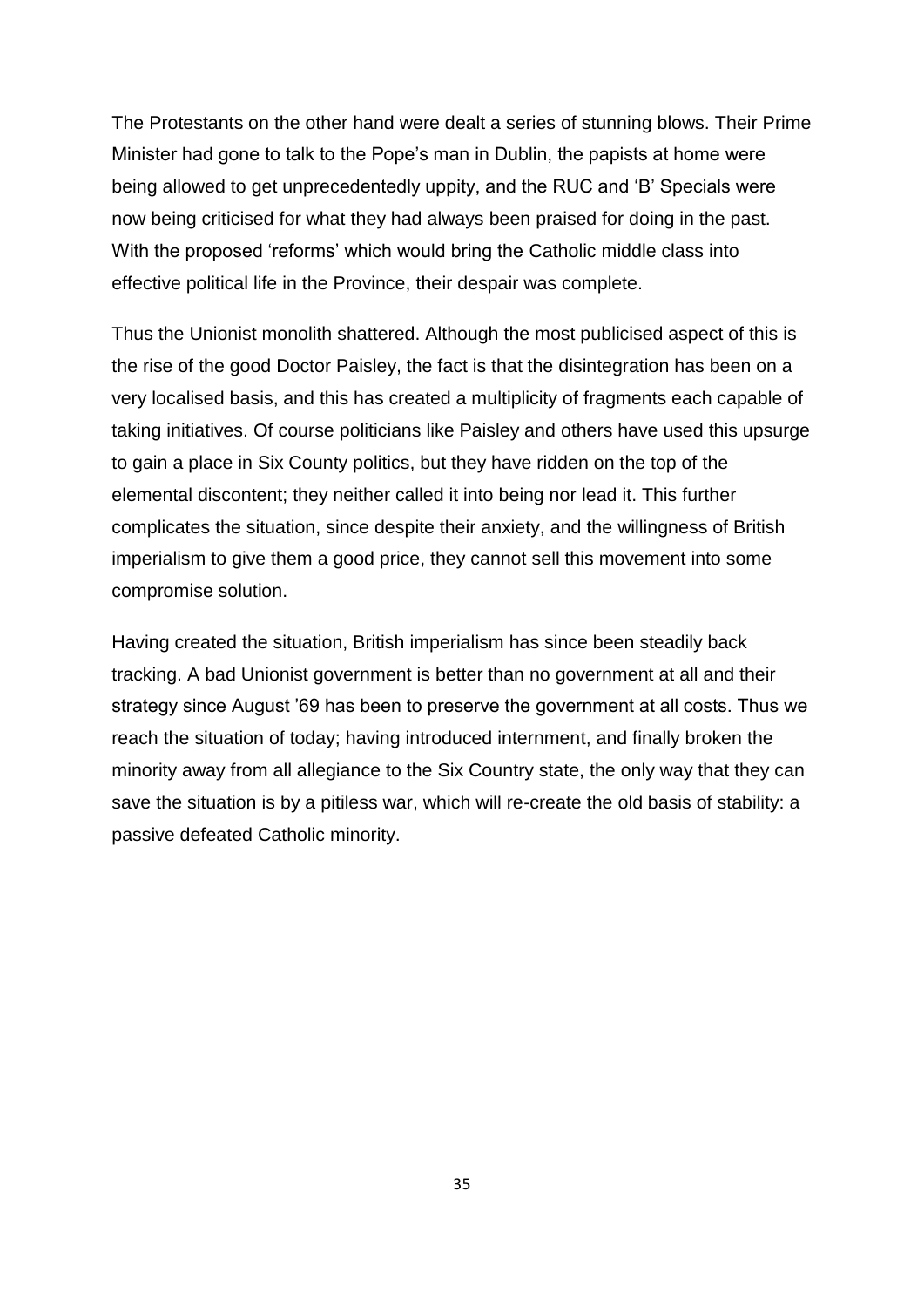# **Chapter 5**

# **Republicanism**

The best indication of the depth of the change which has swept over Ireland in the last four years is the crisis which has shaken practically every political formation North and South, its sharpest point being August "69. The next three chapters analyse these organisations; with the exception of the Unionist Party, which has probably been explained sufficiently in the preceding text. In any case the Unionist Party"s crisis stems more properly from the O"Neil/Lemass talks, and there is very little which can be added except that the prime factor is the tendency of the Unionist Party to disintegrate the nearer "reform" in the Six Counties is approached. It is in fact this earlier crisis of the Unionist Party which contributed to the rise of the Civil Rights movement, and thus the situation which plunged the other organisations into crisis.

### **The Origins of Republicanism**

We have seen how the rise of the Presbyterian bourgeoisie in the North East created a new kind of political movement, The Society of United Irishmen, which put Irish nationalism for the first time on a rational secular political basis. The credo of the United Irishmen, as expressed by Wolfe Tone, is as fresh and relevant today, as the day it was written:

"To subvert the tyranny of our execrable Government, to break the connection with England, the never failing source of all our political evils, and to assert the independence of my country—these were my objects. To unite the whole people of Ireland, to abolish the memory of all past dissensions, and to substitute the common name of Irishman in place of the denominations of Protestant Catholic and Dissenter—these were my means".

This truly revolutionary statement is the basis for everything progressive in Ireland since that date. From the United Irishmen onwards, although the form of Irish identity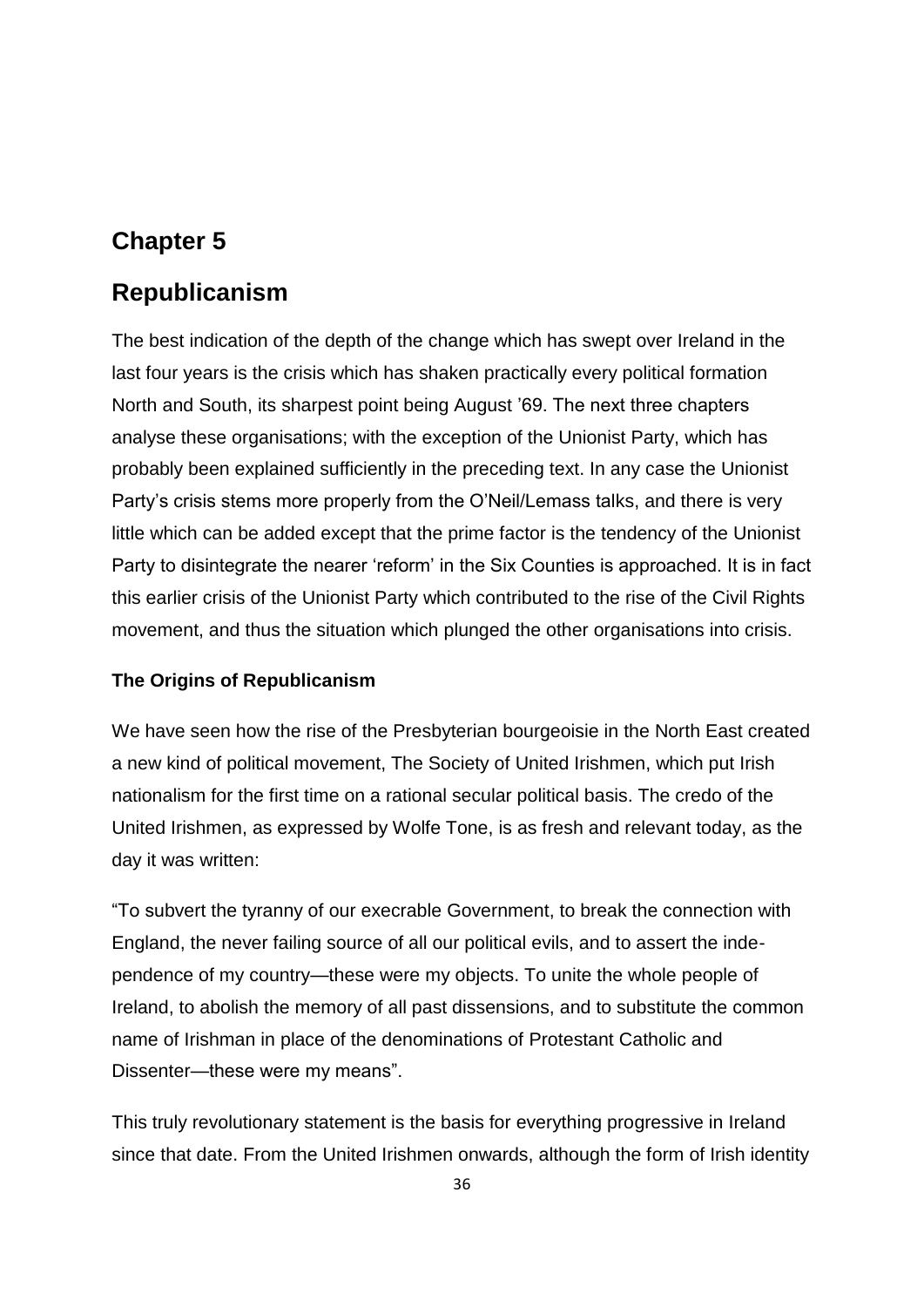could be Catholic, it could never develop its content without breaking from the religious confines and taking the fight into the realm of modern rational politics.

With the rise of Young Ireland, Davis re-introduced the demand of Tone, separation as the only possible relationship between Ireland and England. Lalor gave Irish nationalism a new base, which made it a nationwide force capable of taking on the British empire - the land question; by linking this with the demand for separation he changed the relationship of forces entirely and created the basis for the modern Irish nationalist tradition, Fenianism. Mitchell extended the support for the Irish struggle by holding out a hand to the Chartists in Britain.

#### **The Ownership of Ireland**

But, from the foundation of Fenianism, the concepts of Tone and "Young Ireland" were never developed. Padraig Pearse systematised the ideas of the great leaders of the Irish nation, as a means of establishing the continuity of the twin basic concepts of the Easter Rising; separation, and the ownership of Ireland by the people of Ireland. He established the latter point as one of the continuous demands of Irish nationalism. His last work, 'The Sovereign People', as its title suggests, is the most important from this standpoint. In it Pearse said "Let no man be mistaken as to who will be lord in Ireland when Ireland is free. The people will be lord and master".

But although in the writings of the Fenians the great democratic ideal of popular control is constantly reiterated, finding one of its noblest expressions in the Proclamation of The Irish Republic of 1916, "We declare the right of the Irish people to the ownership of Ireland and to the unfettered control of Irish destinies to be sovereign and indefeasible"; this, the last statement of Fenianism before its most glorious achievement, underlines the problem of the Fenian concept. Nowhere is the content of popular control defined, nowhere is the exact way in which the Irish people will exercise their control clarified.

#### **Connolly and Fenianism**

The streams of Fenianism and Connolly/Marxism met at Easter but they did not merge. Connolly"s concepts were to have little effect on the Fenians, and the Easter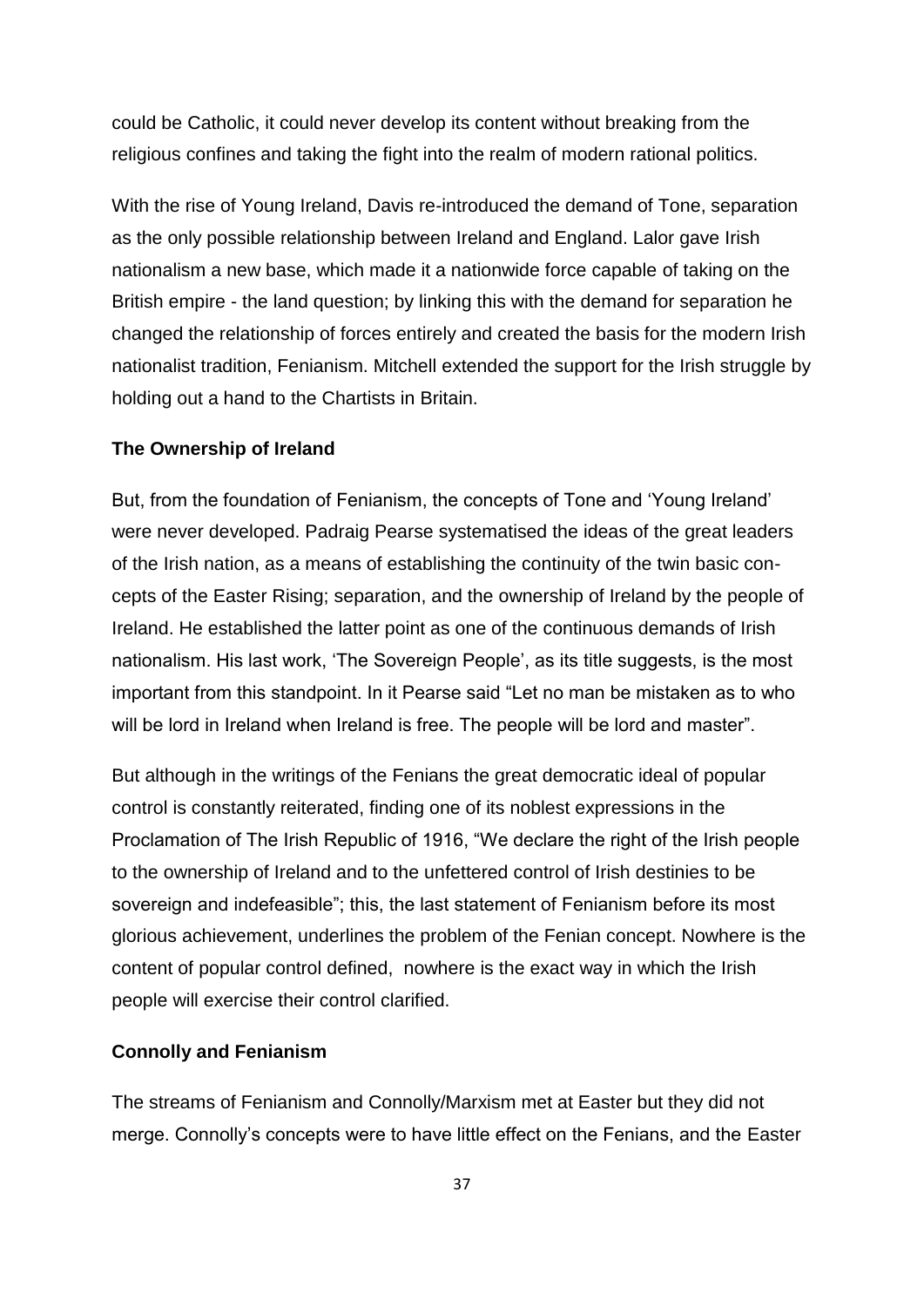Rising spent the force of his supporters. Had he been able to win the Fenians to his programme Irish history might have been very different. As it was, Republicanism from the Easter Rising on was constantly frustrated by its lack of a clear perspective. This facilitated the infiltration of the reactionary middle class elements who took over in 1922. The question is often posed as to whether it would have been better for Connolly to have built a working class movement, instead of going to certain death in the Rising. This argument misses the point, for if the path to working class power in Ireland lay through the victory of the national struggle then it was essential that a blow in that struggle be struck during the war. And if it was to be struck, then Labour had to participate. Any other course would have been to condemn the national movement to Redmond, and the Labour movement to political bankruptcy.

## **The Workers and Fenianism**

Connolly was always very conscious of the need to fuse the currents of Fenianism and working class Marxism, he knew that Fenianism had deep influence over the best of the workers, and if the Labour Movement was to be relevant it had to appeal to them in Fenian terms. This can be understood if we examine the structure of the Irish working class. Because of Ireland"s industrial development the working class was small and newly hewed off from the peasantry, and the fact that the Irish Transport and General Workers Union was its mass expression speaks volumes for the type of industries which predominated. In 1909 the Dublin Medical Officer of Health divided the population of the City up as follows:

| Professional and Independent     | 17,500  |
|----------------------------------|---------|
| Middle                           | 87,000  |
| Artisans and petty shopkeepers   | 110,500 |
| Hawkers, porters, labourers etc. | 90,000  |

It was out of the last category that the ITGWU was formed.

A comparison with Russia underlines the point: the Russian working class at that period was similar, it was a minority of the population, and had its roots in the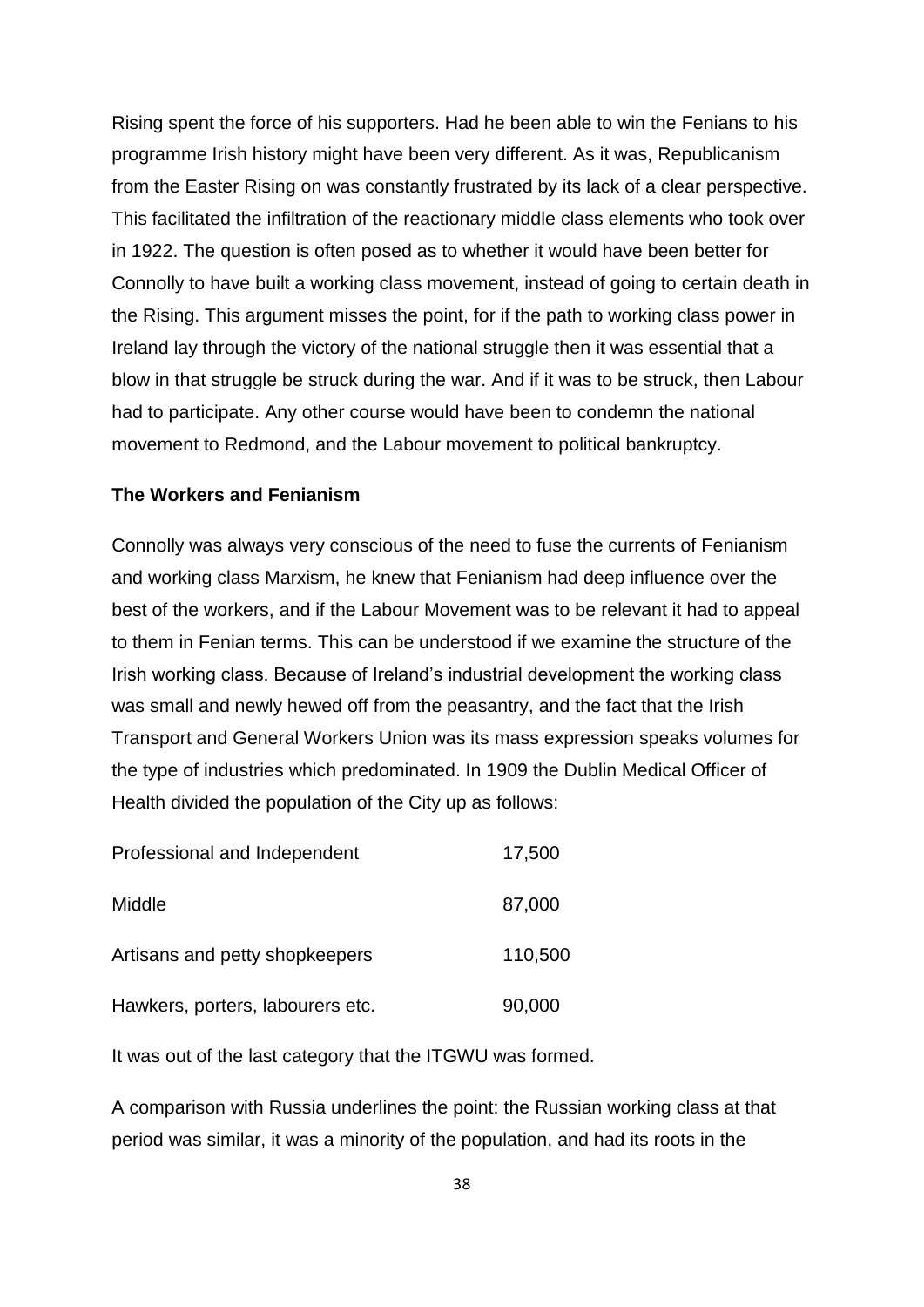peasantry, but it was concentrated in huge, modern enterprises, where it had an economic and political power out of all proportion to its size. The Irish working class was engaged in small enterprises, it was fragmented, and it was not able to participate in the kind of disciplined large scale production which give it clear sense of class identity, and weld it into a powerful force. Peasants, leaving the countryside to work in such small scale enterprises, did not experience a sharp enough break in their working experience to make them feel the need for a new revolutionary ideology. Fenianism was broad and ill-defined enough to adapt to the new circumstances and radical enough to express their anger and frustration. In addition the weak ideology of syndicalism made it immediately acceptable, and it co-existed very naturally with Fenianism. Thus the general consciousness of the best and most militant workers was a mixture of syndicalism and Fenianism. This is of prime importance for understanding modern Republicanism. We saw how the Land Acts and rural de-population had leaked away a great deal of the revolutionary potential in the countryside, and although the small farmers remained and are to this day an important force within Irish society, nevertheless if by the beginning of the  $20<sup>th</sup>$ century the national movement had been based entirely on them it would have been impotent. The urban workers, artisans and petit- bourgeoisie formed a large proportion of the Irish Volunteers, and the fact that the Rising took place in Dublin and met no immediate response from the countryside underlines the change which had occurred.

#### **Left Republicanism**

The division between the Free Staters and the Republicans was, formally, over an abstraction, the oath: but it was in reality a division between the most conservative elements in the national movement, and the most radical. Liam Mellows, before being shot by the Free State, wrote a number of letters in which he stressed the need for the Republic to base itself on the working class. But there was no possibility during the Black and Tan or Civil Wars for the Republicans to sit down and discuss redirecting their struggle; and afterwards they were defeated and demoralised. That defeat meant that for nearly fifty years Republicanism was fighting for what it had lost yesterday, and not what it must win tomorrow.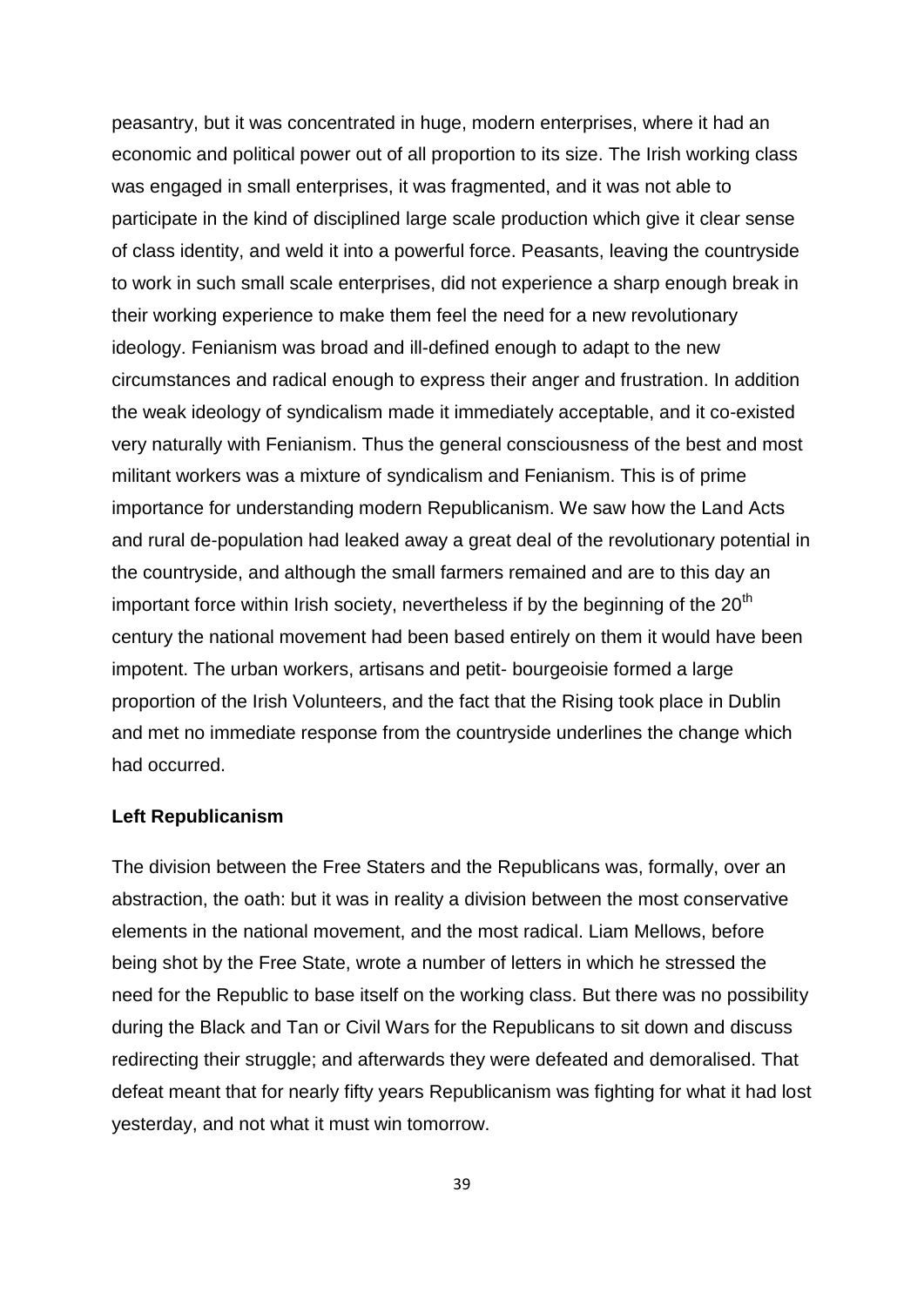Nevertheless, there was constant evidence of the radicalising influence of Republicanism. In 1929 a Republican political organisation called Saor Eire<sup>5</sup> was organised with the support of a number of IRA members; it was explicitly socialist and directed propaganda to workers and small farmers, but it did not have a deep influence within the IRA, which remained non, if not anti-political. Another venture around the same time with a wider range of political support, Comhairle na Poblachta (Republican Council) also had a left orientation. Then in 1934 the Republican Congress was formed, which split the IRA but was the most effective voice in left politics in Ireland for a whole period, playing a particularly important role in beating the fascist Blueshirts off the streets in the mid-thirties. This tendency to throw up radical currents appeared again when a group of leftists in Dublin split from the IRA to link up with an independent group in the North, Saor Uladh (Free Ulster) and initiated the 1956-62 campaign.

It is as one more step in the struggle to win the Republican movement to a socialist perspective that we must view the changes which took place within the Movement after 1962. The failure of the "56-"62 campaign led to a deepgoing discussion within the leadership of the IRA. Their conclusions are best expressed by Cathal Goulding:

"The people had no real knowledge of our objectives, they didn"t understand our tactics or our motives, if they didn"t understand us they .couldn"t be with us. Without the support of the majority of the people, we just couldn"t succeed.

"The question was; how could we get the people to support us? The evidence was that the Republican Movement had no real policies. Without objectives, we couldn"t develop a proper strategy. Tactics were all that we had employed. The actual fight for freedom had become an end in itself for us. Instead of a means it became an end. We had not planned to achieve the freedom of Ireland. We simply planned to fight for the freedom of Ireland. We could never hope to succeed because we never planned to succeed.

"The answer was plain; we would have to establish our objectives; to explain these to our own movement; to persuade our movement to accept them; to bring them to

1

<sup>&</sup>lt;sup>5</sup> Not to be confused with the later Saor Eire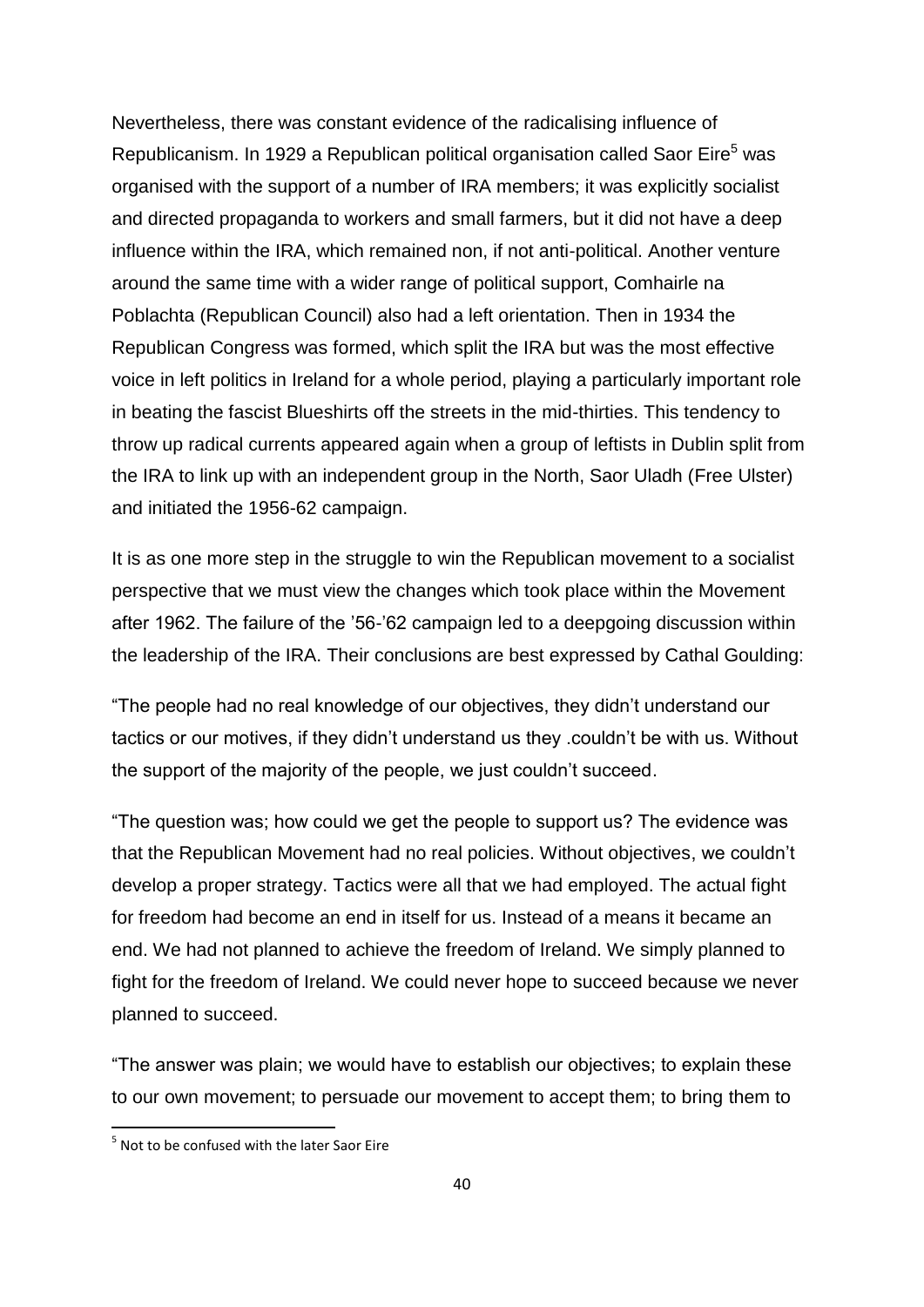the people and explain them—and then to show the people, by our initial political and agitationary activities that we were sincere. We would have to declare what kind of government, what kind of state we wanted in Ireland. We would then have to show the people by propaganda, education and action, why this type of state would be beneficial to them—that it would mean more bread and butter, better wages, better housing conditions, more education and a better life for everyone.

"Our first objective then was to involve ourselves in the everyday problems of people; to organise them to demand better houses, better working conditions, better jobs, better pay, better education - to develop agitationary activities along these lines. By doing this we felt that we could involve the people, not so much in supporting the Republican Movement for our political ends but in supporting agitation so that they themselves would be part of a revolutionary force demanding what the present system just couldn't produce."<sup>6</sup>

## **Two Influences**

There were in fact two forces at work. One was the Goulding group of the leadership, who developed a rather "populist" outlook, and got the IRA and Sinn Féin involved in supporting strikers, assisting squatters in Dublin etc. etc. But they were influenced by a group of intellectuals around the Dublin Wolfe Tone Society, based on Trinity College. The main ideologues of this were Anthony Coughlin, and Dr. Roy Johnson. They in turn had been influenced by C. Desmond Greaves of the British Communist Party, and the Connolly Association.

The influence of the Wolfe Tone Society people, in particular of Roy Johnson, was contradictory. On the one hand they helped to clear away some of the traditional encumbrances of Republican ideology, and to clarify for a large number of Republicans the main tenets of Marxism. But they also introduced a concept of revolutionary strategy which is similar in methodology to the "British Road to Socialism", and which poses the struggle in Ireland as being one of "stages". The political implications of this will be discussed later.

# **The Split**

**.** 

<sup>6</sup> Interview in "This Week", re-published in "New Left Review" No. 64, Nov/Dec. 1970.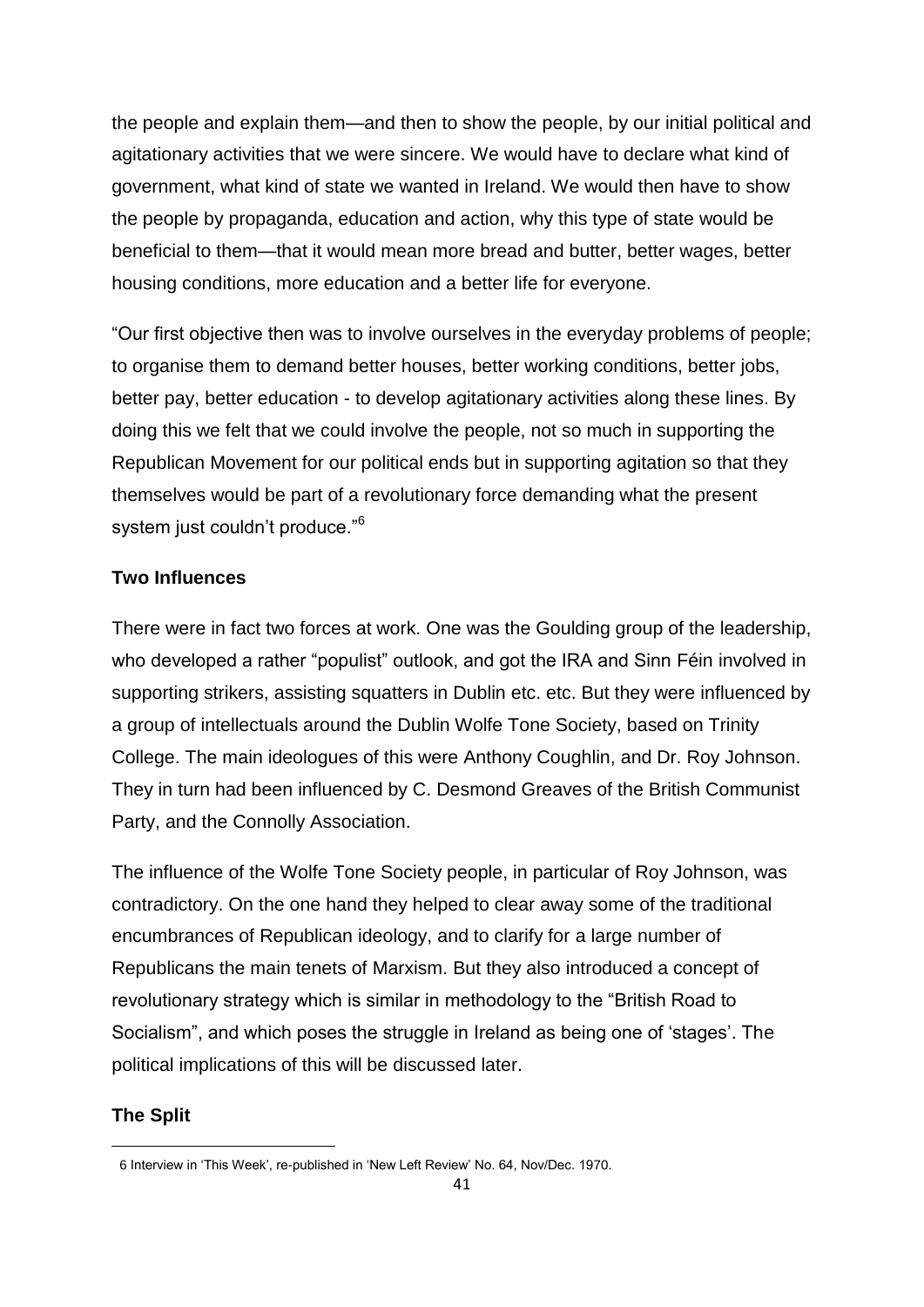This attempt to change the course of the Republican movement resulted in a split, which requires a good deal of explanation, particularly since the reasons for it, and the nature of both sections, have been confused by polemics from every side.

The crisis within the Movement was the result of three factors, which although related have a degree of independence.

Factor 1) Socialism; although the perspective of an Irish Workers" Republic was adopted before the split, and both sides proclaim it, a good number of people within the movement were deeply suspicious of the move to the left, while others were socialists, but opposed the Wolfe Tone Society influence from an anti-Stalinist, and/or ultra-left standpoint. Others dropped out silently, while a large portion of the base of Republican sympathy remained politically non-socialist.

Factor 2) Abstentionism; the leadership proposed to change the old Republican electoral policy, which involved putting up candidates who would refuse to take their seats if elected. By this means the Republicans encouraged the people to demonstrate their rejection of Westminster, Stormont or the Free State Dáil. The new policy would mean that candidates, if elected, would take their seats and use parliament, in the Leninist sense, as a forum for revolutionary propaganda. This was passed by the Army Convention, precipitating a split in the Army, and later the split was carried over to Sinn Féin.

The split section of the Army called itself the Provisional Army Council, and it was supported by the Caretaker Executive of Sinn Féin. Thus the split was formally over the question of abstentionism.

Factor 3) Military; The transition from solely military, to military and political activity created big strains within the IRA. Military training, looking after arms dumps, and the security precautions associated with an underground army are extremely time consuming. TO impose political activity on an army which was small and dwindling simply meant a run down on military activity. In addition people involved in sales of the "United Irishman", or work connected with the many Republican campaigns would immediately be known by the police, which would reduce their future effectiveness for military work. There was resistance to this inside the Army, and some volunteers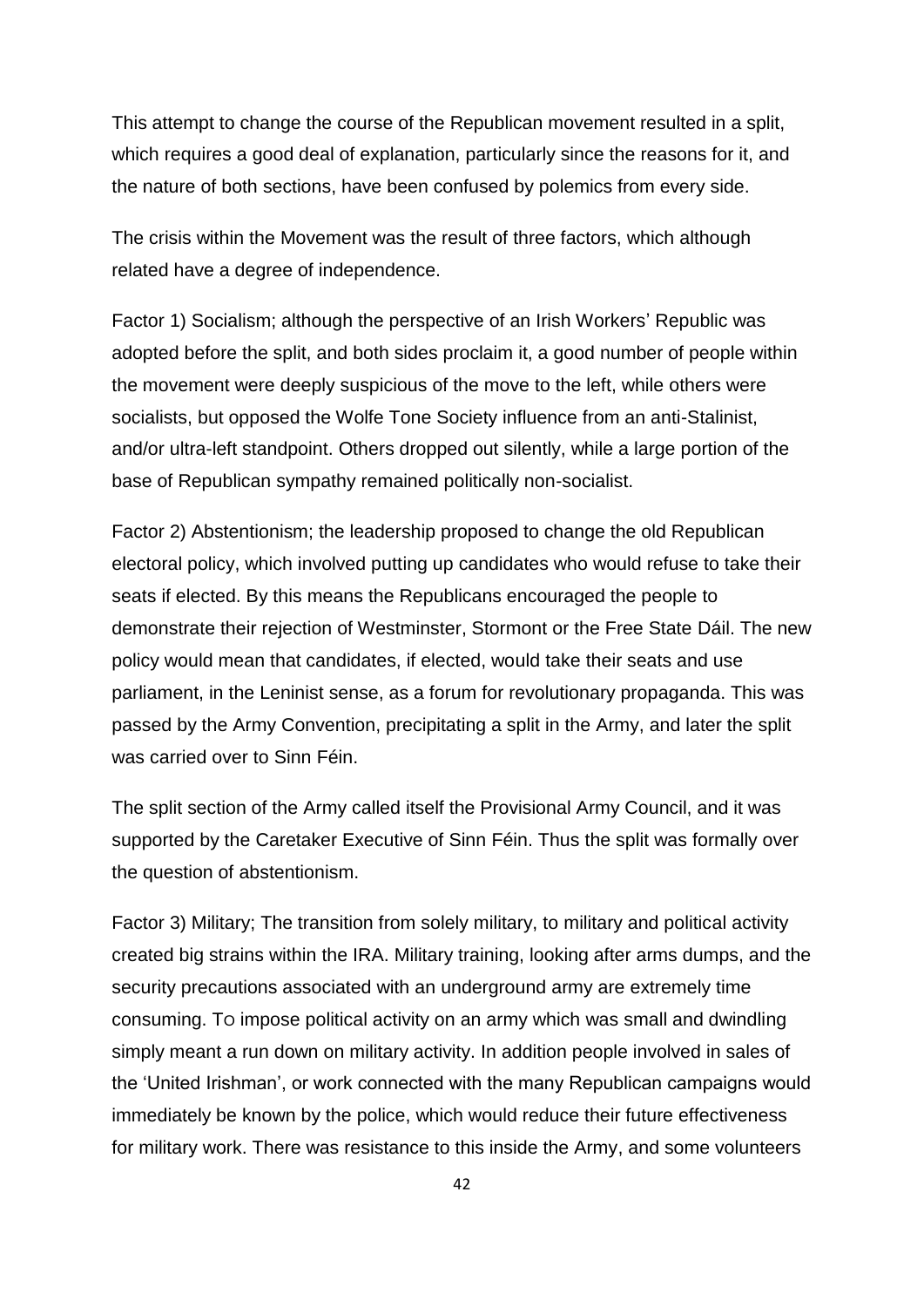left. The leadership, however, not seeing any imminent need for a military campaign staked everything on making a political breakthrough, but when in August "69 the Falls was seen to be inadequately armed; the shock waves rocked the credibility of the leadership. It is doubtful whether the IRA would have been more prepared if the traditional policies had remained in force, but it was relatively easy for the feeling to grow that the IRA had been "run down" deliberately, and from this to the idea that the people of the Falls had been "betrayed" was a short step. For these reasons the split cannot be understood in the "left/right" terms common to European politics, the determinant factor in choosing sides was not Marxism, or non-Marxism, but attachment to the old "physical force" tradition of Republicanism. When it is understood that this is the real polarity, it can be understood also why both sides contain a very wide range of political ideas ranging from right to left.

This also means that it is difficult to credit one side with a monopoly of revolutionary potential. By forcing the question of Socialism, the present leaders of the Officials moved the whole debate within Republicanism, over to the left, so much so that opponents of Socialism within the Provisional do not fight on that ground, they simply define socialism in a non-socialist way.

But on the other hand, the strategy of the Provisional has made it impossible for British imperialism to consolidate the Stormont administration, and therefore to get the basis for a deal which would bring them closer to their long term objectives; it is not likely that the strategy of the Officials would have had the same effect.

## **The Verdict**

The verdict on the split must be that it was the wrong split at the wrong time, over the wrong issues, involving the wrong people. And if the Republican movement is to go forward it cannot be in terms of the artificial political division which now exists. The military "failure" of August 1969 has made it all too easy to present Marxist and Socialist Republicans as people who want to disarm the IRA. The pressure of the Provisional has pushed the Officials further towards the kind of rigid and reformist strategy of the Wolfe Tone Society and has tended to polarise all sections of the Officials around this strategy, rather than permitting the development of a discussion which would raise questions about it. The pressure of the military tasks has pre-

43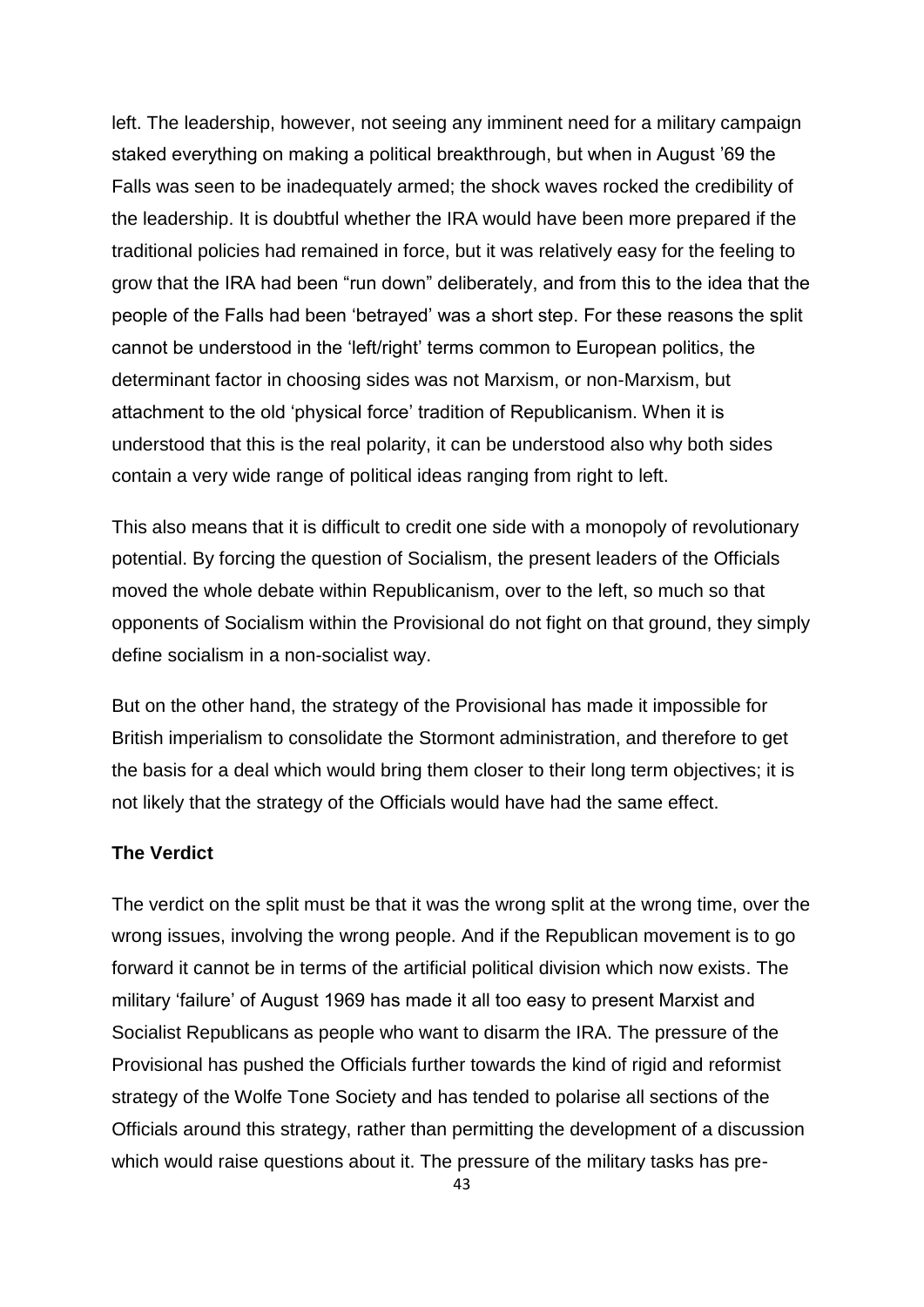vented any calling of the right wing elements to account by the large number of sincere revolutionary socialists within the Provisionals.

## **Political Programme**

The most important test of any revolutionary movement is its political programme, and we must therefore examine the programme of both sections; there are some important differences, between them but the most striking thing is that both suffer from the same weaknesses. The Provisional have issued a rounded out social and economic programme "Eire Nua" (New Ireland) but the Officials have produced nothing which compares with this in scope. This is simply because "Eire Nua" is a programme which was drafted and under discussion before the split, and the present leadership of the Officials, which was then in the leadership of the movement as a whole, was dissatisfied with it and wished to draft an alternative. So far the Officials have produced only a short document "Republican Freedom Manifesto for the Seventies', and various keynote articles in their paper "The United Irishman", and statements issued from time to time by the Official Army Council and the Ard Comhairle (executive council) of Sinn Féin. The following extracts from "Eire Nua" will give an idea of the concepts which it advances:

*The wealth of Ireland belongs to the people of Ireland and is theirs to be exploited and developed in their interests.*

*To ensure justice for all, the means of production, distribution and exchange must be controlled by the people and administered democratically.*

*Finance, insurance and all key industries must be brought under state control. The principle agent of major development in industry, agriculture and fisheries must be the state.*

*The state will have the complete control over the import and export of money.*

*Apart from the sectors mentioned above, the main instrument of economic development will be co-operative enterprises in production, distribution and exchange. These will be based on the Comhar na gComharsan (neighbours' cooperation) philosophy, which is founded on the right of worker ownership and is native Irish as well as being co-operative or distributive in character. Each individual worker will own an economic unit of the means of production in the form of farm workshop business or share in a factory or other co operative. Credit Unions will play an important role in this type of development.*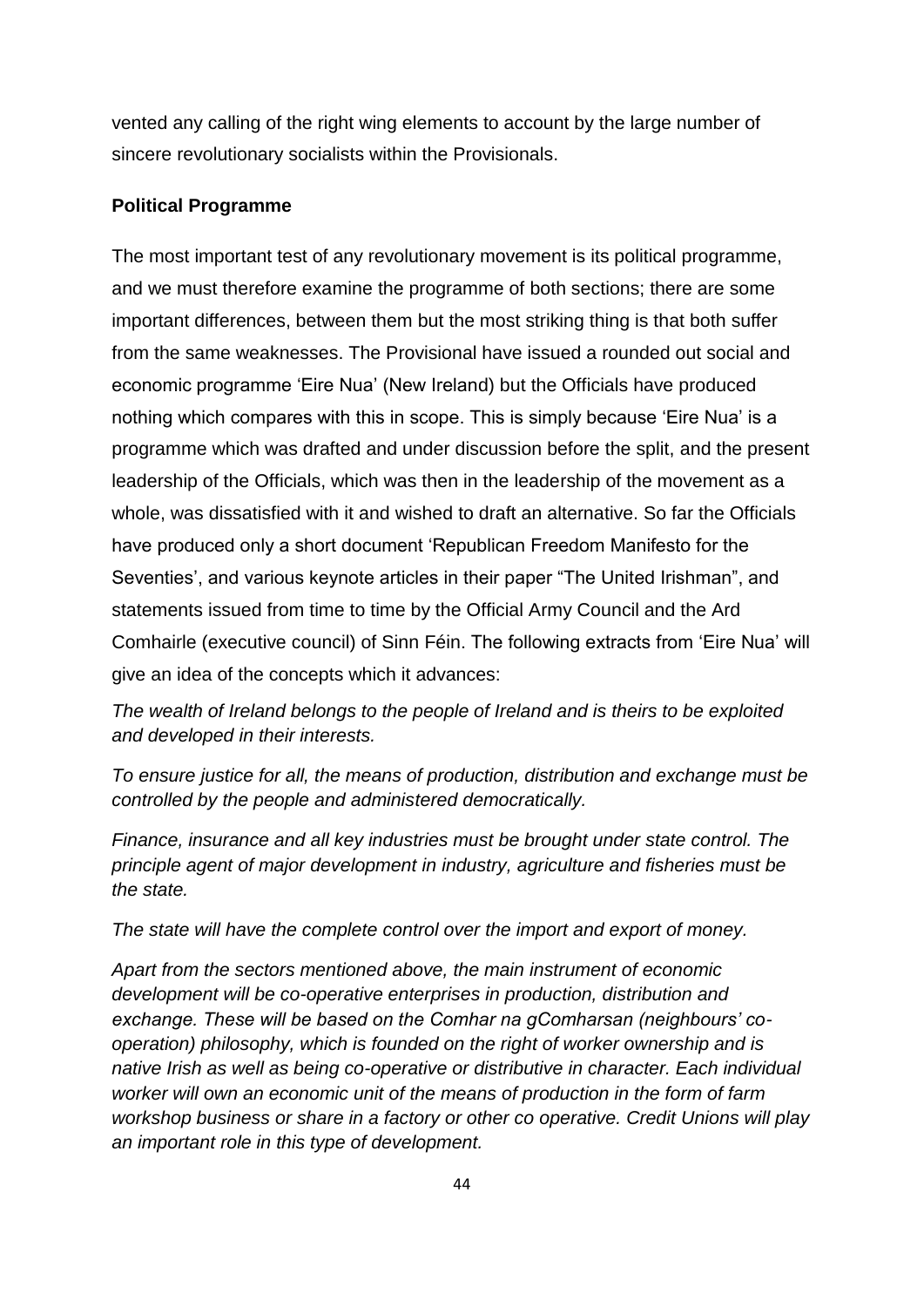*Private enterprise will still have a role to play in the economy but it will be a much smaller role than it has today. It will have no place in key industries and state incentives will favour co-operative projects as the most socially desirable.*

#### *No non-national shall be allowed to have a controlling interest in an Irish industry.*

*Pending the achievement of national independence of all 32 counties, an Economic Resistance Movement will be built up to defend the interests of the Irish people against exploitation whether from foreign takeovers or native gombeen capitalism; and to promote the Comhar na gComharsan philosophy. Efforts to push us into the Common Market will be resisted and a demand will be made for the revoking of the Free Trade Agreement with England."*

When a section from the Official's "Freedom Manifesto" is quoted the similarities will be obvious

*"We stand for an independent all-Ireland Republic with the whole wealth of the nation under the democratic control of the people the use of State power to dispossess all foreign financiers, monopolists, landlords and their native collaborators; the transfer of all large-scale productive units in industry, commerce and finance to democratic council representative of the people concerned whether as workers, suppliers or consumers in proportion appropriate to their interests.*

*"We consider that the natural interests of the small business coincide with its market the working people, rather than with its exploiters, the monopolists and foreign speculators. We therefore undertake to defend the interests of the small business and to encourage co-operative democratic rationalisation, arranged by mutual consent in the interests of price and cost reduction rather than monopolistic rationalisations imposed from above.*

*"We hold that the working farmer is the natural ally of the urban worker, and that the interests of the farmer must be protected by the State helping him to organise cooperatively to control his supplies and his marketing. We hold that the English imposed State structure should be dismantled and a new one built closer to the peoples' needs, the lowest level being easily accessible to everyone, with federation into regional authorities with substantial resources and real governmental powers such as to be able to react sympathetically and rapidly to local needs; central government to be concerned with security, defence and long-term co-ordination of the regional budgets."*

Both of these programmes bear the hall-marks of traditional Irish liberal thinking, which extended the concepts of rural co-operativism to the urban industrial context. The Provisional programme explicitly propounds the concepts of distributism, i.e. the concept of spreading ownership and control of the means of production amongst those engaged in production. The Officials adapt them to a more clearly socialist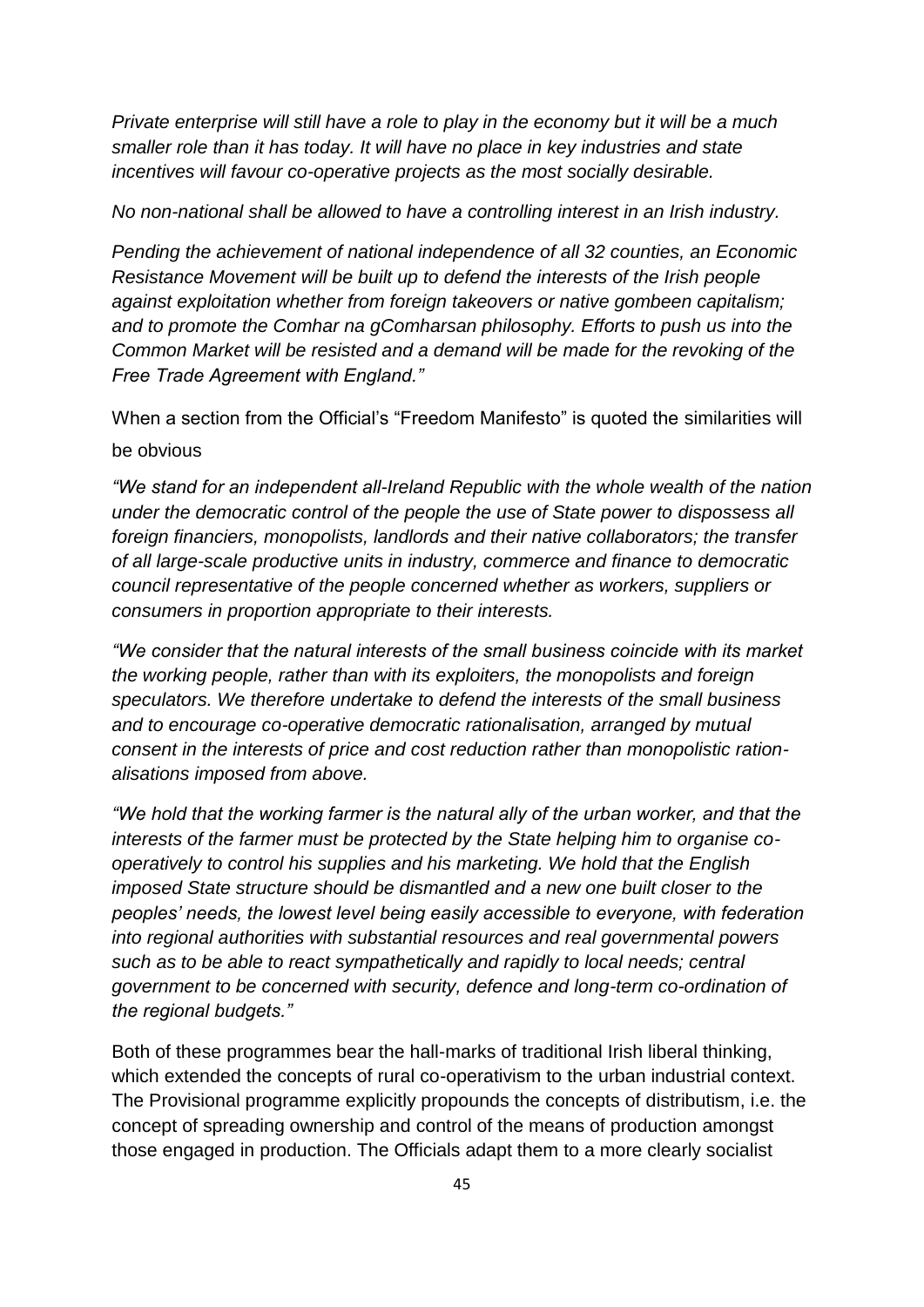model. The implications are more important than a superficial glance would reveal. Their blind spot is the key question of the state: i.e. the re-modelling of capitalist society through the centralised mechanism of a state which is based on the workers and small farmers, and which prevents the possibility of resistance to the new order by hostile class forces. For the Republicans,

Socialism will be built from the base up, transforming political social and economic relations as it develops.

## **Strategy and the State**

This in turn determines the strategy for achieving socialism, fostering the conviction that national and social liberation can grow up from the grass roots within the shell of capitalist and imperialist domination. This is natural to a movement which only in recent history moved into the towns from the countryside, which is based on a working class which bears the marks of the history we have discussed, and which has fought in a situation where the native state power has always been rather weak.

An article in the "United Irishman" of May 1971 shows that the Officials are beginning to grapple with this problem, but as yet inadequately. The article, by Sean Garland (one of the ablest physical force revolutionaries in the "56-62 struggle) underlines the importance of the development of popular struggles and organisations at the base of society, but talks of the question of state power thus:

*"The central point of any revolution, and particularly in a socialist revolution is that the key positions in the State, in Government, Army, Police, Civil Service, Judiciary, Unions and many National Organisations, TV, Radio and Press should pass out of the hands of those who are loyal to the Establishment and into the hands of those who represent the vast majority of the people who will use this power to build socialism where the means of production distribution and exchange are socially owned."*

The classical Marxist and Leninist standpoint is that the old state must be smashed and that the alternative structures which are thrown up by the struggle against the old regime must take its place; Garland"s formulation gives the impression that it is simply a question of penetrating the old state with supporters of a new order. The document Ireland Today" which laid the basis for the Official"s decision to adopt a participationist policy contains the following paragraph which echoes this concept:

*"Relationship with the state machine to be based on the assumption that the latter is often composed of men of good will constrained by a foreign structure; flaws in the*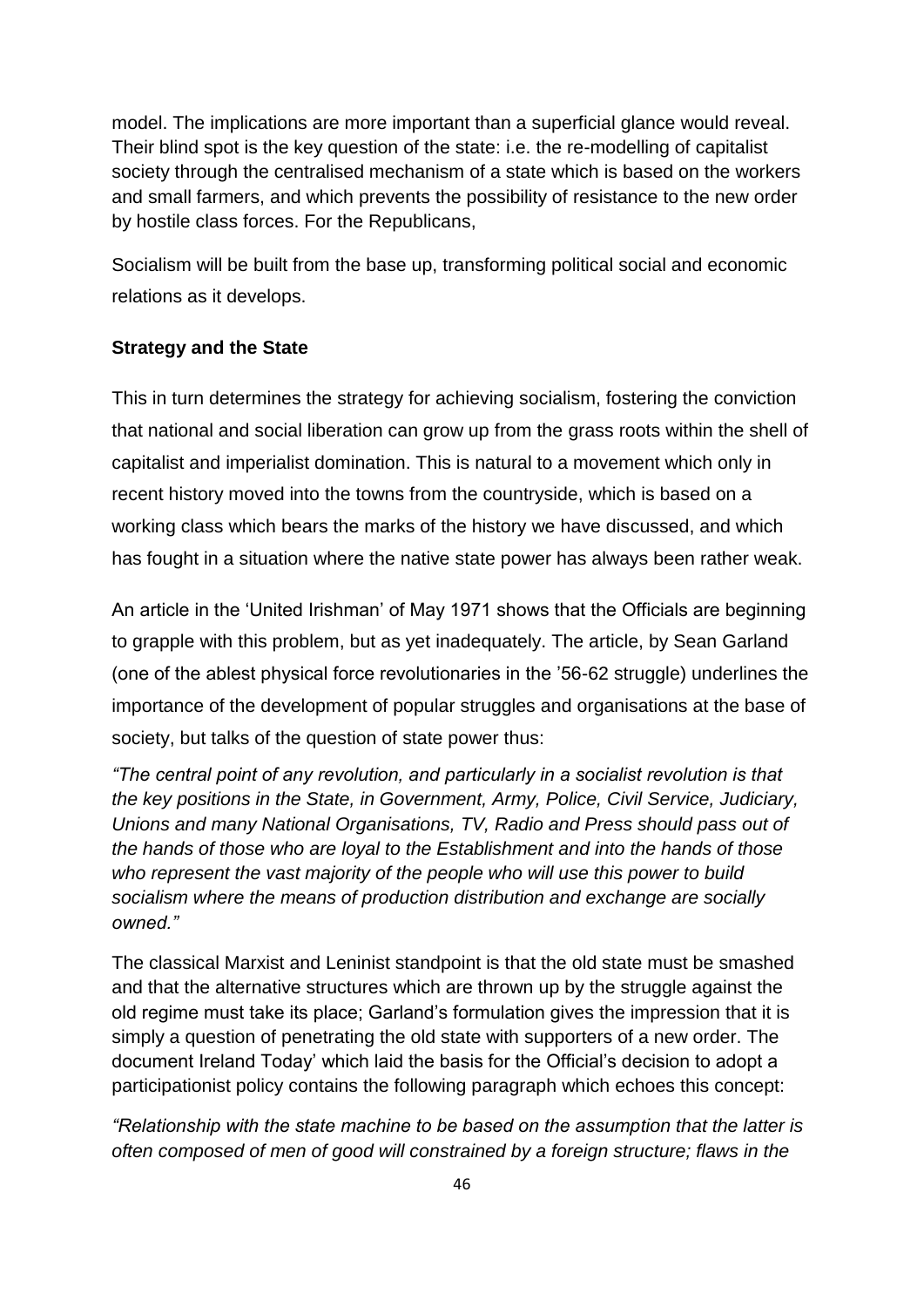## *structure to be sought and exploited by organising a co-ordinated attack both in the assembly and from the mass organisations concerned."*

These concepts follow the methodology of the "British Road to Socialism", which sees the role of mass struggle as supporting the struggle in Parliament to re-shape the capitalist state, neutralising attempts by the ruling class to oppose this change, and forming the channels through which the individuals imposing the change at the to mobilise the people. This giving of a secondary role to the mass struggle, and the separation of organisations which it creates, from the central role in creating the revolution, is the well-spring of the British Communist Party"s reformism, and adaptation to the conservatised bureaucracy within the working class movement. Its introduction into the Republican Movement would seriously hamper the struggle in Ireland. To be fair, it is possible to select quotes which will give a quite opposite slant to the ideas of the Officials, what we are saying is not that these concepts are the totality of their thinking but that their co-existence with more revolutionary ideas shows an ideological weakness and the possibility that such ideas could increase their influence, weakening the revolutionary potential of the movement.

### **Historical Role**

Criticisms of Republicanism must be weighed against its historic role in focussing the resistance of the Irish people to the 1922 settlement, and its continuity from the whole tradition of Tone, Young Ireland, the Fenians and the 1916 rising; in other words that strand of Irish nationalism which consistently set the liberation of Ireland above the immediate interests of any section of the men of property, and for whom this liberation was meaningless unless it also meant the liberation of the men of no property. No revolutionary movement in Ireland can cut itself off from this tradition, and no new revolutionary movement can be built in abstraction from it.

The Irish working class, as we have shown, provided a new base for Fenianism in the towns. Since then at the start of this century the working class has developed tremendously both in size and class- consciousness. But despite a superficial movement towards the Labour Party, Fenianism has not been displaced as the most important revolutionary trend within the working class, and since the tasks of the Irish workers include the consummation of the programme of the revolution which failed in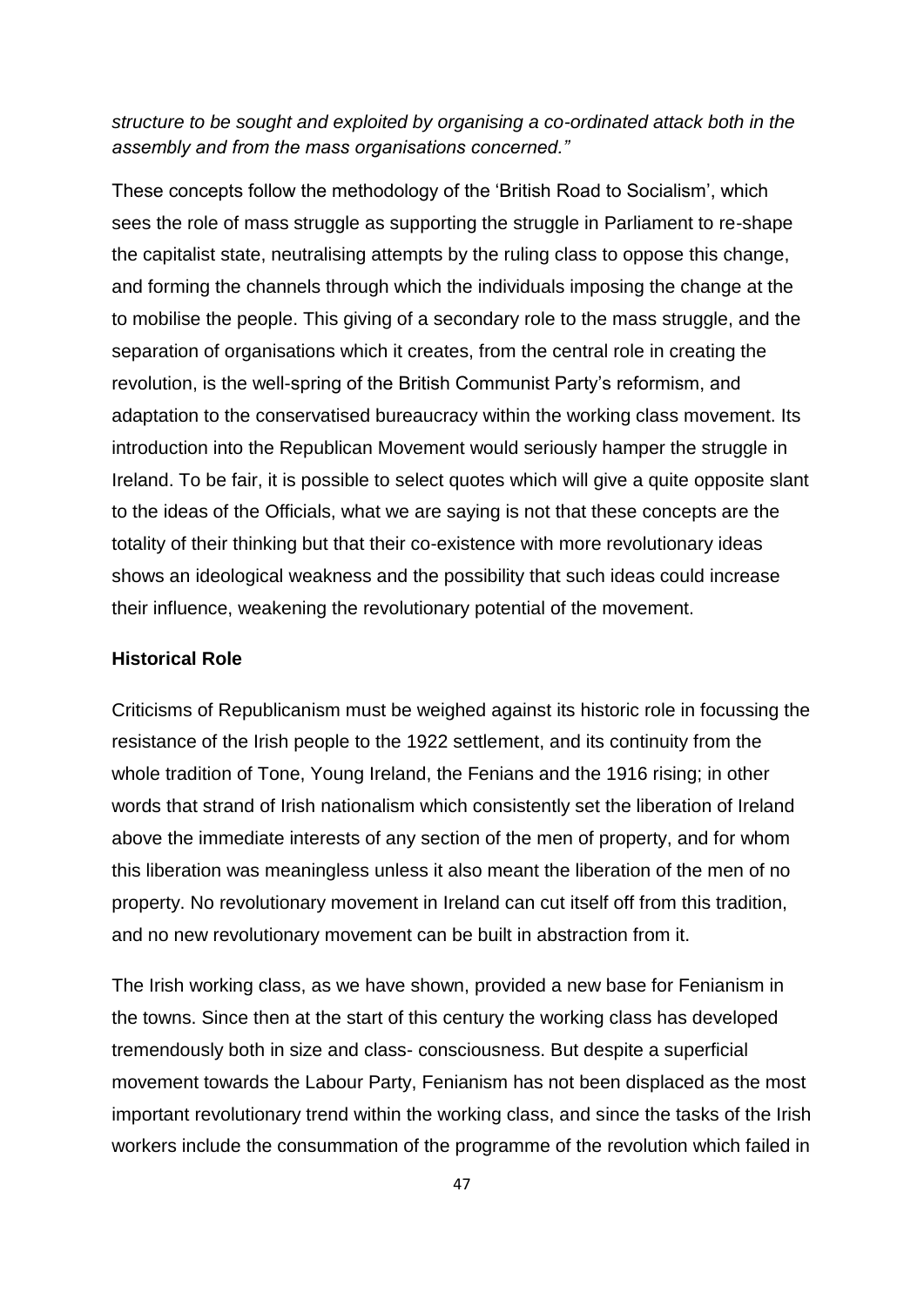1916, Republicanism will continue to be a force. But the important change since Connolly"s day is that the possibility exists for Republicanism to base itself much more firmly on the working class, and to integrate working class revolutionary ideas-Marxism - into its thinking. A fusion between revolutionary Marxism and Republicanism is the future for the Irish revolutionary movement.

## **Saor Eire**

Alongside the Officials and Provisional exists a much smaller group which represents just such a fusion between Marxism and Republicanism— Saor Eire (Free Ireland). SE was formed out of two distinct strands, a group of volunteers who left the IRA during the period of politicisation (they reacted against the rundown of military activity and the influence of the Wolfe Tone Society) and former members of the Irish Workers Group, a Trotskyist organisation which split up in the late sixties. Behind Saor Eire"s activities is the conviction that no change can be promoted within the Republican Movement unless it is pressurised by a more militant and active military organisation. This approach contains a great deal of truth, for the launching of a struggle in 1956 by Saor Uladh catapulted the main body of the IRA into the Border Campaign, and forced the leadership of the IRA down off its conservative pedestal. Despite the failures of that campaign, the fact that it was fought faced a new generation of Irish men and women with the imperative challenge of the oppression of their nation; that new generation brought into the struggle the forces which today have opened up a new chapter in the political development of the Irish Revolutionary Movement.

But Saor Eire has been caught in the same trap as the leaders of the Officials in the mid-sixties - the contradiction between political and military activity. The need for a secret military organisation has eliminated any but the most token open political work. The sum total of Saor Eire"s political contribution has been one interview in "The Red Mole", and a short manifesto, also published in the "Mole". It has also meant that the group was formed on a rather vague political basis, and the pressing necessity of military action has made it even more difficult to hammer out a coherent political position.

48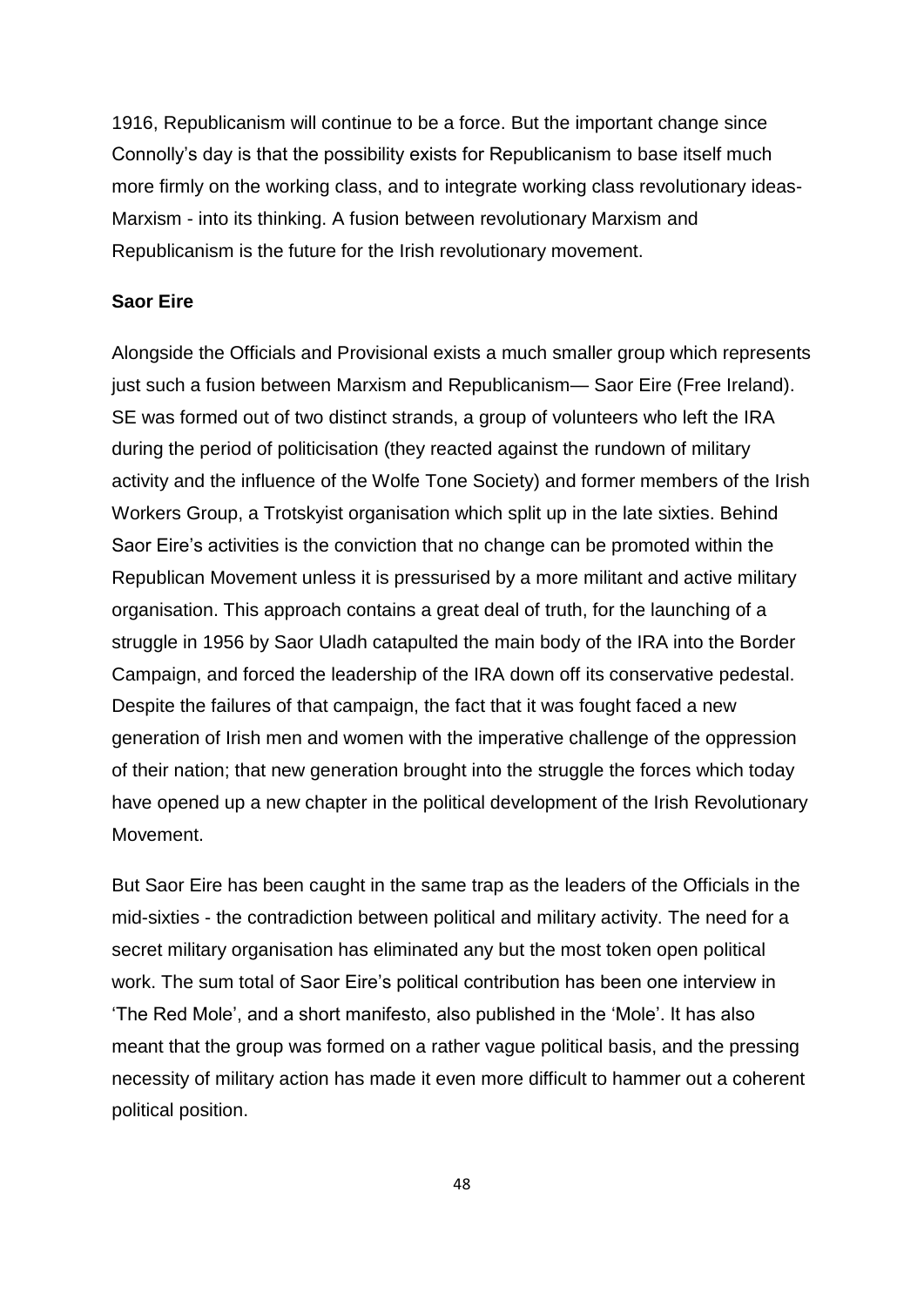The political restrictions on SE have in turn restricted its military activities, and so far it has been publicly known mainly for bank robberies. Without a stronger political content SE will not draw towards itself the kind of young revolutionaries who could make a military organisation a viable alternative to the two Republican Armies, and SE will remain a group respected for its courage and militancy but essentially marginal to the Irish struggle.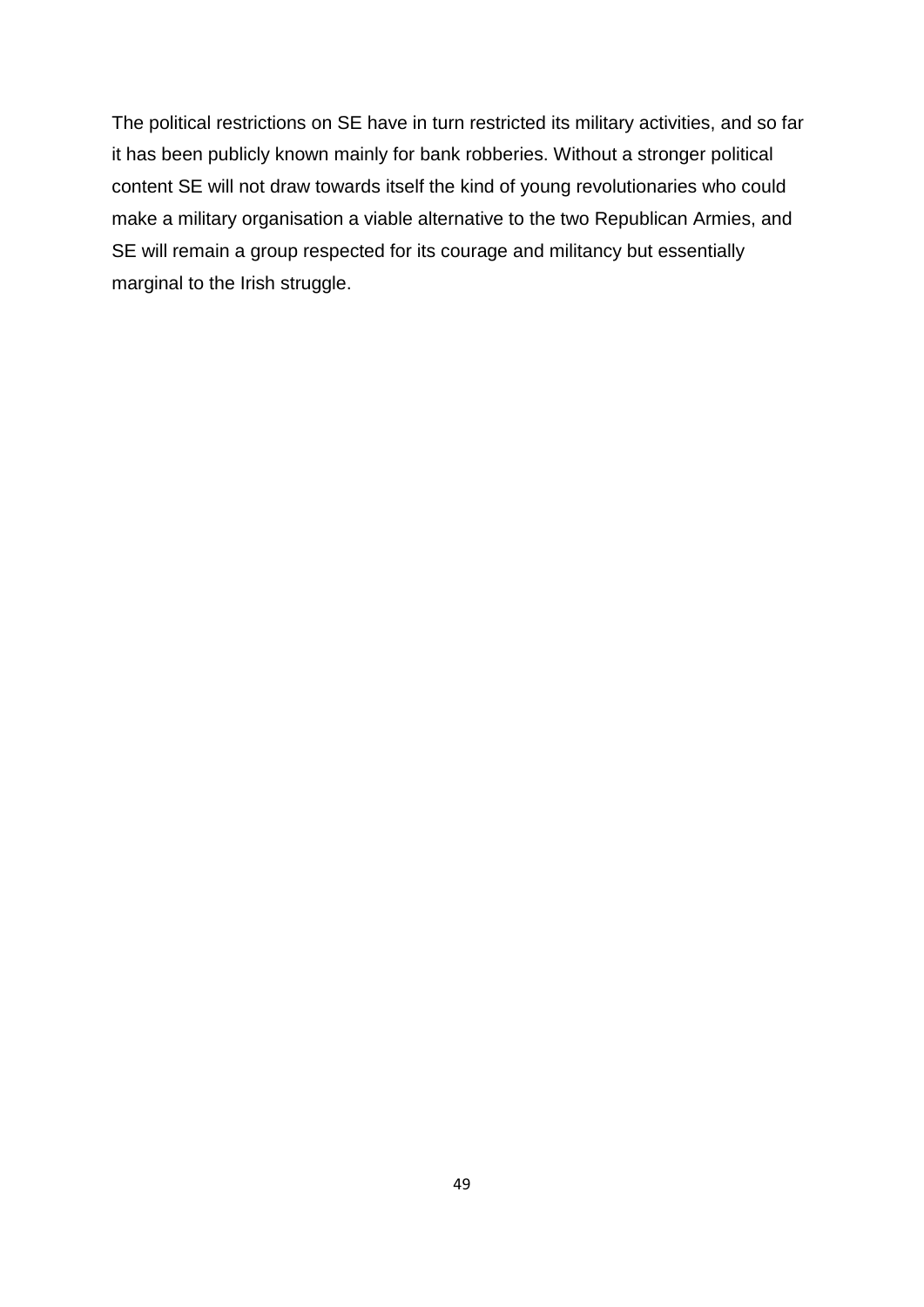# **Chapter 6**

**.** 

# **The Political Left**

Alongside the Republican movement exist a number of socialist organisations which are political, without being involved in military struggle. Leaving aside the Labour Parties, which we will examine together with the bourgeois political parties, these groups are extremely small and have at best a slight influence, however they could play a key role in the creation of an Irish revolutionary vanguard.

**The Roots of the Revolutionary Left**In 1966 a new initiative on the Irish left was launched, a newspaper, the "Irish Militant" was published as the voice of the Irish Workers Group. The IWG was Trotskyist, and it was in sympathy with the Fourth International, but it was politically quite heterogeneous. It is not the purpose of this pamphlet to rake over the ashes of the IWG, so it will avoid taking sides on the question of whether the development of the struggle in Ireland could have drawn the various strands of the group together, or whether it would have been better to build a group on a clearer political basis. The fact is that the IWG suffered a bitter split towards the end of 1968, and the forces which it had drawn together fragmented, and went in different directions. But former members of the IWG played a decisive role in the events from the inception of the Civil Rights struggle to the crisis of August 1969. It was Eamonn McCann, a former editor of the "Irish Militant" who was the moving spirit behind the Civil Rights march in Derry on October 5th, 1968.

The Young Socialist Alliance created by former IWG members, in Queens University, Belfast was instrumental in creating the Peoples Democracy, which under the leadership of IWG 'old boys' Michael Farrell<sup>7</sup>, Cyril Toman, et al, drove forward the Civil Rights struggle at a time when the leadership of the CRA had been persuaded to hang back in order to give O"Neil a chance to convince the Unionist Party. It was this which prevented British imperialism from stabilising the situation.

Had the IWG been a viable strong Trotskyist organisation which had gone through an internal political development and created out of its string of able individuals a firm cadre force, the face of political events might have been very different.

 $<sup>7</sup>$  Michael Farrell was a central leader of Peoples Democracy in the 1970s. He wrote a number of books</sup> including *Northern Ireland: The Orange State* (1976). In 1973 he was on hunger strike for 34 days along with Tony Canavan another Peoples Democracy member. He made his peace definitively with the Irish ruling class by accepting an appointment to the Council of State by President Michael D. Higgins in January 2012.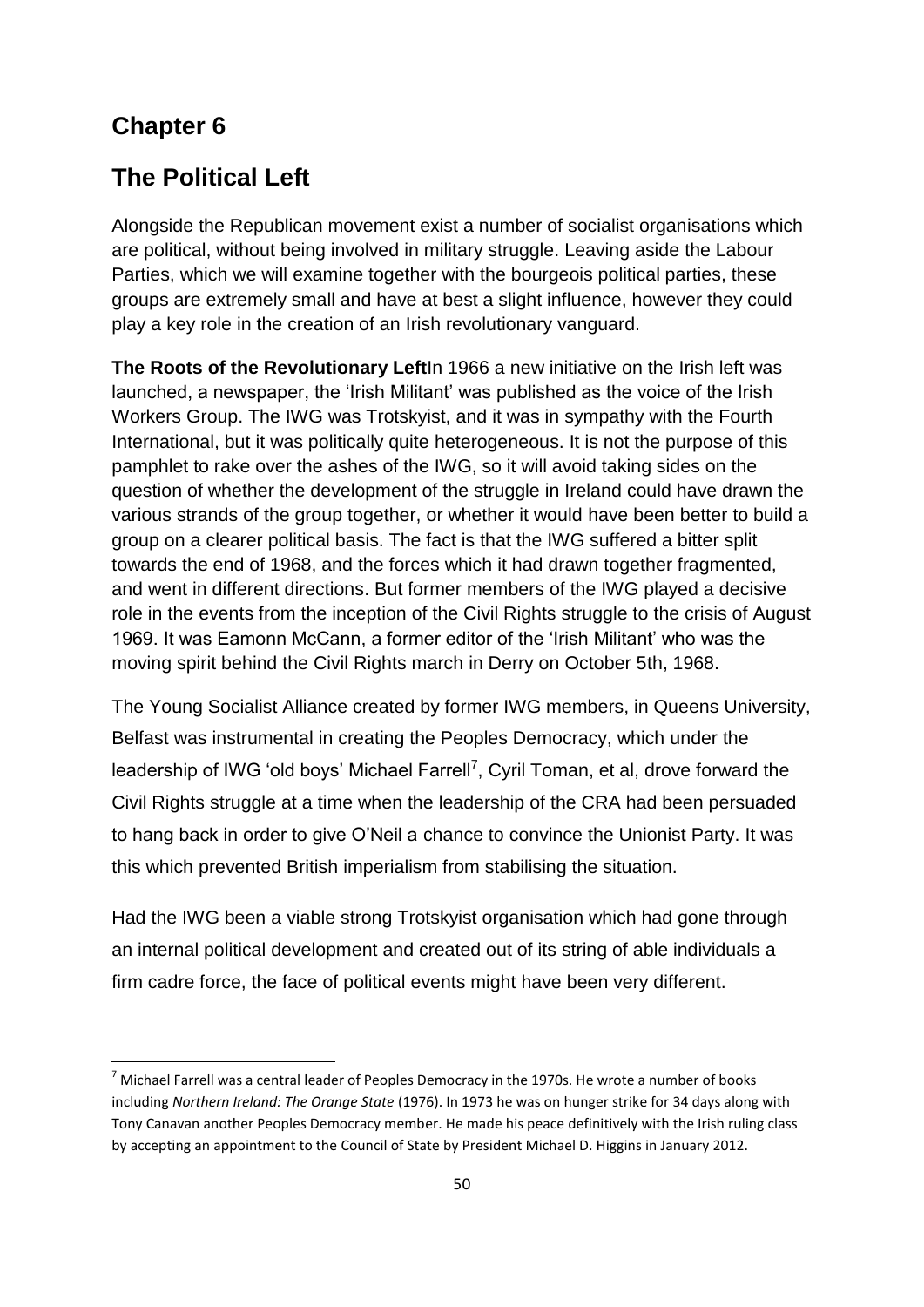#### **The Peoples Democracy**

The PD was created out of the initial response of the Queen"s University students to the October 5th events. As part of the reform programme the Unionists had already permitted a "British" type higher education structure to be created in the Six Counties. Within Queens religious discrimination was merely a grim shadow of the world outside, a generation of young Catholics went through a non-discriminatory education, and a generation of young Protestants was educated alongside them.

The sudden horrifying reality of Northern Ireland caught up with this generation on October 5th1968. In protest at the attack on the Civil Rights demonstration in Derry. 2,000 students marched from Queens University to the City Hall but were blocked by a crowd of 50 Paisleyite who proved an immovable obstacle for the RUC. Following this experience the Peoples Democracy was born. In the type of intense, endless and all-embracing discussion which marked the emergence of student vanguard after student vanguard in the sixties, and has been the means by which they moved from a recoil against the reality of society, a thorough critique of society, to action.

By mobilising this force, the political leaders of the PD (mainly as we have noted exmembers of the IWC) were able to force the pace of the Civil Rights struggle. But the limitations of a student vanguard were even more obvious in the Six Counties than elsewhere. The students were a tiny section of the population. Incapable of precipitating any decisive change in the balance of forces within the society their role could be decisive only for a short and essentially artificial period. August "69 saw the development of an entirely different situation, born on the barricades of Derry and Belfast.

## **Errors**

Even if its leadership had understood its imminence, the PD could hardly have been prepared for the abruptness of the ending of this period. As it was they had adapted to the pre-August situation and had seen the locus of the struggle solely within the Six Counties. This led to two grave political errors. The ultimate role of British imperialism in creating the sectarianism and oppression in the Northern state was

51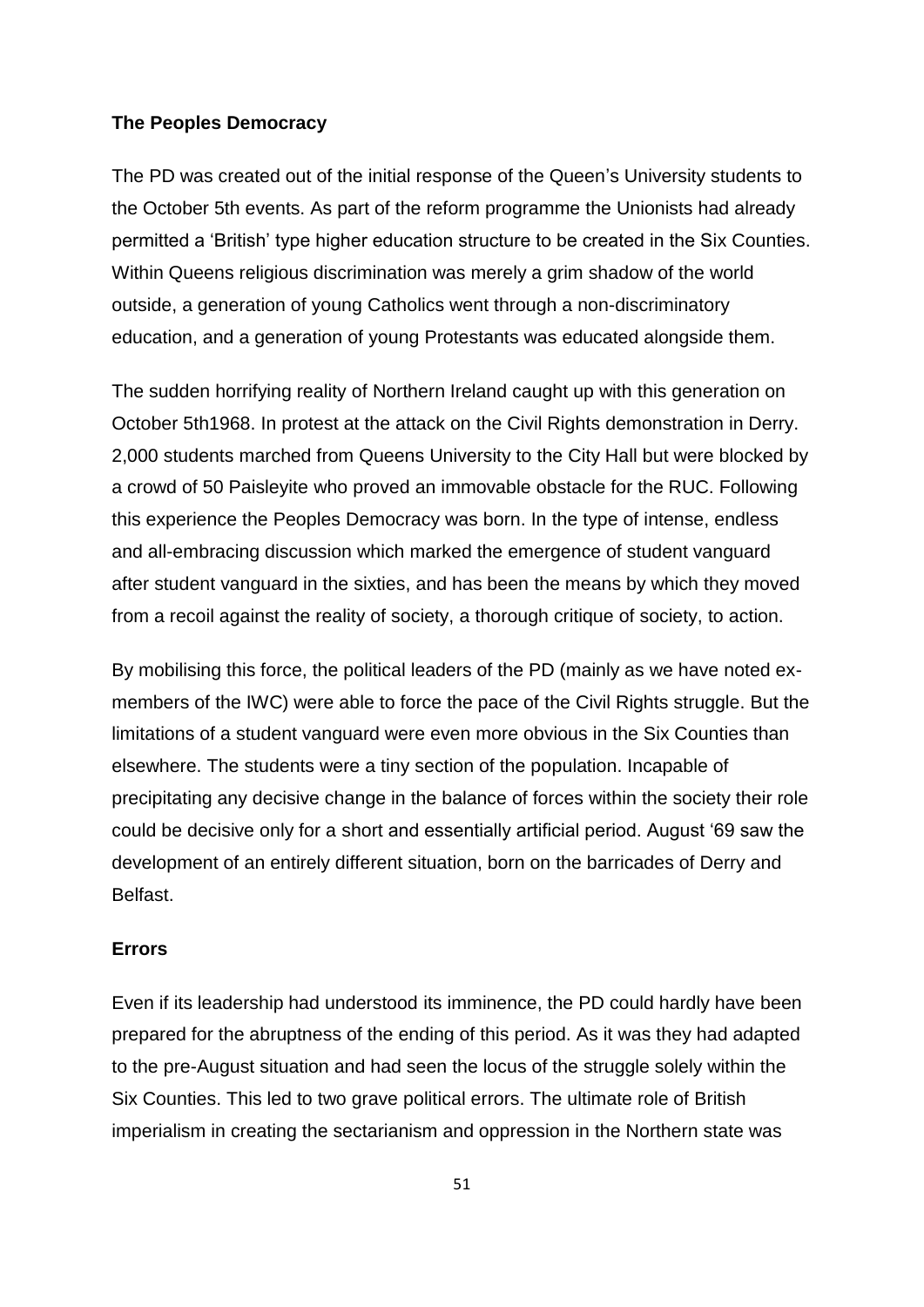ignored, and along with it the need to see the Civil Rights struggle as one more chapter in the unfolding struggle against the partition of Ireland. Indeed Michael Farrell for a time expressed the conviction that there could be no re-unification of Ireland until there had been a socialist revolution in both parts. In turn this playing down of the national question and blindness to the need for a 32 county strategy, posed the overwhelming problem of the Protestant workers. If there is going to be a socialist revolution in the Six Counties then there is no question of it succeeding without the Protestant workers participating, ergo the precondition for the revolution is the winning over of the Protestant workers. This was seen at first as the transference of the militancy of the Catholic workers on the question of jobs, housing and civil rights, to the Protestant workers. This dictated a demonstrable nonsectarianism which even resulted in Farrell advising PD demonstrators not to respond to physical attacks from Protestant counter-demonstrators. Another grave error which resulted from this was the wrong analysis of the forces ranged on the other side of the class barriers. The Unionists were seen as the main enemy, and the role of British imperialism obscured: thus PD"s position on the intervention of British troops was at best equivocal, and they did little or nothing to warn the minority that the troops would eventually be used against them in the event of the minority threatening the status quo—it was only after July "70 that PD took up the stand of calling for their withdrawal.

All of this meant that in August "69 despite a credible role in the defence of the Bogside, the PD was shunted into a siding of Irish history. Its size declined rapidly, and it began to conform more to the pattern of a vanguard political group rather than a mass student movement. Indeed before long it was to lose any foothold in Queen"s. Politically it boiled down to an alliance between the Trotskyist influenced elements, and Anarchists and near-Anarchists. During this fallow period the PD"s only activities of note were the regular production of a biting little newspaper Free Citizen, a campaign against fare increases on Belfast corporation transport and support for the eel fishermen of Lough Neagh. Attempts were continually made to get through to the Protestant workers, and just as continually they failed. But the PD did not stand still ideologically. They began to absorb some of the lessons of the struggle and of their experience. By the middle of 1970 sections of them had cast off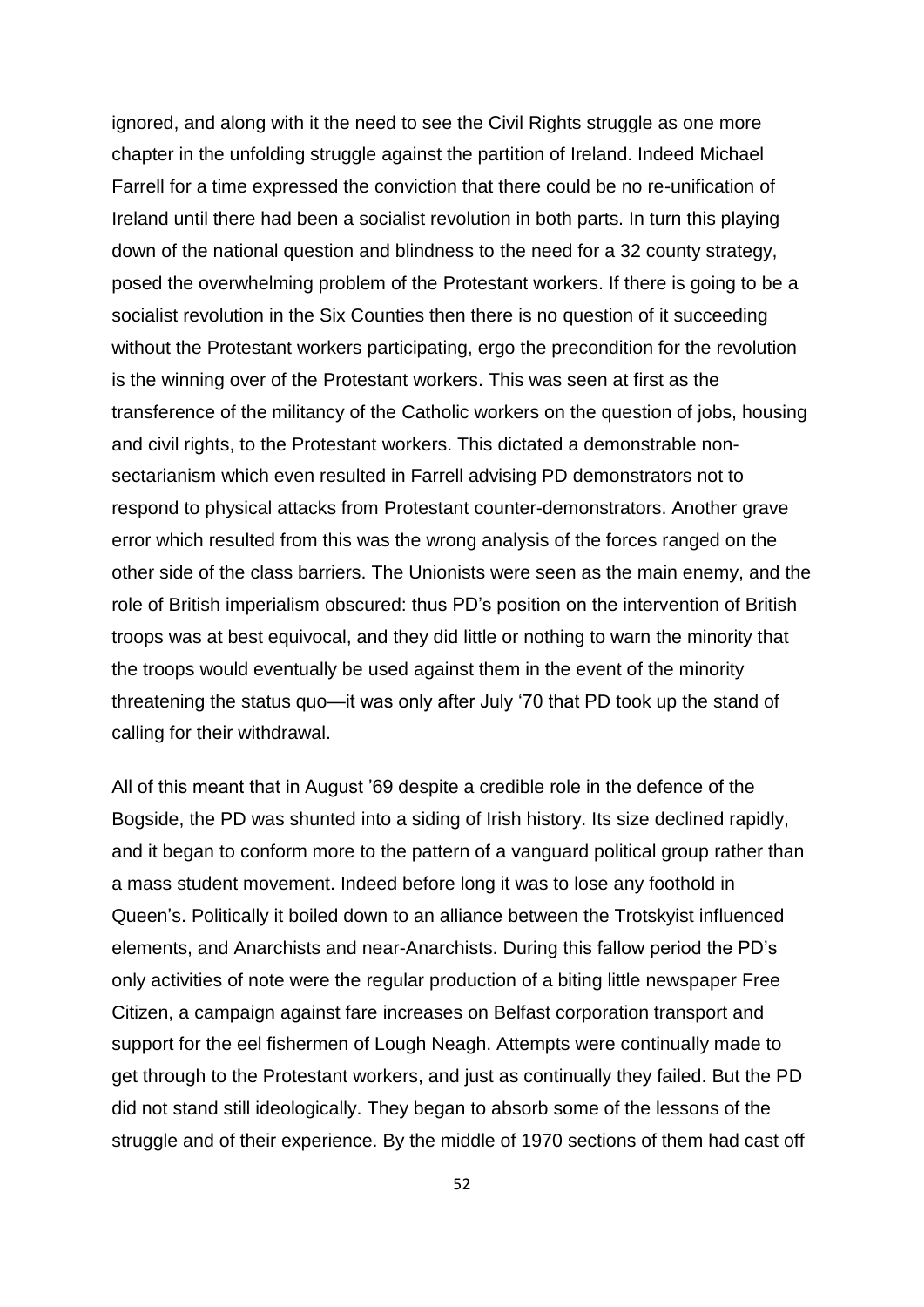a good deal of their rigid opposition to the national struggle: they saw the need for a 32 county revolutionary organisation and although they met with no success in creating a PD in the 26 counties, they did support the Socialist Labour Alliance (of which more later) to the end of creating a 32 county movement.

## **PD Now**

Since the introduction of internment the PD has shown its determination to get back into the struggle. Accepting the fact that this means working solely within the Catholic working class at present, they have gone into the ghettoes to help build the civil resistance campaign attempting to link up the civil resistance committees from Street to street and town to town, to create the fabric of a new social order. They have adopted a flexible policy of working locally with the Republicans which means that from place to place they ally with the Officials or the Provisionals, whichever is in the lead in the given area.

The PD can play a valuable role, especially since the links which it has built with the Republicans have helped to offset the political weaknesses of Republicanism. Provided it is able to clarify not only its past failures but the methodological roots of those failures, it will contribute to the development of a revolutionary leadership in Ireland. A note of caution must be sounded. A policy statement by Mike Farrell in a recent issue of Unfree Citizen (the PD"s paper since internment) having analysed correctly the necessity of working within the civil resistance struggle, poses the present strategy *as* one of gaining the maximum possible reforms within the Six Country context. The reason given for this is to avoid confronting the Protestant workers too sharply, in the hope that a reformed Northern Ireland would erode their sectarianism, bringing them into a socialist struggle.

Such a separation between the immediate struggles and the national struggle would be a very bad mistake because if the Civil resistance movement created the basis for sweeping the border away before the Protestant workers had been weaned from their counter-revolutionary ideology it inevitably would leave PD in a reformist position. Farrell"s analysis appears not to take this possibility into account. We shall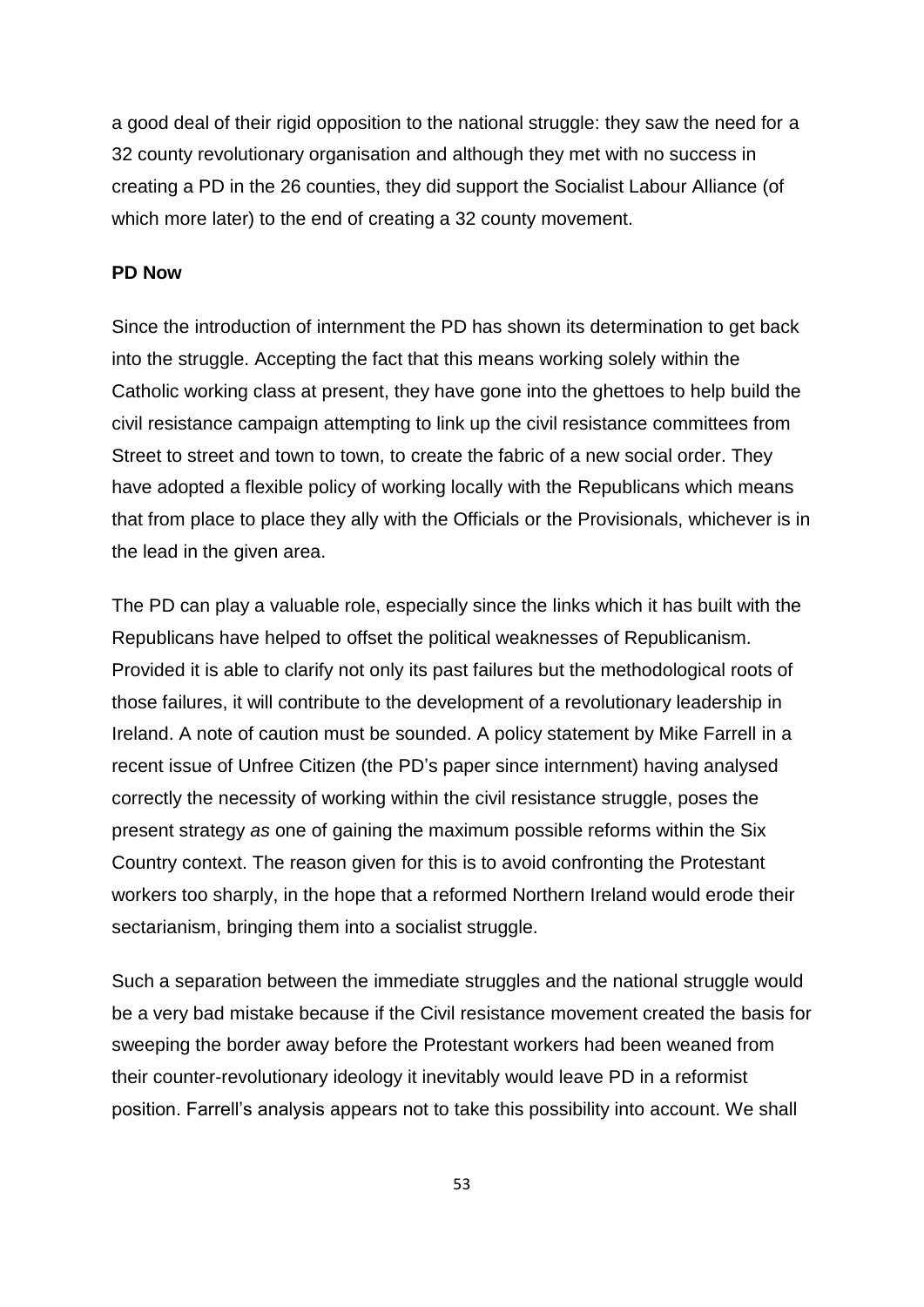explain later why we think that this is not only a possibility, but the most probable variant in the present situation.

#### **The League for a Workers Republic**

After the split in the Irish Workers Group a fragment in Dublin kept together working mainly within the Labour Party, and an independent youth organisation the Young Socialists. The League for a Workers Republic, as it called itself, was small, but it had a key position within the left milieu around the Labour Party in Dublin. It was able to do serious work in building the YS becoming the main political influence within it, and it was able for a time to build contacts with car-assembly workers in Dundalk (a town near the border).

The trouble with the LWR was not that it was small, and confined to the, essentially atypical Dublin political scene*,* but that it did not begin to understand the enormous barriers which this represented for the growth of Irish Trotskyism and contented itself with a low level propaganda activity. Its attitude to Republicanism has been especially reprehensible. It never carried out a serious theoretical study but dismissed the question with a few propaganda phrases. It was thus totally unprepared for the upsurge of Republicanism following July 1970, and was caught in an orientation to the Labour Party when that Party crossed the class lines, and forced all genuine left elements out. Any theoretical work which the LWR carried out was the result of pressure from the ICO, and they have tended to pursue modified versions of the ICO"s analyses e.g. the "two nationalities" theory.

This weakness was the result of the LWR"s international isolationism. Without being part of an international they could not grasp the breadth of Trotskyist practice or learn from the theoretical debates within the movement. Their Trotskyism was based on a British model, and an outdated one at that. At first they had close links with the Workers Fight" tendency in Britain which had also originated within the IWG but following the entry of Workers Fight<sup>8</sup> into the International Socialists these links became attenuated. Given the expulsion of "Workers Fight" from IS it is possible that

1

 ${}^{8}$  This group has evolved into the pro-Israeli state, pro-partition Alliance for Workers Liberty.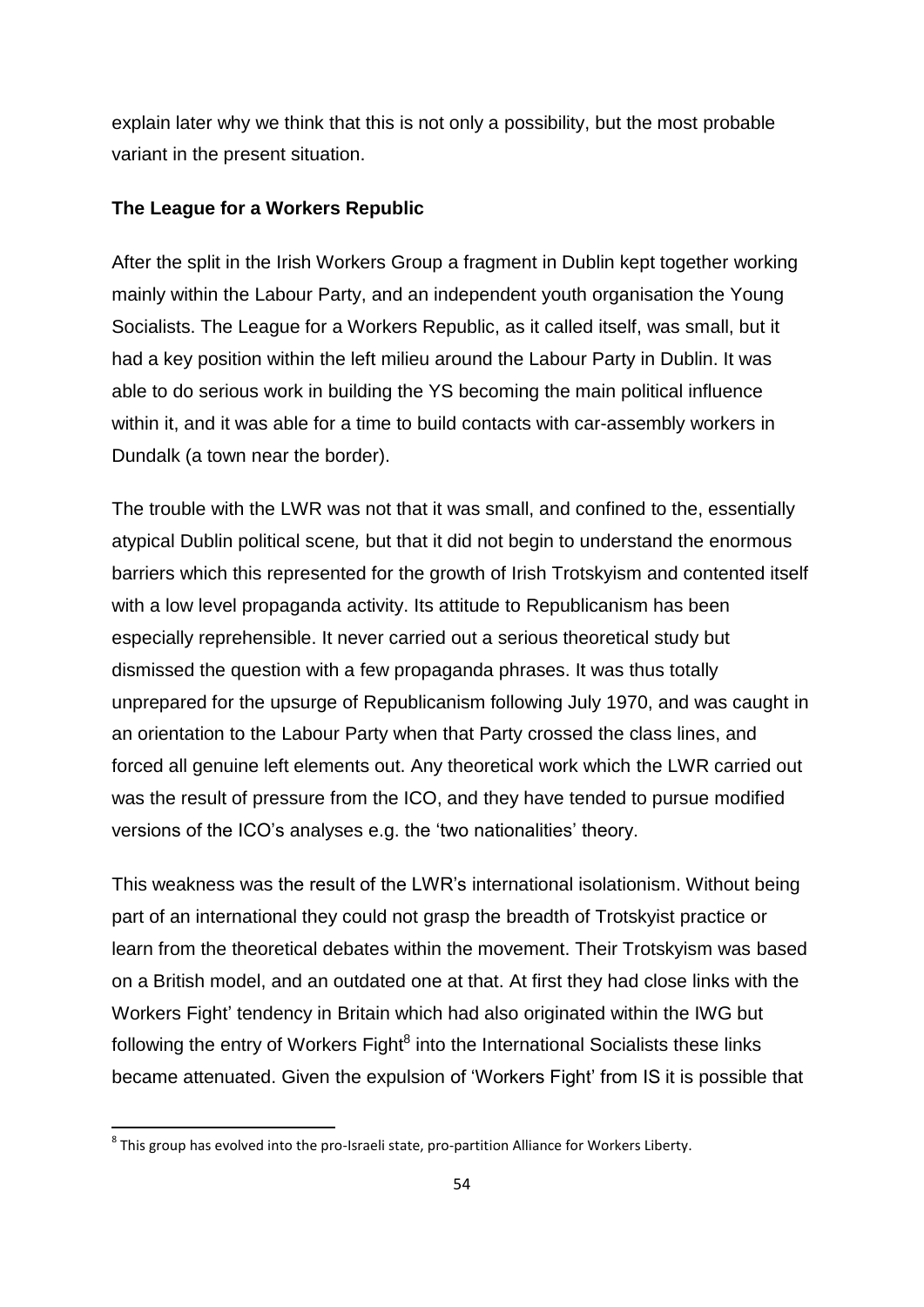new links could be established again. For a time the LWR stirred up an interest in the question of the Fourth International and accepted the need to become part of a world movement. But the discussion did not centre around trying to understand what internationalism meant, it was simply a matter of drawing up a balance sheet with the pluses and minuses of the Fl matched against each other. Over a period of about a year a majority of the membership either left or were expelled, becoming the basis for the new Irish Section of the Fourth International. The rump which is left is painfully balanced between the contradiction of accepting the political method, and most of the political positions of the SLL in Britain but being reluctant to become organisationally linked with them. They echo all of the Healyite slanders about the Fourth International, as a political basis for not joining, but base their separation from Healy solely on the basis of the SLL's 'political thuggery'.

The LWR too has been by-passed, and its future as an organisation is very much in question.

# **The League for a Workers Vanguard: A product of the death-agony of Healyism**

Even the submissive leadership of the LWR was too independent for Gerry Healy and he split off a couple of LWR members in the summer of 1970 who with a small number of YS members formed the LWV as the "Irish Section of the International Committee of the Fourth International", with the Irish Young Socialists as its youth organisation. This then linked up with one or two SLL members in the North. It is the most irrelevant tendency in Irish politics, since its only purpose is to provide Healy with another 'section' to add to his list of rapidly diminishing supporters. Its political practice consists of selling the Workers Press, and propaganda which slavishly follows the themes which the SLL is pushing in Britain. The LWV has not grown, and has been eroded to a point where it seems certain that it will become extinct in the near future.

## **The Irish Section of the Fourth International**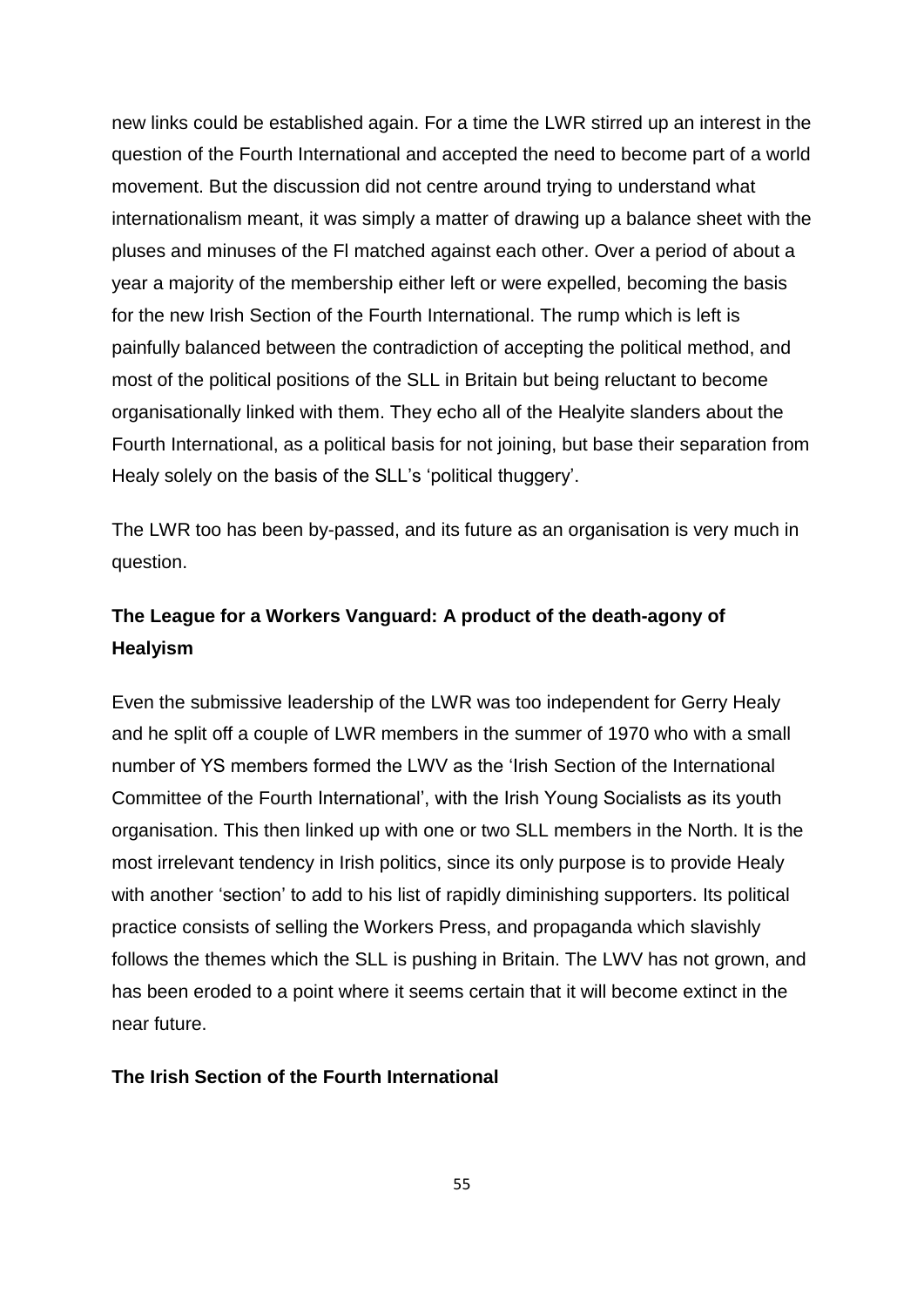The lessons of the inadequacy of the Irish revolutionary left have been drawn by a small number of militants in Ireland; the nucleus of a sympathising section of the Fourth International now exists. Its forces have mainly been drawn from the disintegration of the LWR, but it has begun to win adherents from a wider range of political backgrounds. It is at present focussed in Dublin and Belfast, with the Belfast grouping consisting of a small number of young people who have been attracted by the politics of *The* Red Mole which has been on sale there for some time. The very fact that it begins with forces on either side of the border is important in a situation where other groups are confined to one or other of the two states. The ground work in building the group was done by Peter Graham an ex-member of the LWR who moved to London in the spring of 1970 and through experience of the British political scene decided to join the IMG. In the early summer of 1971 he returned to Ireland to draw together the forces of the new Irish section. Initially he set up the Marxist discussion Group which began to lay the groundwork for a Marxist analysis of Irish political problems. The MDG, although not a structured political group, because of the superiority of its political ideas it soon became the main political influence within the Young Socialists in Dublin. This meant that when internment was introduced in the North the YS was able to play a part in the solidarity action in the 26 counties; had the LWR been determining events they would have stood idly by.

The group and the Fourth International as a whole suffered a severe blow in October 1971 when Peter Graham was assassinated in Dublin. At the time of writing neither his murderers, nor the reason for his death are known: but in killing him they deprived the Irish working class of an exceptionally able and dedicated leader who was beginning to show promise of the much greater contribution he could have made. But far from demoralising the Fl supporters in Ireland, Peter"s death has made them more determined than ever to build a section. They are confident that the next world congress of the Fl will recognise them as a fully fledged section. We are confident that when the history of Irish Trotskyism is written it will record that the Irish Section of the Fourth International played the key role in creating the Republican / Marxist leadership of the Irish revolution<sup>9</sup>.

1

 $^9$  This appears to be taking a little longer than the author may have anticipated at the time.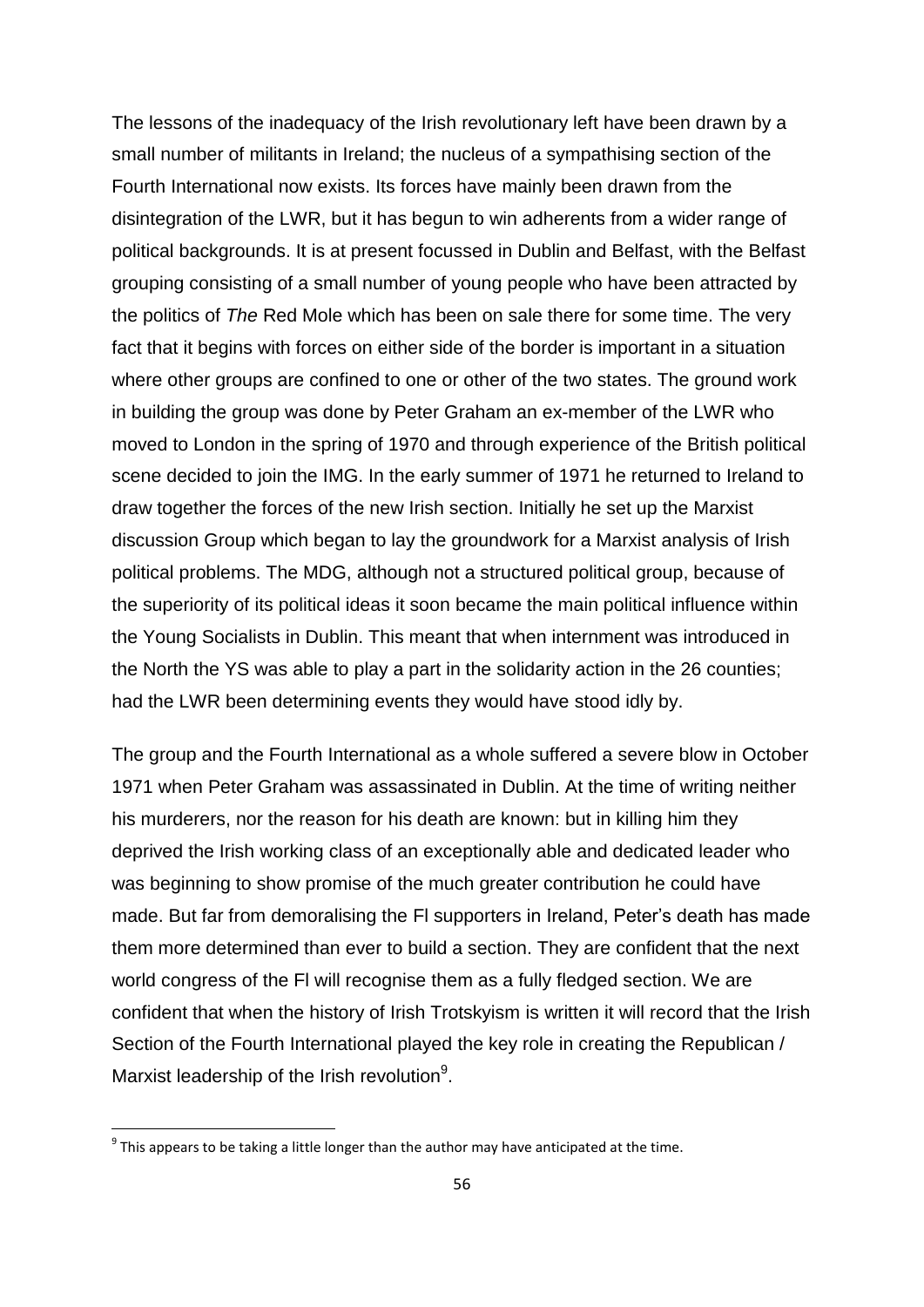## **The Young Socialists**

Not to be confused with the SLL youth movement, which in Ireland is called the Irish Young Socialists. The YS was set up in 1968 on the initiative of the LWR. It brought together a number of small independent left-wing youth groups around Dublin, its main architect was Peter Graham. Its initial activity was within the Labour Party, and it tried to become recognised as the LP"s official youth movement, without success. During the fight within the LP over the coalition issue the YS was a key part of the opposition; when the LP took the decision in favour of a coalition the YS withdrew.

Since Peter Graham"s return to Ireland, there has been a sharp politcal struggle within the YS between the LWR and the supporters of the Fourth International. This has led to the Fl supporters taking control of the Dublin Regional Committee, which represents a majority of the members of the YS. The most important result has been the way in which the YS came off the fence, and got involved in solidarity work for those fighting in the North. It has also been the centre of solidarity with Saor Eire prisoners,

## **The Socialist Labour Alliance**

The SLA was created out of the resistance by left-wingers within the Irish Labour Party to the policy of acceptance in principle of a coalition with Fine Gael. A group of delegates walked out of the Cork conference and set up the SLA, two conferences were later called to create a united front organisation involving all the socialist and Republican organisations. The purposes of such a united front were rather vague, but the SLA could have played a valuable role in linking up Marxists, Republicans and the ex-LPers, creating a 32 county movement. Unfortunately the number of people who actually left the LP was rather small, and neither of the main Republican organisations was interested in the SLA. It has been limited to a rather loose alliance of PD, the LWR. Saor Eire, the YS, the Fourth International, the ex-LPers, and individual socialist Republicans.

## **Irish Stalinism**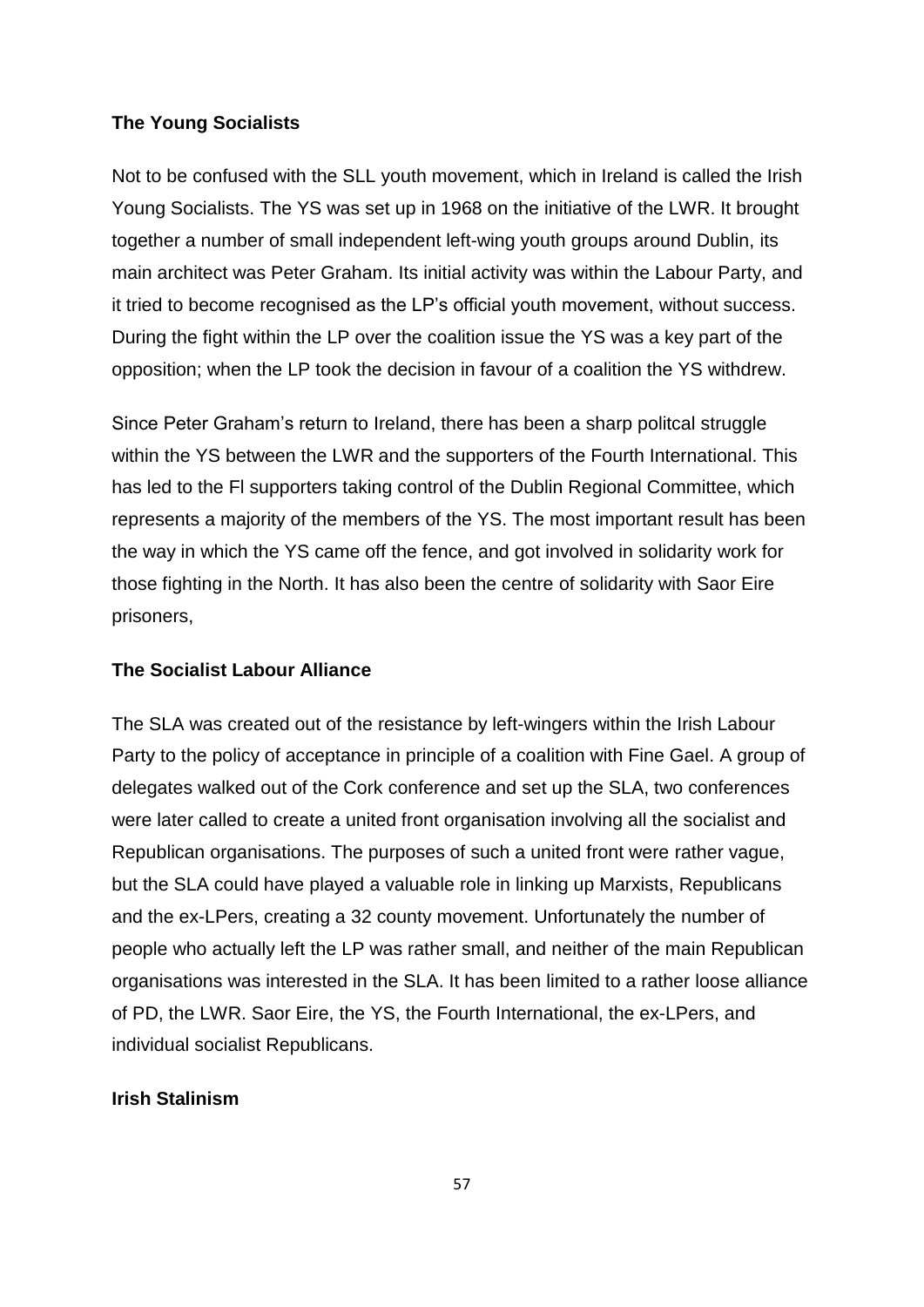As an independent force, apart from its influence within the Official Republican Movement, Irish Stalinism is not powerful force, but a critique of it draws out some of the most important lessons of the Irish revolutionary struggle.

#### **The Communist Party of Ireland**

Like the other Communist Parties the Irish CP"s politics were crippled by the Stalinisation of the Comintern. Moreover it faced the longest drawn out anticommunist campaign in the world. Ireland presaged McCarthyism by a few decades, and deep hostility to communism, fostered by the Catholic Church, lasted long after the voluble senator had been transformed into an anathema elsewhere. It was able to work closely with the Republican Congress for a time, but was neither able to overcome suspicion within the Republican Movement nor to pose *as* a viable alternative to the Congress. Following the collapse of the Congress the CP was joined by a few former Congress militants, but this did not transform it into a viable force.

The Second World War broke open the contradictions of Stalinism. The entry of the Soviet Union meant that the War had to be supported, which in turn meant that the CP had to promote Irish support for Britain in the War. This destroyed the CP in the Twenty-Six Counties, while the Six County section, the Communist Party of Northern Ireland gave full support to Britain"s war effort and to the existence of Northern Ireland. Later a CP, under the title Irish Workers League, re-emerged in the Twenty-Six Counties, so that there were two CPs in Ireland, conforming to the boundaries of partition. In 1970 they united to form the Communist Party of Ireland.

But the CPNI had two major assets. It was deeply embedded in the trade unions in the North and had won a small number of Protestant workers. The residue of its gains during the war, when it was openly Unionist, meant that as the Republicans moved left the CP was able to have an influence quite out of proportion to its size: the Republicans anxious to get through to the Protestant workers in the North and pushed along by the internal propaganda of the Johnson wing, saw the CP as a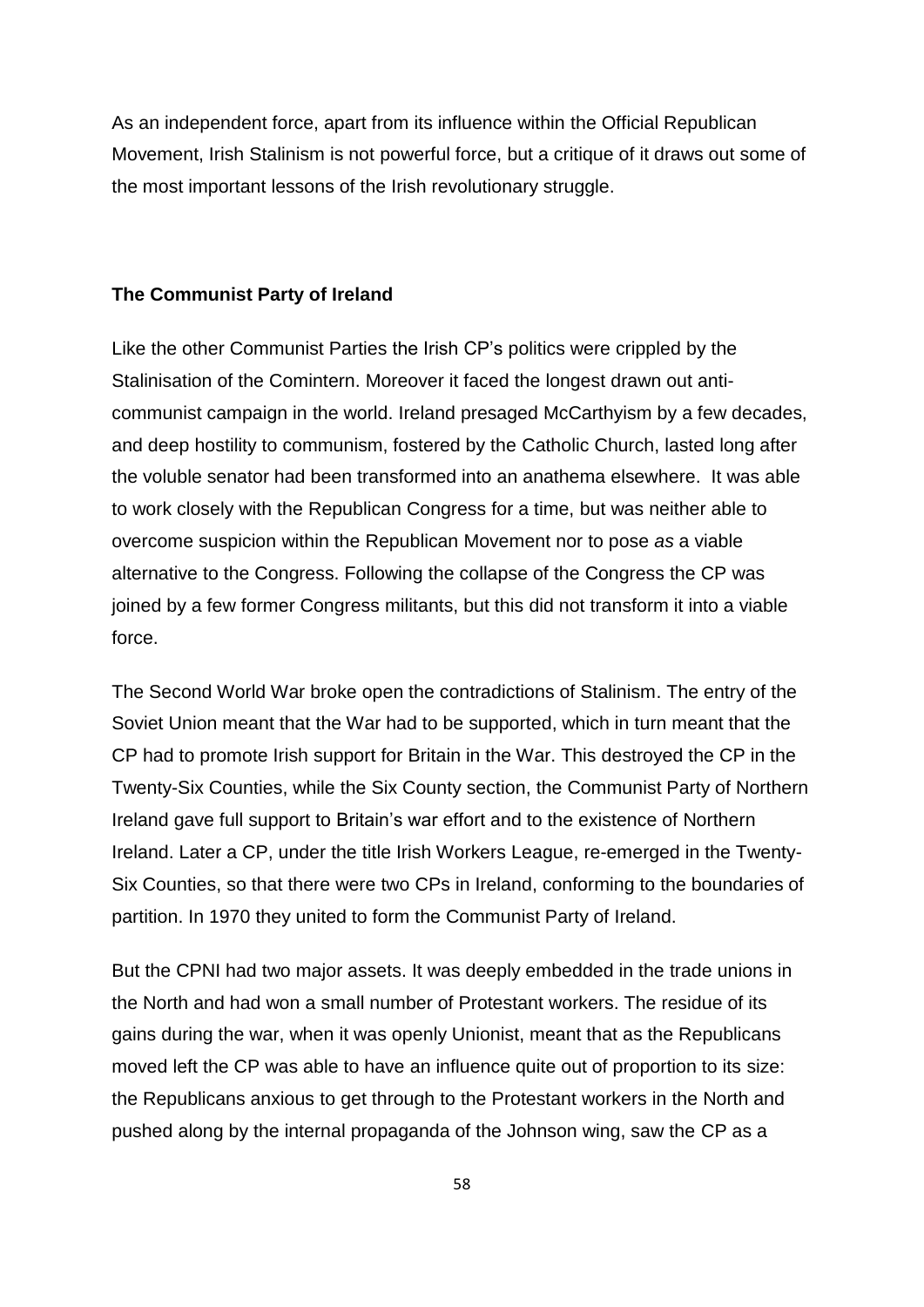possible channel to these workers. Experience has tended to reduce their illusions. The only other advantage which the CP has is a lively and relatively large youth organisation - the Connolly Youth Movement which tends to be more politically militant and flexible than its parent body. Not a very difficult achievement.

The CP has been by-passed. It was able to have an influence in the early stages of the Civil Rights movement but Its rigid opposition to anything other than the most limited campaign on 'democratic' rights, and its opposition to linking demands for jobs and homes to the civil rights demands, meant that it was soon tagging along far behind the political level of the mass of the CR activists. The future for Irish Marxism does not lie with this tiny conservative ageing rump.

## **Irish Maoism**

The Stalinist trend in Irish politics resulted in the tragedy of the CP; Maoism is its farce. There are two main tendencies in Irish Maoism, one of which has gone over to a position of support for imperialism, the other has transcended sanity.

### **The Communist Party of Ireland (Marxist-Leninist)**

The most typical Maoist group was a student group formed in Trinity College, Dublin, originally called the Internationalists. This group was extremely idealist - its main emphasis was on the necessity to change oneself in order to be purged of all imperialist influences. It exhibited many of the characteristics of the various Maoist groups which sprung up In Western Europe in the aftermath of the Sine-Soviet split and the Cultural Revolution. It was a hyperactive and fanatical sect which was completely unable to relate to political reality (for a whole period they declared that the main contradiction in Irish society was the cultural oppression which they alleged was experienced by the students). The organisation went from being the Internationalists in 1967 to the Irish Communist Movement (ML) in 1969, to the Irish Communist Party (ML) in 1970. Needless to say these changes did not correspond to any qualitative growth or significant working class implantation in the organisation. In the Six Counties, where the struggle against British imperialism was most intense and the radicalisation most widespread they did not have any support. This did not prevent them proclaiming at their foundation conference in 1970 that they were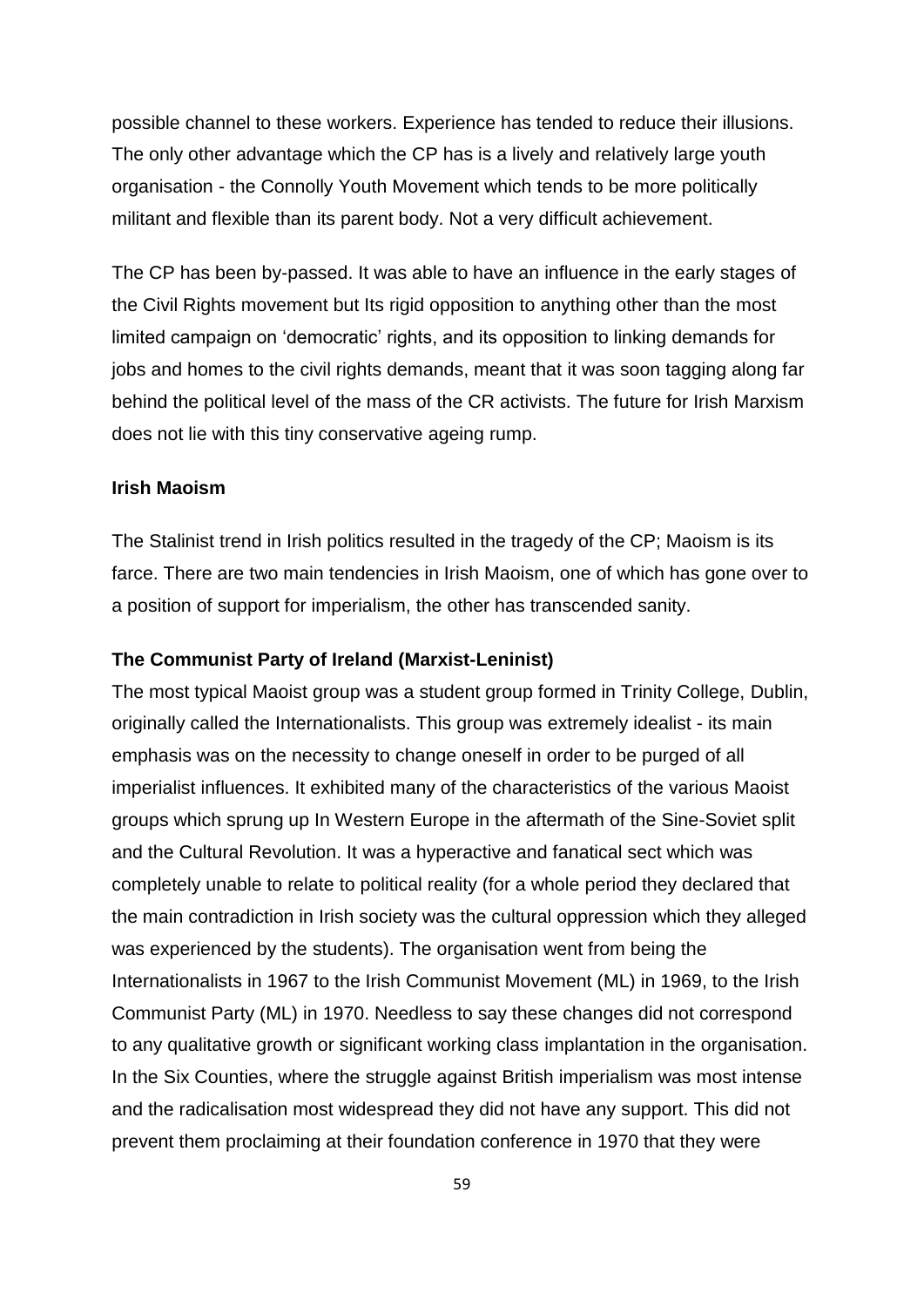leading the struggle against British imperialism. The tensions evoked in the organisation by politics of this type finally led to its disintegration in the winter of 1970-1 when one of its leading ideologues instructed the membership to go to the countryside to form peasant leagues to overthrow the Irish landlord class!

## **The Irish Communist Organisation**

The ICO is a much more serious tendency. It has, over the last two years been forcing the pace in theoretical discussions within Irish Marxism. The ICO started as a Mao-Stalinist group, rigidly applying the stages theory to Ireland. For the ICO it was simply a matter of completing the national / democratic revolution, and although the workers would take the leading role in this, the actual revolution would be simply about re-unification, and self-determination. What made the ICO more than an adjunct of the CP was its insistence on the need for theory; to the extent that it denounced any attempt by Marxists to get involved in struggle until they had built up an adequate theoretical analysis of Ireland. Before the foolishness of this position caught up with them they succeeded in producing a whole number of valuable pamphlets and studies including illuminating factual material and reprints of classic texts by Connolly and others. But inevitably their method - formal logic carried through to an extreme, which refrained from checking up analyses with empirical experience - began to lead them away, not only from Marxism, but from a basic class position.

It was specifically on the national issue that this situation developed. First they denounced the Civil Rights struggle as being instituted by British imperialism, because of the aspirations of the British ruling class to reform the North. Then they discovered that the Protestants in the North were a separate "nationality", and should have the right to self-determination. They developed this, claiming that the main conflict within Ireland historically had been between Catholic nationalism and the Protestant nationality. This then developed to the accusation that this conflict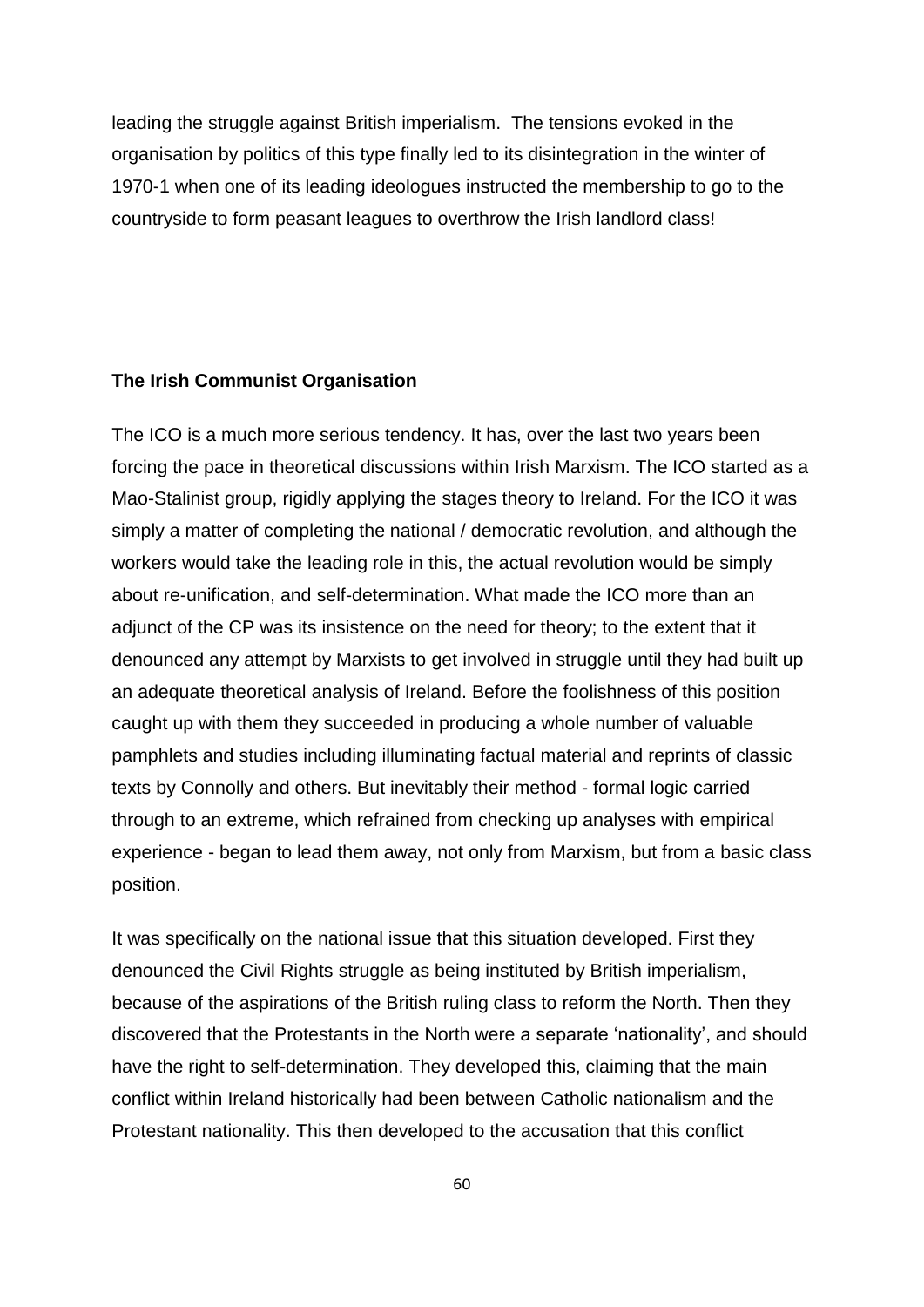represented the attempt of the Catholic nationalists to coerce the Protestants into a 32 county Republic against their will. The religious and communal divisions, the periodic rioting and pogroms in Northern Ireland are therefore seen as a reflection of this conflict. Communal tensions in Northern Irish industrial society first manifested themselves in the late 1820s. It would therefore be pretty hard for the "Catholic nation" to have had coercive designs on the Protestant nation in the 1820s since according to the ICO the "Catholic Nation" came into being in the latter half of the 19th Century. The ICO"s positions on the national issue have been supported by a very selective presentation of Irish history, which has simply ignored the difference between Republicanism and the reactionary gombeen trend in Irish nationalism represented by O"Connell, Griffith. Redmond, et al. They have ignored the forcible suppression of the real fighters for a 32 county Republic by this same reactionary sector of the Irish nationalist bourgeoisie and the willingness of these reactionaries to compromise not only with British imperialism, but the Orange bourgeoisie of the North. The demagogic attempts of Fianna Fáil to contain Republicanism, by spouting a Republican rhetoric, are presented as the cause of Republican sentiment within the Irish masses.

Having thus thoroughly confused the facts about history they then proceeded to declare that it was incumbent on all "democrats" to recognise the legitimacy of the state of Northern Ireland. Thus has a Stalinist tendency moved from an erroneous position on how theory is developed to support for a brutally reactionary state, founded by threat of force, as a bridgehead against the Irish revolution, maintained by sectarian discrimination and police violence, and already nearly discarded by imperialism, which maintain, it only in order to prevent the whole Irish struggle from getting out of hand. It must be stressed that the ICO has not simply taken up a reactionary position on the question of partition, it has stated that the British troops in the North were there to carry out a progressive role (after July 1970) and has been moving to a position that imperialist capitalism is more progressive than national capitalism. How far the ICO will take their revisions of Marxism is not clear—sooner or later they will discover that their views were much more ably presented by Karl Kautsky and will either recoil in horror, or finally shed their "communist" skin. The adoption by the ICO, of the "two nations" theory and the conclusions which they drew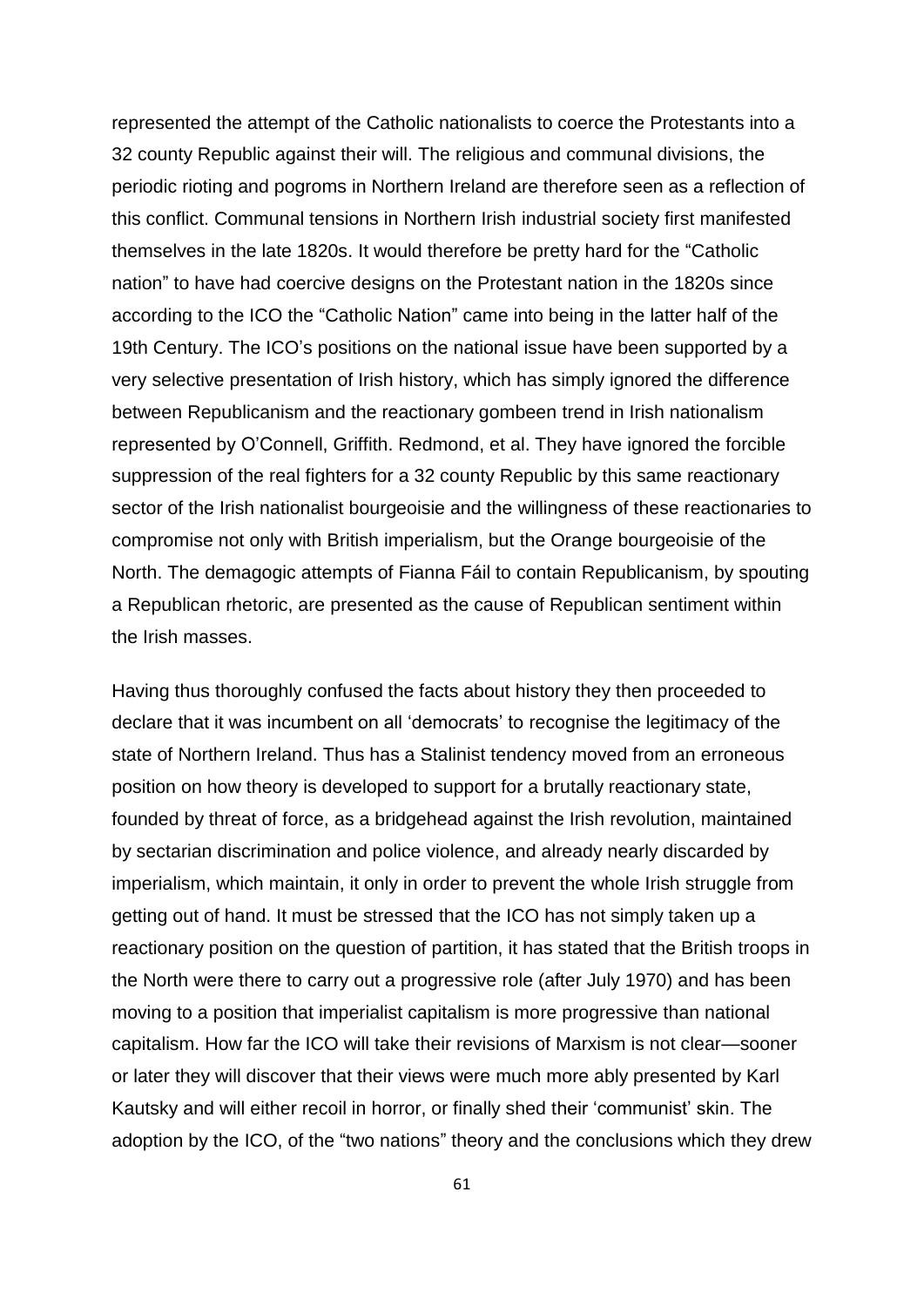from it, had the effect of completely altering their position on many political issues. Directly affected were their assessments of the national revolution and Republicanism. As late as March 1970 they wrote on Republicanism "...Though traditional Republicanism had become ineffective as an anti-imperialist force it was its revolutionary history which attracted militant working class support. Its attraction for militant workers was a revolutionary attraction." Now Republicanism is condemned as reactionary Catholic nationalism with which the Catholic bourgeoisie delude the Catholic working class. Perhaps the most dramatic revision of the ICO"s previous political position was on the question of Maoism. In October 1969 a Chinese government paper, reporting on a gun battle between the British Army and an Orange mob, hailed the conflict as a mass struggle against British imperialism. The ICO at the time were engaged in portraying the struggle as essentially sectarian. The roots of such errors on behalf of the supposed leaders of the world antirevisionist movement were tediously sought after. Slowly but surely the answer emerged. The Chinese were not Stalinist enough. Not only did they neglect to base their struggle against revisionist economics on that seminal (*sic*) work "Economic Problems of Socialism in the USSR", but worse, they agreed with the Twentieth Party Conference criticisms of Stalin by Khrushchev. The fact that the Chinese Communist Party made the revolution against the wishes of Stalin is an uncomfortable fact that doesn"t fit into the ICO"s schema.

As we have stated, the ICO have succeeded up to now in forcing the pace of debate within Irish Marxism, and the way in which they have drawn out the logic of their position has brought up short a number of Irish Marxists who were attracted to the "two nations" theory but who opposed the ICO"s Stalinism. This is a dubious tribute in view of the fact that they are now withdrawing the bulk of their publications so that the "Catholic nationalist" thread in them can be eliminated. By their own criteria, they have for a whole five year period been guilty of one of their own cardinal sins sowing confusion in the Irish working class movement.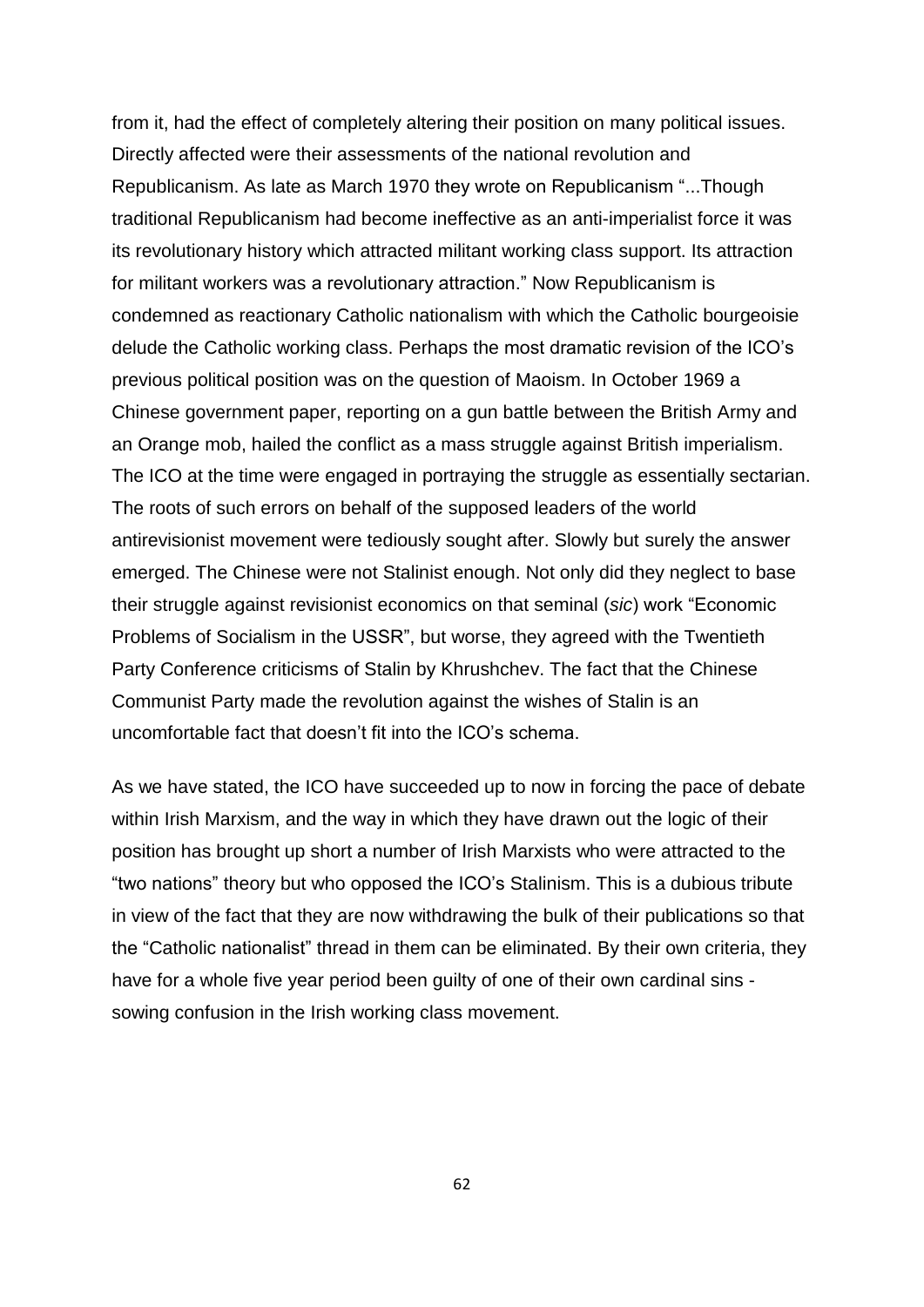# **Chapter 7**

# **The Parties of the Bourgeoisie**

For the British revolutionary left one of the blank spots in Irish politics is an understanding of the Free State bourgeois parties, and the Labour Parties North and South. The Unionist Party has been seen as the reactionary party of property that it is (with the exception that the significance of Protestant working class support for it has not been fully realised); but for these other parties they have mechanically transferred British political relationships, and consequently have not understood their role. This has reinforced the disinclination of the British left to understand Republicanism.

# **Fianna Fáil**

The present 26 County ruling party Fianna Fáil originated within the Republican forces which opposed the treaty. It was created and led by a demagogue, and Bonapartist of considerable skill, Eamonn de Valera. It is fascinating to look back on the early days of Fianna Fáil and see the terror they inspired in the breasts of the timid gentlemen of Cumann na nGaedhael; when Fianna Fall got a majority in 1932 there was serious speculation as to whether the police and army would allow them to take over. But de Valera"s entry to the Dáil in 1927 is symbolic. The Fianna Fáil deputies had all appeared with revolvers in their pockets in case they were forcibly refused entry, but when faced with the clerk of the Dali they tamely signed the oath,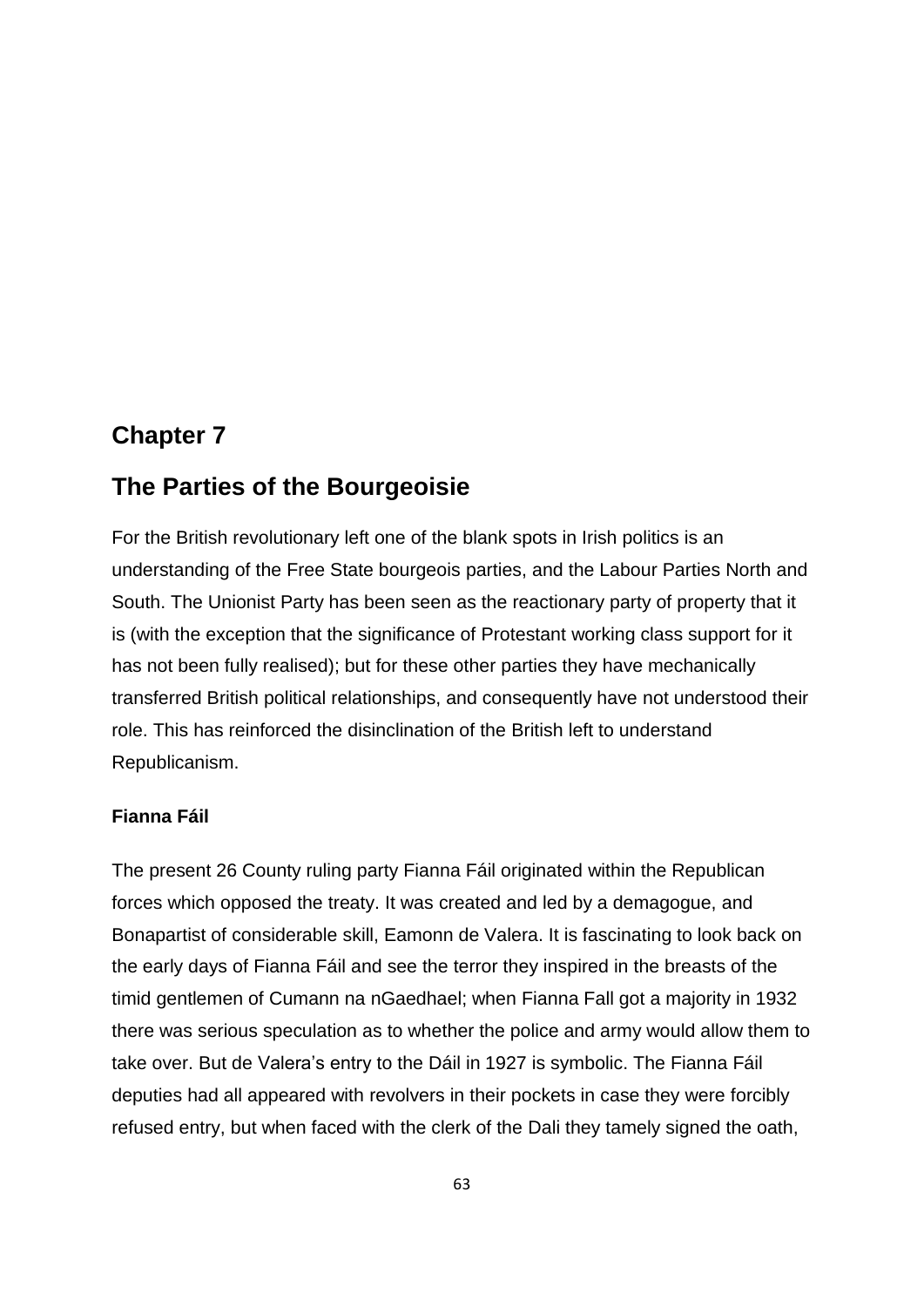and walked into the chamber towards their destiny - soldiers with pockets weighed down by weapons they would never dare to use.

The secret of Fianna Fáil has been its creation of a powerful political machine which has used the Republican sentiment amongst the petit-bourgeoisie, the workers and small farmers to gain an electoral base. The party itself is run by completely bourgeois interests and has always used radical and Republican rhetoric in a completely cynical way. During those early years de Valera used the most complex arguments to justify his party"s participation, without accepting the Treaty settlement. In February 1929 he described the Cumann na nGaedhael government as having a "de facto" position achieved, not legitimately but by a "coup d"état in the summer of 1922". Having failed to establish a legitimate government he had chosen to accept the de facto position and work within it but "Those who continue on in organisation which we have left can claim exactly the same continuity that we claimed up to 1925". In other words, the leader of a future government party was declaring that the assembly through which his party would exercise government was not the legitimate expression of the will of the Irish people, and that this legitimacy lay just as much with the Republicans outside the Dáil whom he would later try to crush. It is by such intricate sidestepping, such flexible manoeuvring that Fianna Fáil has advanced the interests of the 26 County capitalist class.

## **Political Credit**

There can be no doubt that Fianna Fáil"s success in prosecuting the Economic War, and creating the base for contemporary Irish industry has left it with considerable political credit. The ending of the "Treaty Ports" agreement whereby Britain had use of certain Irish ports for military purposes and the Free State"s neutrality during the Second World War were also substantial coups directly attributable to de Valera"s political skill. But the price paid for such concessions was considerable. It meant that Fianna Fáil had to demonstratively prevent the Republic from upsetting the delicate balance of forces. In other words they had to take action against the IRA when it attacked British imperialism. The severity with which Fianna Fáil pursued this course reflected the fact that it was based on a stronger and more ruthless section of the bourgeoisie than Cumann na nGaedhael. In fact the casualties imposed on the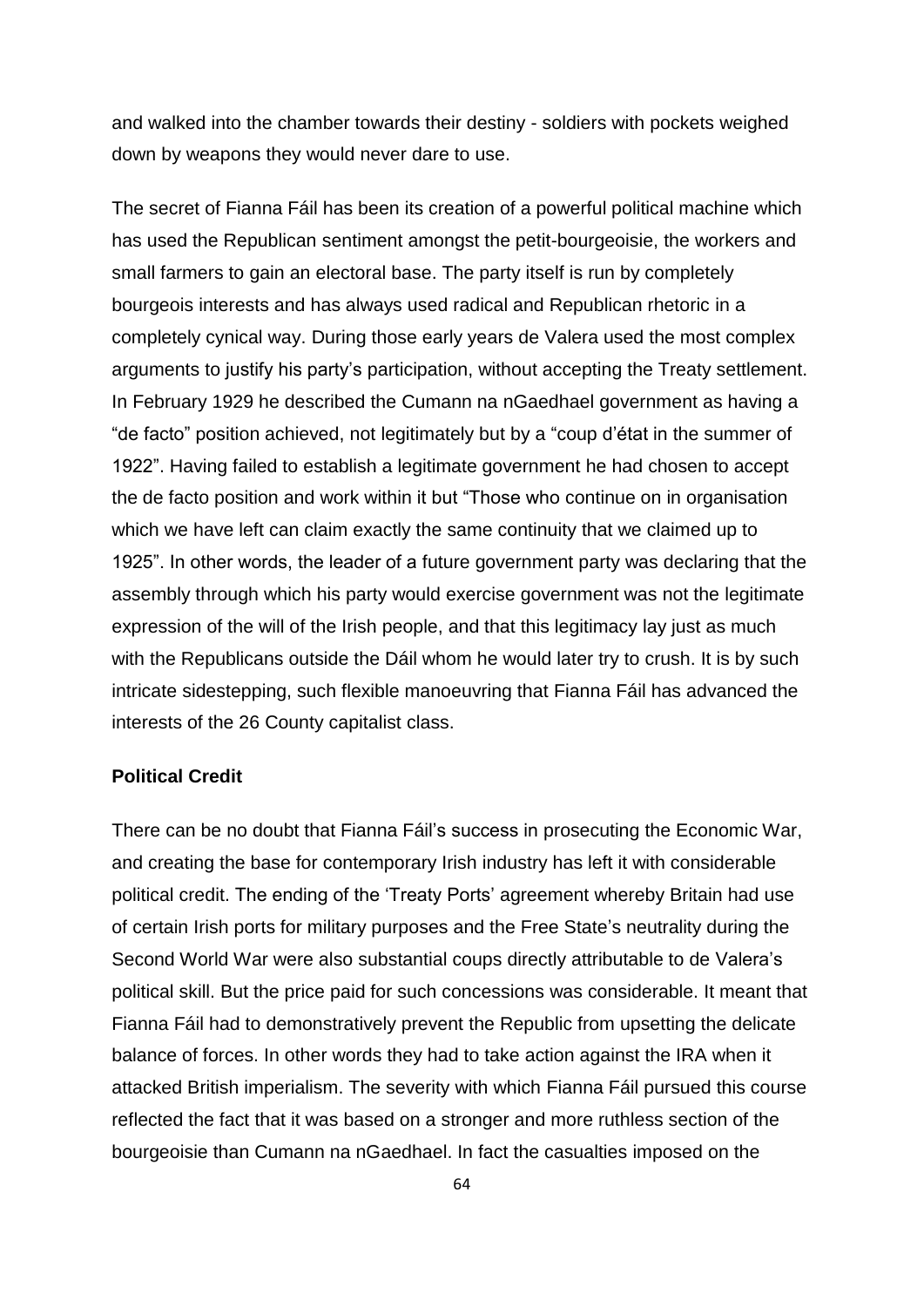Republican forces by Fianna Fáil probably exceed those suffered during the civil war.

But today Fianna Fáil"s room for such manoeuvring has diminished. Having created a dramatic expansion of Irish industry through Sean Lemass" "economic miracle", and having reached the limits of that expansion it now has to turn seriously to the problem of how to cement the position of the Irish capitalist class. This means a new deal with British imperialism. As we have seen the deal was to be established through reform in the North, leading to a closer integration of the economies of the two Irish states and Britain within the EEC, the plans for this were upset when the Unionist Party began to fragment under the pressures of the Civil Rights struggle and the Protestant ultras. For the 26 County ruling class this meant a postponement of the deal, and in turn this meant a division within that class over how to react to the crisis in the North.

## **The "Arms Conspiracy"**

1

It was this which caused the great arms smuggling scandal<sup>10</sup>. We do not intend to examine the details of the events here, but the very fact that ministers of the ruling party should be put on trial for smuggling guns to the North gives a sufficiently clear idea of the crisis within Fianna Fáil and the Irish capitalist class. Behind the headlines and the courtroom drama was the conflict between the Lynch wing of Fianna Fáil which wanted to make things as easy as possible for the British government, in the hope of rich rewards when the crisis in the North was settled, and his rivals who wanted to use the crisis to strengthen the position of the Free State capitalist class, by making things more difficult for British imperialism, in the hope of being able to exert pressure for greater concessions. The arms and the large sums of money which were offered to the IRA were an attempt to buy a section of the movement in the North for use as a bargaining counter.

 $10$  One of the ministers involved in a conspiracy to provide weapons to defend Catholic ghettoes in the North was Charles Haughey who subsequently served three terms as Taoiseach. He used his time in office to enrich himself and was the personification of the corruption of the 26 county ruling class.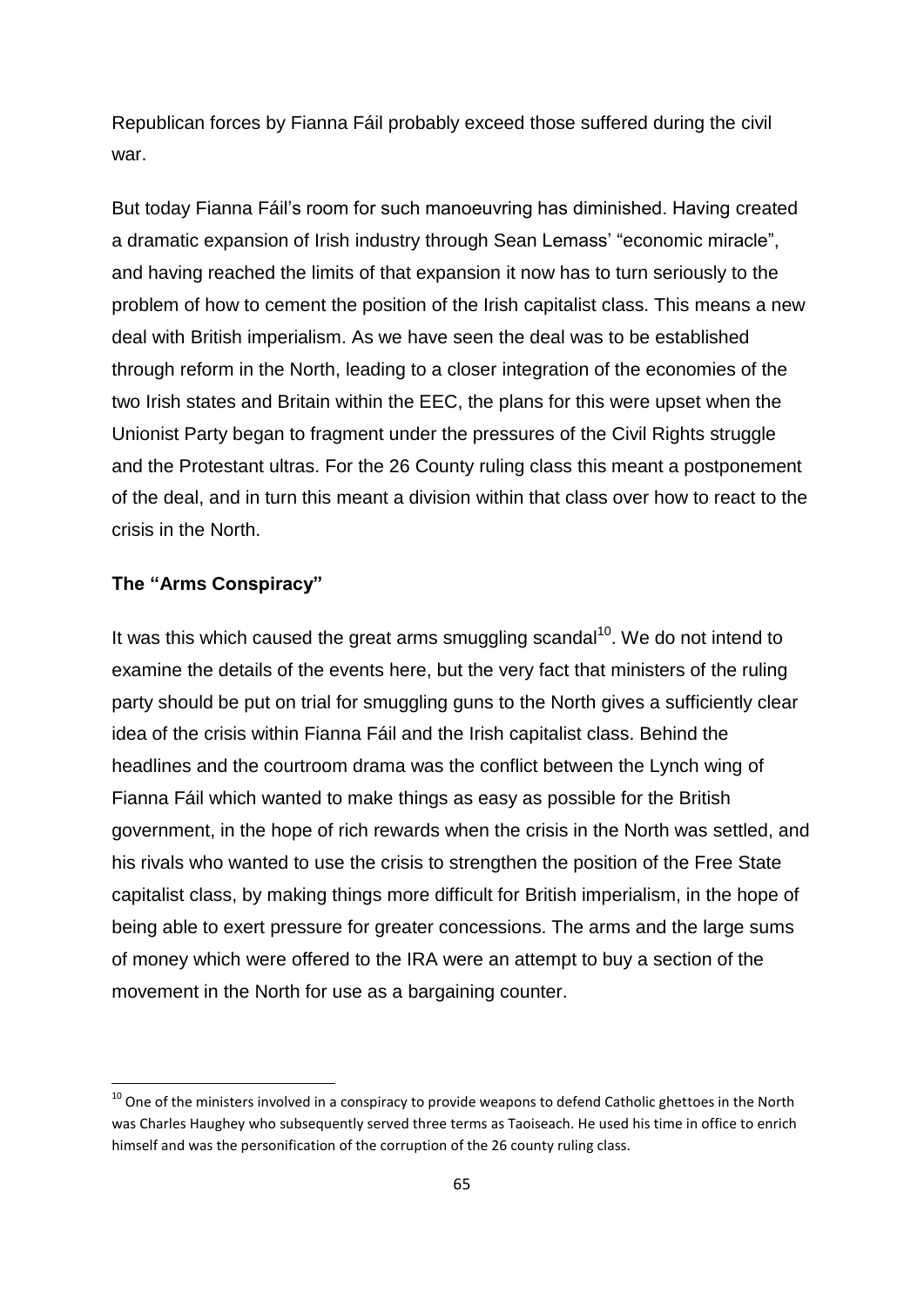What has been significant about the dissident wing of Fianna Fáil has not been its "militancy" but its tremendous weakness and indecision There is little doubt that had the dismissed cabinet ministers tried to launch a rival to Fianna Fáil they would have succeeded with ease; the fact that Lynch could not get a jury to convict them is an indication of this. Bold decisive action would have split Fianna Fáil, pulled over other political forces, and most important taken away a large part of Fianna Fáil"s traditional "Republican" base of support. Instead the possibility of a new "Republican" party was used as a long-drawn out threat to Lynch, giving him plenty of time to recover from the blow of Blaney, Haughey and Boland"s acquittal, and re-organise his support within the party. When Boland launched the new party, Aontacht Eireann (Irish Unity) Blaney and Haughey remained in Fianna Fáil, and Aontacht Eireann gives every evidence of being merely a device for pressurising Fianna Fáil. This underlines the basic fact about politics in the Free State; all of the slack within the Treaty settlement has been taken up by de Valera, and Fianna Fáil can only advance the interests of the Irish bourgeoisie by a new settlement which will stabilise a neo-colonial relationship between Britain and Ireland. Not only can the Irish bourgeoisie not advance the national revolution a single step but it now has to retreat and give up gains won in the past. It also shows that Flanna Fail remains the chief instrument through which such a new deal can be worked out. It is Fianna Fáil, and particularly the Lynch wing, which is British Imperialism"s chief agency in the 26 counties.

#### **Fine Gael**

Fine Gael today is much what Cumann na nGaedhael was fifty years ago - a staid conservative party happy to live on the crumbs from British Imperialism"s table, only asking that they be blessed first by the Vatican. Like Cumann na nGaedhael it draws support from the older sections of the Irish capitalist class, and the land-owning bourgeoisie. However looking at its history it is evident that it is a party which would never gain office resting on its own political equilibrium so that it has from time to time made opportunist political initiatives for the purpose of getting into power.

## **The Blueshirts**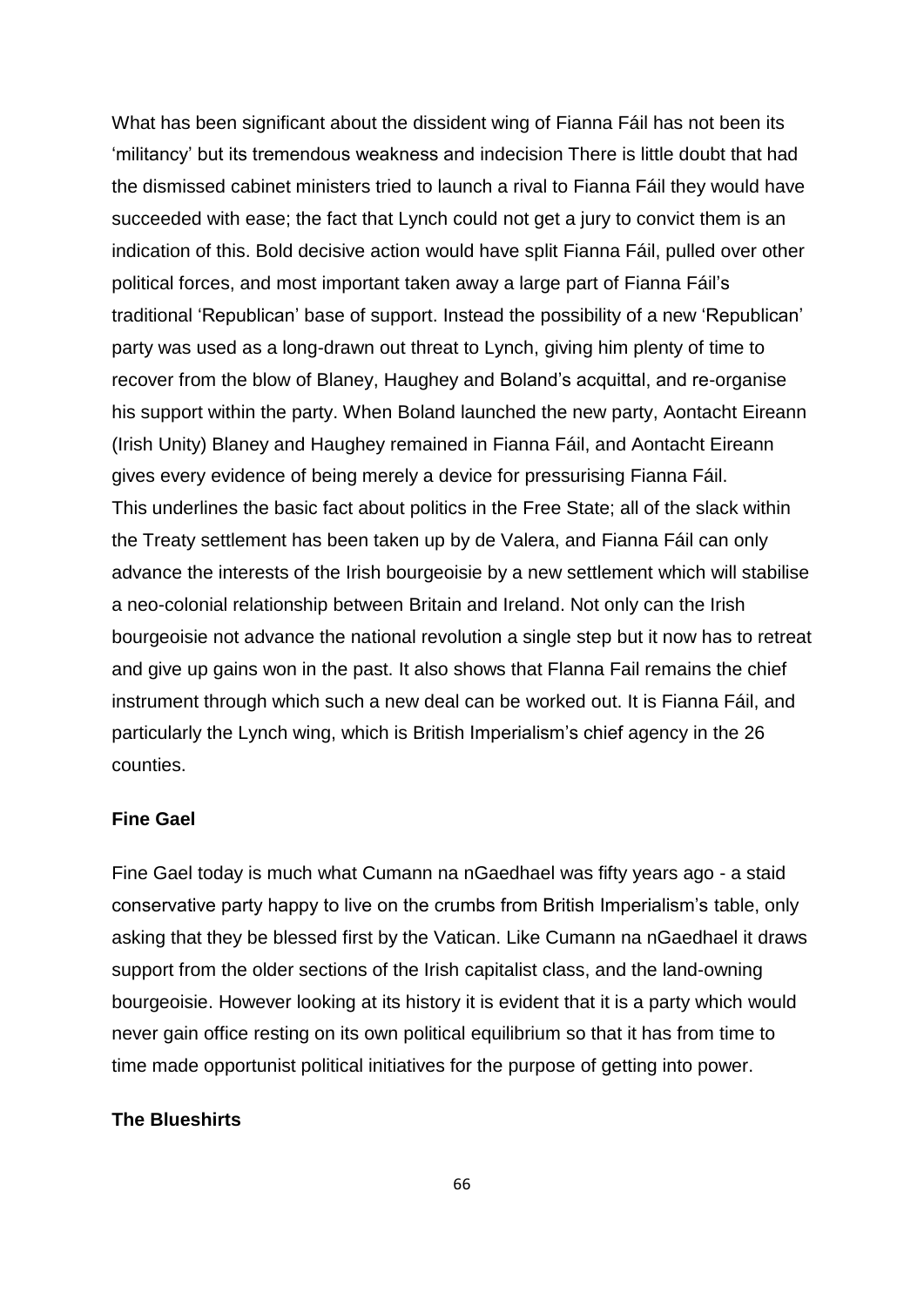Cumann na nGaedhael was considerably upset by the rise of Fianna Fáil; from the treaty onwards it had dominated a Dáil which was so fragmented that there was not even a viable opposition. Cumann nGaedhael had come to believe in its own divine right to govern. The rise of Fianna Fáil was part of, and contributed to considerable social unrest within the 26 Counties. After Fianna Fáil gained a majority in 1932, the future for Cumann na nGaedhael looked bleak. The uncertainty came not simply from the threat of Fianna Fáil"s wide base of support, but from the way in which politics were being conducted at that time; we have already mentioned the support which the IRA gave to de Valera's early campaigns. This was not simply a matter of canvassing and propaganda work, it involved breaking up Cumann na nGaedhael meetings in a quite violent manner. In reply Cumann na nGaedhael linked itself with an independent organisation the National Guard, and became a party with all the outward trappings of Fascism.

In 1931 the Army Comrades Association had been formed as an organisation for exmembers of the Free State Army; in 1933 it became the National Guard, with General Eoin O"Duffy a former Police Commissioner, dismissed by Fianna Fáil, as leader, and a blue shirt as its uniform. Although at first the Blueshirts did not have a formal link with Cumann na nGaedhael, their first major initiative was a demonstration to the graves of Michael Collins one of the signatories of the Treaty, and Kevin O"Higgins a Cumann na nGaedhael minister, whose assassination in 1927 had been used by Cumann na nGaedhael as an excuse for draconian legislation designed to hit at the Republicans, and block the advance of Fianna Fáil. This shows their links with that sector of Irish bourgeois politics which defended the Treaty. In September 1933, Cumann na nGaedhael united with the Blueshirts and the National Centre Party to form a new party Fine Gael (literally "Tribe of Gaels", but interpreted as "United Ireland") with O"Duffy as President. For an exotic year Fine Gael, and the Blueshirts (who were now its youth movement "The League of Youth") played at being fascists, lacing their politics with corporatist ideas, and holding up Mussolini"s Italy as a model. But the social unrest and political violence dwindled as Fianna Fáil gripped the reins of power more surely, and th*e* atmosphere favouring fascist rhetoric declined. O"Duffy and the Blueshirts became more and more embarrassing and in September 1934 O"Duffy was forced to resign, The League of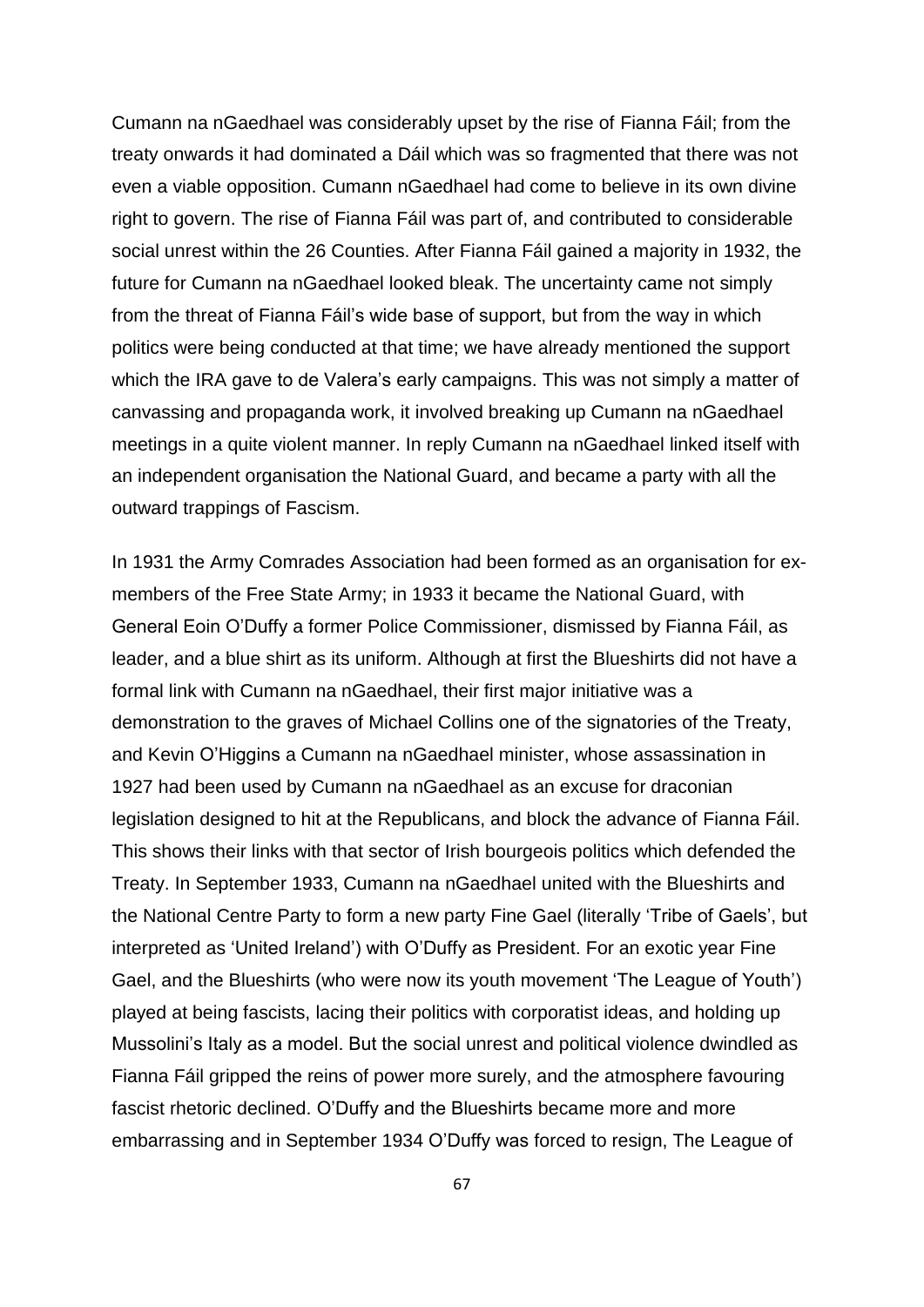Youth was de-militarised, and the next September a new constitution was adopted which eliminated the last of the corporatist policies. In politics and composition Fine Gael was now almost indistinguishable from Cumann na nGaedhael of 1932.

#### **Coalition Mark 1**

The next time Fine Gael kicked over the traces was in 1948 when it participated in a coalition with Clann na Talmhan (a rural party), the Irish Labour Party, the National Labour Party and Clann na Poblachta (a new "participationist" break from the Republicans). It was this government which in 1949 declared a 26 County "Republic" stealing Fianna Fáil"s thunder. But despite the impetus of the imaginative Clann na Poblachta there was little scope for radical change within the 26 Counties, and in 1951 Flanna Fail was returned to power.

## **Coalition Mark 2**

The Arms Conspiracy scandal has weakened Fianna Fall, and for a time it looked as though it would fall. This prompted Fine Gael to make a new turn. They concluded an agreement with the Labour Party in the hope of being able to form a coalition government. The only basis for such a coalition would be an even greater readiness than Lynch to become subservient to British imperialism, and this very openness about its objectives could marginally strengthen Fine Gael amongst those sectors of the bourgeoisie and petty bourgeoisie who want such an agreement. A future Fine GaeI government or coalition would emphasise that the only road for Irish capitalism is one of closer integration with British and European capitalism.

#### **The New Ulster Movement and the Alliance Party**

The narrow base for the kind of Unionist reformism which Captain O"Neil tried to create is illustrated by the New Ulster Movement, and its political expression the Alliance Party. These groups consist of a small section of the Protestant and Catholic middle class, who would like to see a non-sectarian state, in which they could live undisturbed. This is a dream because, 1) they are part of a social layer which is too small, and which has such slender historic roots that it cannot balance between the major forces in Six County society and 2) it wants to create this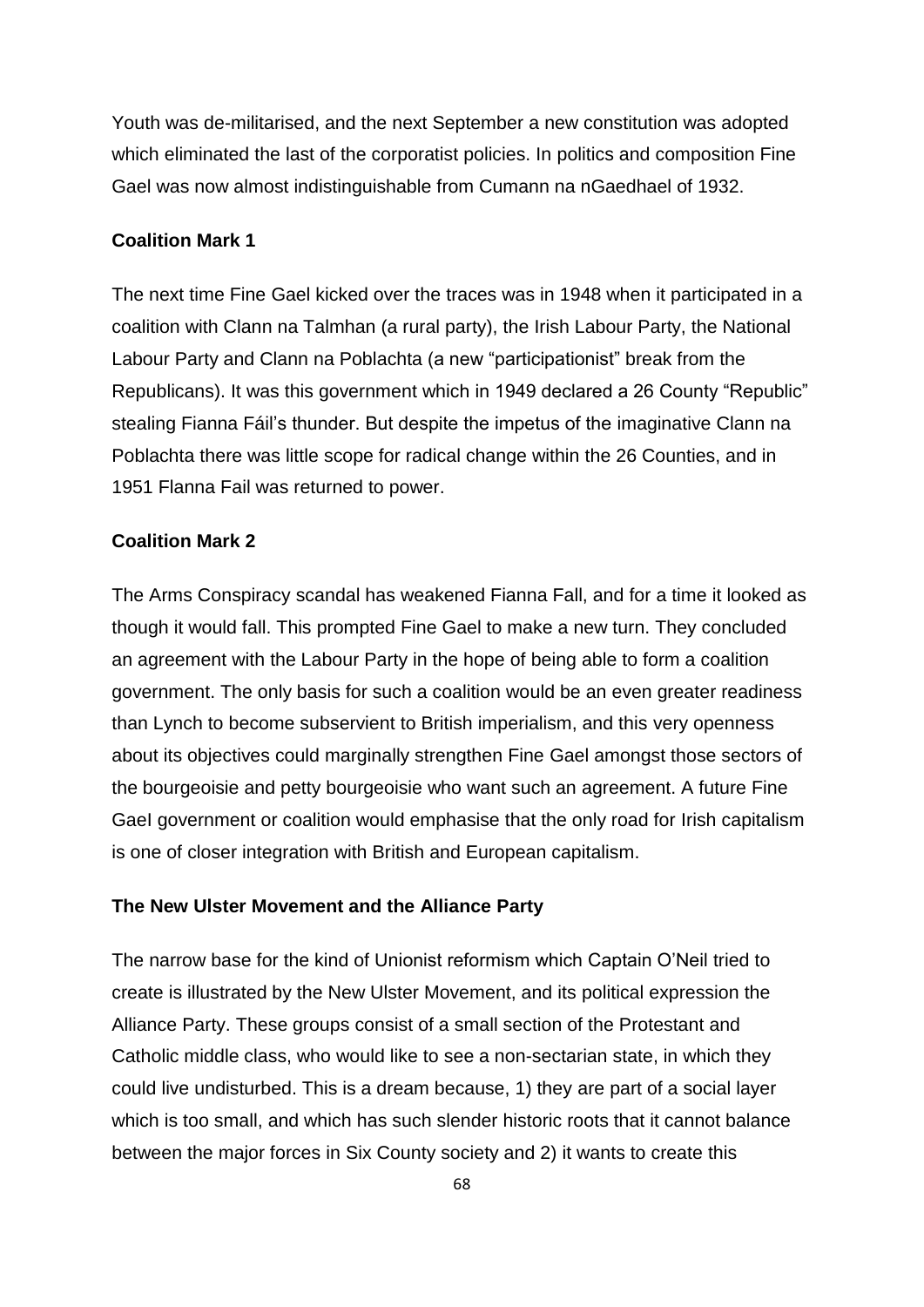paradise within the boundaries of Northern Ireland. If the Prime Minister of Northern Ireland, backed by all the power of British Imperialism could not do it, there is little chance of the middle class doing it.

#### **Irish Social Democracy**

Despite the fact that the Irish Labour Party traces its descent from James Connolly, it must be made clear that Social Democracy in Ireland has always been a reactionary force imported through the imperialist relationship. The early Irish branches of the Social Democratic Federation, and the Independent Labour Party were part of their British parent bodies, who accepted the Union of Ireland and Britain without question, seeking only to ameliorate the conditions of the workers within the Union. Connolly fought these tendencies bitterly, and his Irish Socialist Republican Party was organised explicitly to combat their pro-imperialist policies. During Connolly"s second period in Ireland he did take the initiative in founding the Labour Party as the political wing of the new Trade Union movement, Which he had helped to build, but this was during the period when all of Ireland expected the Third Home Rule Bill to be enacted, and was settling down to prepare for the conflict between Irish Capital and Irish Labour which would become dominant after the settling of many of Ireland"s national problems.

## **The Irish Labour Party**

The roots of the Irish Labour Party must be sought in the new Trade Union movement which sprang up in Ireland in the early part of the century. James Larkin"s Irish Transport and General Workers Union was modelled on the American syndicalist movement, and the syndicalist tradition has been very strong in Ireland. While this created a powerful TU movement it meant that its political ideology was weak and while both Connolly and Larkin understood the need for the workers to fight for national demands this view was not shared by most of the other leaders. When Connolly helped to found the Labour Party he united the syndicalist leaders with the small Irish Social Democracy and his own scattered personal supporters. This meant that when the Home Rule Bill was challenged by Carson, support within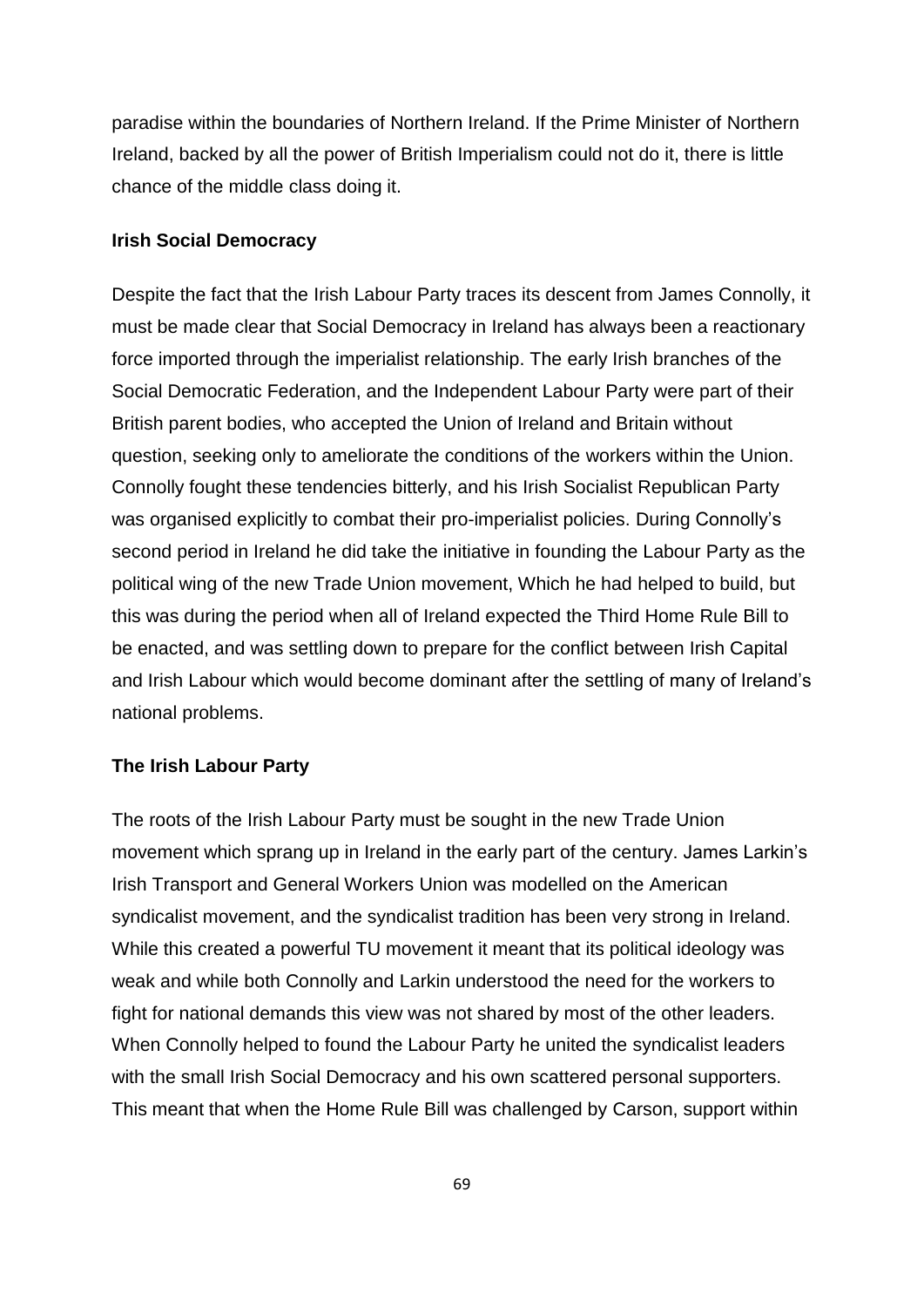the Labour Movement for Connolly"s stand was small. With Connolly"s death Social Democracy inherited the Irish Labour Party.

## **Labour Waits**

From 1918 onwards the Labour Party stood aside from the national struggle refusing to give a lead to the Irish workers. During the Black and Tan wars it accepted de Valera"s dictum "Labour must wait", and did not seek to use the power of the workers either to assist in the struggle against British Imperialism, or to exert pressure to get a bigger political stake for the workers in an independent Ireland. In the Free State Dáil the Labour Party at first benefited from the abstention of the Republicans; as the only effective opposition party it won votes which would have gone to a participationist Sinn Féin, but with the rise of Fianna Fáil many of its votes were siphoned off and it declined as an electoral force.

It was weakened further by the schismatic nature of the Irish Trade Union movement, and the struggle between sectional interests within it, for a time a split, the National Labour Party operated as a result of this. Its participation in the 1948 coalition emphasised that it had no basic differences with the other Treatyite parties and indeed at times Fianna Fáil seemed more radical. This despite a constant shuffling back and forward on whether it was a socialist party depending on the amount of pressure from the Catholic Hierarchy.

# **The New Deal**

The "Economic Miracle" of the early sixties increased the size of the Irish working class and strengthened the trade unions and the Labour Party. The union movement became more united and the Labour Party grew in size and electoral support. A leftwing developed, which proved a fruitful field of work for the Marxists in the Irish Workers Group and the party itself took a left stance becoming the most radical Social Democratic party in Europe. But the laws of history are inexorable; still the Labour Party stood aside from the national struggle, and when the economic changes which had created its new growth and influence brought the national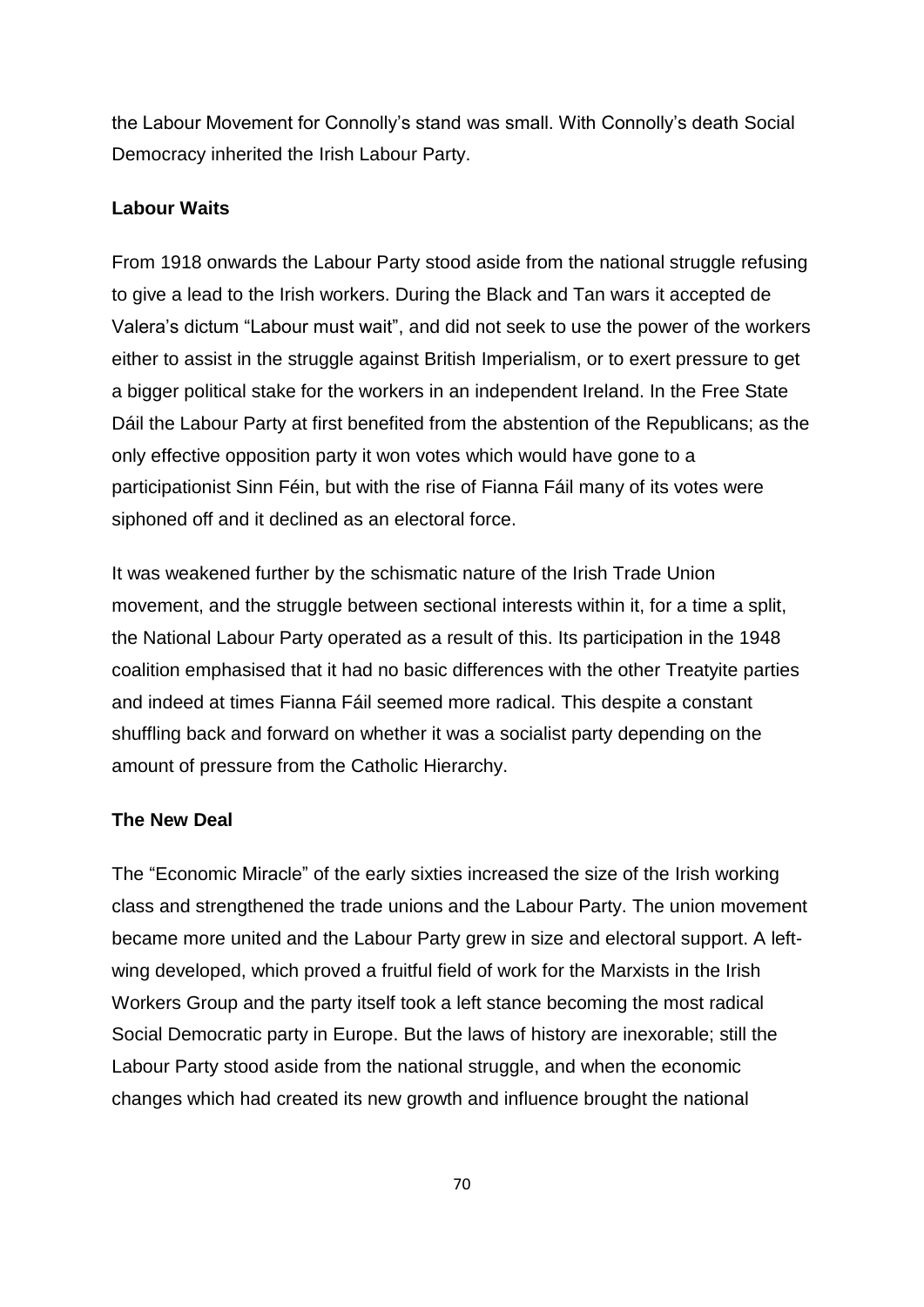question back to the centre of the political stage the Labour Party moved over to a position of support for a deal which would link Ireland with British imperialism

The key figure in this new departure has been Dr. Conor Cruise O'Brien<sup>11</sup> of United Nations and Congo fame. O"Brien"s adoption of the Labour Party gave him a powerful sounding board from winch to propound his own views on the Irish sItuation devoid of any better ideas the Labour Party has followed him, and as a result is no longer neutral on the national question, it is in fact four-square behind the plans of British imperialism, and the more clear-sighted section of the Irish bourgeoisie. O"Brien has taken the "two nations" theory and has used it as a convenient basis for acceptance of the partition of Ireland. He has denounced those who are fighting British imperialism in the North and has labelled Republicanism as "Fascism". Since he is a very clever, and learned gentleman he can put up a good case; however, like the ICO. this is based on a rigid formal logic, which chooses those aspects of Fascism which can be matched with aspects of Republicanism, which denounced the brutality" of the IRA, but which avoids any reference to the role of British imperialism In creating the conditions in which an armed movement, and violent methods became an integral part of the national struggle. With O"Brien the LP has become the most coherent voice of those in the bourgeoisie and middle class who want to liquidate the national struggle through a federal solution. The LP has thus deserted its former radical stance, and has, in adopting a policy of working towards a coalition with Fine Gael forced out the best of the left-wingers, while expelling any who remained. As if to symbolise its new role, and to mock its own accusation of fascism against the Republicans it has refused to expel Stevie Coughlan, a Deputy who has become notorious for his unabashed anti-semitism.

#### **The Northern Irish Labour Party**

**.** 

Just as Social Democracy in the 26 Counties accepted the status quo of the Irish Free State, Social Democracy in the North accepted the limitations of Northern Ireland. As with the South, the trade unions had a great deal to do with this; and the

 $11$  Conor Cruise O'Brien, who died in 2008, was British imperialism's leading advocate in the 26 county ruling class.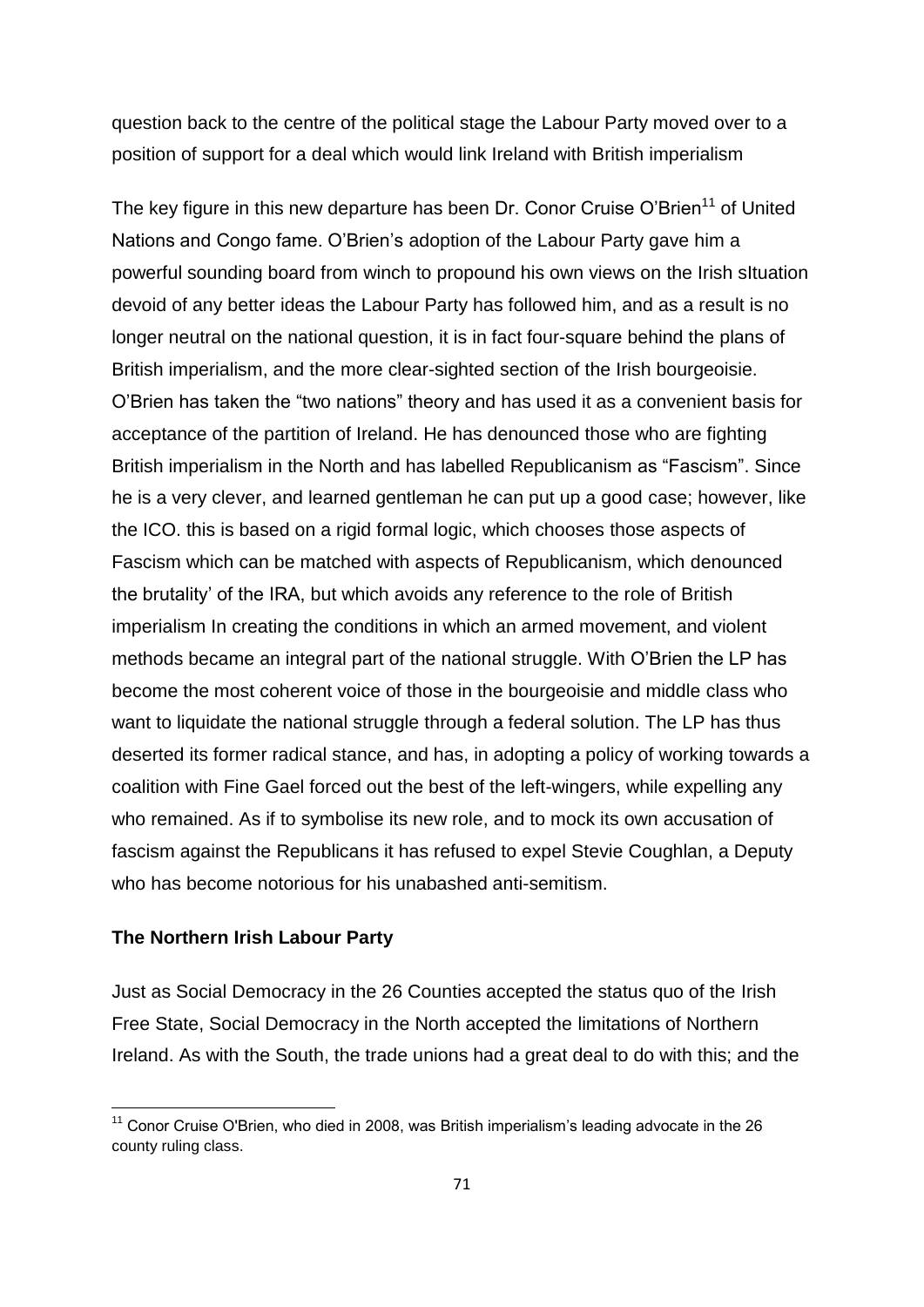Northern Trade Unions had some important features which determined the direction which the NILP was to follow.

The development of heavy industry in the North East brought with it the development of an aristocracy of labour which constituted the earliest organised layer of the Irish working class. As in Britain, this layer was the chief conservatising force within the Labour movement, but unlike Britain it had been created in a sectarian context In which job privilege was given to Protestants. This led to "Walkerism", an ideology propounded by William Walker, a trade union leader in the North around the turn of the century. Walker supported the British connection, and opposed Home Rule; he reflected a layer of workers whose privileged position depended on that connection. While Walkerism was never officially embraced aced by the NILP the very pressure of the Unionists meant that it was always implicit. This was particularly necessary when two other factors are taken into account; the occasional forays into "Labourism" by Unionist opportunists, or working class Orange demagogues, and the deliberate smashing of the Catholic working class including the use of pogroms and terror to render it politically impotent. This meant that Labour had to seek a niche amongst those workers who, while accepting the Union, and later partition, saw the need for a political expression outside the Unionist Party.

Thus despite the strong trade union movement in the North the NILP could not challenge the sectarianism amongst the best organised workers, and had to become a minor Unionist party. It is true that a small layer leftwing Protestant workers has developed within the party, and in Derry the influence of Eamonn McCann created a strong Labour Party and Young Socialists, which played an important part in the early Civil Rights struggles. but this has not confirmed hopes that the NILP would serve to unite Protestant and Catholic workers on a militant socialist programme: the new militancy of the Catholic workers has flowed through other channels, and the polarisation against reform amongst Protestant workers has narrowed the NILP"s niche. It will not play a role in solving the Irish question.

## **The Social Democratic and Labour Party**

The first act of the new-born Six County state was to launch a series of vicious pogroms against its one third Catholic minority. As each generation of that minority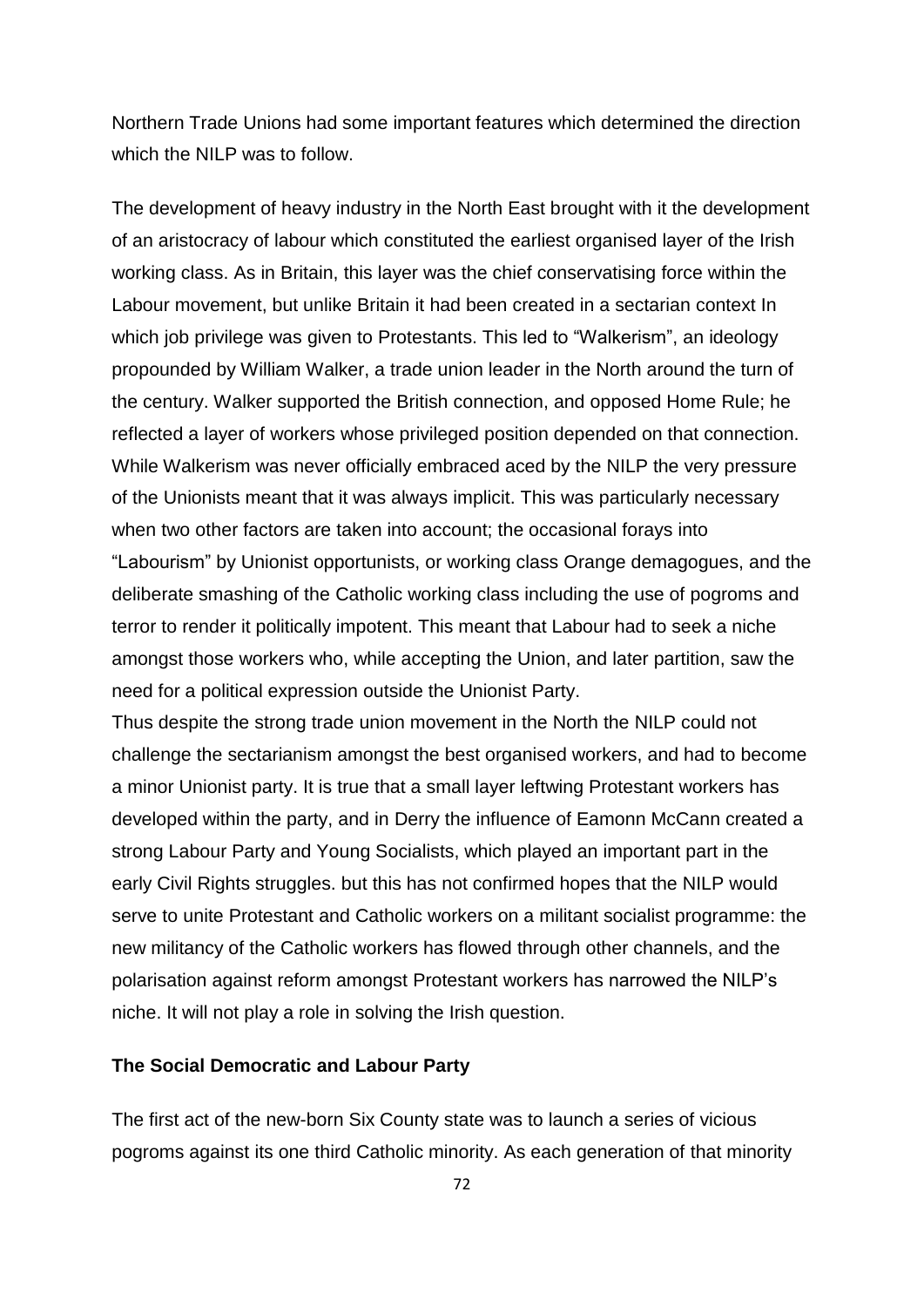grew up the state made quite sure that it knew what the score was, by giving it a taste of the old medicine. This led to deep demoralisation within the minority. What militant feelings there were supported Sinn Féin which did not participate in Stormont. For these reasons they never threw up a solid organised political expression. An additional factor was the patronage system in Northern Irish politics particularly at local level - an MP or councillor had much more leeway to distribute perquisites, and get grievances redressed than his counterpart in Britain; this had led to a political system axed around individual political figures and has meant, for the Catholics especially the dominance of individuals, maintaining their position through the patronage they can distribute.

The Social Democratic and Labour Party is such in name only. It does not comply with the Marxist definition of Social Democracy. It has united political figures who rose through their role in the Civil Rights movement, like John Hume with traditional Catholic ghetto politicians like Gerry Fitt. They do not represent any section of the working class. If they reflect any social milieu at all it is a very small section of the Catholic middle class which has tried to take over the leadership of the Catholic workers. The force which brought the SDLP together was the upsurge of Republicanism amongst the Catholic workers, which made a more coherent political alternative necessary.

Basing themselves on the ghettoes they had no choice but to with draw from Stormont when the British government refused an investigation into the killing of two Catholics, by the British Army in Derry. Having undertaken this political demonstration they were then forced to stay out by the introduction of internment, and were forced also to refuse the terms offered to them in discussions towards settling the problem. It was then necessary, in order to try and get the political initiative, to announce their "Assembly of the Northern Irish People". Whatever their rhetoric they are available for talks should it become politically possible for them. They are a very dangerous block on the road to the Irish revolution, the full nature of whose role is yet to be seen.

73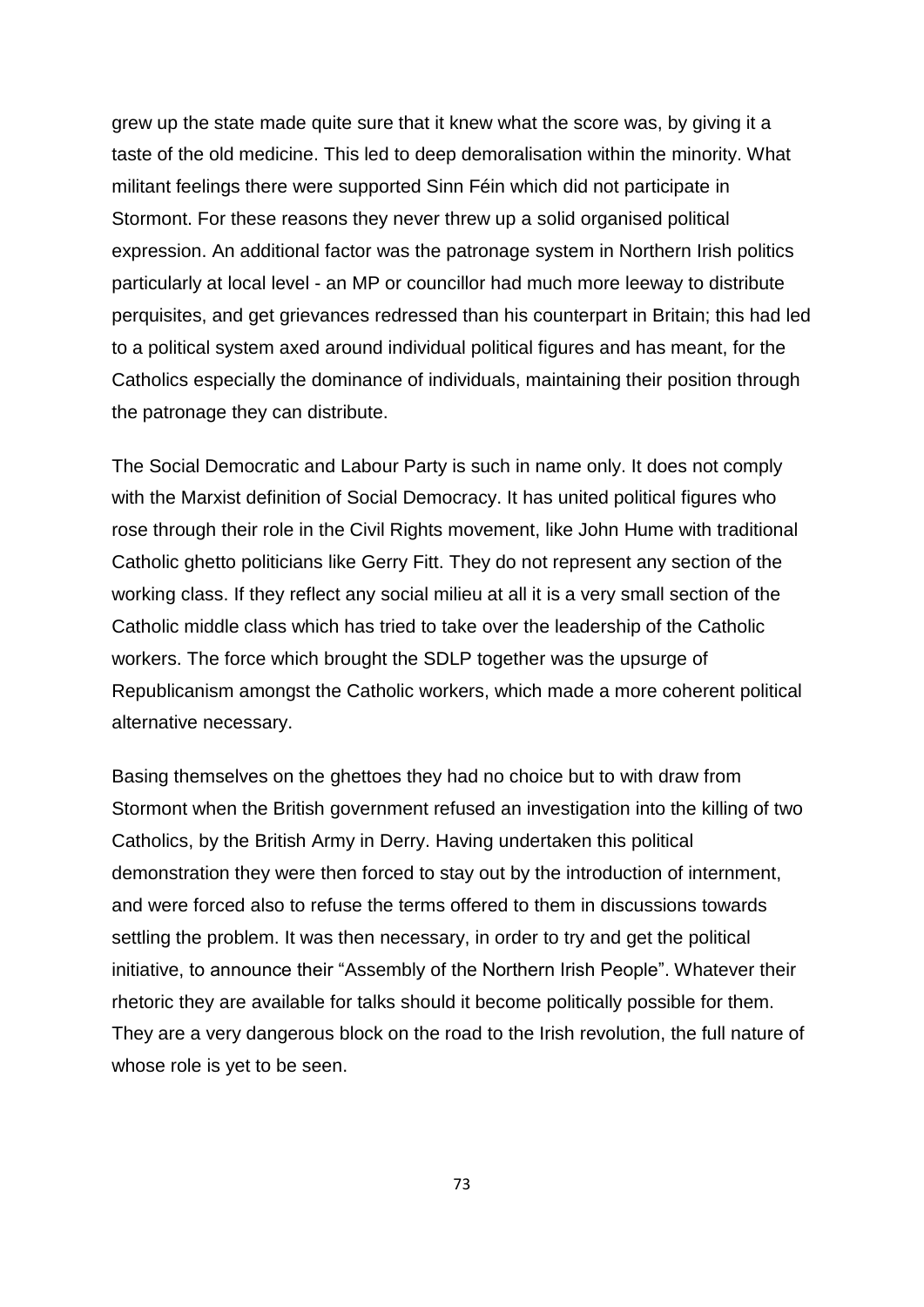# **Chapter 8**

# **The Coming Irish Revolution**

The struggles in Ireland over the last three years have a historic significance. That they should follow hard on the heels of the May-June 1968 events in France is fitting; it was the French bourgeois revolution which inspired the first great Irish revolutionary movement, the United Irishmen, and it was France which was to give them military assistance. It is Ireland which follows France as the European nation which has developed the most mature revolutionary situation. But, unlike France, the events in Ireland have not held the attention of the world, Ireland is not at the centre of Europe, and Ireland"s political problems are not "European", in the sense that they share few of the main features of the European industrial nations. Ireland has struggled alone, and in the shadow of Britain for so long that revolutionaries in Europe have scarcely noticed, their eyes are turned to Latin America, to South East Asia, to the Middle East. But Ireland could shake the foundations of capitalism in Europe. A Cuba off the coast of Europe would have more profound implications than Cuba has had for Latin America. The inertia which the response of European revolutionaries towards the Irish struggle has revealed is a key weakness which must be overcome. The Irish struggle needs European solidarity, not only for material aid, but to integrate the Irish vanguard into the political experience and the advances in Marxist theory of the European revolutionary movement.

To render this solidarity it is necessary that the Irish revolution is understood, so this chapter will attempt to draw out its key factors discussing also some of the important ideas about this revolution which are being contested amongst Irish revolutionaries.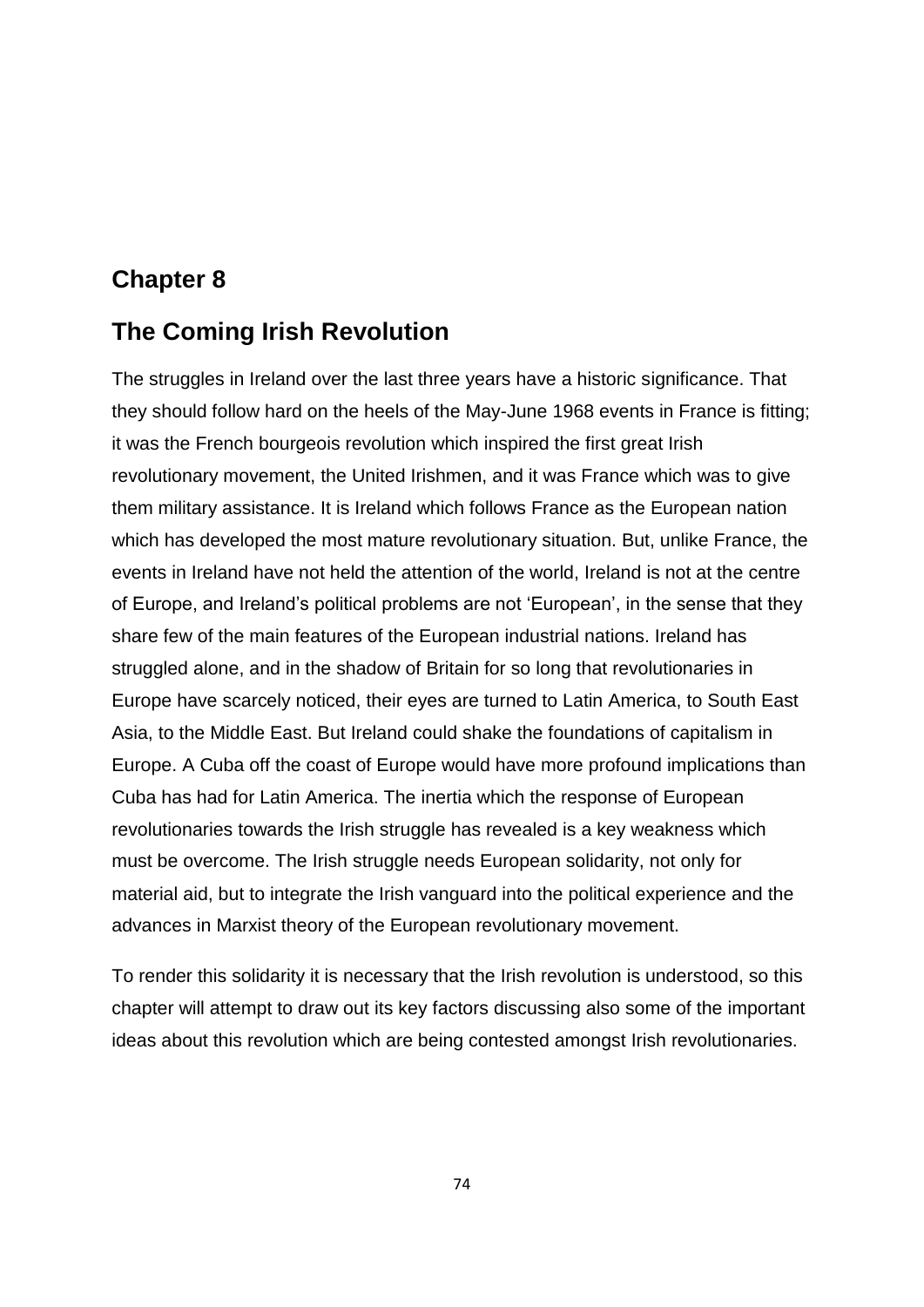# **The Permanent Revolution in Ireland**

The Irish national/democratic revolution of 1916-22 failed, or rather it was aborted. The preceding chapters have tried to show how this led directly to the struggles of the last three years. If we have proved our case then we can draw out the main law determining the course of the revolution—Permanent Revolution. The theory of Permanent Revolution developed by Trotsky showed that in the era of imperialism the tasks of the bourgeois revolution could only be accomplished through the triumph of a revolution which put the working class in power. Trotsky put forward this theory after analysing the Russian revolution of 1905. It was proved correct by the revolution of 1917.

It has been objected that the theory of Permanent Revolution does not apply to Ireland, because the land question in Ireland has been solved. This is a serious point, the main Bourgeois/democratic task which Trotsky saw the Russian revolution accomplishing was land distribution, and the main social force which would support the working class, apart from the working class itself, was the peasantry.

But to apply Permanent Revolution in this mechanical way is a grave error. The application of the theory of Permanent Revolution should be understood as defining those revolutions which must take upon themselves task which properly belong to the bourgeois revolution, and the particular tasks which must be tackled can only be specified through an examination of the situation within the given nation.

# **Tariffs and Partition**

When we look at Ireland we can see that despite the land question, being ameliorated before the turn of the century the national struggle, far from declining, flared up more fiercely; so that Ireland's national demands were not conditional on the existence of the land question.

In fact the main demand of Sinn Féin was the right to erect tariff barriers, and the opposition of the Northern Bourgeoisie to tariff barriers was the main reason for the resistance of the Protestant population of the North East to Home Rule. The success of the Orange ruling class, and British Imperialism held back the imposition of tariff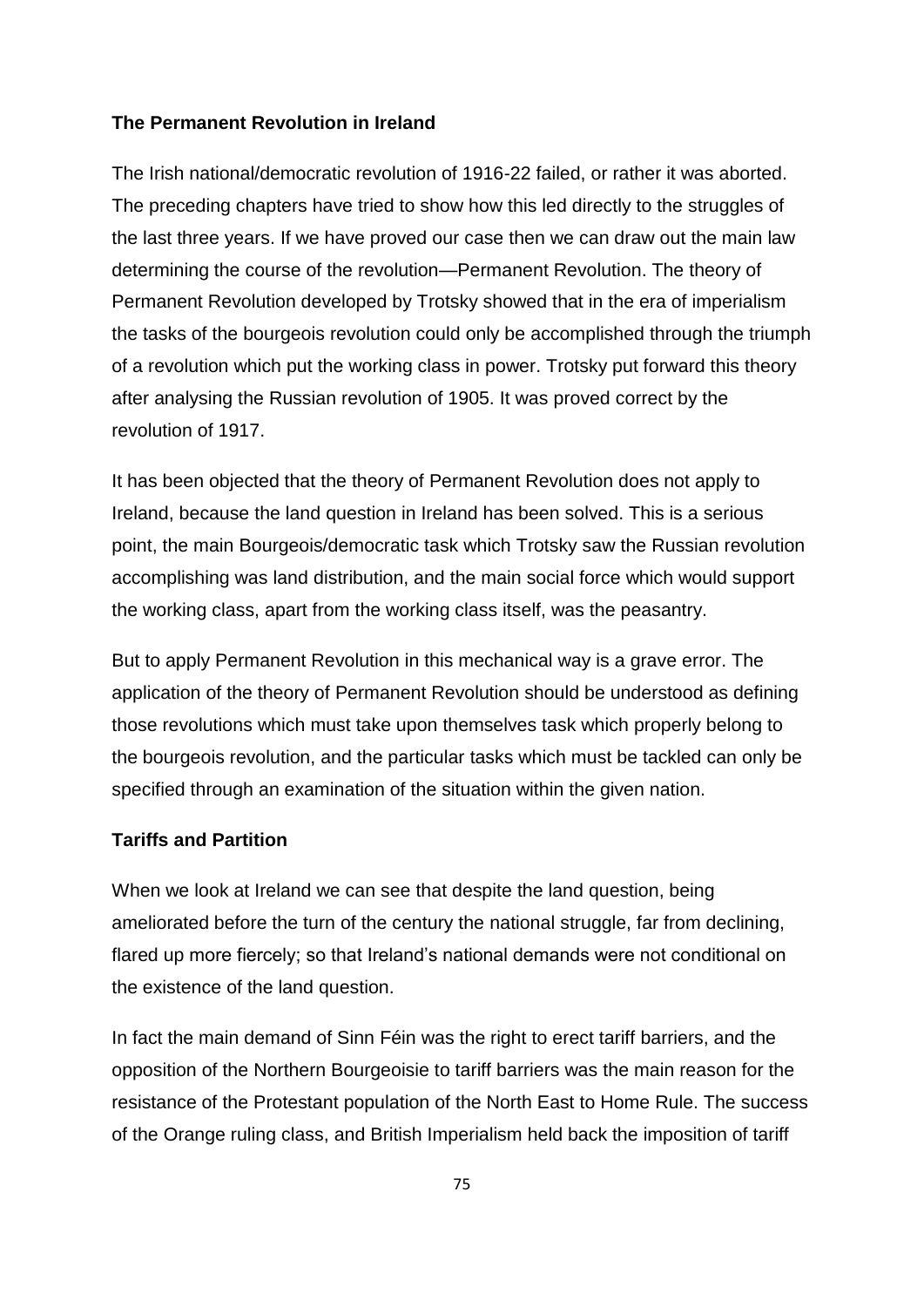barriers for more than ten years after the gaining of "independence" by the 26 Counties. When those tariff barriers were imposed they lasted only briefly, and their main achievement was to give the 26 County bourgeoisie more leverage for better terms of trade between itself and Britain, it did not create an independent economy, and it did not create the basis for a strong Irish industry, only a relatively stronger one. This failure was to have profound implications for the Irish working class and small farmers, it kept the former a minority of the population until recently, and swept drove after drove of the latter off the land, not into Irish industry, but into emigration.

Had the Irish bourgeoisie succeeded in erecting tariff barriers, it would have laid the basis for a strong Irish working class, organised in large scale industries, and therefore ready to struggle for a socialist revolution, untinctured by any national demands. As it is the Irish working class must, to create a socialist Ireland, first create an independent unified Irish economy, and break the stranglehold of imperialism, which distorts the whole economic development of Ireland. Only through this can it achieve the requisite social weight to enable it to re-shape Ireland along socialist lines.

It must be re-emphasised, neither the Irish bourgeoisie, nor any section of it can move any further along this road than de Valera took Ireland in the "30s. In recent years Irish capitalism has been moving towards EEC entry, this is of course determined by the need to keep the British market, but Irish bourgeois ideologues have argued that by entering the Market Ireland will be able to wean herself away from reliance on Britain, and widen her economic relations with European capitalism. In theory this might seem plausible, although it avoids the problem of Ireland's disadvantage as a primary producer; but in political terms it is nonsense. Britain"s application for EEC membership was refused in the past decade for political reasons, and now she is to be admitted for political reasons, as a counterweight to the strength of France and/or Germany. Far from European capital competing to widen Ireland"s trade, the competition will be for the best possible relations with Britain. It is more likely that Ireland will be more subordinate to Britain within the EEC.

76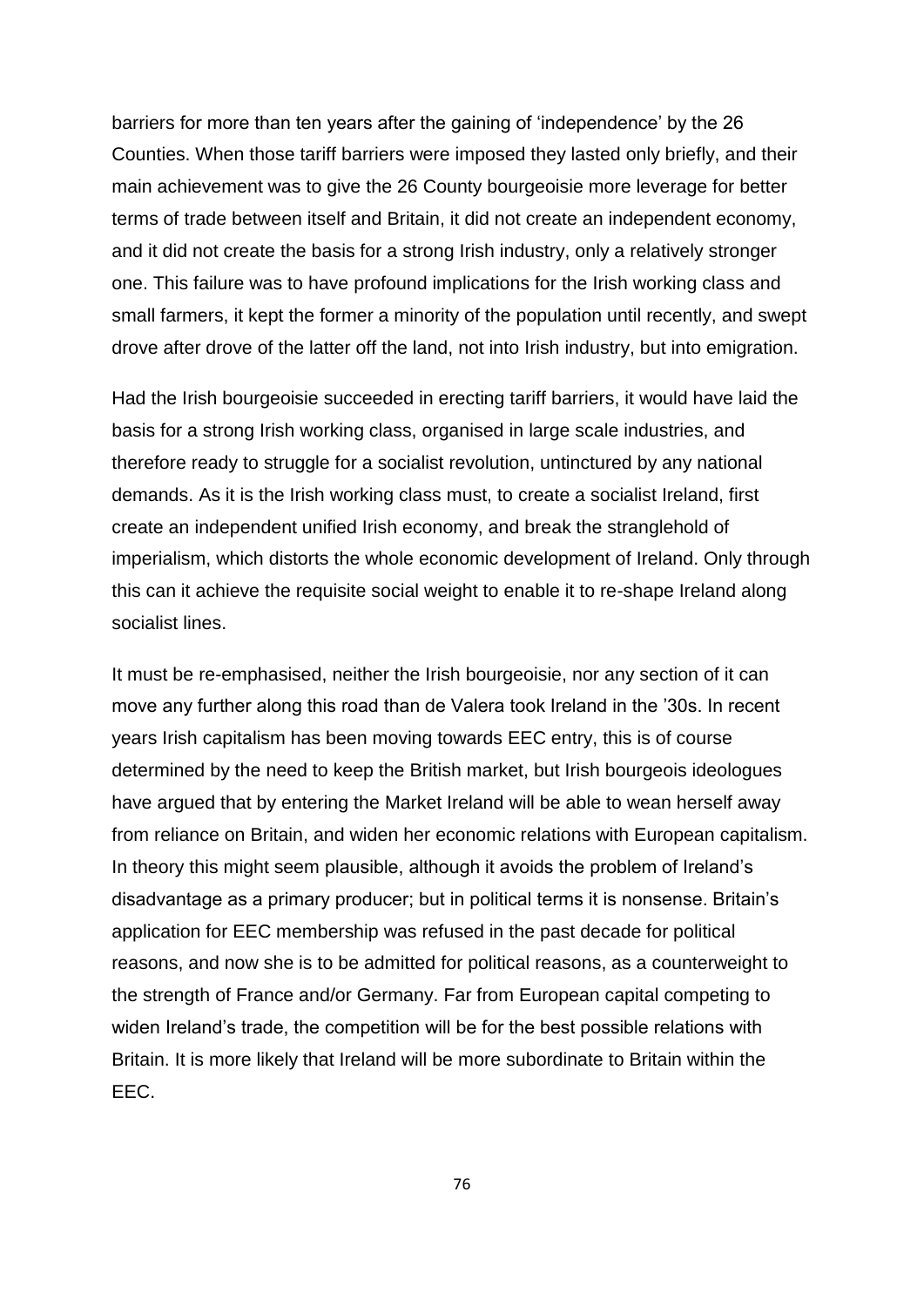### **The Comparison of Russia**

If the working class revolution in Ireland must break the strait-jacket of the 1922 settlement, and national independence and re-unification are pre-requisites for a socialist Ireland, this in turn has tremendous implications for the strategy of the Irish revolution. The issues over which that revolution will be fought are not necessarily primarily working class ones, they will in all probability be primarily national democratic. This conclusion will doubtless be resisted by some Marxists, whose interpretation of Permanent Revolution lets them see only the working class tasks of the revolution, and who therefore spurn demands or struggles which have a national and/or democratic content.

A glance at the Russian revolution will show us that this interpretation does not measure up to the experience of history. Had the Russian Revolution been solely about the working class gaining power, and taking control of industry it would have failed. The workers were a minority of the population and they could never have taken or held power on their own. The revolution succeeded because it combined the struggle of the workers, with the struggle of the peasants on the land, with the struggle of the soldiers against the war, with the struggle of the oppressed nationalities within Russia, with the struggle of the oppressed nations within the Czarist empire, with the struggle of the intelligentsia for cultural freedom, etc. etc. etc. All of these sectors of struggle were united, under the leadership of the Bolsheviks, around the demand for "All Power to the Soviets".

But it was not simply a matter of these sectors of struggle being united, they were focussed around a political strategy which was based on the contradictions of Russian capitalism, and the political crisis of the Provisional Government. It was the War, and, the failure of the Provisional Government to end it, which provided the key struggle which raised the issue of Soviet Power. NOT nationalisation of industry, NOT workers control of production, NOT the main demands of the workers at all. The War for a short, but crucial period was the sharpest political contradiction for the capitalist class, and could unite the widest section of the Russian population. The solution to the problem of the War could only have been found, at that time, by a government of Soviets, this government in ending the War consolidated its power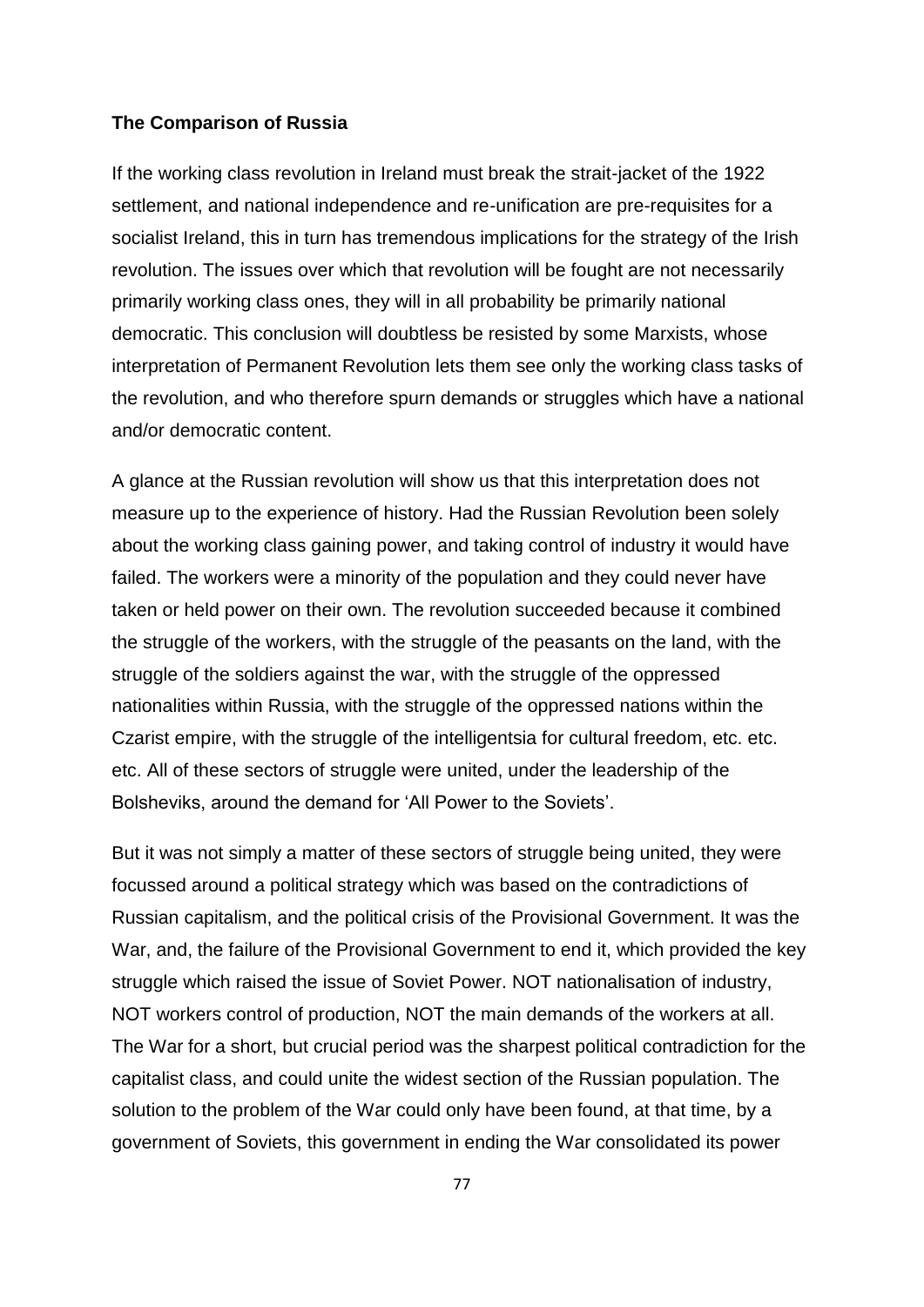through the nationalisation of industry, the institution of workers control the distribution of land to the peasants, the liberation of the oppressed nations and nationalities, and the encouragement of cultural freedom. It was this combination of bourgeois/ national/democratic demands centralised by the struggle to end the war, and achieved by the establishment of working class political power, which constituted the permanence of the Russian Revolution.

If we apply these lessons to Ireland we can see not only the need to combine national and working class demands, but that the strategy of the revolution must take up the sharpest political contradictions within Ireland, irrespective of their class nature, while orienting the struggles around these contradictions towards working class political power. Quite obviously the sharpest political contradiction is partition, and the oppression of the minority in the North. It is this which must become the central issue for Irish revolutionaries.

## **Smash Stormont**

The strategy of the Irish revolution must therefore focus on sharpening the struggle in the North, to create the greatest possible crisis for British Imperialism, and the Irish bourgeoisie North and South. The main single factor which would attain this would be the smashing of Stormont and the complete disruption of the State, which would also involve the destruction of the Unionist Party as an instrument of British domination in Ireland. The unfolding events of the last three years have revealed that British Imperialism is willing to take any steps possible to preserve these two institutions, and that they are desperately afraid of the impetus which their eradication would give to the minority, and indeed to the whole Irish people.

It is true that a small section of the British ruling class has been pressing for direct rule, but despite its ability to speak through the pages of the 'Sunday Times' it is still a minority, even the Labour Party leaders arc united with the Tories in trying to preserve Stormont and the Unionists. They would like to use the Unionist Party, as the only viable bourgeois political formation in the North, to give reforms to the minority, they are quite unwilling that the minority should take them. They hope also in a new deal with Irish capitalism, to use the Unionist Party as a lever against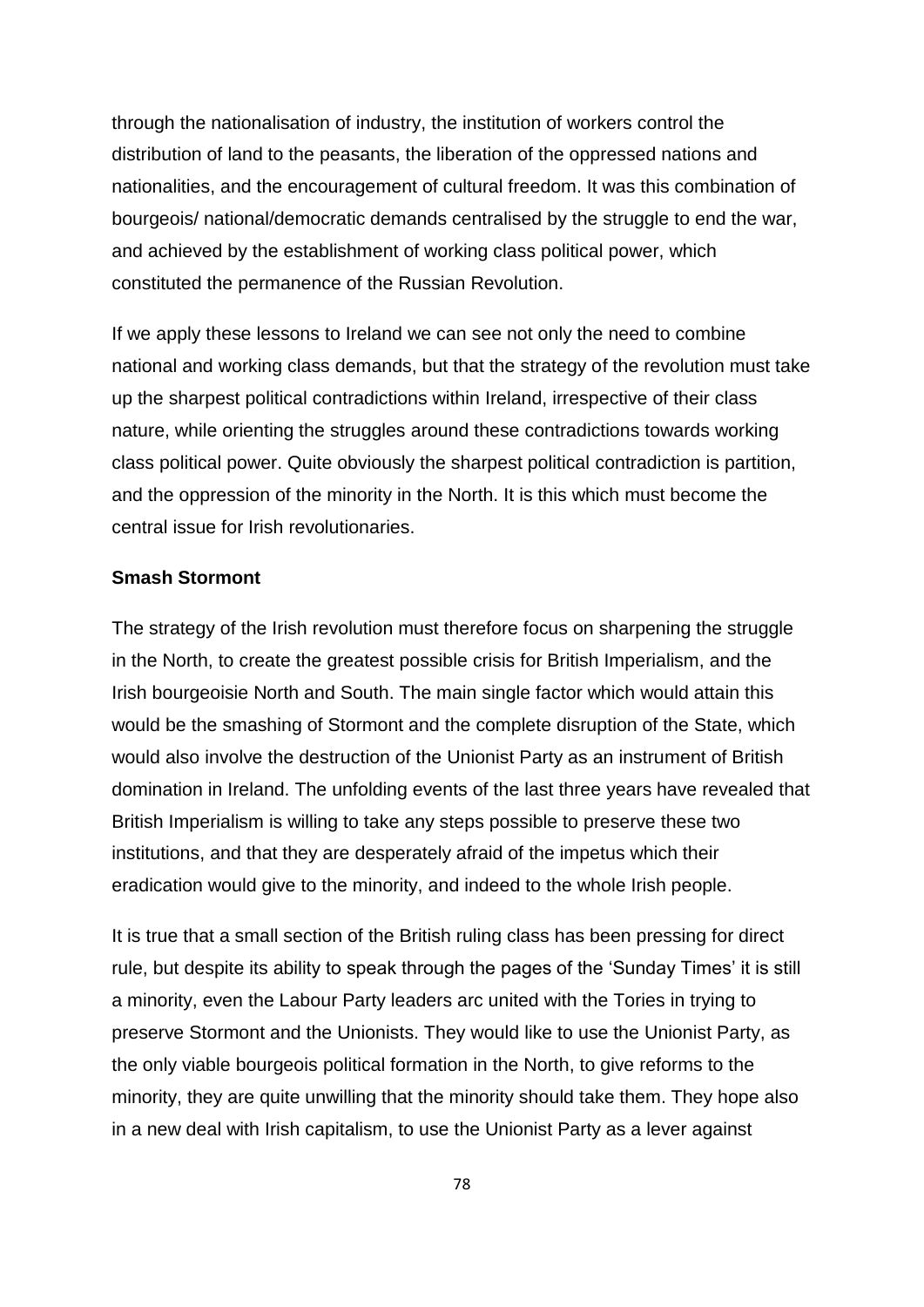Fianna Fáil, whose Bonapartist nature, and whose loose grip on the reins of power makes it a not completely reliable instrument.

If Stormont were made unviable, and was swept out of the way, it would cause tremendous problems for British imperialism; it would give new confidence to the minority, and would stimulate the 26 County workers and small farmers, while also causing difficulties for Fianna Fáil. We must be clear that these difficulties would not constitute an insuperable crisis for the British and Irish bourgeoisies, but they would open up new opportunities for advancing the revolution. Even if direct rule were imposed this could give imperialism at the most a temporary respite, like that achieved by the Labour Government between August 1969 and July 1970. They could not fulfil the expectations of the minority, since they could not overcome the resistance to reform by the Protestant ultras, this would create the basis for a new and more effective struggle.

# **The Alternative to Stormont**

It is even more important to smash Stormont now that the basis for an alternative state structure exists—the civil resistance movement. At present it is weak, and very limited in its functions, and local committees are not sufficiently linked together. But it does form the instrument through which the minority is undermining the Stormont administration, and extending their refusal to pay rent and rates, through non-cooperation with the state, to direct action to disrupt it. United with effective military action it could grind the operations of the state to a halt, and make its continued existence unviable. The people of the ghettoes have before them the example of Bogside and Falls in August "69, they know that they can control their own areas, and unite their community in resistance to the state. It is by assisting the people to understand the lessons of this experience, and leading them in attempts to solidify and extend the structure of their resistance organisations that revolutionaries will fulfil their responsibilities.

But although the building of resistance from street to street, and from town to town is important, it is not enough, it must pose a challenge not only to Stormont but to The Free State Dáil, and to British imperialism. Here the proposals of the Provisional Republicans could be valuable. The Provisional propose to set up a democratic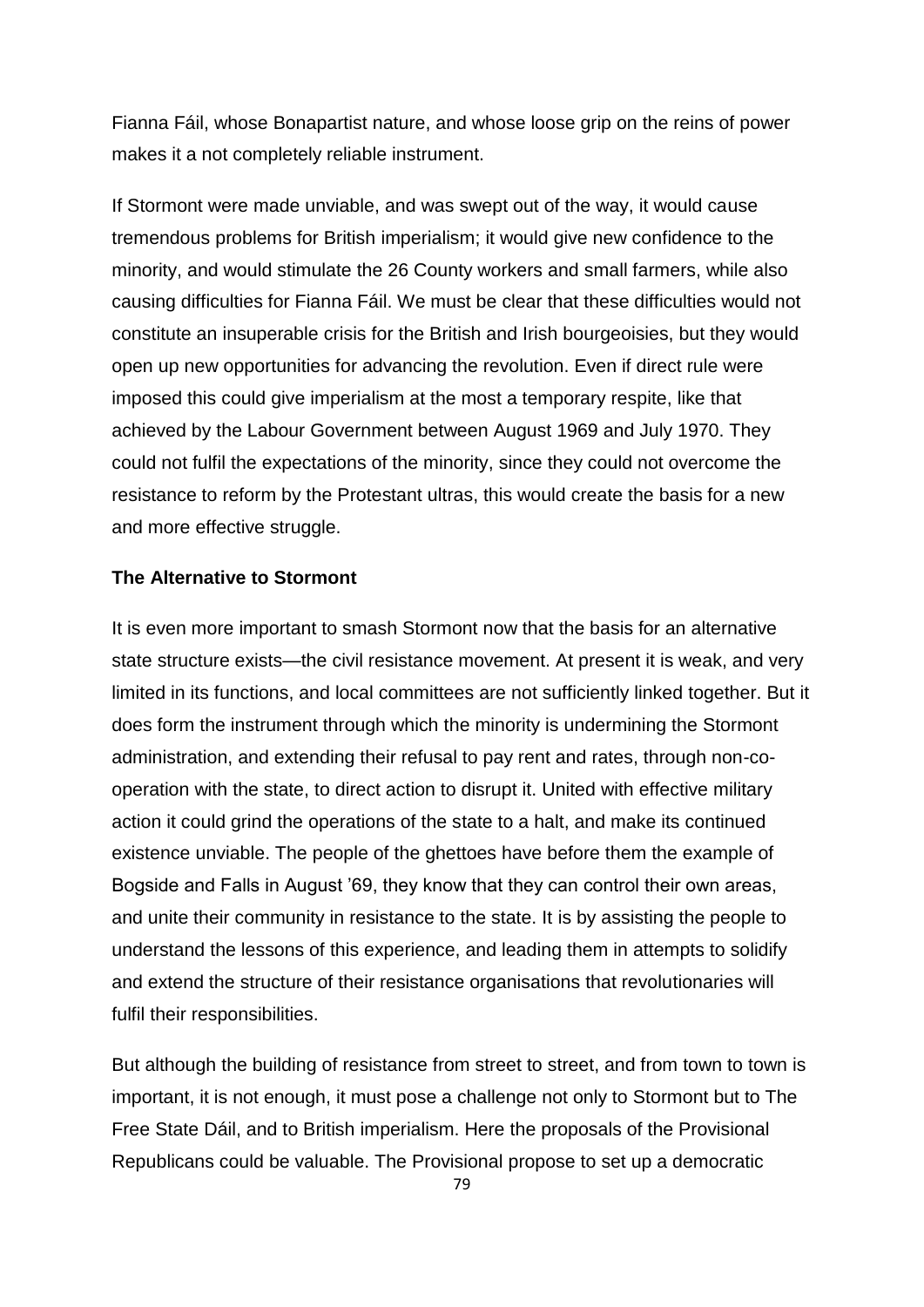assembly for the people of Ulster (that is the nine counties of the historic province of Ulster). This assembly "Dáil Uladh" (Ulster Parliament) would seek the allegiance of the population in the nine counties, and would take over the functions of a state within the area of both Stormont and the Free State Dáil. This would be linked to the setting up of similar assemblies for the other three provinces of Ireland. Already they have set up Comhairle Uladh (Ulster Council) and Comhairle Chonnachta (Connaught Council) to prepare the way for Dáil Uladh and Dáil Chonnachta. They claim to have plans for similar initiatives in Munster and Leinster. The weakness of the plans is that they attempt to create these institutions from above, and are not motivated by a clear understanding of the need for working class political power and the socialist road for the Irish people. Nevertheless, despite the inadequate form which these proposals take, there is every possibility that they could be given quite a different content by the actions of the Irish workers. If they became a viable expression of any section of the workers, revolutionaries would have to fight within them to advance a socialist programme, and turn them into Irish Soviets, based firmly on, and elected from the civil resistance committees.

In other words, although the instrument by which the Irish people can take over the ownership of Ireland does not yet exist, within the civil resistance, in an embryonic way, dual power is developing. It is by strengthening that dual power and seeking the ways in which it can gain the allegiance of ever wider sections of the Irish people that the revolution will be brought closer. Irish revolutionaries have an advantage in that they can appeal to the vivid experience of Dáil Eireann between 1918-21.

#### **Military Problems**

There can be no question of a successful political challenge by the oppressed minority, without an adequate military capacity. It is the armed struggle which has created the situation in which imperialism has been unable to impose a solution, and which has underpinned the self confidence of the minority, The existence of the IRA as a genuine people"s militia has been of unparalleled importance, but Republicans should ask themselves whether their genuine political disagreements mean that they must automatically be divided in military action. There are of course important differences in the proclaimed military objectives of the Officials and the Provisionals;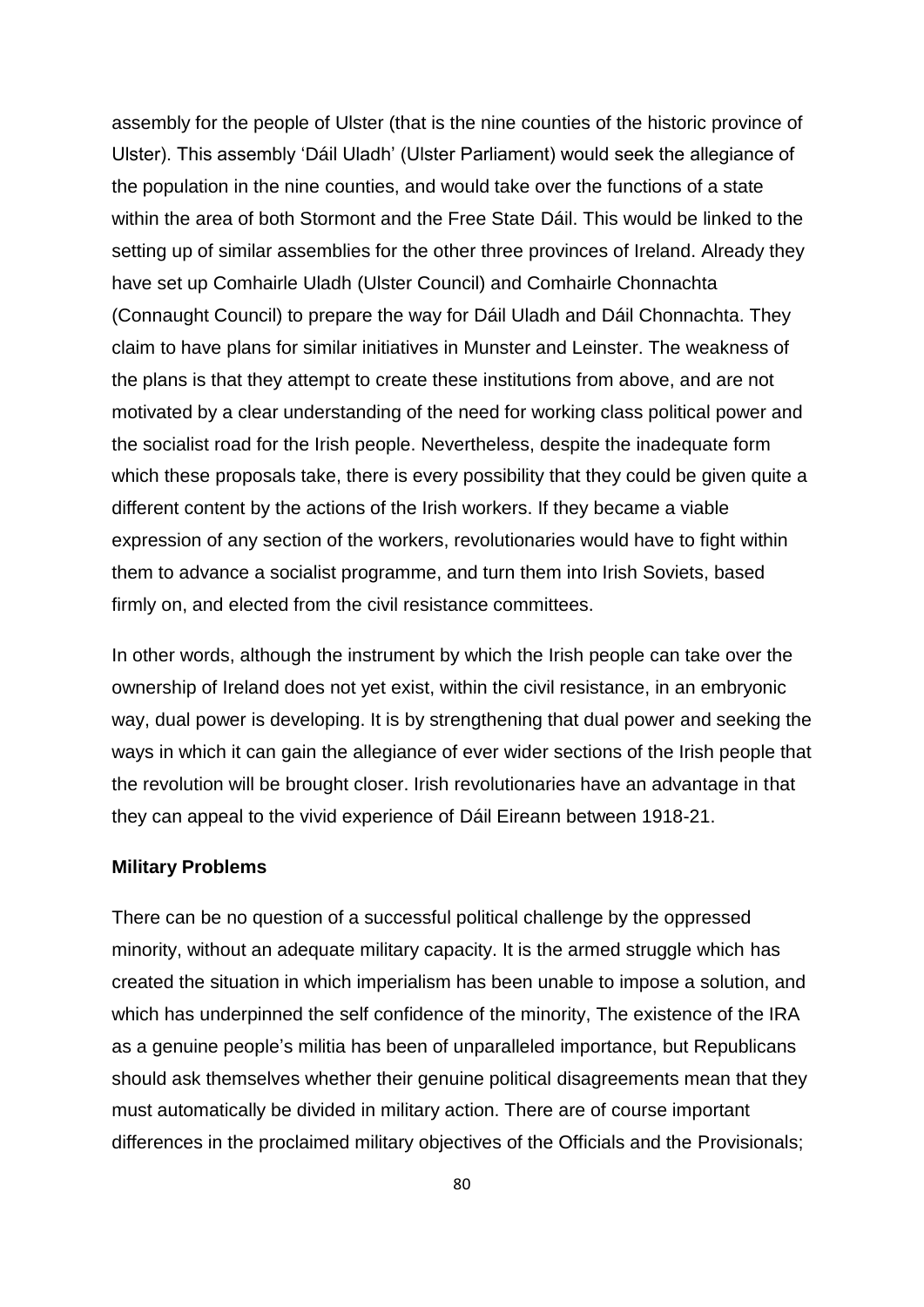the Provisionals have openly taken the offensive against the British Army and have pursued a policy of sabotage which is aimed at making the Six County state unworkable. The Officials say that they will take military action on a defensive basis, and in retaliation for acts of brutality by the British Army.

It does not take expert military knowledge to know that the line between offensive and defensive action is not very well defined. In fact since the Provisionals withdrew from the more foolish aspects of their bombing campaign, following the negative reactions to the Mountainview Tavern, and Electricity Board bombings, the actual form of military activities by the two IRAs has become more similar. This applies even more to local initiatives, which do not always reflect the preoccupations of those who issue Irish Republican Publicity Bureau statements. At the beginning of 1971 there was a spate of incidents in which Provisionals and Officials turned their guns against each other. Fortunately they have succeeded in eliminating such incidents, but the Irish people cannot afford such divisions between Republican soldiers, and the leaderships of both Republican Armies have the responsibility to ensure that their military efforts are channelled against the oppressors in the most effective way possible. This means that they must consider joint military activity, and joint commands. The suspicions and hostility between both sections are deep but not as important as the defence of the people of the North. The creation of means by which the civil resistance movement developed organs to coordinate all military activity would be a step forward for the entire Irish people and the Republicans ought to strive towards that objective.

### **Objections**

We have outlined the content of the Irish revolution, and the means by which it can be advanced. It is necessary now to discuss arguments which Irish revolutionaries would put against some of these ideas. These objections are serious and indicate deep problems which the Irish workers are going to face; in discussing them we are not trying to give the final answer, but to deepen the discussion, a contribution towards solving these problems.

## **Stages**

81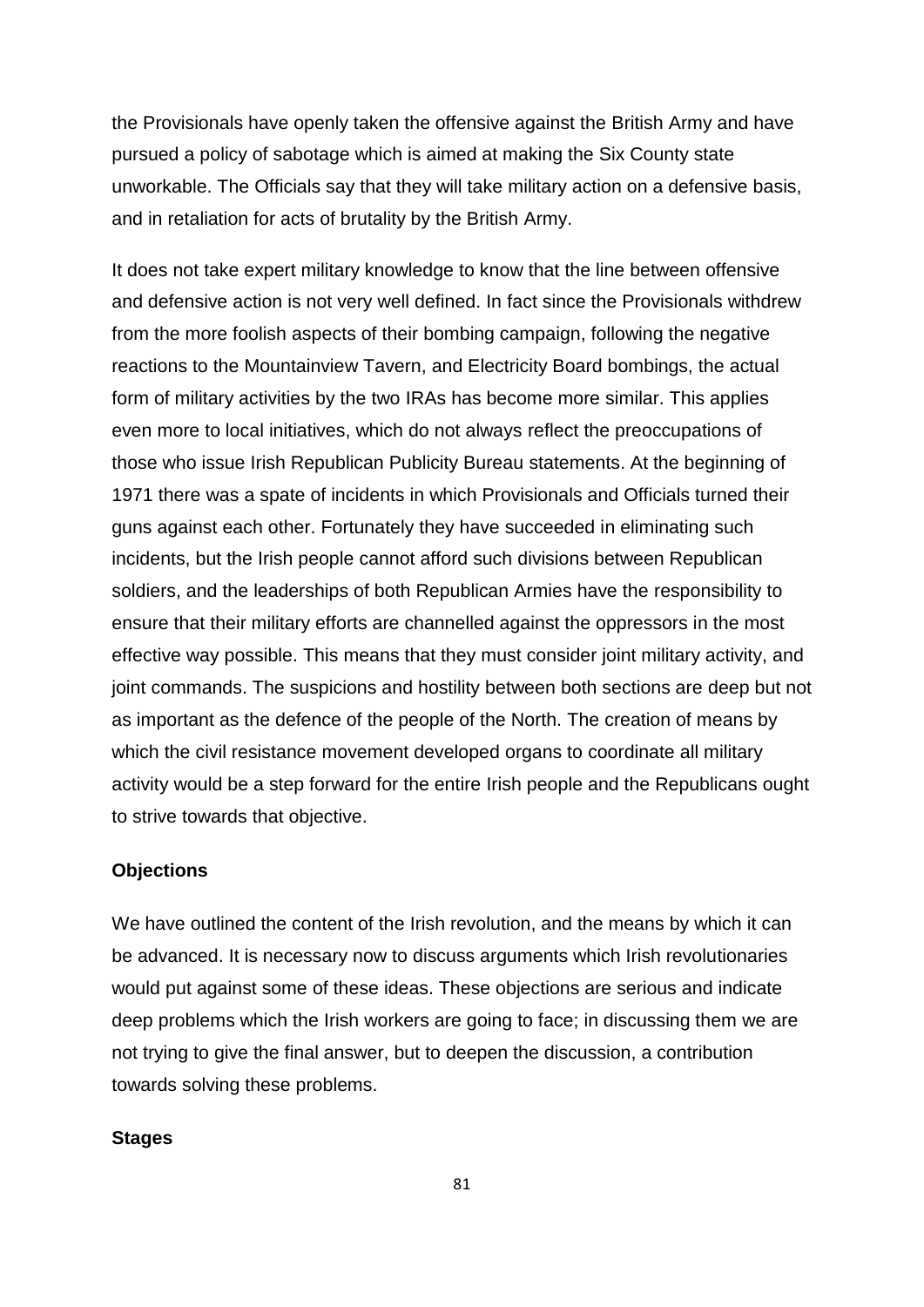The Official Republicans propose a strategy along the following lines:

"Between the present state of affairs and the establishment of the socialist republic there are many stages. We are not at a stage where we are strong enough to make and achieve the demand for socialism." there are two main obstacles ".."Firstly, the political development in the 26 Counties has not been sufficient: mass agitation has not regained the level It had before the summer of 1969; and secondly the overwhelming mass of Protestant workers are under Fascistic Paisleyite influence. "The immediate issue facing the Republican and democratic forces is to smash internment, securing the release of the jailed men, and to thwart the plans of Heath, Lynch, Faulkner and co. to drag Ireland into the Common Market against the will of the mass of the people." "In the North the mass pressure of the civil rights movement has already placed in jeopardy the chances of the Orange Unionist regime surviving. This pressure must be kept up until Stormont is replaced by a properly democratic autonomous administration with the express power to decide for itself about the EEC." "The system of repression and sectarian discrimination must be brought to an end and the democratic forces are strong enough to win this demand."........"The way forward is to achieve the broadest unity of anti-Unionist and anti-imperialist forces.

By this means it will be possible to ensure genuine democratic reform in the North, and....weaken the grip of imperialism by exposing its hireling collaborators" "By struggling for basic rights.. we can build a viable and credible alternative to the present imperialist system. We can then build a socialist republic."

As we have pointed out, the key weakness in Republican ideology is the question of the state, this is why they find it possible to pose an abstraction like a "properly democratic autonomous administration", and consign to the civil resistance movement the role of 'pressure'. This formulation is a step forward. Right up until the imposition of internment, they had been in favour of the retention of Stormont, in a democratised form. The immediate and total rejection of not only Stormont but the NI state by the minority made a change in position necessary but it also showed that they had been behind the mass of the Catholics. Unless they now define the structure through which the minority is to exercise mass democracy they will still find themselves behind them. The very fact that events occurred in this way shows the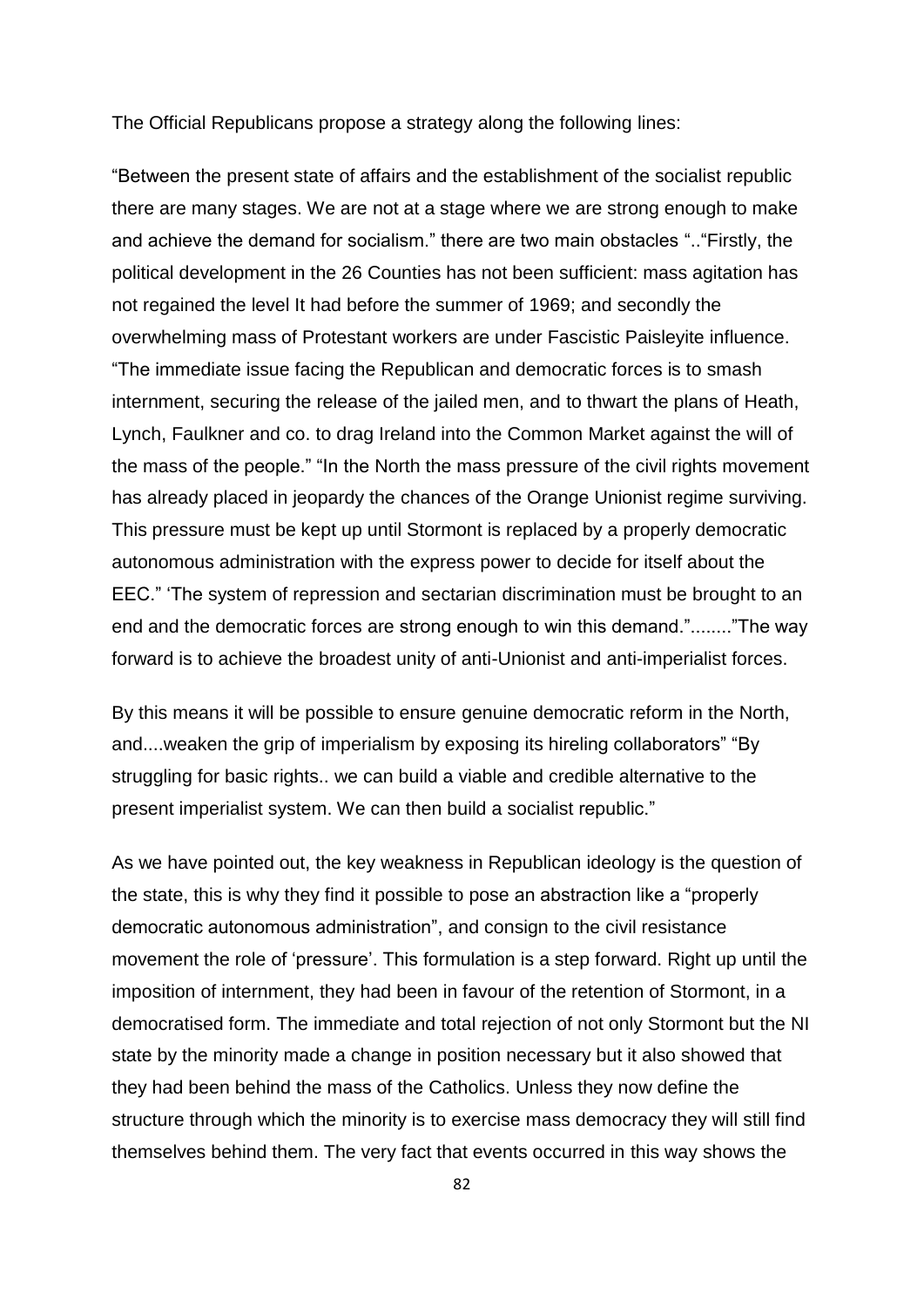weakness of the "stages" theory. The minority did not go through a stage of wanting a "democratic Stormont. They moved directly from unwilling acceptance to outright rejection. Unless the civil resistance can provide a developing perspective which can guarantee or give a reasonable hope of a permanent answer to their oppression *they*  will section by section opt back into the system, until almost overnight the civil resistance will melt. The minority cannot be turned on and off like a tap, and they cannot be used simply as a form of pressure. That Is why the bridge between the present situation and a socialist republic is not pressure for a reformed Six County state, but the development of the organisations of the minority so that they can feel their own power, and understand the scale of the tasks to which they are called by history. In that way too they can begin to show the way to the 26 County workers. We must be clear that there is no guarantee that such a strategy, inadequately worked out as it is would either gain a victory or prevent a defeat, but it is at least as likely to succeed as a demand for a "properly democratic autonomous administration". What is certain is that the Irish working class will learn more about its own capabilities in one month of fighting for such a perspective than in a year of fighting for a revamped Stormont.

# **The Protestant Workers**

Underpinning most "stages" theory is the terrible problem of the Protestant workers. Few national liberation struggles have faced a challenge of one million, overwhelmingly working class people who are passionately, violently, opposed to the national struggles and who see their interests in maintaining the imperialist connection.

At the start of the Civil Rights struggle there were great hopes that the Protestants could be won over by a non-sectarian struggle. This failed. No matter how much Civil Rights spokesmen stressed that their demands were for the benefit of everyone in the Six Counties, the Protestant workers became more and more convinced that their aims were to make them submit to the church of Rome arid the gombeen 26 County "Republic", As the struggle has developed they have become even more convinced of this. The Irish vanguard has been forced to abandon its simplistic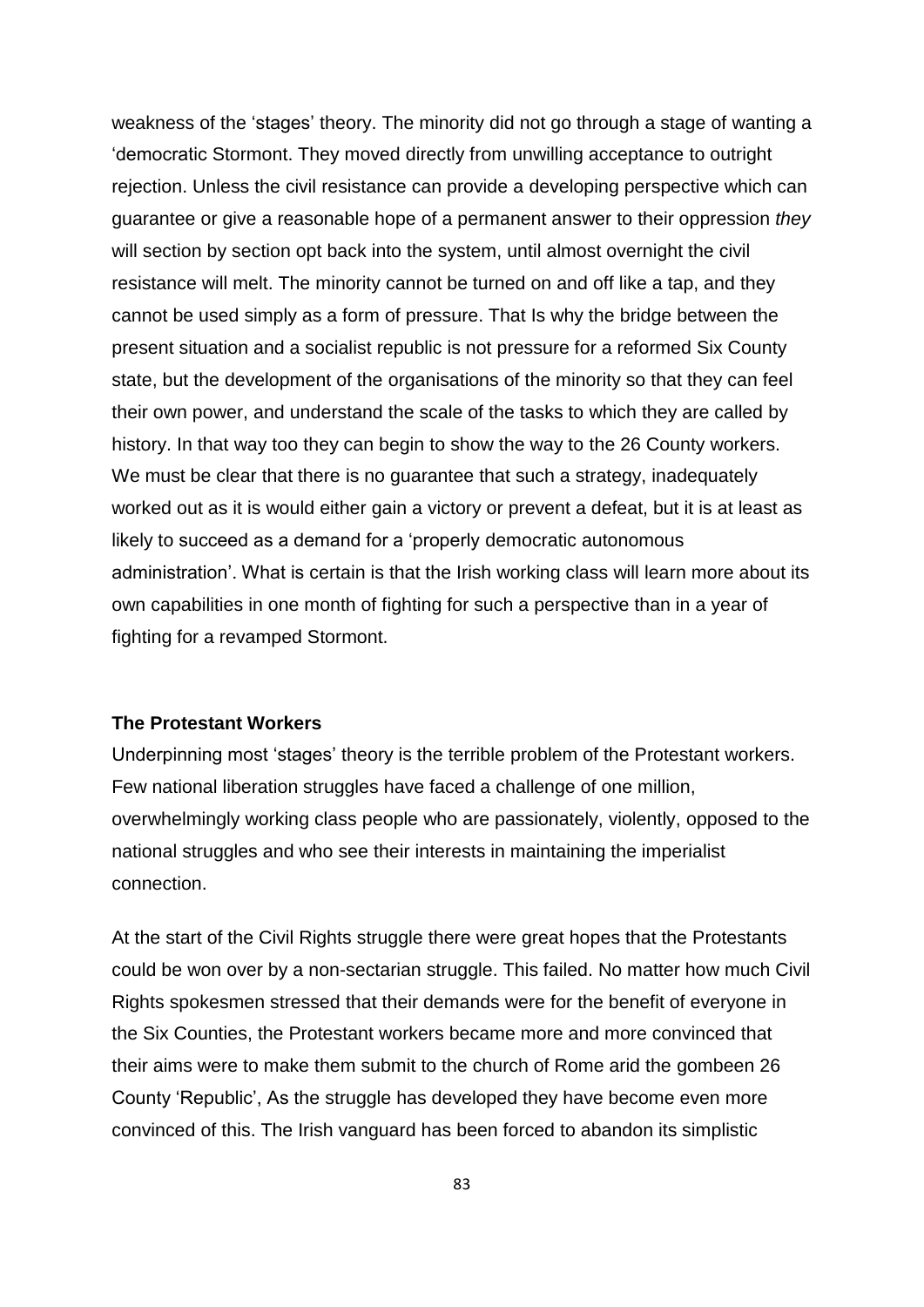formulations, and seek other answers.

#### **Self Determination?**

The ICO"s theory that the Protestants are a nationality has had some influence in fostering the idea that the Protestants should have some form of self-determination. The problem is that the meaning of this self-determination has not been defined. The taking of such a position led the ICO to distort Irish history, since the only kind of Protestant self determination which has any meaning is a pro-imperialist self determination. The ICO, to avoid this conclusion, created the legend that the real problem was the attempt of the Catholic nation to coerce the Protestant nation Into a 32 County Republic. Having said A, they proceeded to say B, and took up a proimperialist standpoint themselves.

In fact the Protestants long ago ceased to have any of the material aspects of a separate nationality. All that separates them from the rest of the population of Ireland today is 1) their relative privileges 2) the Orange ideology. Could a free Ireland allow them the right to maintain these? Only if it was quite certain that they were in no position to attack it. Self-determination cannot be granted if it means the maintenance of these two positions. But if they are eliminated or voluntarily given up then the main factors separating the Protestants from the rest of the Irish population will have disappeared. It might be objected that they have no desire to speak Irish, or involve themselves in Gaelic culture; if that is the case the rest of the Irish nation ought to give them that freedom, but they do not need self-determination for such slight reasons. In any case, is it reasonable to believe that the Protestants are willing to fight to the death against the tenor of the Gaelic language, and the horror of Hurling? The Protestants should be guaranteed the right to religious and cultural freedom in an Irish Workers" Republic but they should not be given the right to maintain their privileges and reactionary ideology at the expense of the rest of the Irish people, and as a bridgehead against the Irish revolution.

# **A "Normal" Six Counties?**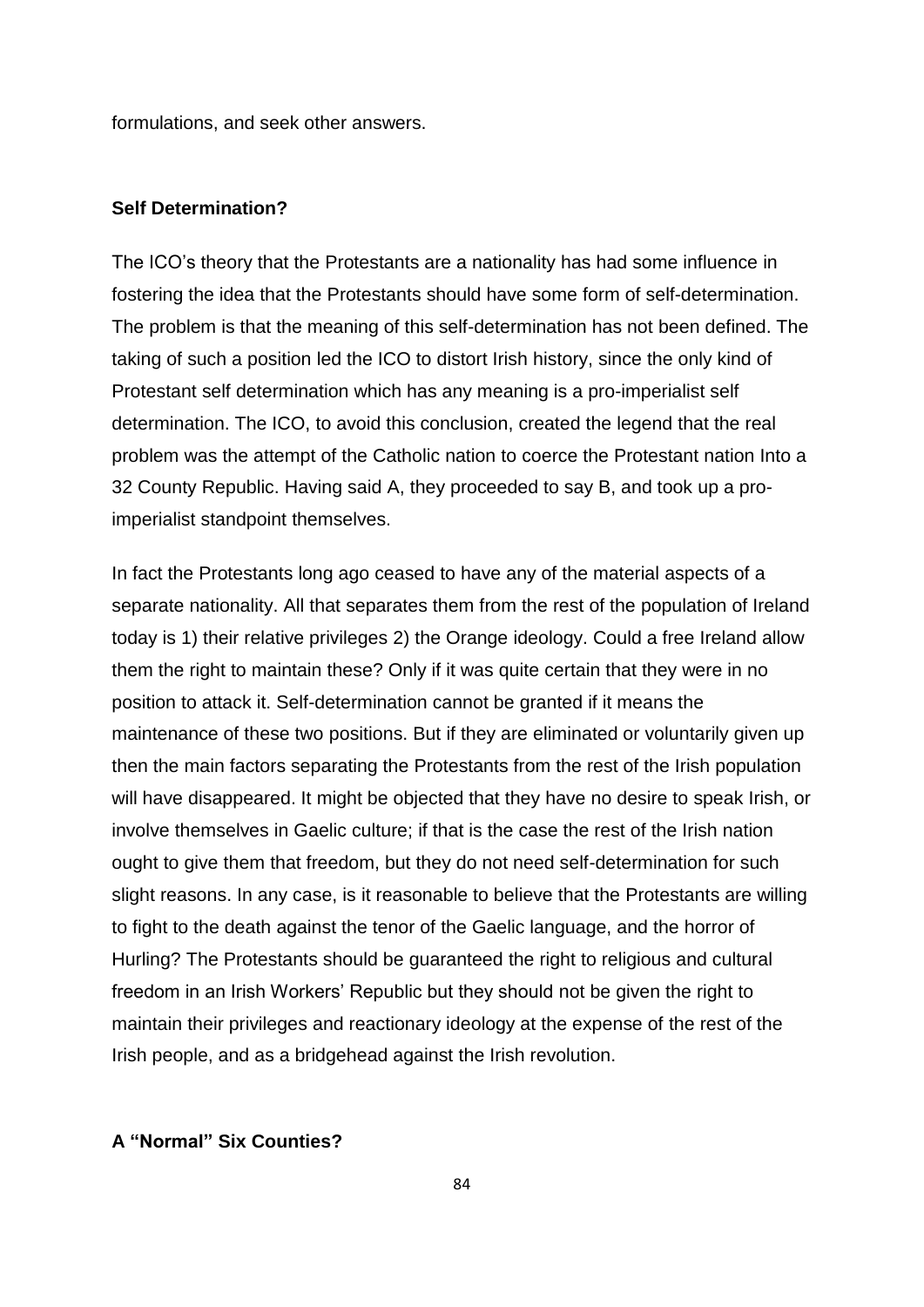But even amongst those who accept that the aim is to win the Protestants into the Irish nation, there is the conception that, possibly a transition phase of a drastically changed Six County state, could eliminate a great deal of sectarianism, and win Protestant workers over to the right side of the barricades. One of the leaders of the Officials in the North, Malachy McGurran put it this way

"I believe that if you destroy the barriers, or force the establishment to remove the legislation which helps maintain the sectarian barriers in the minds of people then you have a greater opportunity of creating from within the support for revolutionary objectives and a revolutionary movement." "......if it (the Civil Rights programme) succeeded in creating some kind of basic normal society, in which we could get our message across to a larger section of the people, whether they are Catholic or Protestant we could create in their minds the *idea* that there is an alternative to the kind of structures they have been supporting"

This viewpoint would be viable lithe core of the Protestant demands was for the preservation of a Six County state; but it is not the case, they want the maintenance of a sectarian state in which not only would their privileges be guaranteed but there would also be oppression of the Catholics. Far from a reformed Six County state giving a period of respite in which they could be induced to change their minds, they would fight as bitterly against it as they would against a 32 County Workers Republic. There is however a certain truth in Malachy"s arguments about the destruction of the sectarian institutions destroying sectarianism; it has been the existence of partition and the deliberate policies of the British and Six County ruling classes which have maintained it. Once these institutions are destroyed Orangeism will wither on the stem. But first they have to be destroyed, and the only way in which this can be done is through a struggle for power in which it is necessary to involve the largest possible forces. This means a struggle for a united Ireland. mobilising the mass of the Irish people. If *this* did get underway, and It was clear that it would win, the "Orange backlash" would be considerably reduced, simply because it would have little chance of success.

# **The Trade Unions**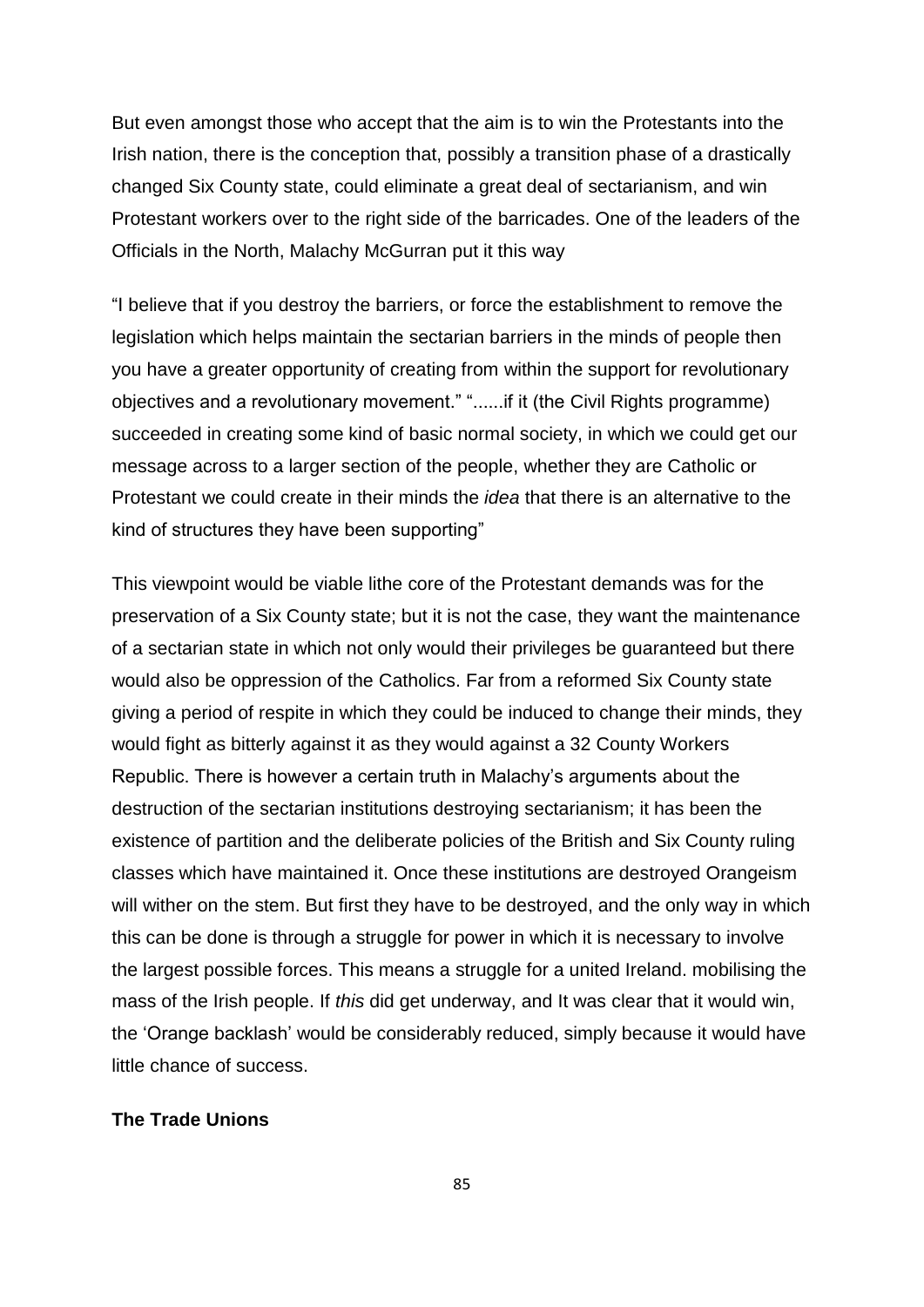Another school of thought emphasises the possibility of non-sectarian institutions gradually changing the climate of opinion amongst the working class; the central role in this would be played by the TU movement. This is a persistent myth, particularly amongst British leftists. We have already shown how the earliest organised sections of the working class were in fact the Northern Protestants and that they constituted an aristocracy of labour which supported the Union within the Labour movement. If the Northern unions pass pious resolutions about the terrible consequences of sectarianism well and good but before we take them seriously we must see them gaining equal opportunities within industry for Catholics, fighting to eradicate the division between skilled craft jobs for Protestants, and labouring jobs for Catholics and taking action to enforce employment of Catholics in the shipyards in proportion to their numbers in the population. If the unions start to do these things they might contribute, but until then we must remain sceptical.

## **A Revolution Against Workers?**

It will also be argued that it is unthinkable to carry out a revolution against a large section of the working class. As with an earlier argument we will refer back to the Russian revolution. Sections of the Russian aristocracy of labour were led by the Mensheviks and therefore opposed the October revolution. In particular the telegraphists and the railway workers supported the Provisional Government, and used their position to disrupt the decisions of the Soviets. The Soviet government then sent troops in to seize the railways and the telegraph offices. It was unfortunate that highly skilled, politically conscious and well organised workers, with a long history of trade unionism behind them, should be intimidated by backward peasants with uniforms on their backs; but it was in the long term interests of the entire working class that they should be. If the Soviets had refrained from seizing power until every single section of the workers supported them, there would have been no revolution.

The same law applies in Ireland; the revolution is not invalidated if a section of the working class opposes it. Of course there is a question of scale the Protestant workers in the North of Ireland constitute a majority in that part of Ireland in which the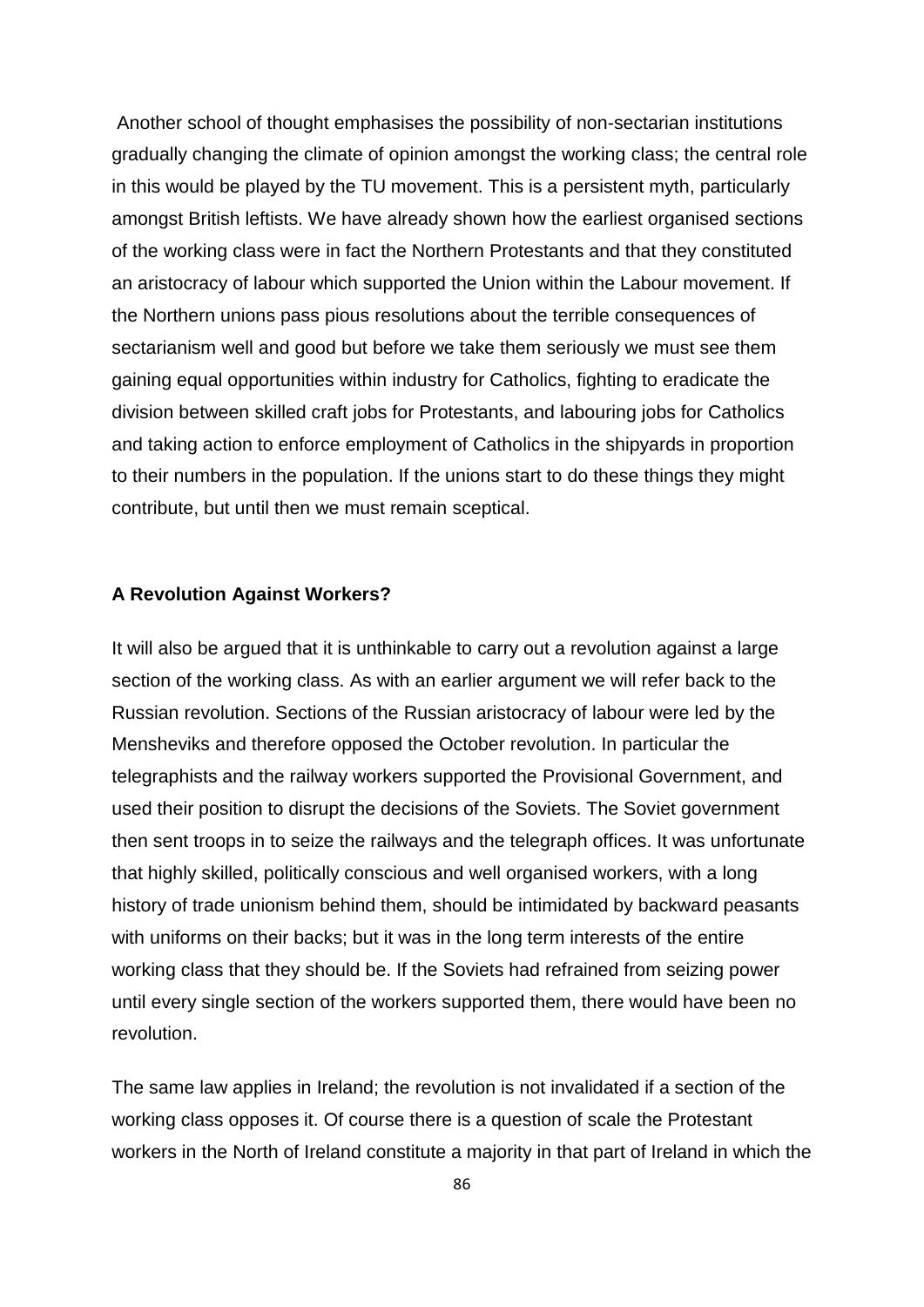crisis is centred. Nevertheless the working class and its allies on an all-Ireland basis are very much stronger and could prevent the Protestants from standing in the way of the revolution if they were mobilised.

## **The Only Guarantee**

To sum up, none of the formulas which have been tried have succeeded in denting the counter-revolutionary consciousness of the Protestant workers, and other proposed strategies have major flaws in them. To fight the Irish revolution in face of the hostility of these workers would be terrible and costly, but it may be necessary; and it could be weighed against the implications of allowing the Six County state to go on for another fifty years. The only guarantee is to face the Protestants with a strong united Irish working class, with the small farmers, and the other antiimperialist forces behind them. The less the chance of subverting the revolution the less will be the resistance.

#### **Ireland, Britain and the World**

Over one hundred years ago Marx forecast that the liberation of Ireland was precondition for the liberation of the British working class. Events have proved him right. The response to the Irish struggle in Britain has so far been minimal; from the Communist Party rightwards there is a consensus in favour of keeping the troops in Ireland. Even the revolutionary left has been sluggish in its response, and one section has even gone so far as to defend the presence of the troops between August "69 and July "70. This reflects the deep chauvinism within the British working class, nurtured for over a century by the fruits of the Empire. The struggle in solidarity with the Irish revolution is part of the struggle to break the British working class from its reactionary slumber.

The Irish struggle will forge ahead, it can break the hold of British Imperialism, and in breaking that hold will deal a death blow to its oldest oppressor. The struggle now going on in Ireland will be recorded as only the latest, episode in an epic struggle which has been in the very vanguard of the fight for human progress. And for future